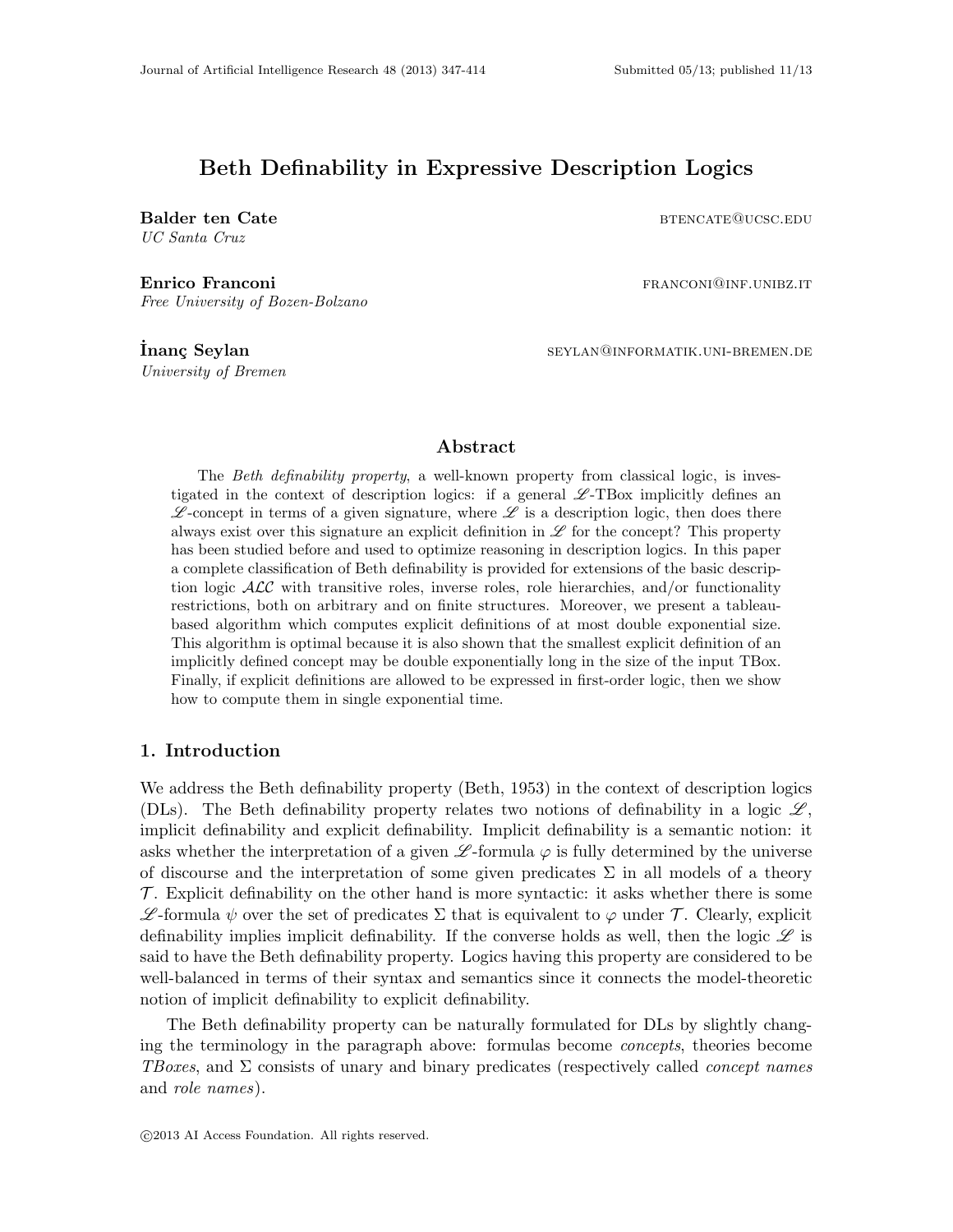**Example 1.1.** Consider the following  $\mathcal{ALC}\text{-}TBox \mathcal{T}$ .

Parent ≡ ∃hasChild.<sup>T</sup> Parent  $\equiv$  Father  $\sqcup$  Mother Father  $\sqsubseteq$  Man Mother  $\sqsubset$  Woman Man  $\sqsubset \neg W$ oman

The concept name Mother is implicitly definable from  $\Sigma = \{\text{hasChild}, \text{Woman}\}\$  under T. Precisely what we mean by this will be clear once we present Definition [4.1;](#page-31-0) intuitively, we mean that the instances of Mother in a model  $\mathcal I$  of  $\mathcal T$  can be exactly determined once we know the domain of  $\mathcal I$  and the instances of  $\Sigma$  in  $\mathcal I$ . In fact, we can spell this implicit definition out as the  $\mathcal{ALC}\text{-}concept$  Woman  $\Box$   $\exists$  has Child. $\top$ . This concept is an explicit definition of Mother from  $\Sigma$  under  $\mathcal T$  because  $\mathcal T \models$  Mother  $\equiv$  Woman  $\sqcap$  ∃hasChild. $\top$  (cf. Definition [4.5\)](#page-32-0).

Beth definability in DLs has found applications in optimizing reasoning. The first application is related to extracting an equivalent acyclic  $\mathscr{L}$ -terminology from a general TBox in  $\mathscr L$  (Baader & Nutt, 2003; ten Cate, Conradie, Marx, & Venema, 2006). An acyclic terminology consists only of acyclic definitions for concept names and they are of particular interest because reasoning with them is 'easier' than with general TBoxes. For example, satisfiability of an  $\mathcal{ALC}$ -terminology is a PSPACE-complete problem whereas the same problem for general  $\text{ALC-TBoxes}$  is  $\text{EXPTIME-complete}$  (Donini, 2003). The second application is related to an ontology-based data access setting, which assumes the existence of a database instance (also referred to as 'DBox' in this context) and a TBox that may speak about more predicates than the database instance (Seylan, Franconi, & de Bruijn, 2009). In this setting, the user may ask concept queries over the signature of the TBox; and the idea is to find an equivalent rewriting of the original query in terms of the predicates that appear in the DBox. If such a rewriting exists, then determining the certain answers of the query can be reduced to query answering in relational databases, which is known to be in  $AC^0$  in data complexity in contrast to the general CONP-completeness of concept querying in  $\mathcal{ALC}$ with DBoxes (Seylan et al., 2009).

Both of these applications involve computing explicit definitions on the basis of implicit definitions. Here, the problem is that this may not always be possible for some DLs, i.e., some DLs may lack the Beth definability property.

<span id="page-1-0"></span>**Example 1.2.** In this example, we model a scenario about cars, their owners, and the relationships between the owners and their cars. Consider the following  $\mathcal{ALCH}\text{-}\mathbf{TBox}$   $\mathcal{T}$ consisting of the concept inclusion axioms

```
SportsCar \sqsubseteq Car
FuelEfficientCar \sqsubseteq Car
SportsCar \quad \sqsubseteq \quad \neg \mathsf{FuelEfficientCar}¬∃proudOwner.Car \sqsubseteq (∀loves.SportsCar \sqcap¬∃owns.SportsCar)) \sqcup(∀loves.FuelEfficientCar n ¬∃owns.FuelEfficientCar))
```
and the role inclusion axioms

proudOwner  $\sqsubseteq$  owns proudOwner  $\Box$  loves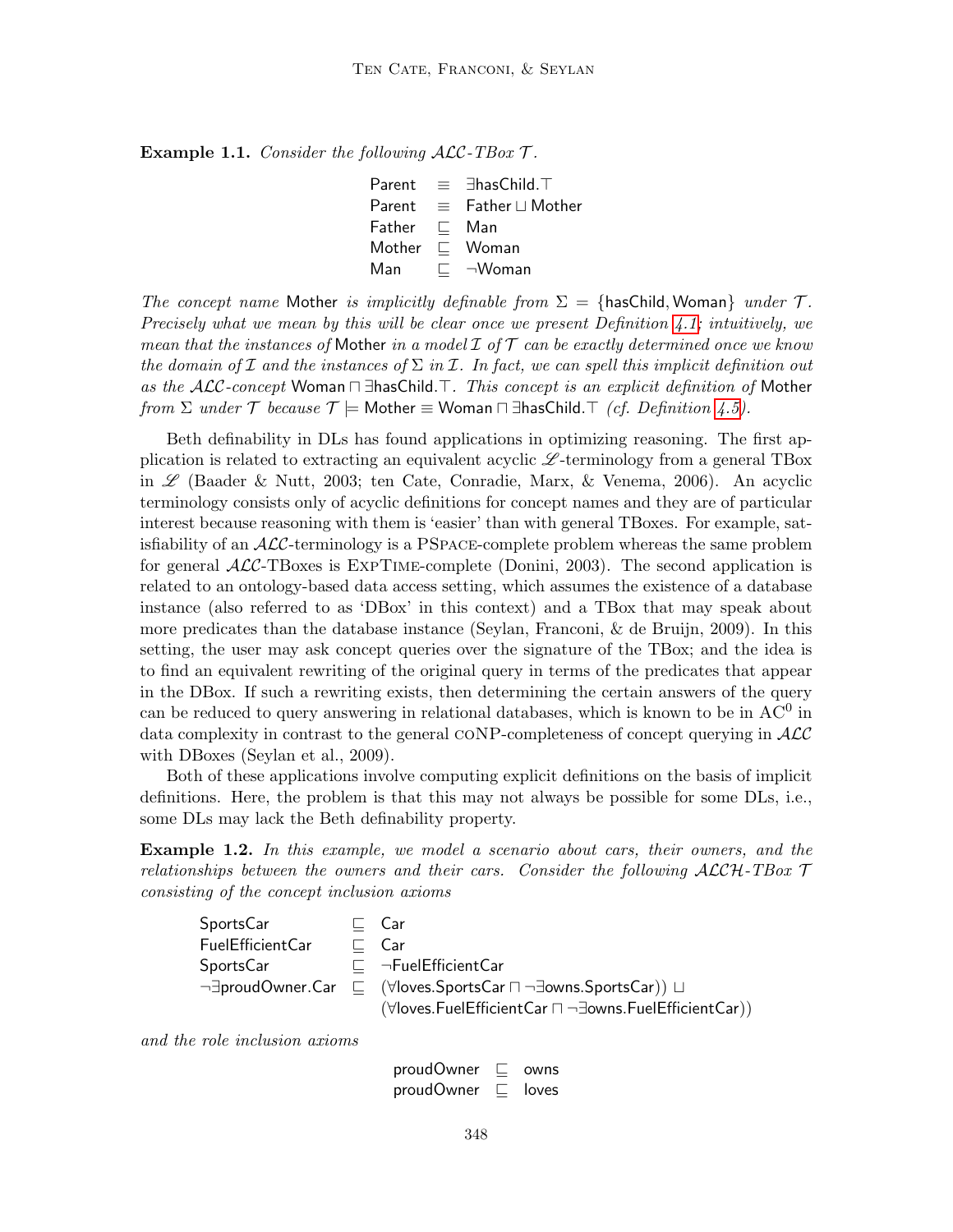The concept  $\exists$ proudOwner.Car is implicitly definable from  $\Sigma = \{\text{owns}, \text{loves}\}\$ under  $\mathcal T$ , in the sense that the instances of  $\exists$ proudOwner.Car in a model  $\mathcal I$  of  $\mathcal T$  can be exactly determined once we know the domain of  $\mathcal I$  and the instances of the roles in  $\Sigma$ . Indeed, an individual is a proud owner of a car if and only if the individual owns something that he/she loves. The fact that the left-to-right direction of this equivalence holds in every model of  $\mathcal T$  follows immediately from the role inclusion axioms, and similarly, the fact that the (contrapositive of the) right-to-left direction holds in models of  $\mathcal T$  follows immediately from the other TBox axioms. This implicit definition can be made explicit using the role conjunction operator as the concept  $\exists$ (owns  $\sqcap$  loves). T. However, it can be shown that no ALCH-concept is an explicit definition of  $\exists$ proudOwner.Car from  $\Sigma$  under T. We will not formally prove this here, but see the proof of Theorem [4.18](#page-38-0) in Section [4.2](#page-38-1) for a similar example. In particular, this shows that ALCH lacks the Beth definability property.

A natural research agenda in this case is to identify DLs that have the Beth definability property. Since this property is useful for computing explicit definitions on the basis of implicit definitions, a vital question then is the complexity of this task, both in terms of the time needed to compute the explicit definitions, and in terms of the size of the explicit definitions obtained. This question was first studied by ten Cate et al. (2006) for a weaker Beth definability property, which considers only concept names in the signature. In this paper we are interested in the more general Beth definability property that takes into account role names in the signature. We believe that this is more natural for DLs because in a DL knowledge base, role names are considered to be a part of the signature. We present a worst-case optimal algorithm for constructing explicit definitions.

Since the work of Craig (1957), it has been customary to establish Beth definability via an interpolation theorem; and our work is no exception. In particular, we obtain our positive results on Beth definability through a worst-case optimal algorithm for constructing interpolants in the description logics that we consider.

Our contributions in this paper are as follows.

- We obtain a complete classification of the Beth definability property for extensions of  $\mathcal{ALC}$  with transitive roles, inverse roles, role hierarchies, and/or functionality restrictions, both on arbitrary structures (BP) and on finite structures (BPF). These results are summarized in Table [1.](#page-1-0) Note that the finite model property (FMP) of all sub-logics of  $\mathcal{SHOQ}$  is shown by Lutz, Areces, Horrocks, and Sattler (2005); FMP of all sub-logics of  $\mathcal{SHIO}_{+}$  by Duc and Lamolle (2010); and the failure of FMP in  $ALCFT$  and all its extensions is well-known (cf. Calvanese & Giacomo, 2003).
- We present a constructive algorithm based on an interpolating tableau calculus to compute explicit definitions in  $\text{ALC}$  and all of its considered extensions having the Beth definability property. This algorithm runs in double exponential time and computes in the worst case an explicit definition of double exponential size if the concept is implicitly definable. In this respect, the algorithm is optimal because we also show that the smallest explicit definition of an implicitly defined concept may be double exponentially long in the size of the input TBox for each of these DLs.
- We consider the case where explicit definitions are allowed to be expressed in firstorder logic. This is particularly relevant for the use case for computing certain answers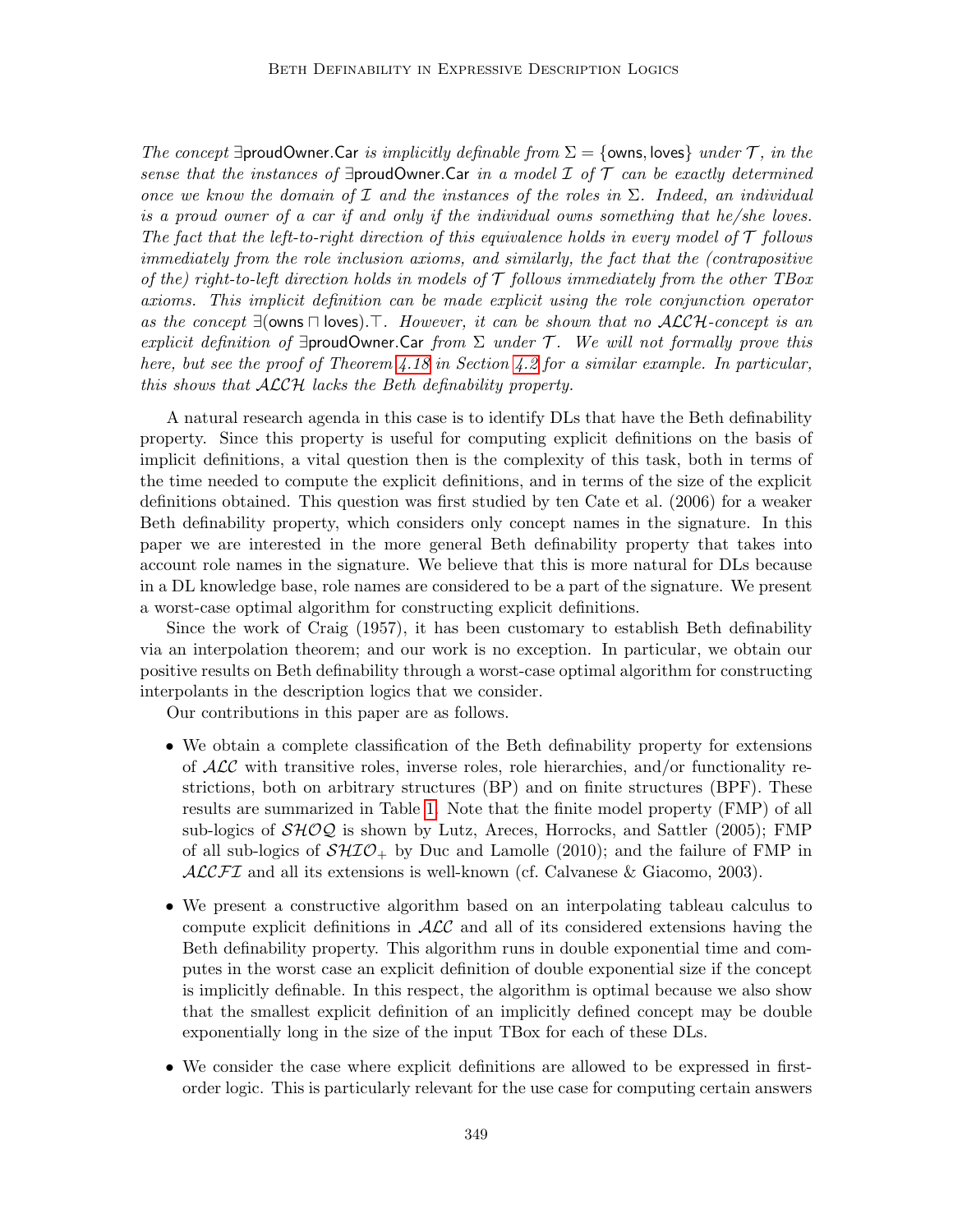<span id="page-3-0"></span>

| $\overline{\mathcal{S}}$ | ${\cal H}$ | $\mathcal I$ | $\overline{\mathcal{F}}$ | <b>FMP</b>        | BP     | <b>BPF</b>     |
|--------------------------|------------|--------------|--------------------------|-------------------|--------|----------------|
|                          |            |              |                          | $^{+}$            | $^{+}$ | $^{+}$         |
|                          |            |              |                          | $^{+}$            | $^{+}$ | $\! + \!$      |
|                          |            |              |                          | $^{+}$            | $^{+}$ | $^{+}$         |
|                          |            |              |                          | $\overline{a}$    | $^{+}$ |                |
|                          |            |              |                          | $^{+}$            |        |                |
|                          |            |              |                          | $+$<br>$+$        |        |                |
|                          |            |              |                          |                   |        |                |
|                          |            |              |                          |                   |        |                |
|                          |            |              |                          |                   | $^{+}$ | $^{+}$         |
|                          |            |              |                          | $+$ $+$ $+$       | $^{+}$ | $^{+}$         |
|                          |            |              |                          |                   | $^{+}$ | $\overline{+}$ |
|                          |            |              |                          | $\qquad \qquad -$ | $^{+}$ |                |
|                          |            |              |                          | $^{+}$            |        |                |
|                          |            |              |                          | $+$               |        |                |
|                          |            |              |                          |                   |        |                |
|                          |            |              |                          |                   |        |                |

Table 1: BP and BPF from  $\text{ALC}$  to  $\text{SHIF}$ 

of a query given a DBox and a TBox. We present an algorithm that computes a firstorder explicit definition of an implicitly defined concept in single exponential time for all DLs with BP or BPF.

## 1.1 Related Work

The Beth definability property, in the general sense, has been first shown to hold for firstorder logic (Beth, 1953). Beth definability comes in different flavors and the one we are interested in is related more to *projective Beth definability*. Here, *projective* refers to the ability to specify the set of predicates  $\Sigma$ . The projective version is known be stronger than Beth's original formulation (cf. Hoogland, 2001) and first shown to hold for first-order logic by Craig (1957). Since the seminal works of Beth and Craig, Beth definability has been studied for many other logics.

Lang and Marquis (2008), also motivated from AI, study the propositional variant. The modal and temporal variants have been extensively studied (cf. Gabbay & Maksimova, 2005). The k-variable fragment of first-order logic, for  $k \geq 2$ , is known to lack the Beth definability property, whereas the Guarded and Packed Fragments satisfy a non-projective version of the Beth property (cf. Hoogland, 2001). The guarded-negation fragment was recently shown to have the Beth definability property as well (Bárány, Benedikt,  $\&$  ten Cate, 2013).

Beth definability has practical applications in relational databases for query rewriting using exact views (Nash, Segoufin, & Vianu, 2010; Afrati, 2011; Marx, 2007; Pasaila, 2011; Bárány et al., 2013). Here, the idea is to decide if the answers to a given query can be inferred from the content of a collection of views (that is, whether the theory consisting of the view definitions implicitly defines the query in terms of the view predicates), and, if this is indeed the case, to rewrite the query into a query over the schema consisting of the view predicates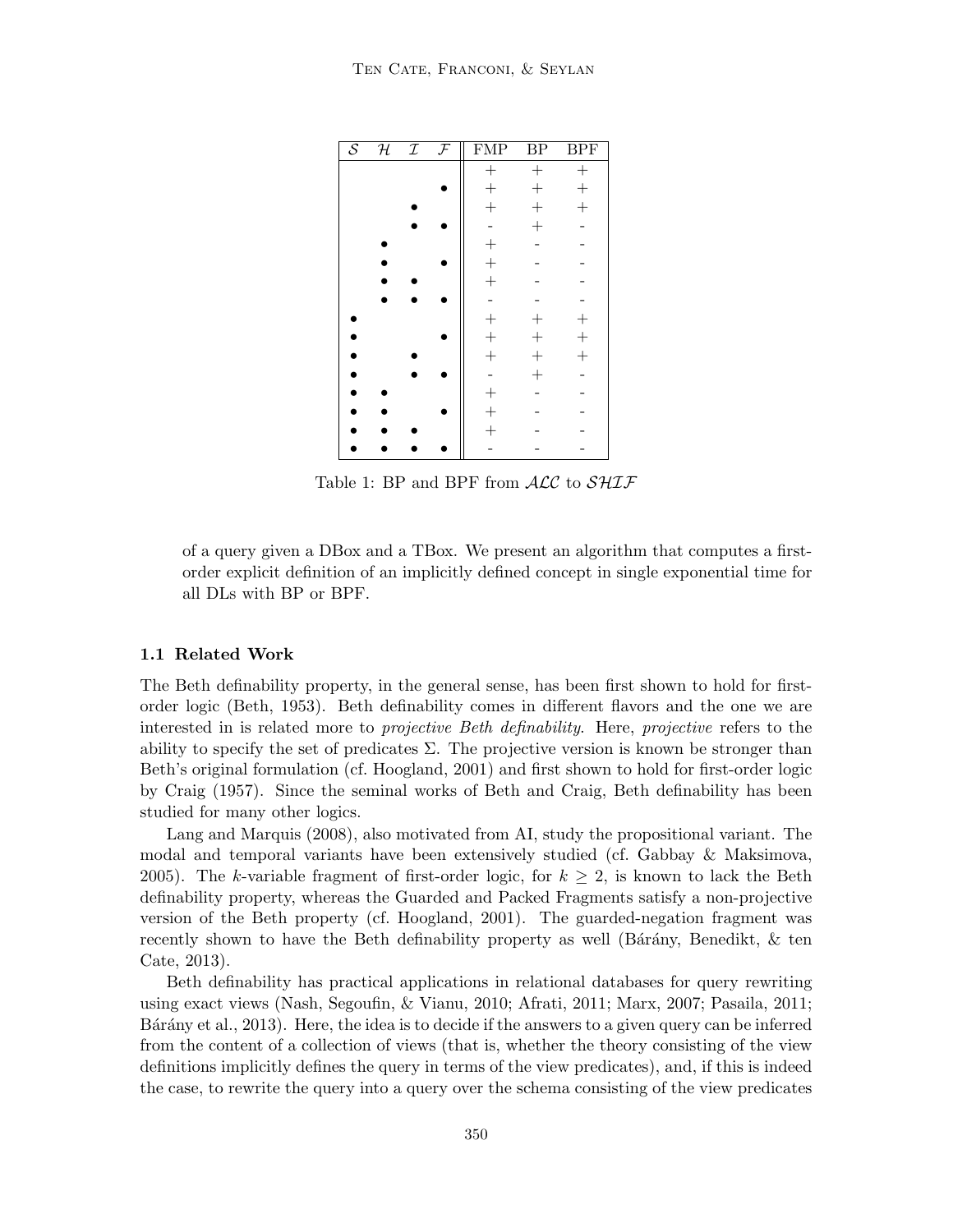(that is, an explicit definition of the query in terms of the view predicates). View-based query rewriting naturally arises in various settings, including query optimization, querying under access restrictions, data integration, and privacy analysis.

Beth definability has also been studied in the DL literature. Similarly to the relational database case, it finds applications in computing explicit definitions on the basis of implicit definitions (Baader & Nutt, 2003; ten Cate et al., 2006; Seylan et al., 2009; Seylan, Franconi, & de Bruijn, 2010). Some of these papers also present results on the size of explicit definitions that can be obtained for implicitly defined concepts. Ten Cate et al. establish a single exponential lower bound and a triple exponential upper bound for  $ALC$ . It is not hard to see that the lower bound proof by ten Cate et al. carries to the Beth definability property we consider. A matching single exponential upper bound on the size of explicit definitions was claimed to be established by Seylan et al. (2010) in Theorem 1; however, this theorem is wrong since a crucial step for its proof, namely Lemma 1, is erroneous. In this paper, we improve the single exponential lower bound of ten Cate et al. to double exponential and correct the single exponential upper bound of Seylan et al. to double exponential, thus obtaining tight complexity bounds. These bounds in DLs are in sharp contrast to first-order logic since there is no recursive bound on the minimal number of quantifier alternations in explicit definitions in first-order logic (Friedman, 1976). BP has been first shown to hold for  $\mathcal{ALC}$  by Seylan et al. (2009) and it is stronger than the variant studied by ten Cate et al.. Specifically, we show that all DLs we consider that support role hierarchies actually lack BP, whereas they satisfy the variant of BP studied by ten Cate et al.. In this respect, Theorem 10 by Seylan et al. (2010) claiming that these DLs have BP is erroneous. The mistake in the proof is that Theorem 9, which presents a reduction from the concept satisfiability problem w.r.t. TBoxes in  $\mathcal{S}H\mathcal{I}$  to the same problem in  $\mathcal{A}\mathcal{L}\mathcal{C}$ , can not actually be used for computing  $\mathcal{S}H\mathcal{I}$ -interpolants.

Since the work of Craig (1957), it has been customary to establish Beth definability via an interpolation lemma; and our work is no exception. An interpolation lemma is usually established by a model-theoretic or a proof-theoretic argument (Hoogland, 2001). The advantage of the latter over the former is that it yields a procedure to construct the interpolant. Several interpolation properties formulated for general TBoxes were studied in the ALC- (ten Cate et al., 2006; Ghilardi, Lutz, & Wolter, 2006; Konev, Lutz, Walther, & Wolter, 2009a; Seylan et al., 2009; Konev, Lutz, Ponomaryov, & Wolter, 2010; Lutz & Wolter, 2011) and  $\mathcal{EL}$ -family of DLs (Konev, Walther, & Wolter, 2009b; Lutz, Piro, & Wolter, 2010; Nikitina & Rudolph, 2012; Lutz, Seylan, & Wolter, 2012a). A notable variant is the *uniform interpolation* property. A uniform interpolant of a given  $\mathscr{L}\text{-TBox}$  $\mathcal T$  and a set of predicates  $\Sigma$  is another  $\mathscr L$ -TBox  $\mathcal T'$  such that  $\mathcal T'$  uses only predicates from Σ and the logical consequences of  $\mathcal T$  and  $\mathcal T'$  formulated over Σ coincide. In this paper, we do not consider uniform interpolation because it is not the right interpolation property for establishing tight bounds on the size of explicit definitions. This is witnessed by the following observations. Deciding the existence of a uniform interpolant for a given  $\mathcal{ALC}$ -TBox and a set of predicates is known to be 2-ExpTime-complete (Lutz & Wolter, 2011), whereas the same problem formulated for the interpolation property we study here is in EXPTIME. In the simpler DL  $\mathcal{EL}$ , uniform interpolants are also more 'expensive' than the non-uniform ones. In particular, deciding the existence of uniform interpolants in  $\mathcal{EL}$  is ExpTime-complete (Lutz et al., 2012a); and Nikitina and Rudolph (2012) establish triple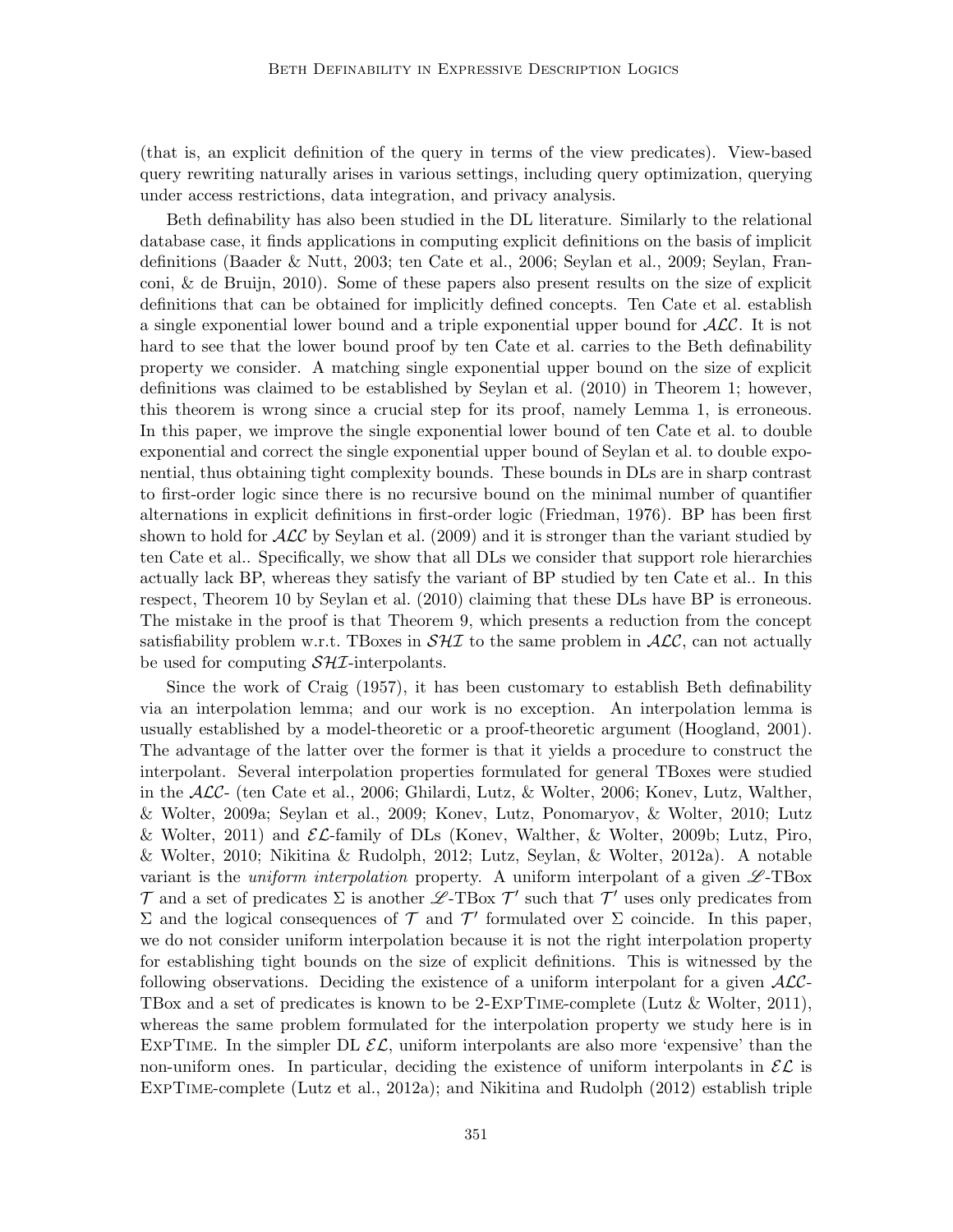exponential tight bounds on the size of uniform interpolants. On the other hand, deciding the existence of interpolants, as we consider in this paper but for the description logic  $\mathcal{EL}$ , is in PTime because this problem can be reduced to concept subsumption w.r.t. a TBox in  $\mathcal{EL}$  by Lemma 3 of Lutz, Seylan, and Wolter (2012b).

Most of the results in this paper were announced by ten Cate, Franconi, and Seylan (2011) in an extended abstract. The current paper extends this work by full proofs of the claimed results and the new material in Section [4.4.](#page-43-0)

## 1.2 Outline

We start by introducing in Section [2](#page-5-0) the DLs for which we study BP and some reasoning problems that are relevant for us in this paper. We also fix in this section our first-order notation and the standard translation of DLs to first-order logic. We will be using firstorder logic extensively in Section [3.3.](#page-22-0) The hammer with which we nail all the positive results, i.e., +, to the columns BP and BPF in Table [1,](#page-3-0) is a worst-case optimal algorithm for constructing interpolants. Section [3](#page-9-0) is dedicated to this interpolation result. Finally, all our results about BP are presented in Section [4.](#page-31-1) Since the interpolation results are used to prove BP, Section [3](#page-9-0) naturally comes before Section [4,](#page-31-1) but the reader who is less interested in the interpolation results may prefer to skip Section [3](#page-9-0) initially.

## <span id="page-5-0"></span>2. Preliminaries

In this section, we introduce the description logics that we will study. They are frequently used logics in the expressive  $\text{ALC-family of description logics.}$ 

## <span id="page-5-1"></span>2.1 Description Logics

Let  $N_c$  and  $N_R$  be countably infinite and mutually disjoint sets of *concept names* and role names, respectively. For reasons that will become clear in a moment, we also assume a countably infinite subset of  $N_R$ , denoted by  $N_{R+}$ , where  $N_R \setminus N_{R+}$  is also countably infinite. The role names in  $N_{R^+}$  are, intuitively, designated as being *transitive*, and are allowed to be used only in description logics with transitive roles. An element of  $N_C$  or  $N_R$  is also called a predicate, and a set  $\Sigma \subseteq N_C \cup N_R$  of concept and role names is called a *signature*.

To ease the exposition, we first introduce the description logic  $\mathcal{ALCFT}$ , and we then define the other description logics that we study. The concept language of  $\mathcal{ALCFT}$  is defined as follows:

Concepts: 
$$
C, D ::= \top | A | \neg C | C \sqcap D | \exists R.C | \leq 1R
$$
  
Roles:  $R ::= P | P$ 

where  $A \in N_C$  and  $P \in N_R \setminus N_{R^+}$ . The concept constructors  $\perp$ ,  $\cup$ ,  $\forall R.C$ , and  $\geq 2R$ are defined as abbreviations in the usual way. Also, by a slight abuse of notation, we will sometimes write  $(P^-)^-$ , for  $P \in N_R$ , in which case it refers to the role name P itself. An  $\mathcal{ALCFT}\text{-}TBox \mathcal{T}$  is a finite set of *concept inclusion axioms* (CIAs)  $C \sqsubseteq D$ , where C and D are *ACCFI*-concepts.

The semantics of  $\mathcal{ALCFT}$ -concepts and roles is given in terms of *interpretations*. An interpretation is a pair  $\mathcal{I} = \langle \Delta^{\mathcal{I}}, \cdot^{\mathcal{I}} \rangle$  where  $\Delta^{\mathcal{I}}$  is a non-empty set called the *domain* of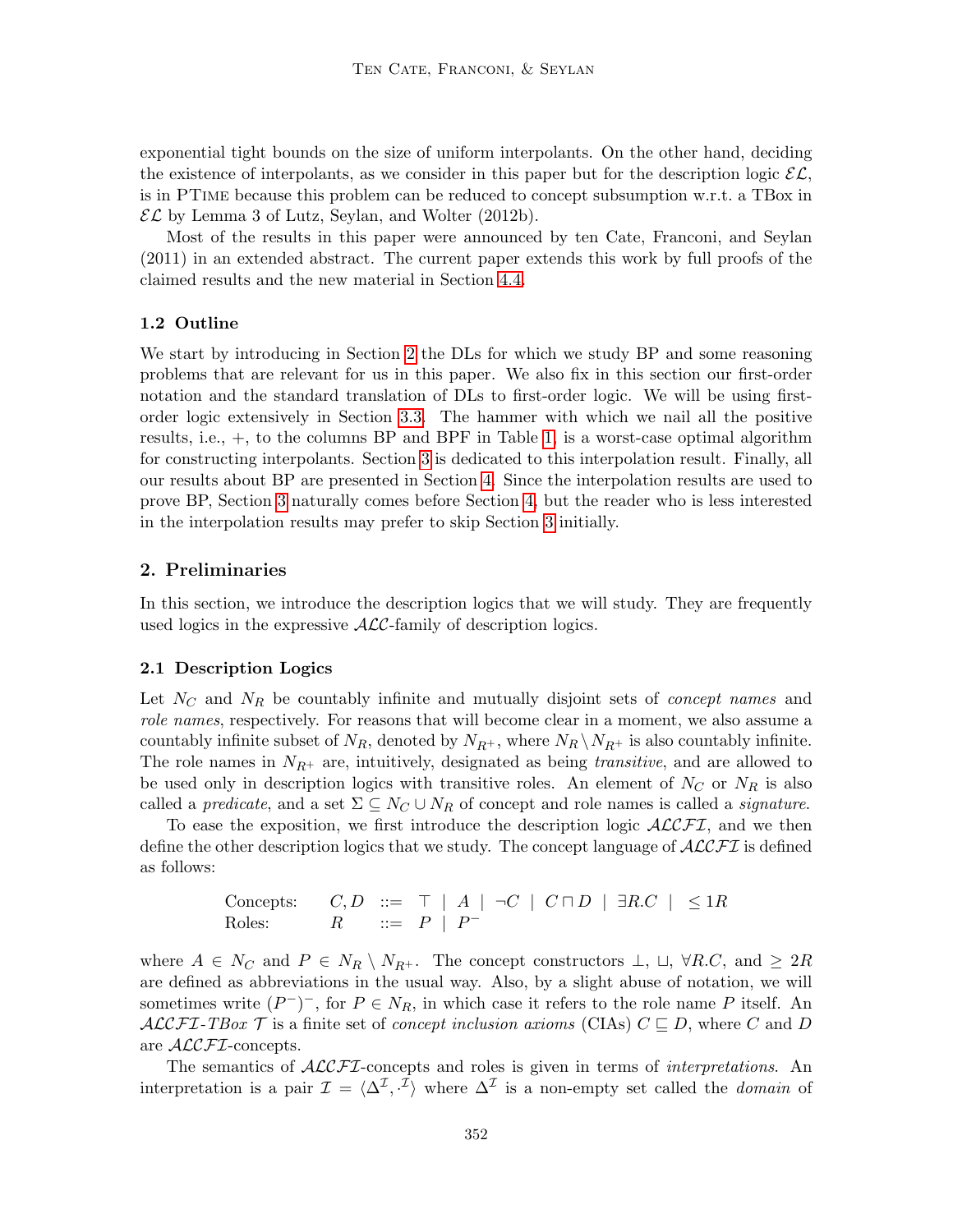$$
\begin{array}{rcl}\n\top^{\mathcal{I}} & = & \Delta^{\mathcal{I}}, \\
(\neg C)^{\mathcal{I}} & = & \Delta^{\mathcal{I}} \setminus C^{\mathcal{I}}, \\
(C \sqcap D)^{\mathcal{I}} & = & C^{\mathcal{I}} \cap D^{\mathcal{I}}, \\
(\exists R.C)^{\mathcal{I}} & = & \{s \in \Delta^{\mathcal{I}} \mid \text{there exists } t \in \Delta^{\mathcal{I}} \text{ such that } \langle s, t \rangle \in R^{\mathcal{I}} \text{ and } t \in C^{\mathcal{I}}\}, \\
(\leq 1R)^{\mathcal{I}} & = & \{s \in \Delta^{\mathcal{I}} \mid \text{for all } t, u \in \Delta^{\mathcal{I}}, \text{ if } \langle s, t \rangle \in R^{\mathcal{I}} \text{ and } \langle s, u \rangle \in R^{\mathcal{I}} \text{ then } t = u\}, \\
(P^{-})^{\mathcal{I}} & = & \{ \langle s, t \rangle \mid \langle t, s \rangle \in P^{\mathcal{I}} \}. \n\end{array}
$$



<span id="page-6-0"></span>I, and  $\cdot^{\mathcal{I}}$  is a function that maps each concept name  $A \in N_C$  to a subset  $A^{\mathcal{I}}$  of  $\Delta^{\mathcal{I}}$  and each role name  $P \in N_R$  to a binary relation  $P^{\mathcal{I}}$  on  $\Delta^{\mathcal{I}}$ . In anticipation of the discussion of description logics with transitive roles below, we require also that for each  $P \in N_{R^+}$ , the relation  $P^{\mathcal{I}}$  is transitive. The map  $\cdot^{\mathcal{I}}$  is extended to complex concepts and roles by means of the inductive definitions provided in Table [2.](#page-6-0)

An interpretation  $\mathcal I$  satisfies (or, is a model of) a CIA  $C \sqsubseteq D$  if  $C^{\mathcal I} \subseteq D^{\mathcal I}$ , and  $\mathcal I$  satisfies (or, is a model of) a TBox  $\mathcal T$  if it satisfies every CIA in  $\mathcal T$ . We use the notation  $\mathcal I \models C \sqsubseteq D$ and  $\mathcal{I} \models \mathcal{T}$  to express that  $\mathcal{I}$  satisfies  $C \sqsubseteq D$ , respectively, that  $\mathcal{I}$  satisfies  $\mathcal{T}$ .

The description logic  $\mathcal{ALCFT}$  that we defined above is a member of a larger family of description logics. The "basic" description logic  $\mathcal{ALC}$  is defined as  $\mathcal{ALCFT}$  without *inverse* roles (i.e., without roles of the form  $P^-$ ) and without functionality restrictions (i.e., without concepts of the form  $\leq 1R$ ). For  $X \subseteq \{S, H, \mathcal{I}, \mathcal{F}\}\$ , the description logic  $\mathcal{ALCX}$  extends ALC with

- 1. Functionality restrictions (as in  $\mathcal{ALCFT}$ ) if  $\mathcal{F} \in X$ ,
- 2. Inverse roles (as in  $\mathcal{ALCFT}$ ) if  $\mathcal{I} \in X$ ,
- 3. Transitive roles if  $S \in X$ . By this, we mean that the role names in  $N_{R^+}$  are allowed to be used.
- 4. Role hierarchies if  $\mathcal{H} \in X$ . By this, we mean that a TBox may contain role inclusion axioms (RIAs) of the form  $R \subseteq S$ , where R and S are roles, which are satisfied in an interpretation  $\mathcal{I}$  if  $R^{\mathcal{I}} \subseteq S^{\mathcal{I}}$ .

For DLs that include both transitive roles  $(S)$  and functionality restrictions  $(F)$ , a further syntactic restriction is imposed: whenever  $\leq 1R$  occurs in a concept, then R is required to be a simple role with respect to the TBox at hand (Horrocks, Sattler, & Tobies, 2000). A simple role is, intuitively, a role does not have a transitive subrole. The formal definition of simplicity is as follows: let us write  $R \sqsubseteq_{\mathcal{T}} S$  if either  $R = S$  or there are roles  $R_1, \ldots, R_n$ such that  $R_1 = R$ ,  $R_n = S$ , and for all  $1 \leq i \leq n$ ,  $\mathcal{T}$  contains either the RIA  $R_i \subseteq R_{i+1}$ or the RIA  $R_i^- \subseteq R_{i+1}^-$ . We say R is simple with respect to  $\mathcal T$  if there does not exist a role S such that  $S \sqsubseteq_{\mathcal{T}} R$  and such that S is of the form P or P<sup>-</sup> with  $P \in N_{R+}$ . The motivation for this standard syntactic restriction is that, without it, basic decision problems such as satisfiability and concept subsumption with respect to a TBox (defined below) quickly become undecidable (Horrocks et al., 2000).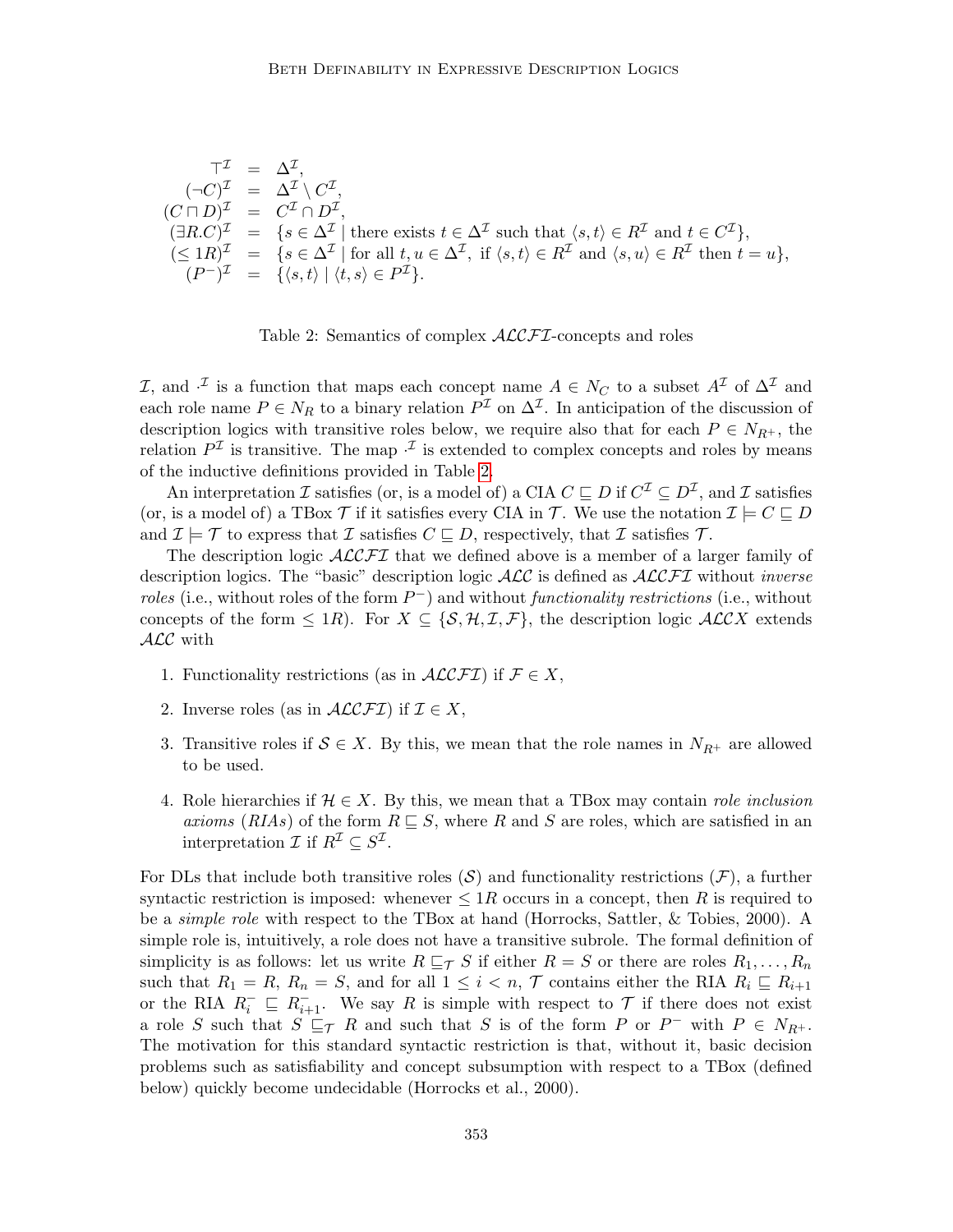For  $X \subseteq \{S, H, \mathcal{I}, \mathcal{F}\}\$  with  $S \in X$ , it is customary to omit the prefix  $\mathcal{ALC}$  in the notation  $ALCX$ . In particular, the description logic  $ALCSHIF$  (which is the most expressive description logic we consider in this paper) is referred to simply as  $\mathcal{SHIF}$ .  $\mathcal{SHIF}$  is also the theoretical basis of the Web Ontology Language OWL-Lite (Horrocks, Patel-Schneider, & van Harmelen, 2003), which makes it an important DL from a practical viewpoint.

For an  $\mathscr{L}$ -concept C, the set sub(C) consists of C and all its subconcepts. For a concept C and a TBox  $\mathcal T$ , rol $(C,\mathcal T)$  denotes the set of roles occurring in C or T; and  $\mathsf{sig}(C,\mathcal T)$ denotes the set of concept names and role names occurring in  $C$  or  $\mathcal T$ , i.e., the signature of C and T. We use  $sig(C)$  as an abbreviation for  $sig(C, \emptyset)$ . The size of an L-concept C  $(\mathscr{L}\text{-role }R)$ , written  $|C|$  (resp.  $|R|$ ), is the number of occurrences of symbols needed to write C (resp. R). The size of an  $\mathscr{L}\text{-}TBox \mathscr{T}$ , written  $|\mathscr{T}|$ , is defined analogously. Later on, in Section [3.3](#page-22-0) we will also consider other, more succinct, ways of representing concepts.

There are alternative ways to represent functionality restrictions and transitive roles in the DL literature. For example, functionality and transitivity axioms of the form funct  $R$ or  $\text{Trans}(R)$  are sometimes treated as axioms in the TBox. Although such syntactic differences can be considered minor as far as the standard reasoning tasks (cf. Section [2.2\)](#page-7-0) are concerned, interpolation results are sensitive to changes in the language. For example, opting for TBox axioms of the form funct R instead of freely allowing  $\leq 1R$  as a construct in the concept language would change the expressive power of languages we consider. In Section [3.1,](#page-10-0) we show that  $\mathcal{ALCF}$  has the interpolation property. The interested reader is invited to check if our proof can be adapted to the case where we allow functionality restrictions only as TBox axioms.

#### <span id="page-7-0"></span>2.2 Decision Problems

A concept C is *satisfiable* with respect to TBox  $\mathcal T$  if there exists a model  $\mathcal I$  of  $\mathcal T$  such that  $C^{\mathcal{I}} \neq \emptyset$ . A CIA  $C \sqsubseteq D$  follows from a TBox  $\mathcal{T}$  (denoted by  $\mathcal{T} \models C \sqsubseteq D$ ), if every model of T is a model of  $C \sqsubseteq D$ . We write  $\mathcal{T} \models C \equiv D$  if both  $\mathcal{T} \models C \sqsubseteq D$  and  $\mathcal{T} \models D \sqsubseteq C$  hold true.

The following decision problems will be relevant for us:

- Concept satisfiability with respect to a TBox: Given C and  $\mathcal{T}$ , to determine if C is satisfiable w.r.t.  $\mathcal{T}$ .
- Concept subsumption with respect to a TBox: Given  $C \sqsubseteq D$  and  $\mathcal{T}$ , to determine if  $\mathcal{T} \models C \sqsubseteq D$ .

Both problems are parametrized by a description logic  $\mathscr{L}$ , in which the input concept(s) and TBox are specified. The two problems are reducible to each (or, more accurately, to each others complement) for all the logics we consider, due to the fact that their concept languages are closed under negation. In fact, both problems are ExpTime-complete for each of the description logics that we consider (Tobies, 2001).

The same decision problems can also be considered over the restricted class of finite interpretations, i.e., interpretations whose domain is a finite set. We will refer to these variants of the above decision problems as finite concept satisfiability and finite concept subsumption. Thus, finite concept satisfiability with respect to a TBox is the problem of deciding whether a given concept has a non-empty denotation in some finite model of a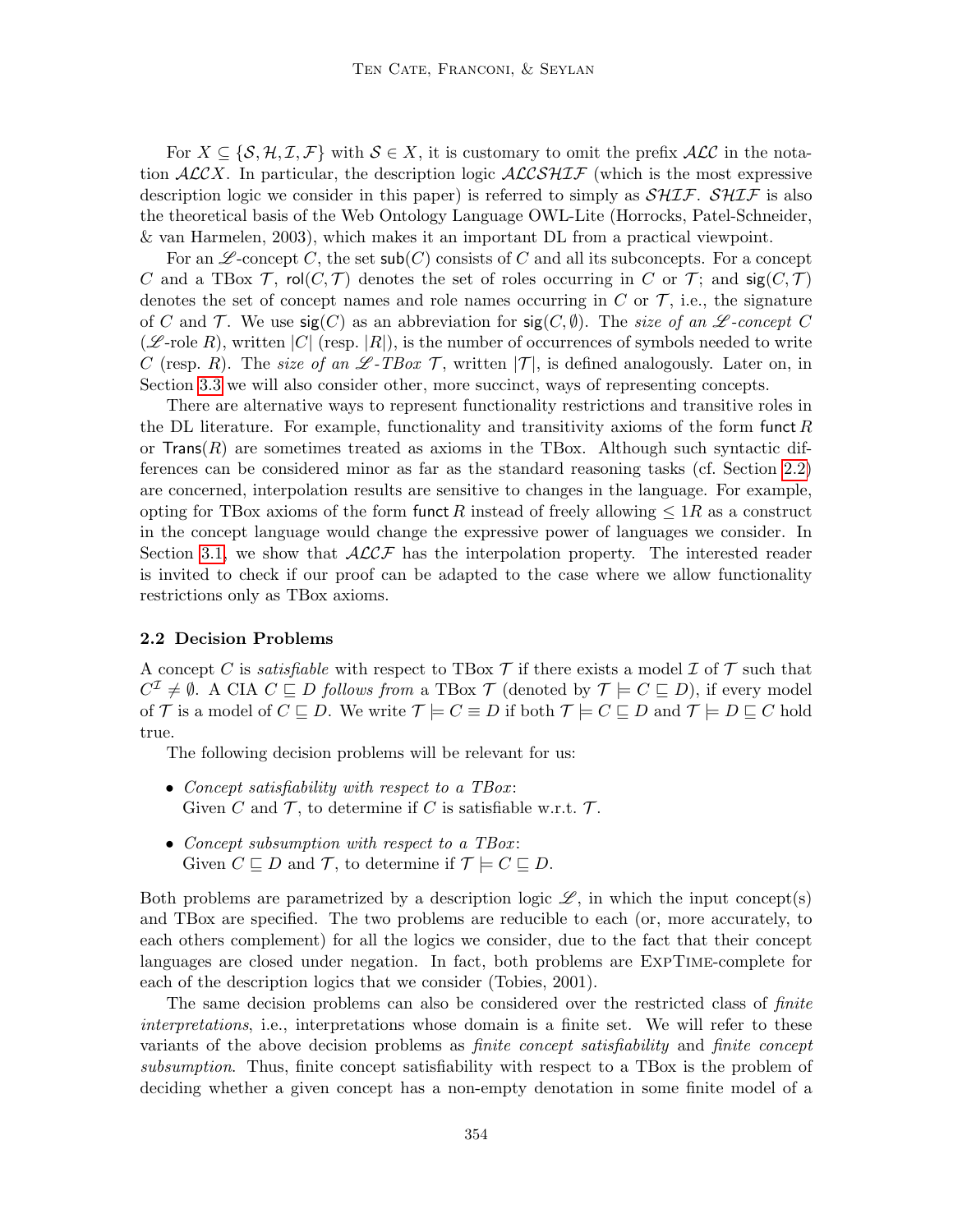given TBox. It is known (Lutz, Sattler, & Tendera, 2005) that finite concept satisfiability and finite concept subsumption are also ExpTime-complete for all the description logics we consider here.

When the finite concept satisfiability problem coincides with the unrestricted satisfiability problem, then we say that the description logic in question has the *finite model* property.

<span id="page-8-1"></span>**Definition 2.1** (Finite model property). A DL  $\mathscr L$  is said to have the finite model property (FMP) if for every  $\mathscr L$ -concept C and every  $\mathscr L$ -TBox T, if C is satisfiable w.r.t. T, then there is some finite interpretation  $\mathcal I$  such that  $\mathcal I$  is a model of  $\mathcal T$  and  $C^{\mathcal I}\neq \emptyset$ .

It is well-known that  $\mathcal{ALCFT}$  and its extensions lack the finite model property (Calvanese & Giacomo, 2003).

#### 2.3 First-Order Translation

It is well-known from the correspondence theory of modal/description logics that description logic concepts can, in general, be translated into first-order logic formulae with one free variable (Sattler, Calvanese,  $\&$  Molitor, 2003). In this translation, each concept name  $A$  is viewed as a unary predicate symbol and each role name  $R$  is viewed as a binary predicate symbol of our first-order language. An interpretation, then, corresponds to a first-order structure.

We assume that the reader is familiar with basic notation and terminology for first-order logic. In particular, we will use the notation  $\mathcal{I}, \alpha \models \varphi$  to express that the first-order formula  $\varphi$  is satisfied in the structure I under the first-order variable assignment  $\alpha$ . Sometimes, it will be convenient to use a different notation to express the same thing: if  $\varphi(x_1, \ldots, x_n)$  is a first-order formula whose free variables are  $x_1, \ldots, x_n$ , and if  $a_1, \ldots, a_n$  are elements of the domain of a structure *I*, we will write  $I \models \varphi [a_1, \ldots, a_n]$  to express that  $\varphi$  is satisfied in *I* under the variable assignment that sends each variable  $x_i$  to the corresponding element  $a_i$ . Note that this notation implicitly assumes an order on the free variables of  $\varphi$ , which will always be clear from the context.

<span id="page-8-0"></span>**Definition 2.2.** The mapping  $\pi_x$  from  $\mathcal{SHIF}$ -concepts to first-order formulae is defined as follows:

$$
\pi_x(\top) = \top,
$$
  
\n
$$
\pi_x(A) = A(x),
$$
  
\n
$$
\pi_x(\neg C) = \neg \pi_x(C),
$$
  
\n
$$
\pi_x(C \sqcap D) = \pi_x(C) \land \pi_x(D),
$$
  
\n
$$
\pi_x(\exists P.C) = \exists y[P(x, y) \land \pi_y(C)],
$$
  
\n
$$
\pi_x(\exists P^{-}.C) = \exists y[P(y, x) \land \pi_y(C)],
$$
  
\n
$$
\pi_x(\leq 1P) = \forall z_1 \forall z_2[P(x, z_1) \land P(x, z_2) \rightarrow z_1 = z_2],
$$
  
\n
$$
\pi_x(\leq 1P^{-}) = \forall z_1 \forall z_2[P(z_1, x) \land P(z_2, x) \rightarrow z_1 = z_2],
$$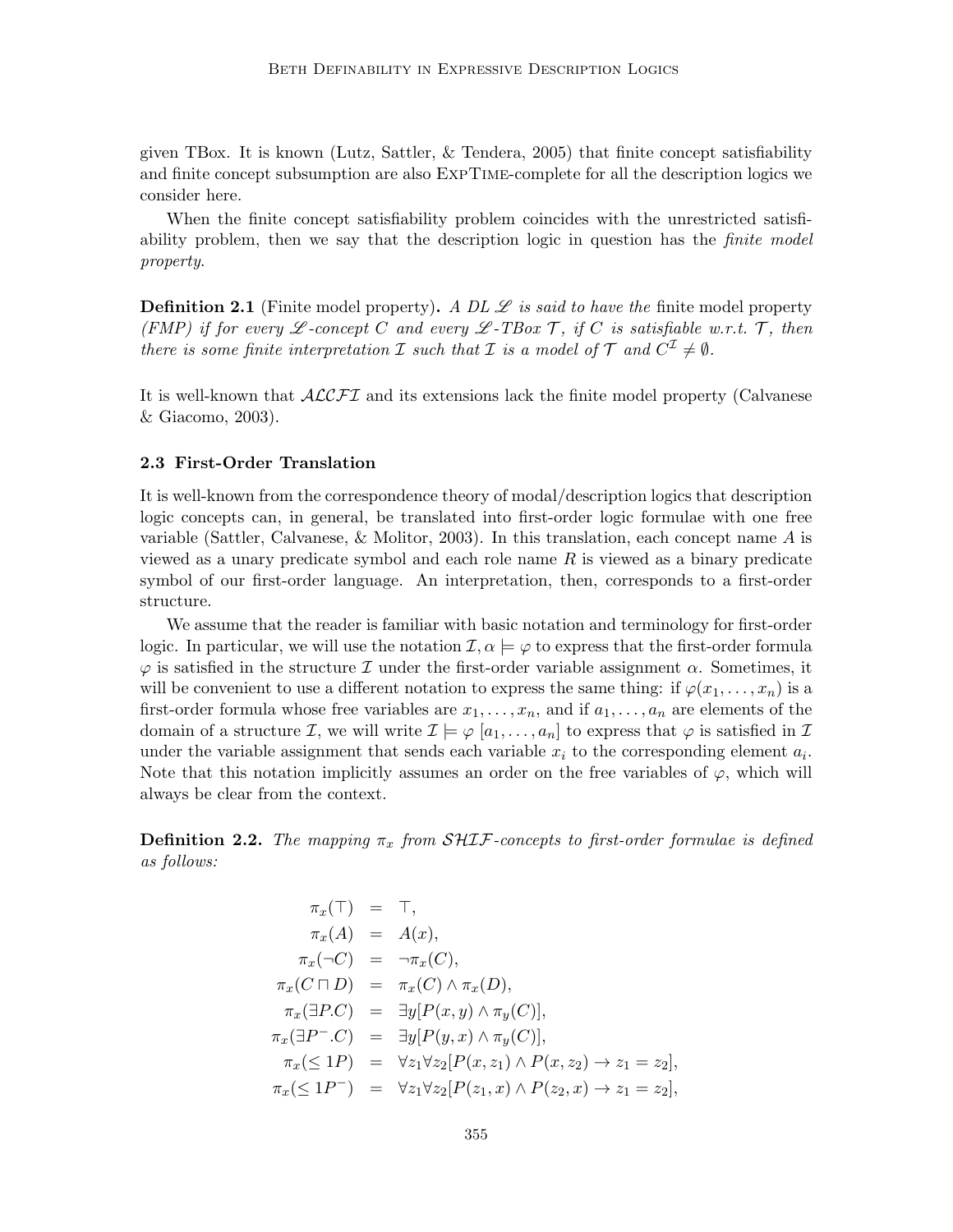where  $\pi_y$  is obtained from the above definition by replacing all occurrences of x by y and vice versa. For a SHIF-TBox  $\mathcal{T}$ ,  $\pi(\mathcal{T})$  is defined as  $\bigwedge_{\varphi \in \mathcal{T}} \pi(\varphi)$ , where

$$
\pi(C \sqsubseteq D) = \forall x [\pi_x(C) \to \pi_x(D)]
$$
  

$$
\pi(R \sqsubseteq S) = \forall x \forall y [\pi_{xy}(R) \to \pi_{xy}(S)]
$$

where, for  $P \in N_R$ ,  $\pi_{xy}(P) = P(x, y)$  and  $\pi_{xy}(P^-) = P(y, x)$ .

The translation above is model-preserving, i.e., for all  $\mathcal{SHTF}$ -concepts C, interpretations I, and first-order assignments  $\alpha$  for I, we have  $\alpha(x) \in C^{\mathcal{I}}$  iff I,  $\alpha \models \pi_x(C)$ ; and similarly for CIAs, RIAs, and TBoxes.

## <span id="page-9-0"></span>3. Constructive Interpolation with Tableaux

This section provides a constructive proof of an interpolation property in the DLs we are interested in. This property will be the essential part of the proof of BP in these DLs (cf. Definition [4.7\)](#page-33-0). Resorting to interpolation to show the Beth definability property in a logic has been a standard technique since the seminal work of Craig (1957). We start by defining this interpolation property.

<span id="page-9-1"></span>**Definition 3.1** (Interpolation property). A DL  $\mathscr L$  is said to have the interpolation property if and only if for all L-concepts  $C_1$ ,  $C_2$  and all L-TBoxes  $\mathcal{T}_1$ ,  $\mathcal{T}_2$ , if  $\mathcal{T}_1 \cup \mathcal{T}_2 \models C_1 \sqsubseteq C_2$ , then there is some  $L$ -concept I such that

- sig(I)  $\subseteq$  sig( $C_1$ ,  $\mathcal{T}_1$ )  $\cap$  sig( $C_2$ ,  $\mathcal{T}_2$ ),
- $\mathcal{T}_1 \cup \mathcal{T}_2 \models C_1 \sqsubset I$ , and
- $\mathcal{T}_1 \cup \mathcal{T}_2 \models I \sqsubseteq C_2$ .

Such a concept is called an interpolant of  $C_1$  and  $C_2$  under  $\langle \mathcal{T}_1, \mathcal{T}_2 \rangle$ .

The interpolation property we consider is defined specifically to prove BP. Normally, the Craig interpolation property for first-order logic is stated as follows: for all first-order formulae  $\varphi$  and  $\psi$ , if  $\varphi \models \psi$ , then there exists a first-order formula  $\vartheta$  such that  $\mathsf{sig}(\vartheta) \subseteq$  $\text{sig}(\varphi) \cap \text{sig}(\psi)$ ,  $\varphi \models \vartheta$ , and  $\vartheta \models \psi$ . We can however relate the interpolation property we consider to first-order Craig interpolation using the standard translation of Definition [2.2.](#page-8-0) Given L-concepts  $C_1$ ,  $C_2$  and L-TBoxes  $\mathcal{T}_1$ ,  $\mathcal{T}_2$ , we have by the standard translation the following equivalences:

$$
\begin{array}{rcl}\n\mathcal{T}_1 \cup \mathcal{T}_2 & \models & C_1 \sqsubseteq C_2 \\
\pi(\mathcal{T}_1) \land \pi(\mathcal{T}_2) & \models & \pi_x(C_1) \to \pi_x(C_2) \\
\pi(\mathcal{T}_1) \land \pi_x(C_1) & \models & \pi(\mathcal{T}_2) \to \pi_x(C_2)\n\end{array}
$$

Thus, by setting  $\varphi = \pi(T_1) \wedge \pi_x(C_1)$  and  $\psi = \pi(T_2) \rightarrow \pi_x(C_2)$ , we know by Craig's Interpolation Theorem for first-order logic that we always have a first-order interpolant  $\vartheta$ for  $\varphi$  and  $\psi$ , if  $\varphi \models \psi$  (Craig, 1957). However, we do not know in general whether such an interpolant can be expressed as an  $\mathscr{L}$ -concept. Because of this reason we will work in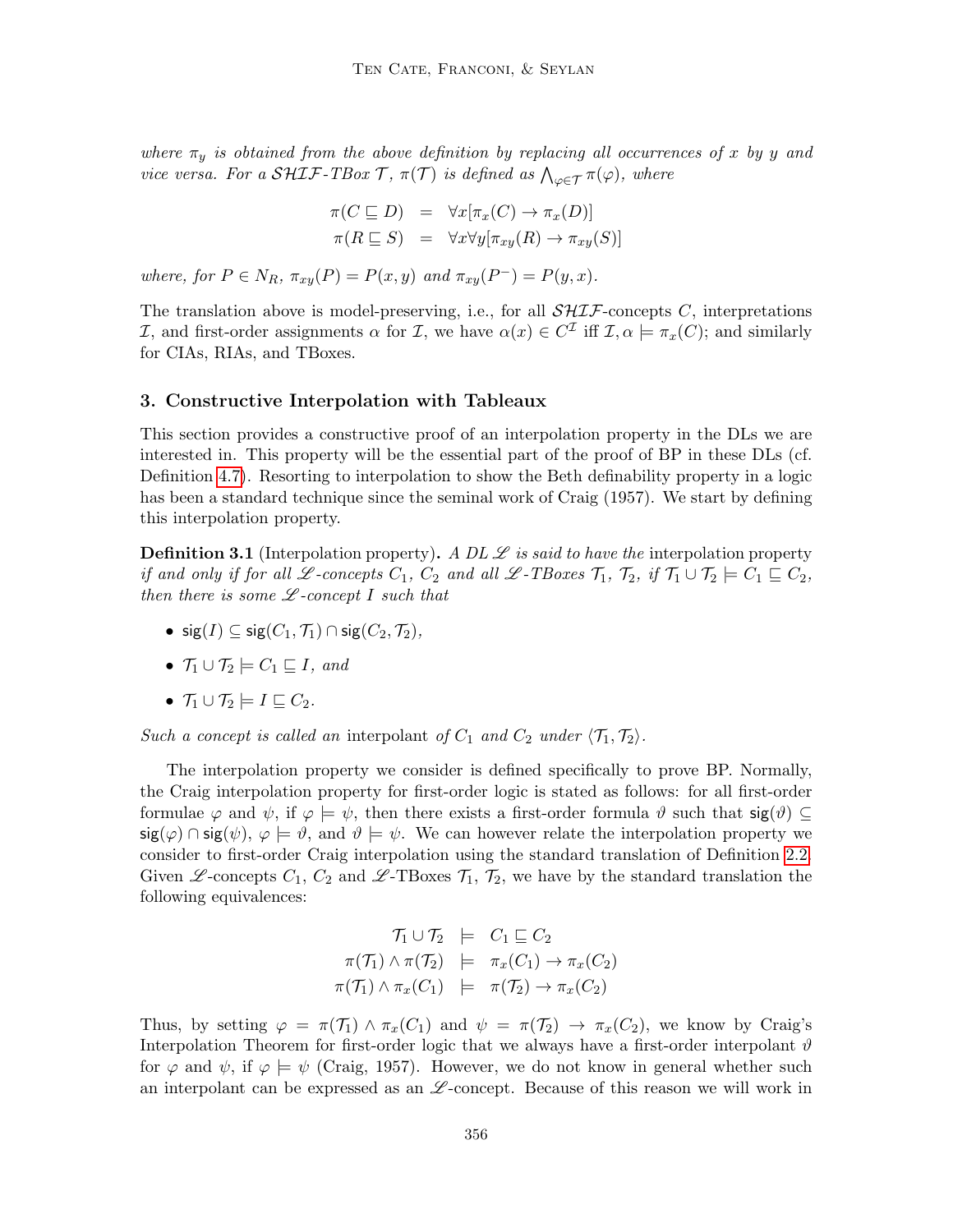the DL setting instead of full first-order. Our proofs are *constructive* in the sense that we present effective procedures for computing the interpolants. This also allows us to establish upper bounds on the size of interpolants.

This section is organized as follows. In Section [3.1,](#page-10-0) we show directly that the interpolation property holds for  $\mathcal{ALC}$  and  $\mathcal{ALCF}$  using a worst-case optimal tableau (plural: tableaux) algorithm in the style of Goré and Nguyen  $(2007)$ . Then in Section [3.2,](#page-17-0) we show that the interpolation property also holds in the extensions of  $\cal{ALC}$  and  $\cal{ALCF}$  with transitive and inverse roles. Instead of establishing these results directly using tableaux, we make use of some satisfiability and signature preserving reductions to  $\mathcal{ALC}$  and  $\mathcal{ALCF}$ . Our main result says that the interpolants in these logics can be computed in double exponential time. In Section [3.3,](#page-22-0) we study what happens when interpolants are allowed to be expressed in full first-order logic and show that first-order interpolants can be computed in single exponential time.

#### <span id="page-10-0"></span>3.1 A Direct Algorithm for Computing Interpolants in  $ALCF$

In this section, we assume that  $\mathcal{ALCF}$ -concepts are defined recursively as in Section [2.1](#page-5-1) using also  $\perp$ ,  $\sqcup$ ,  $\forall R.C$ , and  $\geq 2R$  as primitives, i.e., we assume that, e.g.,  $\geq 2R$  is a constructor of our concept language and not an abbreviation for  $\neg(\leq 1R)$  anymore. Moreover, we assume that all concepts are in *negation normal form* (NNF), i.e., the negation occurs only in front of concept names. It is well-known that every  $\mathcal{ALCF}$ -concept can easily be transformed to an equivalent one in NNF by pushing the negation inwards using the dualities between concept constructors (Tobies, 2001), e.g.,  $\forall R.C$  and  $\neg \exists R.\neg C$ . The NNF of the complement of a concept C is written as  $\neg C$ . Another assumption we make is that  $\mathcal{ALCF}\text{-}\text{TBoxes}$ consist only of axioms of the form  $\top \sqsubseteq C$ . These assumptions make our tableau notation more compatible with the standard tableau notation for DLs. More precisely, we want to have a separate rule for each concept constructor in the language (Horrocks et al., 2000). The main result we present in this section, namely Theorem [3.10,](#page-15-0) can easily be shown to hold in the case where we do not make these assumptions.

<span id="page-10-1"></span>**Definition 3.2.** Let C be an ALCF-concept and let  $\mathcal T$  be an ALCF-TBox. The concept closure  $cl(C, \mathcal{T})$  of C and T is the smallest set of concepts satisfying the following conditions:

- $C \in \text{cl}(C, \mathcal{T})$ :
- if  $\top \sqsubseteq D \in \mathcal{T}$ , then  $D \in \text{cl}(C, \mathcal{T})$ ;
- if  $D \in \text{cl}(C, \mathcal{T})$  and  $E \in \text{sub}(D)$ , then  $E \in \text{cl}(C, \mathcal{T})$ ;
- if  $\exists R.D \in \text{cl}(C, \mathcal{T})$  then  $\forall R.D \in \text{cl}(C, \mathcal{T})$ .

For the rest of this section, fix two  $\mathcal{ALCF}$ -concepts  $C_0$ ,  $D_0$  and two  $\mathcal{ALCF}$ -TBoxes  $\mathcal{T}_1$ ,  $\mathcal{T}_{\mathbf{r}}$ . We will denote the union  $\mathcal{T}_1 \cup \mathcal{T}_{\mathbf{r}}$  by  $\mathcal{T}$ . I stands for left and r for right and it is a naming scheme adopted from Fitting (1996). It will allow us to identify from which TBox  $(\mathcal{T}_1$  or  $\mathcal{T}_r$ ) or concept  $(C_0$  or  $D_0$ ) an inference is made. A biased concept is an expression of the form  $C^{\lambda}$ , where C is an  $ALCF$ -concept and  $\lambda \in \{1, r\}$  is a *bias*. Two relevant biased concept closures cll and clr are defined as follows.

$$
\mathsf{cll} = \{C^1 \mid C \in \mathsf{cl}(C_0, \mathcal{T}_1)\} \text{ and } \mathsf{clr} = \{C^r \mid C \in \mathsf{cl}(\neg D_0, \mathcal{T}_r)\}.
$$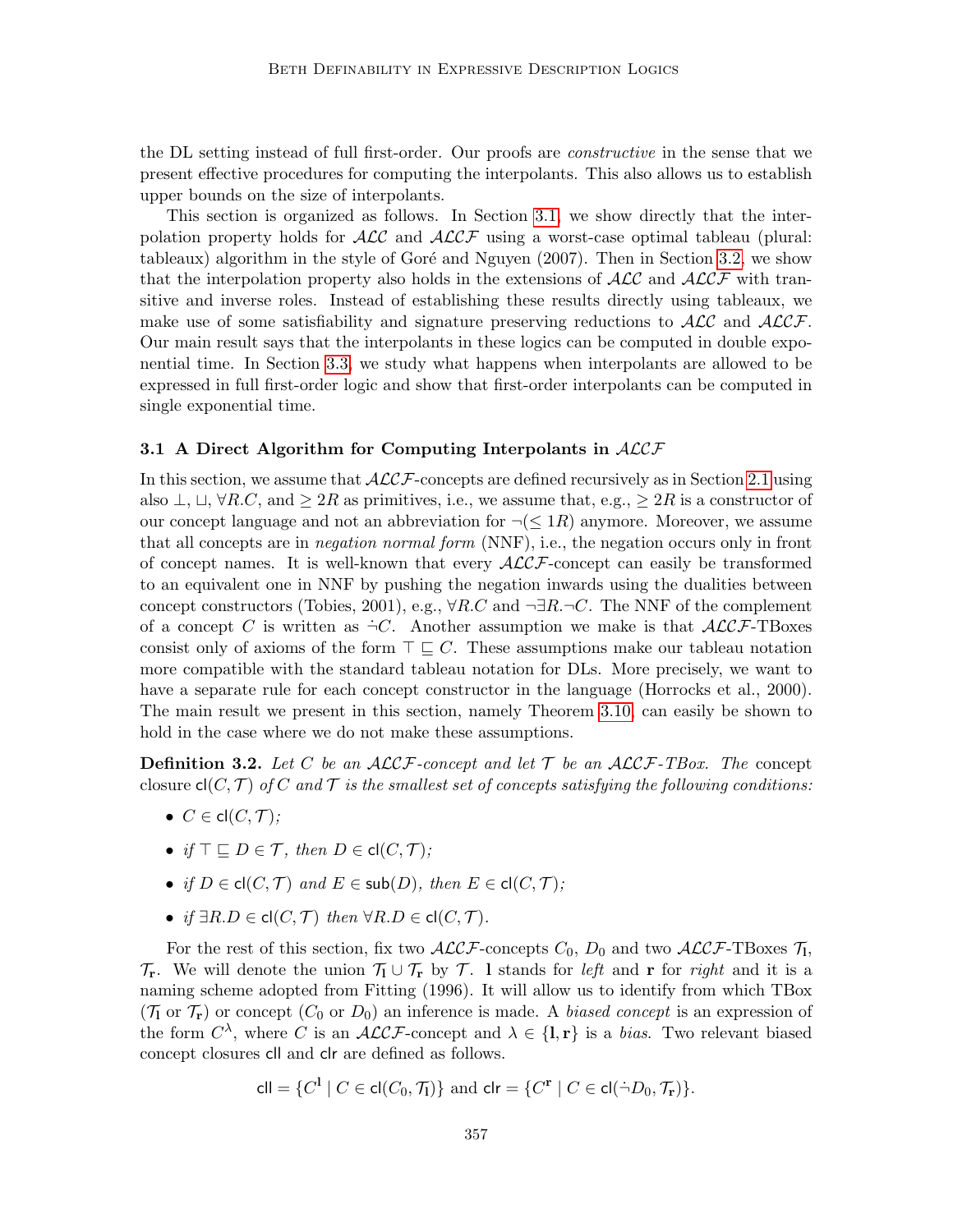We use the Greek letters  $\lambda, \kappa$  to denote a bias.

Our tableau rules will be producing subsets of cll∪clr in a systematic way. To this aim, we make use of the metaphor of a burden and relief. Intuitively, a subset  $\Phi$  of cll ∪ clr has a burden if the satisfiability of Φ depends on the satisfiability of one or more subsets of cll ∪ clr that we call the reliefs of  $\Phi$ .

Definition 3.3. Let  $\Phi \subseteq \text{cll} \cup \text{clr}.$  Then

- $(C_1 \sqcap C_2)^\lambda$  is an  $\sqcap$ -burden of  $\Phi$  iff  $(C_1 \sqcap C_2)^\lambda \in \Phi$  and  $\{(C_1)^\lambda, (C_2)^\lambda\} \not\subseteq \Phi$ ;
- $(C_1 \sqcup C_2)^\lambda$  is an  $\sqcup$ -burden of  $\Phi$  iff  $(C_1 \sqcup C_2)^\lambda \in \Phi$  and  $\{(C_1)^\lambda, (C_2)^\lambda\} \cap \Phi = \emptyset$ ;
- $(\leq 1R)^\lambda$  is an  $\leq 1$ -burden of  $\Phi$  iff  $(\leq 1R)^\lambda \in \Phi$  and  $\{(\forall R.C)^{\kappa} \mid (\exists R.C)^{\kappa} \in \Phi\} \nsubseteq \Phi$ ;
- $(\exists R.C)^{\lambda}$  is an  $\exists$ -burden of  $\Phi$  iff  $(\exists R.C)^{\lambda}$  is in  $\Phi$ ;
- $(\geq 2R)^{\lambda}$  is an  $\geq 2$ -burden of  $\Phi$  iff  $(\geq 2R)^{\lambda}$  is in  $\Phi$ .

A burden of  $\Phi$  is any type of burden from above.

<span id="page-11-0"></span> $\bf{Definition\ 3.4.}\ \ \mathit{Let}\ \Phi\subseteq\mathsf{cll}\cup\mathsf{clr},\ \mathit{C}^\lambda\ \ \mathit{be}\ \ a\ \ \mathit{burden\ of}\ \Phi,\ \mathit{and}\ S=\{D^1\ |\ \top\sqsubseteq D\in\mathcal{T}_l\}\cup\{D^r\ |\ \bot\sqsubseteq\mathit{C}\}$  $\top \sqsubseteq D \in \mathcal{T}_{\mathbf{r}}\}$ . Then  $\Psi \subseteq \mathsf{cll} \cup \mathsf{clr}$  is called a  $C^\lambda\text{-relief of } \Phi$  if

- $C = (C_1 \sqcap C_2)^\lambda$  and  $\Psi = \{(C_1)^\lambda, (C_2)^\lambda\} \cup \Phi$ ;
- $C = (C_1 \sqcup C_2)^\lambda$  and either  $\Psi = \Phi \cup \{(C_1)^\lambda\}$  or  $\Psi = \Phi \cup \{(C_2)^\lambda\};$
- $C = (\leq 1R)^{\lambda}$  and  $\Psi = \Phi \cup \{ (\forall R.C)^{\kappa} \mid (\exists R.C)^{\kappa} \in \Phi \};$
- $C = (\exists R.C)^{\lambda}$  and  $\Psi = \{C^{\lambda}\}\cup \{D^{\kappa} \mid (\forall R.D)^{\kappa} \in \Phi\} \cup S;$
- $C = (\geq 2R)^{\lambda}$  and  $\Psi = \{D^{\kappa} \mid (\forall R.D)^{\kappa} \in \Phi\} \cup S$ .

A biased  $\langle C_0 \subseteq D_0, \mathcal{T} \rangle$ -tableau  $(\langle C_0 \subseteq D_0, \mathcal{T} \rangle)$ -tableau for short) is a vertex-labeled directed graph  $\langle V, \mathcal{E} \rangle$  with the labeling content :  $V \to 2^{\text{clU-}clr}$ . Intuitively, for all edges  $\langle g, g' \rangle$ constructed by our algorithm,  $g'$  content will correspond to some  $C^\lambda$ -relief of  $g$  content. Note that a tableau is neither required to be a tree nor a directed acyclic graph (DAG) because cycles may occur in general. We say that a node  $q$  in a tableau contains a *clash* if and only if either one of the following holds.

- $\perp^{\lambda} \in g$ .content,
- $\{A^{\lambda}, (\neg A)^{\kappa}\}\subseteq g$ .content,
- ${ (\leq 1R)^{\lambda}, (\geq 2R)^{\kappa} \}} \subseteq g$ .content.

The tableau expansion rules given in Figure [1](#page-12-0) expand a tableau by making use of the semantics of concepts. A rule is said to be *applicable* to a node  $q$  if and only if its condition is satisfied in q, no rule was applied to q before, and q does not contain a clash. In order to guarantee a finite expansion, we use proxies in the following way. Whenever a rule creates a new node g' from g, before attaching the edge  $\langle g, g' \rangle$  to  $\mathcal{E}$ , the tableau is searched for a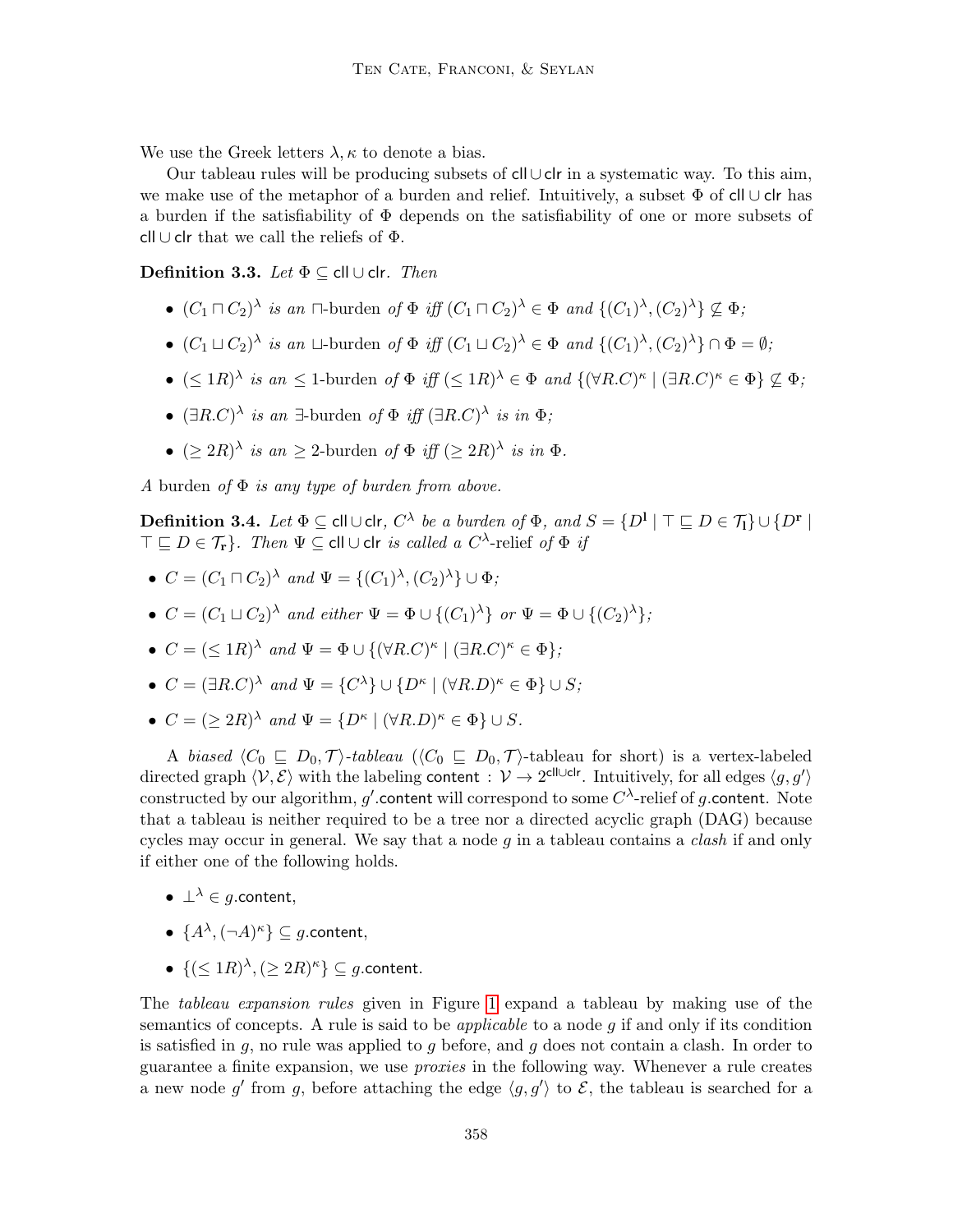| The $R_{\Box}$ rule    |                                                                                                                                                                         |
|------------------------|-------------------------------------------------------------------------------------------------------------------------------------------------------------------------|
| <i>Condition:</i>      | $(C_1 \sqcap C_2)$ is an $\sqcap$ -burden of g.content.                                                                                                                 |
| Action:                | $\mathcal{E} \leftarrow \mathcal{E} \cup \{ \langle g, g' \rangle \}$ and g' content $\leftarrow \Phi$ , where $\Phi$ is the $(C_1 \sqcap C_2)^{\lambda}$ -relief       |
|                        | of $q$ .content.                                                                                                                                                        |
| The $R_{\perp}$ rule   |                                                                                                                                                                         |
| <i>Condition:</i>      | $(C_1 \sqcup C_2)$ is an $\sqcup$ -burden of g.content.                                                                                                                 |
| Action:                | $\mathcal{E} \leftarrow \mathcal{E} \cup \{\langle q, q_1 \rangle, \langle q, q_2 \rangle\}, q_1$ content $\leftarrow \Phi_1$ , and $q_2$ content $\leftarrow \Phi_2$ , |
|                        | where $\Phi_1, \Phi_2$ are $(C_1 \sqcup C_2)$ <sup><math>\lambda</math></sup> -reliefs of g.content.                                                                    |
| The $R_{\leq 1}$ rule  |                                                                                                                                                                         |
| <i>Condition:</i>      | $(\leq 1R)^{\lambda}$ is an $\leq 1$ -burden of g.content.                                                                                                              |
| <i>Action:</i>         | $\mathcal{E} \leftarrow \mathcal{E} \cup \{ \langle q, q' \rangle \}$ and g' content $\leftarrow \Phi$ , where $\Phi$ is the $(\leq 1R)^{\lambda}$ -relief of           |
|                        | $q$ .content.                                                                                                                                                           |
| The $R_{\exists}$ rule |                                                                                                                                                                         |
| <i>Condition:</i>      | $\Phi = \{ (C_1)^{\lambda_1}, \ldots, (C_n)^{\lambda_n} \}$ such that $C^{\lambda} \in \Phi$ iff $C^{\lambda}$ is an $\exists$ - or $\geq 2$ -burden                    |
|                        | of $q$ .content.                                                                                                                                                        |
| <i>Action:</i>         | $\mathcal{E} \leftarrow \mathcal{E} \cup \{ \langle q, q_i \rangle \mid 1 \leq i \leq n \}$ and for $1 \leq i \leq n$ ,                                                 |
|                        | $g_i$ content $\leftarrow \Phi_i$ , where $\Phi_i$ is the $(C_i)^{\lambda_i}$ -relief of g content.                                                                     |

Figure 1: Tableau expansion rules for  $\mathcal{ALCF}$ 

<span id="page-12-0"></span>node  $g'' \in V$  such that g' content = g'' content. If such a g'' is found, then the edge  $\langle g, g'' \rangle$ is added to  $\mathcal E$  and  $g'$  is discarded.

We are interested in deciding  $\mathcal{T} \models C_0 \sqsubseteq D_0$ . The tableau algorithm consists of two phases. The first phase starts with the *initial*  $\langle C_0 \sqsubseteq D_0, \mathcal{T} \rangle$ -tableau  $\mathbf{T} = \langle \{g_0\}, \emptyset \rangle$ , where g0.content = {(C0) l ,( ˙¬D0) <sup>r</sup>} ∪ {E<sup>l</sup> | > v E ∈ Tl} ∪ {E<sup>r</sup> | > v E ∈ Tr}. T is then expanded by repeatedly applying the tableau expansion rules in such a way that if more than one rule is applicable to a node at the same time, then the first applicable rule in the list  $[R_{\Box}, R_{\Box}, R_{\Box}, R_{\overline{\Box}}]$  is chosen. The first phase continues as long as some rule is applicable to **T**. A  $\langle C_0 \sqsubseteq D_0, \mathcal{T} \rangle$ -tableau is called *complete* if and only if it is the output of the first phase of the tableau algorithm.

<span id="page-12-1"></span>**Lemma 3.5.** The first phase of the tableau algorithm terminates in time  $2^{O(n)}$ , where  $n = |c|| \cup c|r|$ . Moreover for the complete  $\langle C_0 \sqsubseteq D_0, \mathcal{T} \rangle$ -tableau  $\mathbf{T} = \langle \mathcal{V}, \mathcal{E} \rangle$  it produces, we have  $|\mathcal{V}| \leq 2^n$  and  $|\mathcal{E}| \in 2^{O(n)}$ .

Proof. By definition, the first phase continues as long as some rule is applicable to some node in the tableau. Then by the definition of applicability, we have that at most one rule is applied to a node in the tableau.

Let  $n = |c|| \cup c|r|$ . By the definition of a proxy, we have  $|\mathcal{V}| \leq 2^n$  since there are  $2^n$ distinct subsets of cll ∪ clr. Combining this with the fact that there is at most one rule application per node, we obtain  $2^n$  as a bound on the number of rule applications. Now, it is easy to see that each rule executes in time polynomial in  $n$ , i.e., the execution time of each rule is bounded by  $n^k$ , where k is a constant. Then we have that the whole running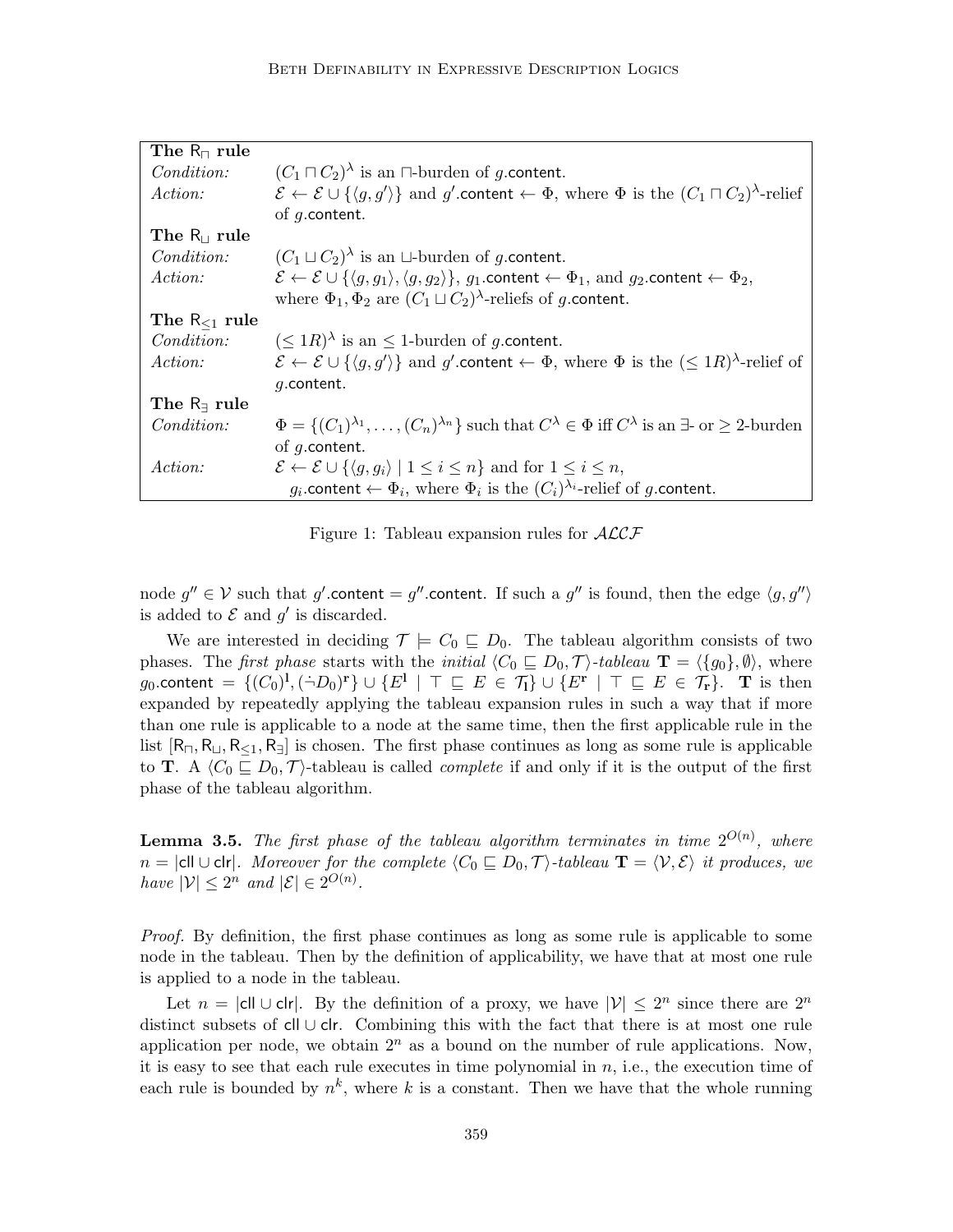time of the first phase is  $2^n \cdot n^k$ . That is,

$$
2^{n} \cdot n^{k} = 2^{n + \log n^{k}}
$$

$$
= 2^{n + k \cdot \log n}
$$

$$
\in 2^{O(n)}.
$$

It only remains to show the bound on  $|\mathcal{E}|$ . By the definition of tableau rules, the out-degree of a node cannot exceed *n*. Therefore,  $|\mathcal{E}| \leq n \cdot 2^n$ , i.e.,  $|\mathcal{E}| \in 2^{O(n)}$ .  $\Box$ 

Let **T** be the complete  $\langle C_0 \sqsubseteq D_0, \mathcal{T} \rangle$ -tableau obtained from the first phase of the algorithm. The purpose of the second phase of the tableau algorithm, i.e., Algorithm [1,](#page-14-0) is to construct the following functions:

- 1. status :  $V \rightarrow \{$ sat, unsat} is a total function,
- 2. int is a partial function from  $V$  to  $\mathcal{ALCF}$ -concepts.

For a  $g \in V$ , the values that are assigned to g by these functions are denoted by g.status and  $\text{int}(g)$ . Intuitively, the status of a node g denotes if  $\bigcap_{C^{\lambda} \in g$  content C is satisfiable or not w.r.t.  $\mathcal{T}$ ; and  $\text{int}(g)$ , if defined, is an interpolant of g.content in the following sense.

<span id="page-13-0"></span>**Definition 3.6.** Let  $\Phi \subseteq \text{cl} \cup \text{cl}r$ . A concept I is called an interpolant of  $\Phi$  if and only if

- $\bullet$   $\mathcal{T} \models \bigcap_{C^1 \in \Phi} C \sqsubseteq I$  and  $\mathcal{T} \models I \sqsubseteq \bigsqcup_{C^{\textbf{r}} \in \Phi} \neg C$
- $\mathop{\sf sig}\nolimits(I) \subseteq \mathop{\sf sig}\nolimits(\bigcap_{C^1 \in \Phi} C) \cap \mathop{\sf sig}\nolimits(\bigsqcup_{C^{\bf r} \in \Phi} \neg C),$

By the definition of Algorithm [1,](#page-14-0) it will be that for all  $g \in V$ ,  $\text{int}(g)$  is defined if, and only if, g.status = unsat. In order to compute  $\text{int}(g)$  for a node  $g \in V$  with g.status = unsat, Algorithm [1](#page-14-0) uses the interpolant calculation rules that are presented in Figures [2,](#page-15-1) [3,](#page-16-0) [4.](#page-17-1) The rules in Figure [2](#page-15-1) compute  $\text{int}(q)$  based solely on q. content; ones in Figure [3](#page-16-0) take into account g. content and for some successor g' of g, the values g' content and  $int(g')$ ; and finally, ones in Figure [4](#page-17-1) take into account g.content and for every successor  $g'$  of  $g$ , the values  $g'$ .content and  $\text{int}(g')$ . We invite the reader to verify that, indeed, whenever Algorithm [1](#page-14-0) assigns unsat to g.status, for a node g of the tableau, then there is an interpolant calculation rule that can be applied to compute  $int(q)$ . Furthermore, each interpolant calculation rule is easily seen to be sound. For example, the interpolant calculation rule  $C_{\Box}$  in Figure [3](#page-16-0) is sound because, if for a successor  $g'$  of  $g$ ,  $g'$  content is the  $(C_1\sqcap C_2)^\lambda$ -relief of  $g$  content and  $\mathsf{int}(g')$ is an interpolant of  $g'$  content (in the sense of Definition [3.6\)](#page-13-0) then it is necessarily also an interpolant of g.content.

Let  $\mathbf{T} = \langle V, \mathcal{E} \rangle$  be a complete  $\langle C_0 \sqsubseteq D_0, \mathcal{T} \rangle$ -tableau which is an output of the second phase. **T** is said to be *open* if and only if  $g_0$  status = sat; and it is said to be *closed* if and only if  $g_0$  status = unsat. If **T** is determined to be open after the second phase, then the tableau algorithm returns " $\mathcal{T} \not\models C_0 \sqsubseteq D_0$ ", otherwise it returns " $\mathcal{T} \models C_0 \sqsubseteq D_0$ ".

<span id="page-13-1"></span>The next three results establish some important properties of our tableau algorithm and we use them to prove Theorem [3.10.](#page-15-0) The proofs of these results require the introduction of standard but substantial amount of notation from the DL and modal logic literature. In order to present Theorem [3.10](#page-15-0) more clearly, we defer these proofs to Appendix [C.](#page-9-0)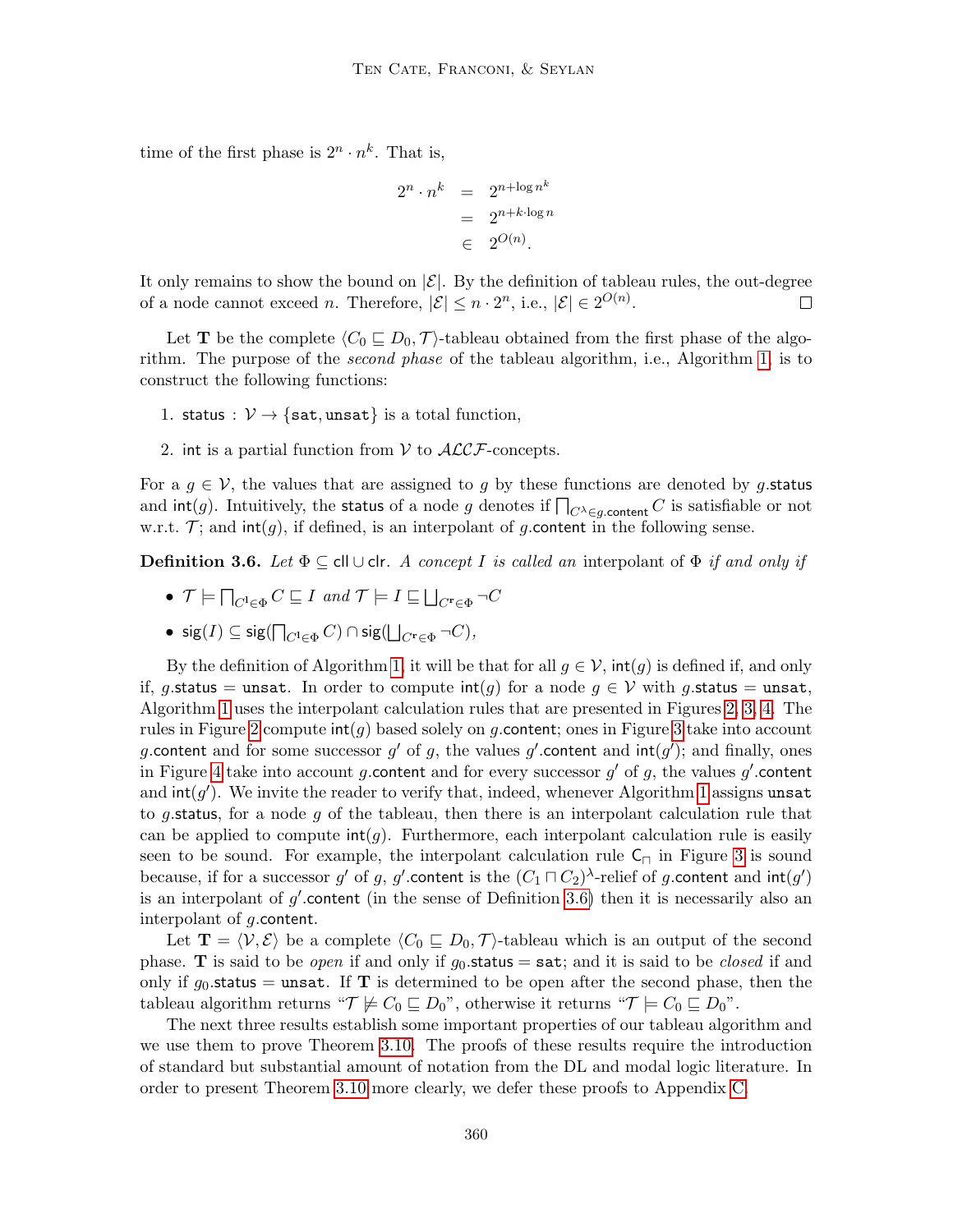# <span id="page-14-0"></span>Algorithm 1 Second phase of the tableau algorithm Propagate:

do

- $\bullet$  done  $\leftarrow$  true.
- For every  $g \in V$  with g.status  $\neq$  unsat:
	- if  $g$  contains a clash, then
		- 1. g.status  $\leftarrow$  unsat,
		- 2. apply one of  $\{C^1_\perp, C^r_\perp, C^{II}_\neg, C^{rr}_\neg, C^{I}_\neg\}$ , one whose condition is satisfied, to calculate  $int(a)$ .
		- 3. done  $\leftarrow$  false.
	- $-$  if ∃ $g' \in \mathcal{V}$  with  $\langle g, g' \rangle \in \mathcal{E}$ ,  $g'$ .status = unsat, and  $g'$ .content is some  $(C_1 \sqcap C_2)^\lambda$ -,  $(\leq 1R)^{\lambda}$ -,  $(\exists R.C)^{\lambda}$ , or  $(\geq 2R)^{\lambda}$ -relief of g.content, then
		- 1.  $g$ .status  $\leftarrow$  unsat,
		- 2. apply one of  $\{C_{\sqcap}, C_{\leq 1}^{l,R}\}$  $\frac{1\mathcal{R}}{\leq 1}, \mathsf{C}^{\mathbf{r}\mathcal{R}}_{\leq 1}$  $\substack{\mathbf{r} \not R \ \leq 1, \ \mathsf{C}^\mathbf{1} \mathsf{R}, \ \mathsf{C}^\mathbf{r} \mathsf{R}, \ \mathsf{C}^\mathbf{1} \not \in \mathsf{R} }^{\mathbf{r} \not R}$  $_{\exists}^{1\!\mathit{R}}, \mathsf{C}^{\mathtt{r}\mathit{R}}_{\exists}$  $\Gamma_{\exists}^{\mathbf{r},\mathcal{R}},\mathsf{C}^{\mathbf{r},\mathcal{R}}_{\exists}\},$  one whose condition is satisfied, to calculate  $\text{int}(g)$ ,
		- 3. done  $\leftarrow$  false.
	- $-$  if  $\exists g_1, g_2 \in \mathcal{V}$  with  $g_1 \neq g_2, \ \langle g, g_1 \rangle, \langle g, g_2 \rangle \in \mathcal{E}, \ g_i.$ status  $=$  unsat for each  $i \in \{1,2\}$ , g<sub>i</sub> content is a  $(C_1 \sqcup C_2)$ <sup> $\lambda$ </sup>-relief of g content for each  $i \in \{1,2\}$ , then
		- 1.  $g$ .status  $\leftarrow$  unsat,
		- 2. apply one of  $\{C^{\mathbf{l}}_{\mathsf{L}}, C^{\mathbf{r}}_{\mathsf{L}}\}$ , one whose condition is satisfied, to calculate  $\mathsf{int}(g)$ ,
		- 3. done  $\leftarrow$  false.

while  $\texttt{done} = \texttt{false}$ . Assign: For every  $q \in V$  with g.status  $\neq$  unsat, g.status  $\leftarrow$  sat.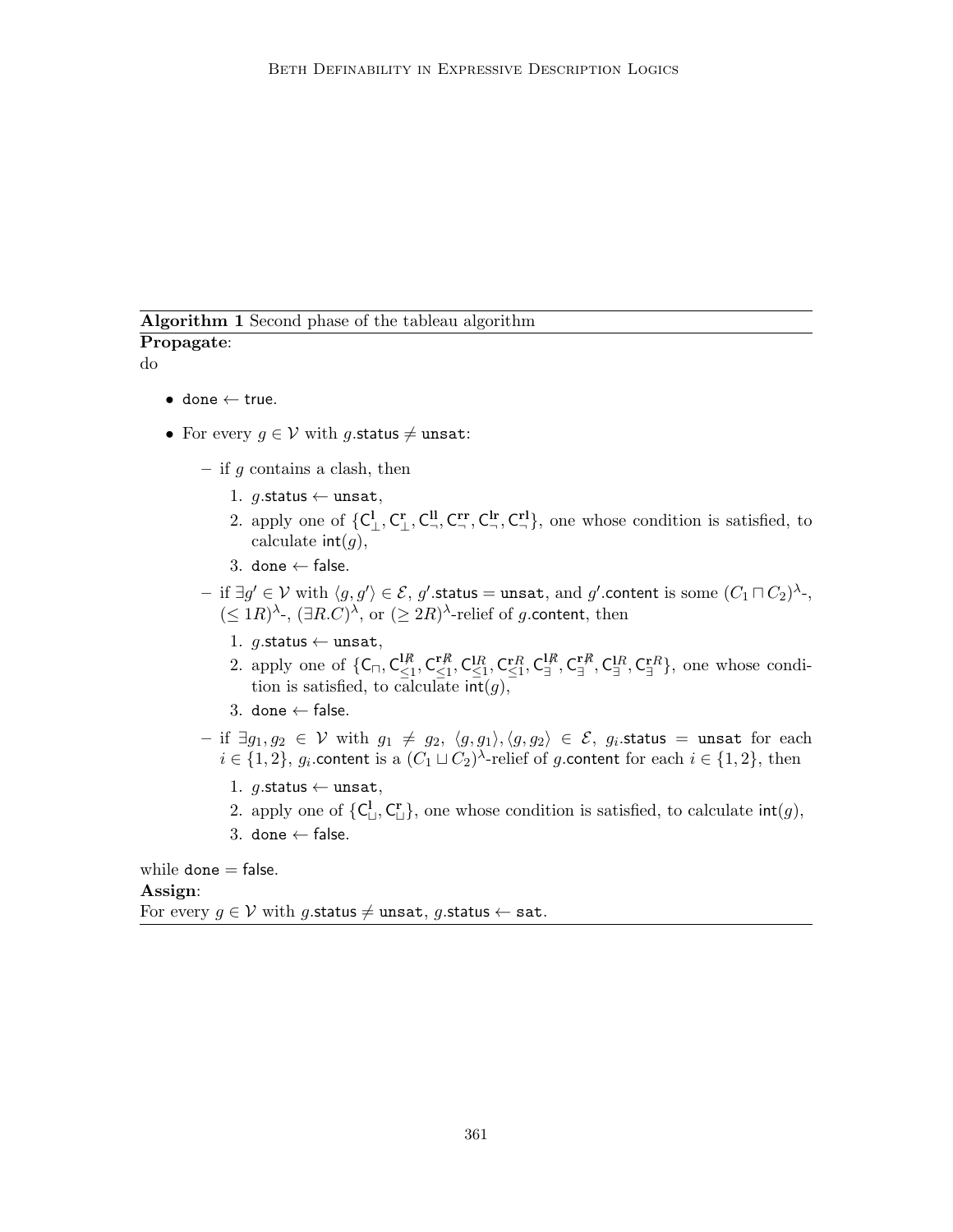| The $C_1^1$ rule                   |                                                                                                             |
|------------------------------------|-------------------------------------------------------------------------------------------------------------|
|                                    | <i>Condition:</i> $\perp^1 \in g$ .content.                                                                 |
| Action:                            | $int(q) \leftarrow \perp$                                                                                   |
| The $C_1^r$ rule                   |                                                                                                             |
| <i>Condition:</i>                  | $\perp^{\mathbf{r}} \in q.$ content.                                                                        |
| Action:                            | $int(q) \leftarrow \top$                                                                                    |
| The $C^{\text{ll}}_{\text{}}$ rule |                                                                                                             |
| <i>Condition:</i>                  | $\{C^1, (\dot{\neg} C)^1\} \subseteq g$ content, for a C of the form A or $\leq 1R$ .                       |
| Action:                            | $int(q) \leftarrow \perp$                                                                                   |
| The $C_+^r$ rule                   |                                                                                                             |
| <i>Condition:</i>                  | $\{C^{\mathbf{r}}, (\dot{\neg} C)^{\mathbf{r}}\} \subseteq g$ content, for a C of the form A or $\leq 1R$ . |
| Action:                            | $int(q) \leftarrow \top$                                                                                    |
| The $C_+^{\text{lr}}$ rule         |                                                                                                             |
| <i>Condition:</i>                  | $\{C^1, (\dot{\neg} C)^r\} \subseteq g$ content, for a C of the form A or $\leq 1R$ .                       |
| <i>Action:</i>                     | $\mathsf{int}(q) \leftarrow C$                                                                              |
| The $C_1^{\prime}$ rule            |                                                                                                             |
| <i>Condition:</i>                  | $\{C^{\mathbf{r}}, (\dot{\neg} C)^{\mathbf{l}}\} \subseteq g$ content, for a C of the form A or $\leq 1R$ . |
| <i>Action:</i>                     | $int(g) \leftarrow \div C$                                                                                  |

<span id="page-15-1"></span>Figure 2: Interpolant calculation rules for  $\mathcal{ALCF}$  (content dependent rules)

**Lemma 3.7.** Let  $\mathbf{T} = \langle V, \mathcal{E} \rangle$  be the output of the second phase. For all  $g \in V$ , if g.status = unsat, then

- 1. g. content is unsatisfiable w.r.t.  $\mathcal{T}$ ;
- 2.  $int(g)$  is defined and it is an interpolant of g.content; and
- 3.  $|\text{int}(g)| \in O(2^{2^n})$ , where  $n = |\text{ell} \cup \text{clr}|$ .

The next lemma establishes a double exponential upper bound for the runtime of Algorithm [1.](#page-14-0) This is a consequence of interpolant calculation and our double exponential upper bound on the size of these interpolants (cf. Lemma [3.7\)](#page-13-1).

<span id="page-15-3"></span>Lemma 3.8. The second phase of the tableau algorithm, i.e., Algorithm [1,](#page-14-0) runs in time  $O(2^{2^n})$ , where  $n = |$ cll  $\cup$  clr $|$ .

The next proposition establishes the soundness and the completeness of our algorithm for concept subsumption w.r.t. TBoxes in  $ALCF$ .

<span id="page-15-2"></span>**Proposition 3.9.** T is a closed  $\langle C_0 \sqsubseteq D_0, \mathcal{T} \rangle$ -tableau if and only if  $\mathcal{T} \models C_0 \sqsubseteq D_0$ .

<span id="page-15-0"></span>The tableau algorithm we presented in this section with the two phases is actually an algorithm to compute interpolants of at most double exponential size in  $ALCF$ . This upper bound is optimal because the results we establish in Section [4](#page-31-1) imply that smallest interpolants can be of double exponential size.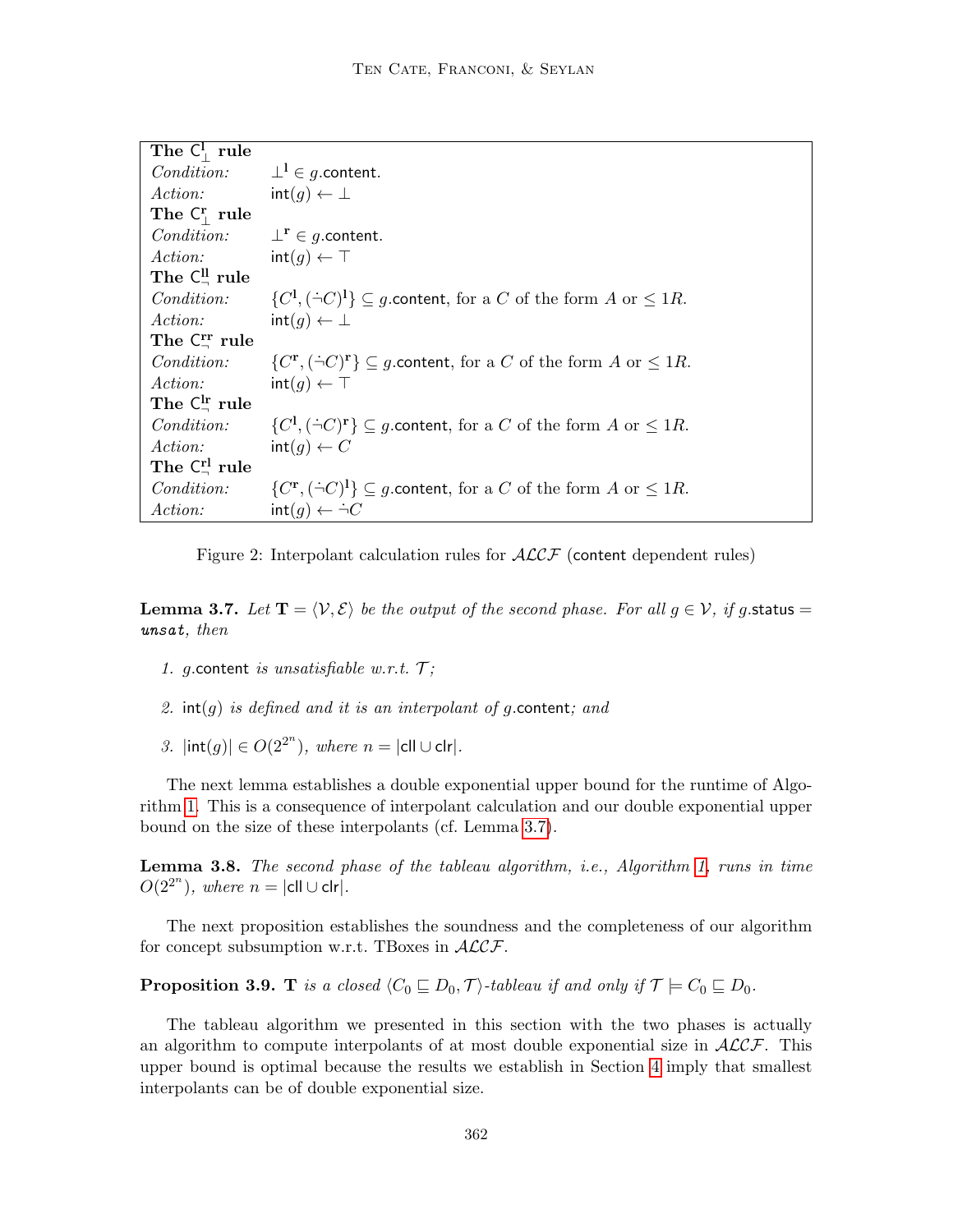| The $C_{\square}$ rule                                 |                                                                                            |
|--------------------------------------------------------|--------------------------------------------------------------------------------------------|
| Condition:                                             | g' content is the $(C_1 \sqcap C_2)$ <sup><math>\lambda</math></sup> -relief of g content. |
| Action:                                                | $\mathsf{int}(g) \leftarrow \mathsf{int}(g')$ .                                            |
| The $\mathsf{C}^{\mathsf{L}\not{\!\!R}}_{\leq 1}$ rule |                                                                                            |
| Condition:                                             | g' content is the $(\leq 1R)^{l}$ -relief of g content and                                 |
|                                                        | there is no biased concept of the form $(\exists R.C)^r \in g$ content.                    |
| Action:                                                | $\mathsf{int}(g) \leftarrow \mathsf{int}(g')$ .                                            |
| The $\mathsf{C}^{\mathbf{r} \not R}_{< 1}$ rule        |                                                                                            |
| Condition:                                             | g' content is the $(\leq 1R)^{r}$ -relief of g content and                                 |
|                                                        | there is no biased concept of the form $(\exists R.C)^{1} \in g$ content.                  |
| Action:                                                | $\mathsf{int}(g) \leftarrow \mathsf{int}(g')$ .                                            |
| The $\mathsf{C}^{ \text{I} R}_{\leq 1}$ rule           |                                                                                            |
| Condition:                                             | g' content is the $(\leq 1R)^{l}$ -relief of g content and                                 |
|                                                        | there is some biased concept of the form $(\exists R.C)^r \in g$ content.                  |
| Action:                                                | $\mathsf{int}(g) \leftarrow \mathsf{int}(g') \sqcap \leq 1R.$                              |
| The $\mathsf{C}^{\mathbf{r}R}_{\leq 1}$ rule           |                                                                                            |
| Condition:                                             | g' content is the $(\leq 1R)^{r}$ -relief of g content and                                 |
|                                                        | there is some biased concept of the form $(\exists R.C)^{1} \in g$ content.                |
| Action:                                                | $\mathsf{int}(g) \leftarrow \mathsf{int}(g') \sqcup \geq 2R.$                              |
| The $\mathsf{C}_\exists^{\mathrm{I}\not R}$ rule       |                                                                                            |
| Condition:                                             | g' content is the $(\exists R.C)^{1}$ - or $(2 R)^{1}$ -relief of g content,               |
|                                                        | there is no biased concept of the form $(\forall R.D)^{r} \in g$ content.                  |
| Action:                                                | $\mathsf{int}(g) \leftarrow \perp.$                                                        |
| The $\mathsf{C}_\exists^{\mathbf{r} R}$ rule           |                                                                                            |
| Condition:                                             | g' content is the $(\exists R.C)^{r}$ - or $(\geq 2R)^{r}$ -relief of g content,           |
|                                                        | there is no biased concept of the form $(\forall R.D)^{1} \in g$ content.                  |
| Action:                                                | $\mathsf{int}(g) \leftarrow \top.$                                                         |
| The $\mathsf{C}^{1R}_\exists$ rule                     |                                                                                            |
| Condition:                                             | g' content is the $(\exists R.C)^{1}$ - or $(\geq 2R)^{1}$ -relief of g content,           |
|                                                        | there is some biased concept of the form $(\forall R.D)^{r} \in g$ content.                |
| Action:                                                | $\mathsf{int}(g) \leftarrow \exists R.\mathsf{int}(g').$                                   |
| The $\mathsf{C}^{\mathrm{r}R}_\exists$ rule            |                                                                                            |
| Condition:                                             | g' content is the $(\exists R.C)^{r}$ - or $(\geq 2R)^{r}$ -relief of g content,           |
|                                                        | there is some biased concept of the form $(\forall R.D)^{1} \in g$ content.                |
| Action:                                                | $\mathsf{int}(g) \leftarrow \forall R.\mathsf{int}(g').$                                   |

<span id="page-16-0"></span>Figure 3: Interpolant calculation rules for  $\mathcal{ALCF}$  (single successor dependent rules)

**Theorem 3.10.** For all  $ALCF$ -concepts C, D and all  $ALCF$ -TBoxes  $\mathcal{T}_1, \mathcal{T}_2$  if  $\mathcal{T}_1 \cup \mathcal{T}_2 \models$  $C \subseteq D$  then there exists an interpolant of C and D under  $\langle T_1, T_2 \rangle$  that can be computed in time double exponential in  $|\mathcal{T}_1| + |\mathcal{T}_2| + |C| + |D|$ .

*Proof.* Suppose C, D are  $ALCF$ -concepts and  $\mathcal{T}_1$ ,  $\mathcal{T}_2$ , and T are  $ALCF$ -TBoxes such that  $\mathcal{T}_1 \cup \mathcal{T}_2 = \mathcal{T}$  and  $\mathcal{T} \models C \sqsubseteq D$ . Then by Proposition [3.9,](#page-15-2) there is a closed  $\langle C \sqsubseteq D, \mathcal{T} \rangle$ -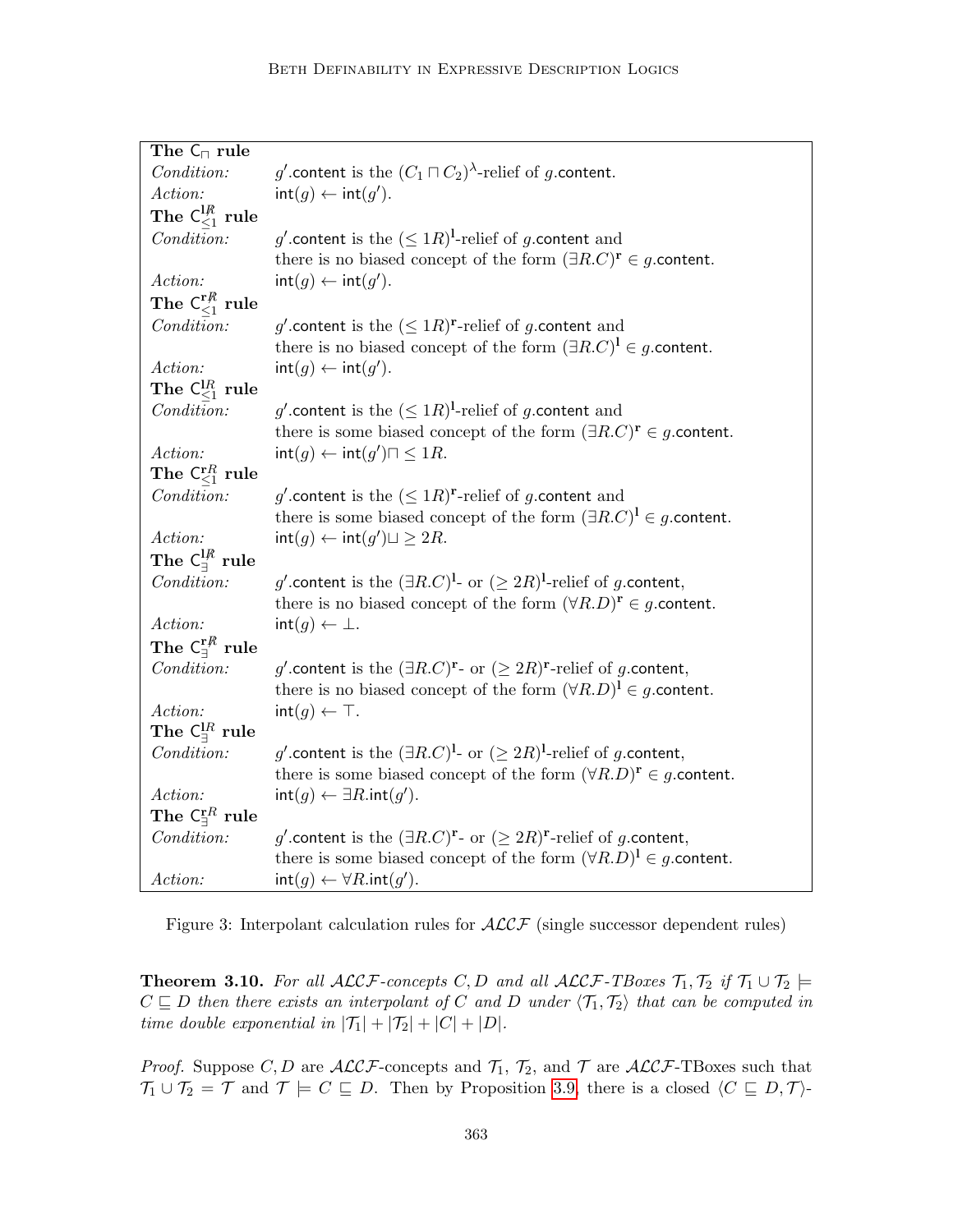| The $C_{\perp}^{\perp}$ rule |                                                                                                    |
|------------------------------|----------------------------------------------------------------------------------------------------|
| <i>Condition:</i>            | g <sub>1</sub> .content, g <sub>2</sub> .content are $(C_1 \sqcup C_2)^{1}$ -reliefs of g.content. |
| <i>Action:</i>               | $\text{int}(q) \leftarrow \text{int}(q_1) \sqcup \text{int}(q_2).$                                 |
| The $C_{\perp}^r$ rule       |                                                                                                    |
| <i>Condition:</i>            | $g_1$ content, $g_2$ content are $(C_1 \sqcup C_2)^r$ -reliefs of g content.                       |
| Action:                      | $\text{int}(q) \leftarrow \text{int}(q_1) \sqcap \text{int}(q_2).$                                 |

<span id="page-17-1"></span>Figure 4: Interpolant calculation rules for  $\mathcal{ALCF}$  (multiple successor dependent rules)

tableau  $\mathbf{T} = \langle \mathcal{V}, \mathcal{E} \rangle$ . This means  $g_0$  status = unsat, and thus by Lemma [3.7,](#page-13-1) there is some  $\mathcal{ALCF}$ -concept I such that  $\text{int}(g_0) = I$  and I is an interpolant of g<sub>0</sub>.content. Let  $X = \prod_{\substack{\top \subseteq E \in \mathcal{T}_1}} E$  and  $Y = \bigsqcup_{\substack{\top \subseteq E \in \mathcal{T}_2}} \neg E$ . Since I is an interpolant of  $g_0$  content, we have  $\mathcal{T} \models C \sqcap X \sqsubseteq I, \, \mathcal{T} \models I \sqsubseteq D \sqcup Y, \text{ and } \mathsf{sig}(I) \subseteq \mathsf{sig}(C \sqcap X) \cap \mathsf{sig}(D \sqcup Y).$  Then by the fact that  $\mathcal{T} \models X \equiv \top$  and  $\mathcal{T} \models Y \equiv \bot$ , we obtain  $\mathcal{T} \models C \sqsubseteq I$  and  $\mathcal{T} \models I \sqsubseteq D$ ; and by  $\mathsf{sig}(I) \subseteq \mathsf{sig}(C \sqcap X) \cap \mathsf{sig}(D \sqcup Y)$ , we obtain  $\mathsf{sig}(I) \subseteq \mathsf{sig}(C, \mathcal{T}_1) \cap \mathsf{sig}(D, \mathcal{T}_2)$ . Hence I is an interpolant of C and D under  $\langle T_1, T_2 \rangle$ . Finally by Lemma [3.8,](#page-15-3) I can be computed in time double exponential in  $|\mathcal{T}_1| + |\mathcal{T}_2| + |C| + |D|$ .  $\Box$ 

We end this section with a discussion of the techniques we used. The tableau algorithm we defined is based on a tableau algorithm by Goré and Nguyen (2007). Here we extended this algorithm for  $\mathcal{ALCF}$  and added more machinery to compute interpolants. In general interpolation follows as a corollary to a cut-free sequent or tableau calculus<sup>[1](#page-17-2)</sup> for a logic (e.g., see Rautenberg, 1983; Fitting, 1996; Kracht, 2007); but such a corollary does not give upper bounds on the size and computation time of interpolants unless the calculus is combined with a decision procedure. In this section, our goal was to obtain tight upper bounds on the size and computation time of interpolants in  $ALCF$ . More traditional tableau algorithms for DLs, e.g., the one by Horrocks et al. (2000), can also be used to establish similar results (Seylan et al., 2009). Here the crucial idea is that the tableau algorithm should provide an explicit representation of the tableau rule applications so that an interpolant can be calculated by induction on the rule applications. We chose a non-traditional DL tableau algorithm for our purposes because it is based on a non-labeled<sup>[2](#page-17-3)</sup> tableau calculus and such calculi are actually more commonly used for proving interpolation results in modal logics (e.g., Rautenberg, 1983).

## <span id="page-17-0"></span>3.2 Extending Interpolation to Transitive and Inverse Roles

In this section, we extend Theorem [3.10](#page-15-0) to more logics in order to obtain our main interpolation result Theorem [3.22.](#page-21-0) To this aim, we present various polynomial reductions from reasoning in one DL to another. The purpose of these reductions is to eliminate some constructors in the language. The technique we use for these reductions is well-known in the DL literature and it is called the axiom schema instantiation technique (Calvanese, Giacomo, & Rosati, 1998; Calvanese, Giacomo, Lenzerini, & Nardi, 2001). Similar techniques also

<span id="page-17-2"></span><sup>1.</sup> A tableau calculus is defined as a set of tableau rules.

<span id="page-17-3"></span><sup>2.</sup> A non-labeled tableau calculus provides no explicit representation of individuals in the interpretations.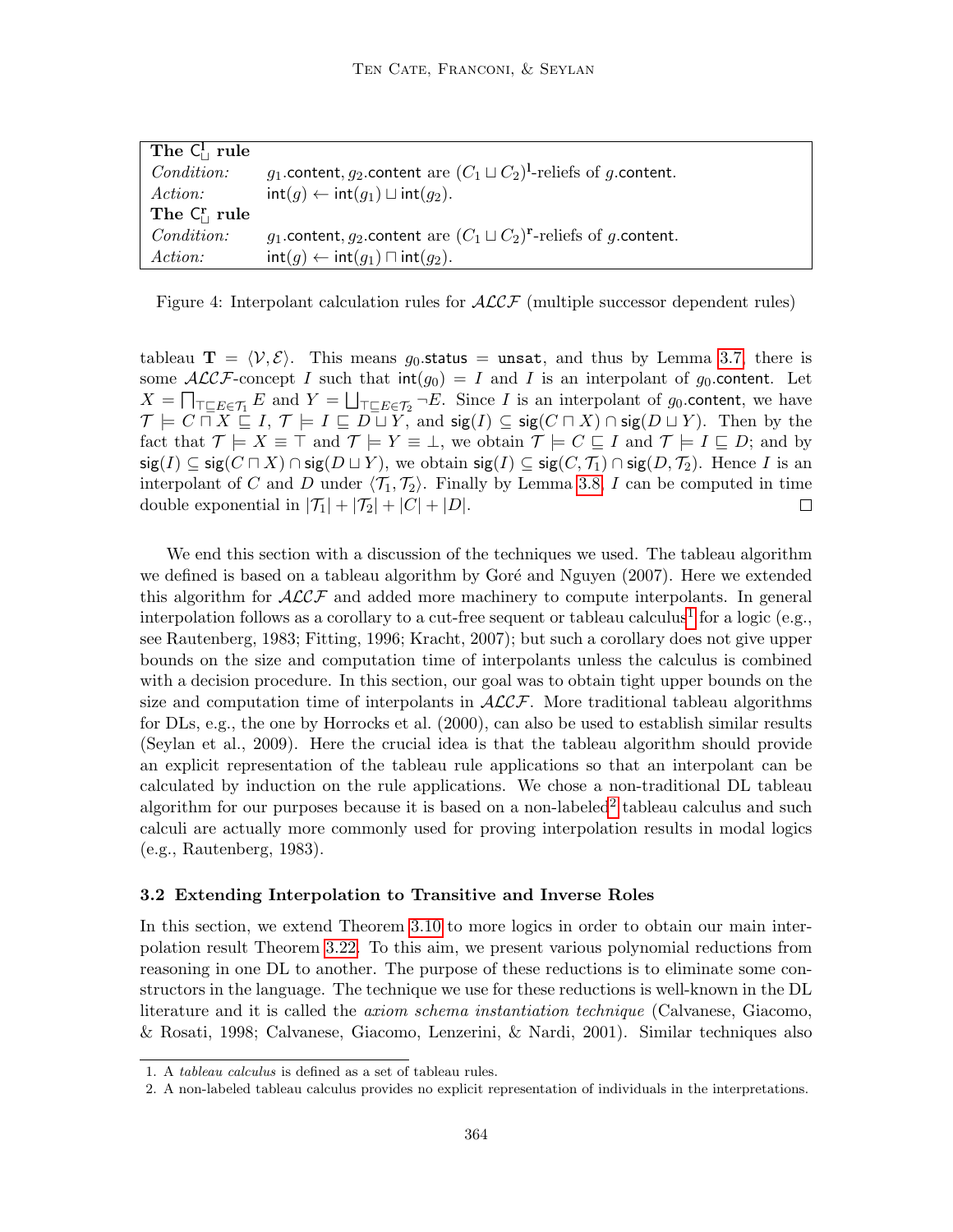appear in modal logic (Kracht, 2007). The idea behind this technique can be summarized as follows.

DLs are syntactic variants of modal logics. It is well-known that an axiom schema that is valid in a modal logic corresponds to a certain condition on the accessibility relation in the frames of that logic (Blackburn, de Rijke, & Venema, 2001). For example the axiom schema  $4: \Box \varphi \rightarrow \Box \Box \varphi$  defines the class of transitive frames. The axiom schema instantiation technique is based on instantiating an axiom schema a finite number of times for each concept in cl or a relevant concept closure, and adding these instances to the TBox to obtain an equi-satisfiable TBox. The resulting TBox will then be free of the constructor in the language for which we instantiated the axiom schema.

We note that the input in these reductions is normally a concept and a TBox; but for interpolation, we are given a pair of concepts  $C_1$ ,  $C_2$  and a pair of TBoxes  $\mathcal{T}_1$ ,  $\mathcal{T}_2$ . Therefore, we require from these reductions that they do not mix the signature of  $sig(C_1, \mathcal{T}_1)$ and  $sig(C_2, \mathcal{T}_2)$  in an 'uncontrolled' way. What exactly we mean by this will be clear in Lemma [3.14](#page-19-0) and Lemma [3.19.](#page-20-0) Naturally, this calls for extra notation.

**Definition 3.11.** An injective function  $\zeta : X \to N_R$ , where X is a finite subset of  $N_R \cup$  $\{P^-\mid P\in N_R\}$ , is called a role renaming if for all  $P\in N_R$ , we have  $\{P,P^-\}\nsubseteq X$ . A role renaming  $\zeta$  is called safe for a signature  $\Sigma$  if range( $\zeta$ )  $\cap \Sigma = \emptyset$ .

Given an L-concept C and a role renaming  $\zeta$ ,  $Z_{\zeta}(C)$  is the concept obtained from C by replacing every occurrence of every  $R \in \text{dom}(\zeta)$  by  $\zeta(R)$ .

Intuitively, we use role renamings, as the name suggests, to rename roles in concepts. We need to make sure that the renaming operation is well-defined and thus, we avoid mappings where a role and its inverse are in the domain of the mapping. Safeness of the mapping w.r.t. a signature is a property that we desire in the following reductions. We start with transitive roles and thus, instantiate the axiom schema  $\Box \varphi \rightarrow \Box \Box \varphi$ .

<span id="page-18-0"></span>**Definition 3.12.** Let  $C_0$  be a SIF-concept,  $\mathcal{T}$  be a SIF-TBox, and  $\zeta$  be a safe role renaming for  $sig(C_0, \mathcal{T})$  with  $dom(\zeta) = sig(C_0, \mathcal{T}) \cap N_{R^+}$  and range $(\zeta) \cap N_{R^+} = \emptyset$ . Then  $\tau_{\mathcal{S}}(C_0,\mathcal{T},\zeta)$  is defined as the  $\mathcal{ALCFL}\text{-}TBox\ \tau_{\mathcal{S}}^1(C_0,\mathcal{T},\zeta)\cup\tau_{\mathcal{S}}^2(C_0,\mathcal{T},\zeta)$ , where  $\tau_{\mathcal{S}}^1(C_0,\mathcal{T},\zeta)=$  $\{\top \sqsubseteq Z_{\zeta}(C) \mid \top \sqsubseteq C \in \mathcal{T}\}\$ and

$$
\tau_{\mathcal{S}}^2(C_0,\mathcal{T},\zeta) = \{Z_{\zeta}(\forall R.C) \sqsubseteq Z_{\zeta}(\forall R.\forall R.C) \mid \forall R.C \in \text{cl}(C_0,\mathcal{T}) \text{ and } \{R,R^-\} \cap N_{R^+} \neq \emptyset\}
$$

Note that in the definition above, the signature of the resulting  $\mathcal{ALCFT}\text{-}\text{TBox}$  will not be equal to the signature of the original  $\mathcal{SIF}\text{-}\text{TBox }\mathcal{T}$  if  $C_0$  or  $\mathcal{T}$  contains transitive roles. Introducing these new non-transitive role names is necessary because we are not allowed to use symbols from  $N_{R+}$  in logics without transitive roles (cf. Section [2.1\)](#page-5-1). Although the formulation of the following proposition is slightly different from the one of Lemma 6.23 by Tobies (2001), the proof idea is the same.

<span id="page-18-1"></span>**Proposition 3.13.** A SIF-concept  $C_0$  is satisfiable w.r.t. a SIF-TBox  $\mathcal T$  if and only if the ALCFI-concept  $Z_{\zeta}(C_0)$  is satisfiable w.r.t. the ALCFI-TBox  $\tau_{\mathcal{S}}(C_0, \mathcal{T}, \zeta)$ , where  $\zeta$  is a safe role renaming for  $sig(C_0, \mathcal{T})$  with  $dom(\zeta) = sig(C_0, \mathcal{T}) \cap N_{R^+}$  and range $(\zeta) \cap N_{R^+} = \emptyset$ .

The reduction (for concept satisfiability w.r.t. TBoxes) in Definition [3.12](#page-18-0) satisfies the following property that will be essential for extending our interpolation results to logics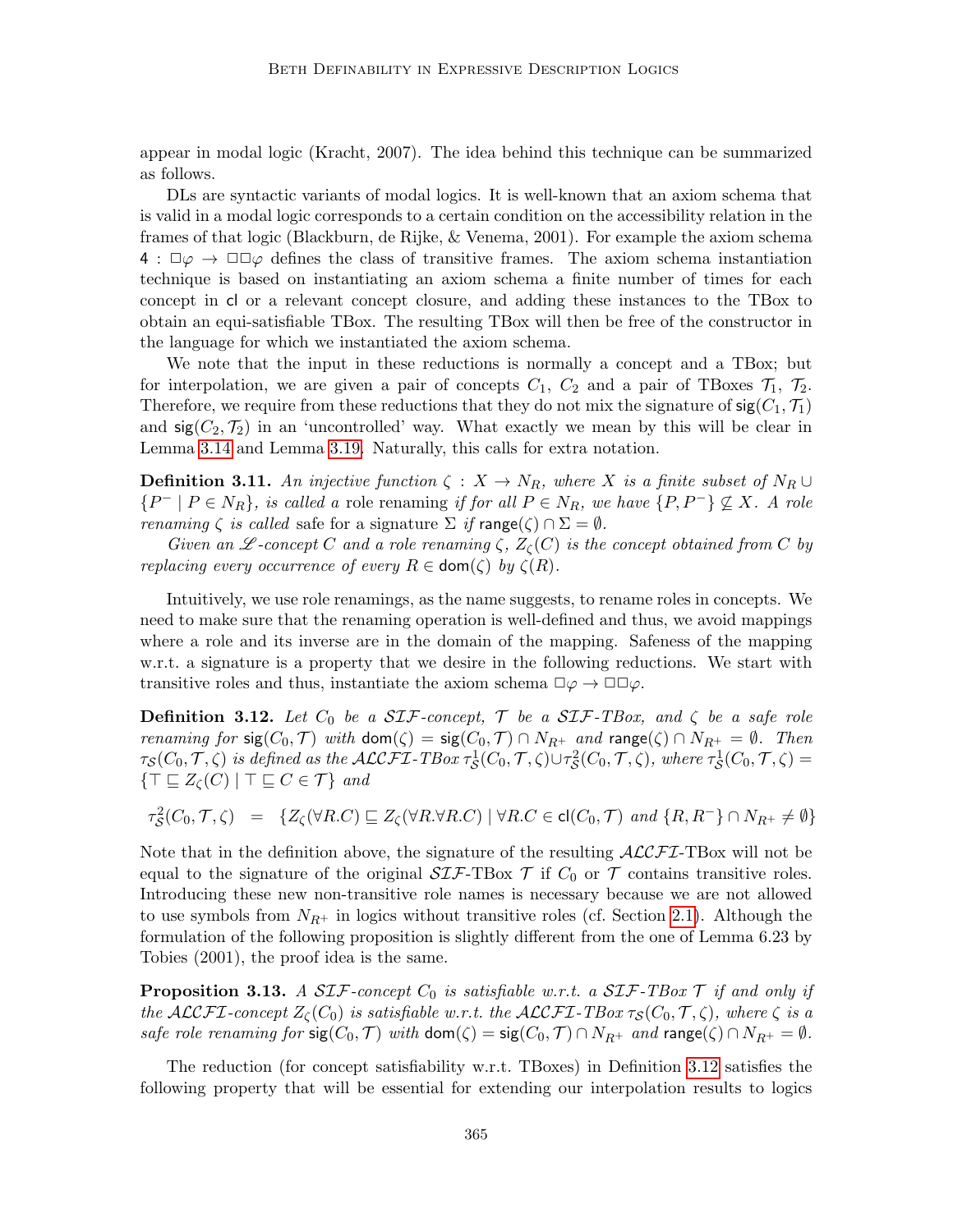with transitive roles. In this respect, it also resembles the *splitting reduction functions* of Kracht (2007).

<span id="page-19-0"></span>**Lemma 3.14.** Let  $\mathcal{T}_1, \mathcal{T}_2$  be SIF-TBoxes and let  $C_1, C_2$  be SIF-concepts. Then

$$
\mathcal{T}_1 \cup \mathcal{T}_2 \models C_1 \sqsubseteq C_2 \text{ iff } \tau_{\mathcal{S}}(C_1, \mathcal{T}_1, \zeta) \cup \tau_{\mathcal{S}}(\neg C_2, \mathcal{T}_2, \zeta) \models Z_{\zeta}(C_1) \sqsubseteq Z_{\zeta}(C_2)
$$

where  $\zeta$  is a safe role renaming for  $\text{sig}(C_1 \cap \neg C_2, \mathcal{T}_1 \cup \mathcal{T}_2)$  with  $\text{dom}(\zeta) = \text{sig}(C_1 \cap \neg C_2, \mathcal{T}_1 \cup \mathcal{T}_2)$  $\mathcal{T}_2$ )  $\cap$   $N_{R^+}$  and range( $\zeta$ )  $\cap$   $N_{R^+} = \emptyset$ .

*Proof.* Let  $\zeta$  be a safe role renaming for  $sig(C_1 \sqcap \neg C_2, \mathcal{T}_1 \cup \mathcal{T}_2)$  as specified in the lemma. We will use the following claims for the proof.

<span id="page-19-1"></span>Claim 3.15.  $\tau_S(C_1 \sqcap \neg C_2, \mathcal{T}_1 \cup \mathcal{T}_2, \zeta) = \tau_S(C_1 \sqcap \neg C_2, \mathcal{T}_1, \zeta) \cup \tau_S(C_1 \sqcap \neg C_2, \mathcal{T}_2, \zeta).$ 

Proof of claim. ( $\Rightarrow$ ) Suppose  $C \subseteq D \in \tau_{\mathcal{S}}(C_1 \sqcap \neg C_2, \mathcal{T}_1 \cup \mathcal{T}_2, \zeta)$ . Then either  $C \subseteq D \in$  $\tau_{\mathcal{S}}^1(C_1 \sqcap \dot{\neg} C_2, \mathcal{T}_1 \cup \mathcal{T}_2, \zeta)$  or  $C \sqsubseteq D \in \tau_{\mathcal{S}}^2(C_1 \sqcap \dot{\neg} C_2, \mathcal{T}_1 \cup \mathcal{T}_2, \zeta)$ . If the former holds, then we immediately obtain the desired result; thus, suppose the latter holds. Then  $C \sqsubseteq D$  is of the form  $Z_{\zeta}(\forall R.C) \sqsubseteq Z_{\zeta}(\forall R.\forall R.C)$ ,  $\forall R.C \in \text{cl}(C_1 \sqcap \neg C_2, \mathcal{T}_1 \cup \mathcal{T}_2)$ , and  $\{R, R^{-}\}\cap N_{R^{+}} \neq \emptyset$ . By Definition [3.2](#page-10-1) and  $\forall R.C \in cl(C_1 \sqcap \neg C_2, \mathcal{T}_1 \cup \mathcal{T}_2)$ , we obtain  $\forall R.C$  is in  $cl(C_1 \sqcap \neg C_2, \mathcal{T}_1)$  or cl( $C_1 \sqcap \neg C_2, \mathcal{T}_2$ ). Then by Definition [3.12](#page-18-0) and the fact that either  $R \in N_{R^+}$  or  $R^- \in N_{R^+}$ , we have that  $Z_{\zeta}(\forall R.C) \sqsubseteq Z_{\zeta}(\forall R.\forall R.C) \in \tau_{\zeta}(C_1 \sqcap \neg C_2, \mathcal{T}_1, \zeta) \cup \tau_{\zeta}(C_1 \sqcap \neg C_2, \mathcal{T}_2, \zeta)$ , which is what we wanted to show.

 $(\Leftarrow)$  It is rather easy to see that this direction of the claim holds.

<span id="page-19-2"></span>**Claim 3.16.**  $\tau_S(C_1 \sqcap \neg C_2, \mathcal{T}_1, \zeta) \cup \tau_S(C_1 \sqcap \neg C_2, \mathcal{T}_2, \zeta) = \tau_S(C_1, \mathcal{T}_1, \zeta) \cup \tau_S(\neg C_2, \mathcal{T}_2, \zeta).$ 

Proof of claim. ( $\Leftarrow$ ) Suppose  $C \sqsubseteq D \in \tau_S(C_1, \mathcal{T}_1, \zeta) \cup \tau_S(\neg C_2, \mathcal{T}_2, \zeta)$ . The desired result follows immediately if  $C \sqsubseteq D = \top \sqsubseteq Z_{\zeta}(C')$ , for some  $\top \sqsubseteq C' \in \mathcal{T}_1 \cup \mathcal{T}_2$ . Otherwise, we have by Definition [3.12](#page-18-0) that  $C \subseteq D$  is of the form  $Z_{\zeta}(\forall R.C) \subseteq Z_{\zeta}(\forall R.\forall R.C)$ ,  $\forall R.C \in cl(C_1, \mathcal{T}_1) \cup$ cl( $\dot{\neg}C_2$ ,  $\mathcal{T}_2$ ) and either  $R \in N_{R^+}$  or  $R^- \in N_{R^+}$ . Then by  $\forall R.C \in$  cl( $C_1$ ,  $\mathcal{T}_1$ ) ∪ cl( $\dot{\neg}C_2$ ,  $\mathcal{T}_2$ ) and  $\mathsf{cl}(C_1, \mathcal{T}_1) \cup \mathsf{cl}(\neg C_2, \mathcal{T}_2) \subseteq \mathsf{cl}(C_1 \sqcap \neg C_2, \mathcal{T}_1) \cup \mathsf{cl}(C_1 \sqcap \neg C_2, \mathcal{T}_2)$ , we obtain  $\forall R.C \in \mathsf{cl}(C_1 \sqcap$  $\neg C_2$ ,  $\mathcal{T}_1$ ) ∪ cl( $C_1 \sqcap \neg C_2$ ,  $\mathcal{T}_2$ ). Then by Definition [3.12](#page-18-0) and the fact that either  $R \in N_{R^+}$  or  $R^{-} \in N_{R^{+}}$ , we have  $Z_{\zeta}(\forall R.C) \sqsubseteq Z_{\zeta}(\forall R.\forall R.C) \in \tau_{\mathcal{S}}(C_{1} \sqcap \neg C_{2}, \mathcal{T}_{1}, \zeta) \cup \tau_{\mathcal{S}}(C_{1} \sqcap \neg C_{2}, \mathcal{T}_{2}, \zeta),$ which is what we wanted to show.

 $(\Rightarrow)$  Suppose  $C \sqsubseteq D \in \tau_{\mathcal{S}}(C_1 \sqcap \neg C_2, \mathcal{T}_1, \zeta) \cup \tau_{\mathcal{S}}(C_1 \sqcap \neg C_2, \mathcal{T}_2, \zeta)$ . The desired result follows immediately if  $C \subseteq D = \top \subseteq Z_{\zeta}(C')$ , for some  $\top \subseteq C' \in \mathcal{T}_1 \cup \mathcal{T}_2$ . Otherwise, we have by Definition [3.12](#page-18-0) that  $C \subseteq D$  is of the form  $Z_{\zeta}(\forall R.C) \subseteq Z_{\zeta}(\forall R.\forall R.C)$ ,  $\forall R.C \in cl(C_1 \sqcap$  $\neg C_2, \mathcal{T}_1) \cup \text{cl}(C_1 \sqcap \neg C_2, \mathcal{T}_2)$ , and either  $R \in N_{R^+}$  or  $R^- \in N_{R^+}$ . Then by  $\forall R.C \in \text{cl}(C_1 \sqcap$  $\exists C_2, \mathcal{T}_1) \cup \text{cl}(C_1 \sqcap \exists C_2, \mathcal{T}_2)$ , the fact that  $C_1 \sqcap \exists C_2 \neq \forall R.C$ , and Definition [3.2,](#page-10-1) we obtain  $\forall R.C \in \text{cl}(C_1, \mathcal{T}_1) \cup \text{cl}(\dot{\neg} C_2, \mathcal{T}_2)$ . Then by Definition [3.12](#page-18-0) and the fact that either  $R \in N_{R^+}$ or  $R^{-} \in N_{R^{+}}$ , we have  $Z_{\zeta}(\forall R.C) \sqsubseteq Z_{\zeta}(\forall R.\forall R.C) \in \tau_{\mathcal{S}}(C_1, \mathcal{T}_1, \zeta) \cup \tau_{\mathcal{S}}(\neg C_2, \mathcal{T}_2, \zeta)$ , which is what we wanted to show.

Now the lemma can be shown in the following way.

• 
$$
\mathcal{T}_1 \cup \mathcal{T}_2 \models C_1 \sqsubseteq C_2
$$
, iff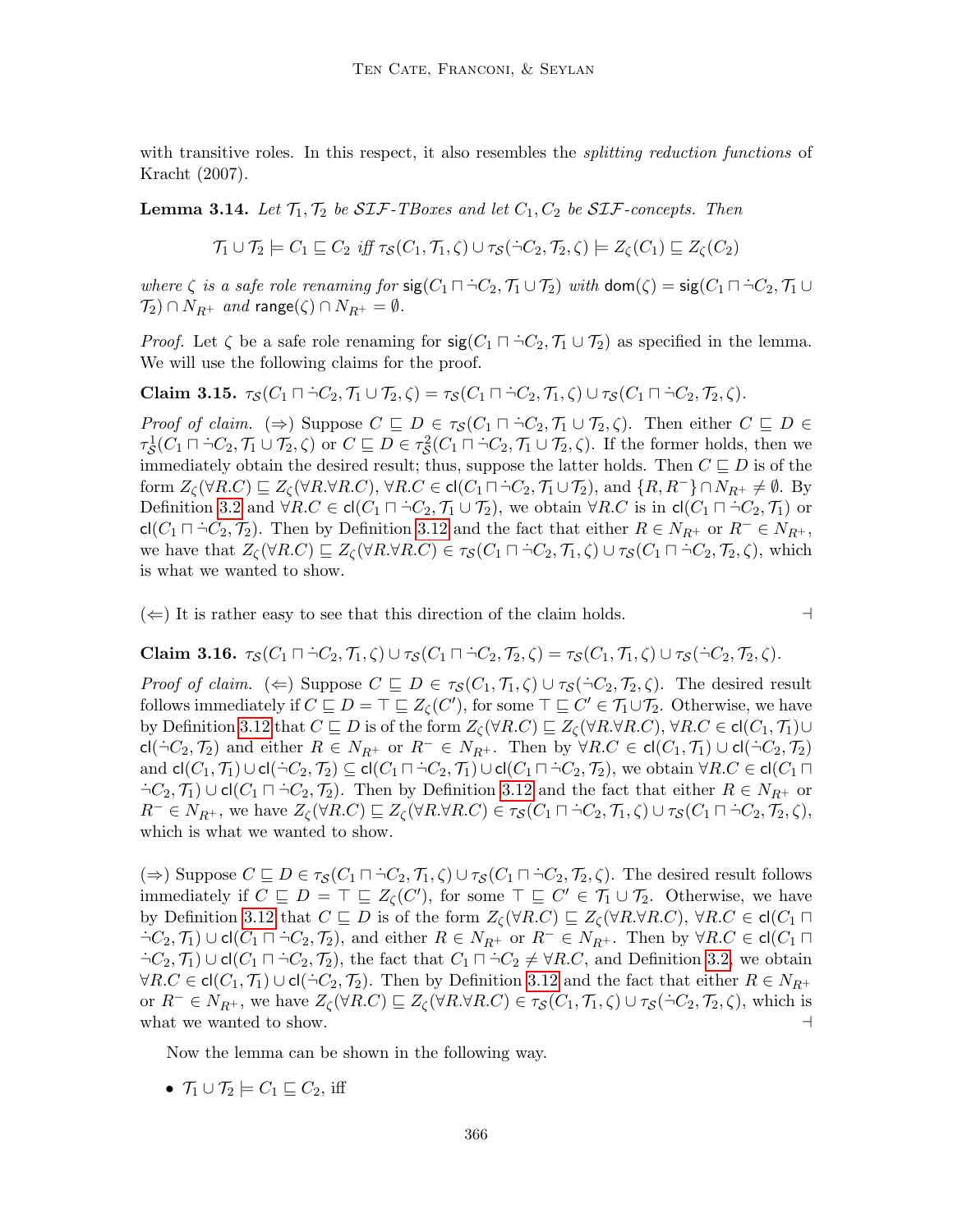- $C_1 \sqcap \neg C_2$  is unsatisfiable w.r.t.  $\mathcal{T}_1 \cup \mathcal{T}_2$ , iff
- $Z_{\zeta}(C_1 \sqcap \neg C_2)$  is unsatisfiable w.r.t.  $\tau_{\mathcal{S}}(C_1 \sqcap \neg C_2, \mathcal{T}_1 \cup \mathcal{T}_2, \zeta)$  (Proposition [3.13\)](#page-18-1), iff
- $Z_{\zeta}(C_1 \sqcap \dot{\neg} C_2)$  is unsatisfiable w.r.t.  $\tau_{\mathcal{S}}(C_1 \sqcap \dot{\neg} C_2, \mathcal{T}_1, \zeta) \cup \tau_{\mathcal{S}}(C_1 \sqcap \dot{\neg} C_2, \mathcal{T}_2, \zeta)$  (first claim), iff
- $Z_{\zeta}(C_1 \sqcap \neg C_2)$  is unsatisfiable w.r.t.  $\tau_{\mathcal{S}}(C_1, \mathcal{T}_1, \zeta) \cup \tau_{\mathcal{S}}(\neg C_2, \mathcal{T}_2, \zeta)$  (second claim), iff
- $\tau_S(C_1, \mathcal{T}_1, \zeta) \cup \tau_S(\dot{\neg} C_2, \mathcal{T}_2, \zeta) \models Z_{\zeta}(C_1) \sqsubseteq Z_{\zeta}(C_2).$

We need a similar reduction to eliminate inverse roles. De Giacomo (1996) presents a method to reduce converse-**PDL** satisfiability to **PDL** satisfiability using the axiom schema instantiation technique. Since DLs are notational variants of PDLs, this technique can easily be adapted to DLs as done by Calvanese et al. (1998, 2001). The idea is to instantiate the converse-**PDL** axiom schemas  $\varphi \to [\alpha](\alpha^{-})\varphi$  and  $\varphi \to [\alpha^{-}]\langle \alpha \rangle \varphi$ .

**Definition 3.17.** Let  $C_0$  be an ALCFI-concept, let  $\mathcal T$  be an ALCFI-TBox, and  $\zeta$  be a safe role renaming for  $sig(C_0, \mathcal{T})$  with  $dom(\zeta)$  consisting of all inverse roles appearing in  $C_0$  or T, and range( $\zeta$ )  $\cap N_{R^+} = \emptyset$ . Then  $\tau_{\mathcal{I}}(C_0, \mathcal{T}, \zeta)$  is defined as the ALCF-TBox  $\tau^1_\mathcal{I}(C_0,\mathcal{T},\zeta) \cup \tau^2_\mathcal{I}(C_0,\mathcal{T},\zeta)$ , where  $\tau^1_\mathcal{I}(C_0,\mathcal{T},\zeta) = \{ \top \sqsubseteq Z_\zeta(C) \mid \top \sqsubseteq C \in \mathcal{T} \}$  and

$$
\tau^2_{\mathcal{I}}(C_0,\mathcal{T},\zeta) = \{Z_{\zeta}(\dot{\neg}C) \sqsubseteq Z_{\zeta}(\forall R^-.\exists R.\dot{\neg}C) \mid \forall R.C \in \mathrm{cl}(C_0,\mathcal{T})\}
$$

Note that in the definition above, the signature of the resulting  $\mathcal{ALCF}\text{-}\text{TBox}$  will not be equal to the signature of the original  $\mathcal{ALCFT}\text{-}\mathrm{TBox}$   $\mathcal T$  if  $C_0$  or  $\mathcal T$  contains inverse roles. Proposition [3.18](#page-20-1) establishes the correctness of this reduction for concept satisfiability w.r.t. TBoxes. A full proof of this proposition is given by Seylan (2012).

<span id="page-20-1"></span>**Proposition 3.18.** An ALCFI-concept  $C_0$  is satisfiable w.r.t. an ALCFI-TBox  $\mathcal T$  if and only if the  $\mathcal{ALCF}$ -concept  $Z_c(C_0)$  is satisfiable w.r.t. the  $\mathcal{ALCF}\text{-}TBox\tau_T(C_0, \mathcal{T}, \zeta)$ , where  $\zeta$ is a safe role renaming for  $sig(C_0, \mathcal{T})$  with  $dom(\zeta)$  consisting of all inverse roles appearing in  $C_0$  or  $\mathcal T$  and range( $\zeta$ )  $\cap N_{R^+} = \emptyset$ .

The following property of this reduction will be useful in our interpolation results.

<span id="page-20-0"></span>**Lemma 3.19.** Let  $\mathcal{T}_1, \mathcal{T}_2$  be  $\mathcal{ALCFL}\text{-}T\text{Boxes}$  and let  $C_1, C_2$  be  $\mathcal{ALCFL}\text{-}concepts.$  Then

$$
\mathcal{T}_1 \cup \mathcal{T}_2 \models C_1 \sqsubseteq C_2 \text{ iff } \tau_{\mathcal{I}}(C_1, \mathcal{T}_1, \zeta) \cup \tau_{\mathcal{I}}(\neg C_2, \mathcal{T}_2, \zeta) \models Z_{\zeta}(C_1) \sqsubseteq Z_{\zeta}(C_2)
$$

where  $\zeta$  is a safe role renaming for  $\text{sig}(C_1 \cap \neg C_2, \mathcal{T}_1 \cup \mathcal{T}_2)$  with  $\text{dom}(\zeta)$  consisting of all inverse roles appearing in  $C_1 \sqcap \neg C_2$  or  $\mathcal{T}_1 \cup \mathcal{T}_2$  and range $(\zeta) \cap N_{R^+} = \emptyset$ .

Proof. The following claims can be shown analogously to Claim [3.15](#page-19-1) and Claim [3.16,](#page-19-2) respectively.

Claim 3.20.  $\tau_{\mathcal{I}}(C_1 \sqcap \neg C_2, \mathcal{T}_1 \cup \mathcal{T}_2, \zeta) = \tau_{\mathcal{I}}(C_1 \sqcap \neg C_2, \mathcal{T}_1, \zeta) \cup \tau_{\mathcal{I}}(C_1 \sqcap \neg C_2, \mathcal{T}_2, \zeta).$ Claim 3.21.  $\tau_{\mathcal{I}}(C_1 \sqcap \neg C_2, \mathcal{T}_1, \zeta) \cup \tau_{\mathcal{I}}(C_1 \sqcap \neg C_2, \mathcal{T}_2, \zeta) = \tau_{\mathcal{I}}(C_1, \mathcal{T}_1, \zeta) \cup \tau_{\mathcal{I}}(\neg C_2, \mathcal{T}_2, \zeta).$   $\Box$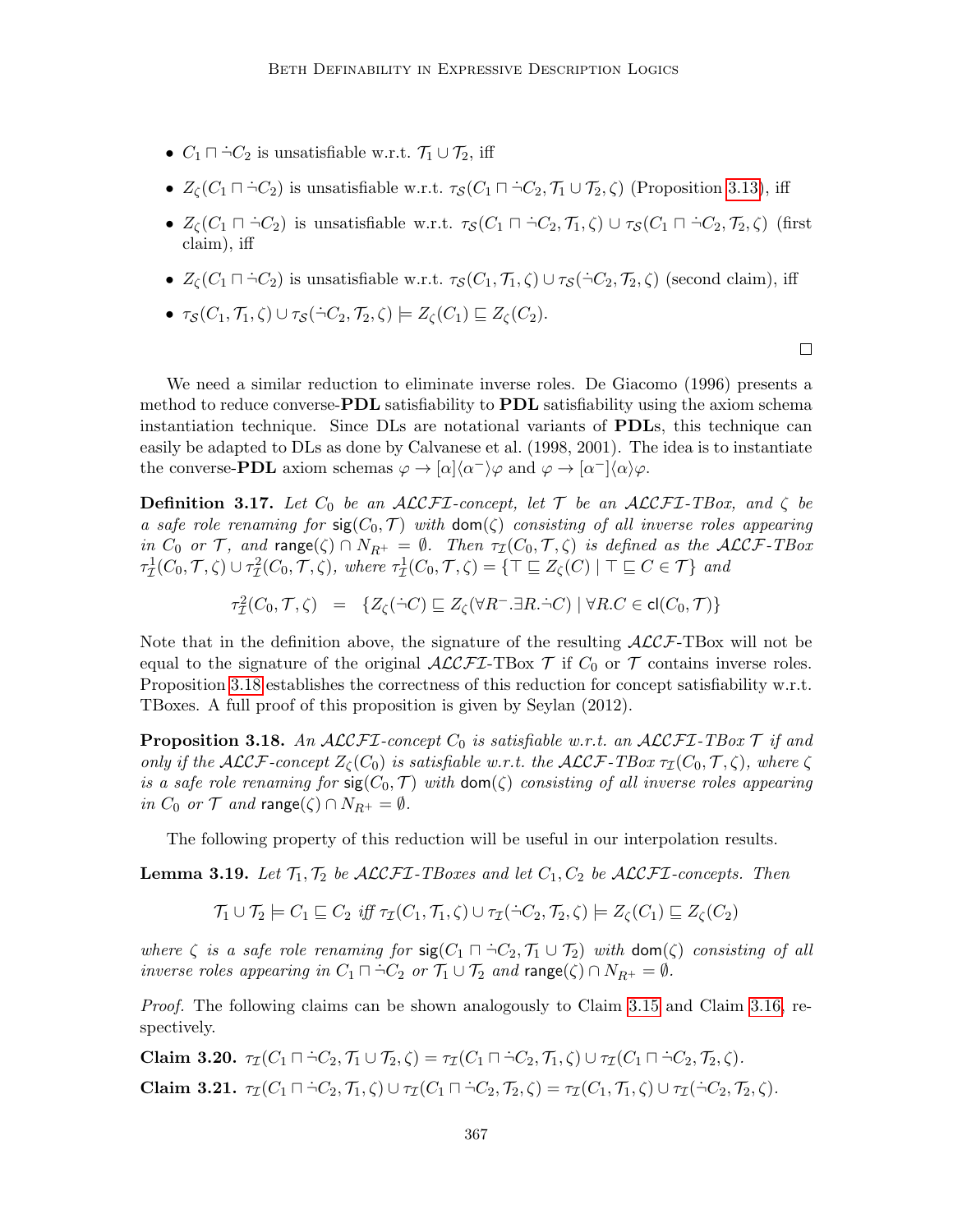Then the argument is the same as the last step in the proof of Lemma [3.14.](#page-19-0)

<span id="page-21-0"></span>**Theorem 3.22.** Let L be ALC or any of its extensions with constructors from  $\{S, \mathcal{I}, \mathcal{F}\}\$ . For all L-concepts  $C_1, C_2$  and all L-TBoxes  $\mathcal{T}_1, \mathcal{T}_2$ , if  $\mathcal{T}_1 \cup \mathcal{T}_2 \models C_1 \sqsubseteq C_2$ , then there exists an interpolant of  $C_1$  and  $C_2$  under  $\langle \mathcal{T}_1, \mathcal{T}_2 \rangle$  that can be computed in time double exponential in  $|\mathcal{T}_1| + |\mathcal{T}_2| + |C_1| + |C_2|$ .

 $\Box$ 

*Proof.* Theorem [3.10](#page-15-0) already covers the case for  $\mathscr{L} = \mathscr{ALCF}$ .

For  $\mathscr{L} = \mathscr{ALC}$ . The tableau algorithm for  $\mathscr{ALCF}$  (with which we proved Theorem [3.10\)](#page-15-0) can be used without modification to decide concept satisfiability w.r.t. a TBox in  $ALC$ . In other words, given  $\mathcal{ALC}$ -concepts  $C_1, C_2$  and an  $\mathcal{ALC}\text{-TBox }\mathcal{T} = \mathcal{T}_1 \cup \mathcal{T}_2$ , we can check if  $\mathcal{T} \models C_1 \sqsubseteq C_2$  using the same algorithm. Observe that during the execution of the algorithm,  $R_{\leq 1}$  will never be applied and there will be no clashes involving a concept of the form  $\leq 1R$ . If the algorithm constructs a closed  $\langle C_1 \sqsubseteq C_2, \mathcal{T} \rangle$ -tableau, then the interpolant calculation algorithm will calculate an interpolant in  $ALCF$ . Since  $R_{\leq 1}$  was never applied in the first phase and there is no clash involving a concept of the form  $\leq 1R$  in the resulting tableau, the interpolant calculation rules producing concepts of the form  $\leq 1R$  or  $\geq 2R$ , namely  $C_{\leq 1}^R$ ,  $C_{\leq 1}^R$ , and the ones in Figure [2,](#page-15-1) will never be applied in the second phase. Hence the resulting interpolant is actually an  $\text{ALC-concept.}$  That there is always an interpolant if  $\mathcal{T}_1 \cup \mathcal{T}_2 \models C_1 \sqsubseteq C_2$  and the double exponential upper bound on its computation time can be shown as in Theorem [3.10.](#page-15-0)

For  $\mathscr{L} \in \{\text{ALCI}, \text{ALCFT}\}\.$  Let  $C_1, C_2$  be  $\mathscr{L}\text{-concepts}$  and  $\mathcal{T}_1, \mathcal{T}_2$  be  $\mathscr{L}\text{-TBoxes}$  such that  $\mathcal{T}_1 \cup \mathcal{T}_2 \models C_1 \sqsubseteq C_2$ . Let  $\zeta$  be a role renaming as specified in Lemma [3.19:](#page-20-0) such a role renaming always exists. Then by Lemma [3.19,](#page-20-0)  $\tau_{\mathcal{I}}(C_1, \mathcal{T}_1, \zeta) \cup \tau_{\mathcal{I}}(\neg C_2, \mathcal{T}_2, \zeta) \models Z_{\zeta}(C_1) \sqsubseteq$  $Z_{\mathcal{C}}(C_2)$ , where  $C_1$ ,  $C_2$  are ALC-concepts (ALCF-concepts) and  $\tau_{\mathcal{I}}(C_1, \mathcal{T}_1, \zeta)$ ,  $\tau_{\mathcal{I}}(\neg C_2, \mathcal{T}_2, \zeta)$ are ALC-TBoxes (respectively ALCF-TBoxes). We compute an interpolant I of  $Z_{\zeta}(C_1)$ and  $Z_{\zeta}(C_2)$  under  $\langle \tau_{\mathcal{I}}(C_1, \mathcal{T}_1, \zeta), \tau_{\mathcal{I}}(\neg C_2, \mathcal{T}_2, \zeta) \rangle$  in time that is at most double exponential in the size of the input. We have

1.  $\text{sig}(I) \subseteq \text{sig}(Z_c(C_1), \tau_{\mathcal{I}}(C_1, \mathcal{T}_1, \zeta)) \cap \text{sig}(Z_c(C_2), \tau_{\mathcal{I}}(\neg C_2, \mathcal{T}_2, \zeta)),$ 2.  $\tau_{\mathcal{I}}(C_1, \mathcal{T}_1, \zeta) \cup \tau_{\mathcal{I}}(\neg C_2, \mathcal{T}_2, \zeta) \models Z_{\zeta}(C_1) \sqsubseteq I,$ 

3. 
$$
\tau_{\mathcal{I}}(C_1, \mathcal{T}_1, \zeta) \cup \tau_{\mathcal{I}}(\neg C_2, \mathcal{T}_2, \zeta) \models I \sqsubseteq Z_{\zeta}(C_2).
$$

Let  $\zeta_1$  be the restriction of  $\zeta$  to rol $(C_1, \mathcal{T}_1)$  and  $\zeta_2$  be the restriction of  $\zeta$  to rol( $\dot{\neg} C_2, \mathcal{T}_2$ ); and set  $\Sigma_1$  = range( $\zeta_1$ ) and  $\Sigma_2$  = range( $\zeta_2$ ). Intuitively,  $\Sigma_1$  and  $\Sigma_2$  are exactly the sets of new role names we introduced in  $\tau_{\mathcal{I}}(C_1, \mathcal{T}_1, \zeta)$  and  $\tau_{\mathcal{I}}(\neg C_2, \mathcal{T}_2, \zeta)$ , respectively. It is easy to see that  $\operatorname{sig}(Z_{\zeta}(C_1), \tau_{\mathcal{I}}(C_1, \mathcal{T}_1, \zeta)) \subseteq \operatorname{sig}(C_1, \mathcal{T}_1) \cup \Sigma_1$ , and  $\operatorname{sig}(Z_{\zeta}(C_2), \tau_{\mathcal{I}}(\dot{\neg}C_2, \mathcal{T}_2, \zeta)) \subseteq$  $sig(C_2, \mathcal{T}_2) \cup \Sigma_2$ . Then by item 1 above, we have

$$
\mathsf{sig}(I) \subseteq (\mathsf{sig}(C_1,\mathcal{T}_1) \cup \Sigma_1) \cap (\mathsf{sig}(C_2,\mathcal{T}_2) \cup \Sigma_2)
$$

By a simple distributivity argument, we obtain

$$
\begin{array}{rl} \mathsf{sig}(I) & \subseteq & (\mathsf{sig}(C_1,\mathcal{T}_1) \cap \mathsf{sig}(C_2,\mathcal{T}_2)) \cup (\Sigma_1 \cap \Sigma_2) \cup \\ & (\mathsf{sig}(C_1,\mathcal{T}_1) \cap \Sigma_2) \cup (\mathsf{sig}(C_2,\mathcal{T}_2) \cap \Sigma_1) \end{array}
$$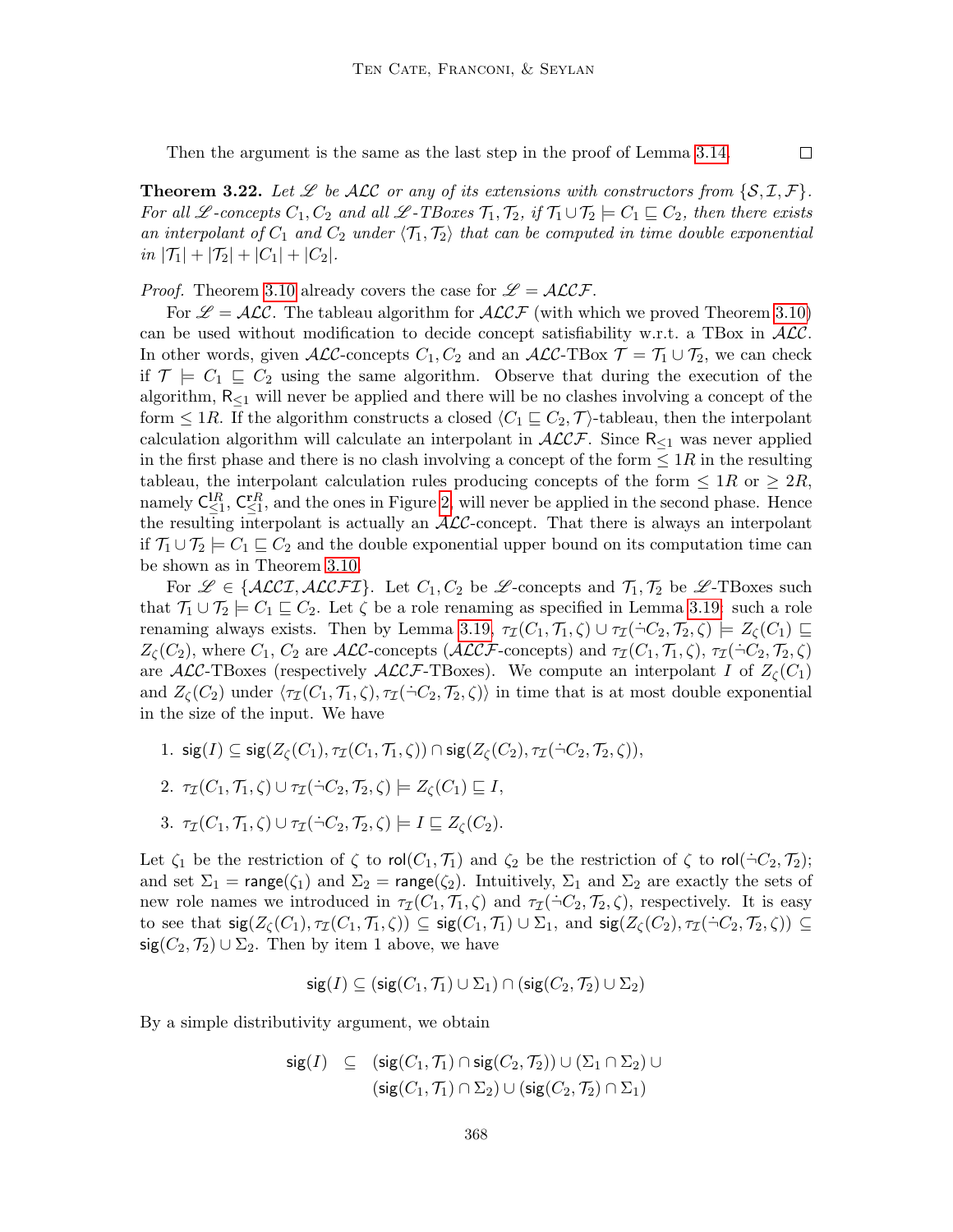Since  $sig(C_1, \mathcal{T}_1) \cap \Sigma_2 = \emptyset$  and  $sig(C_2, \mathcal{T}_2) \cap \Sigma_1 = \emptyset$ ,

$$
\mathsf{sig}(I) \subseteq (\mathsf{sig}(C_1,\mathcal{T}_1) \cap \mathsf{sig}(C_2,\mathcal{T}_2)) \cup (\Sigma_1 \cap \Sigma_2)
$$

Now let D be the L-concept that is obtained from I by replacing all occurrences of each role name  $P \in \Sigma_1 \cap \Sigma_2$  by the only role  $R^-$  such that  $\zeta(R^-) = P$ . Since  $\zeta$  is injective, this is well defined. Moreover, we have  $Z_{\zeta}(D) = I$ .

We claim that for every  $P \in \Sigma_1 \cap \Sigma_2$ , the role name R with  $\zeta(R^-) = P$  is in  $sig(C_1, \mathcal{T}_1) \cap$  $sig(C_2, \mathcal{T}_2)$ . Suppose  $P \in \Sigma_1 \cap \Sigma_2$ . Then  $P \in range(\zeta_1) \cap range(\zeta_2)$ . Since  $\zeta_1$  and  $\zeta_2$ are defined as restrictions of  $\zeta$  to rol $(C_1, \mathcal{T}_1)$  and rol $(C_2, \mathcal{T}_2)$ , respectively, there is some  $R^{-} \in \text{rol}(C_1, \mathcal{T}_1) \cap \text{rol}(C_2, \mathcal{T}_2)$  such that  $\zeta(R^{-}) = P$ . But then  $R \in \text{sig}(C_1, \mathcal{T}_1) \cap \text{sig}(C_2, \mathcal{T}_2)$ .

Now by the claim we have just shown,  $sig(I) \subseteq (sig(C_1, \mathcal{T}_1) \cap sig(C_2, \mathcal{T}_2)) \cup (\Sigma_1 \cap \Sigma_2)$ , and the construction of D, we have  $sig(D) \subseteq sig(C_1, \mathcal{T}_1) \cap sig(C_2, \mathcal{T}_2)$ . Moreover, by  $Z_{\zeta}(D) = I$ , items 2 and 3 above, and Lemma [3.19,](#page-20-0) we obtain  $\mathcal{T}_1 \cup \mathcal{T}_2 \models C_1 \sqsubseteq D$  and  $\mathcal{T}_1 \cup \mathcal{T}_2 \models D \sqsubseteq C_2$ . Hence D is an interpolant of  $C_1$  and  $C_2$  under  $\langle \mathcal{T}_1, \mathcal{T}_2 \rangle$ . It is easy to see that the time required to compute  $D$  is as stated in the theorem.

For  $\mathscr{L} \in \{S, \mathcal{SI}, \mathcal{SF}, \mathcal{SLF}\}\.$  In what follows, let  $\mathscr{L}'$  be  $\mathscr{L}$  without the transitive role constructor, e.g., if  $\mathscr{L} = \mathcal{SIF}$ , then  $\mathscr{L}' = \mathcal{ALCFL}$ . We know by now that  $\mathscr{L}'$  satisfies what is stated in the theorem. Suppose that  $C_1, C_2$  are  $\mathscr{L}$ -concepts and  $\mathcal{T}_1, \mathcal{T}_2$  are  $\mathscr{L}$ -TBoxes such that  $\mathcal{T}_1 \cup \mathcal{T}_2 \models C_1 \sqsubseteq C_2$ . The proof proceeds analogously to the inverse role case, except of course we use Lemma [3.14.](#page-19-0)

To conclude, we have shown for each logic  $\mathscr L$  stated in the theorem a constructive way to compute an interpolant, if one exists, in time double exponential in the size of the input. Hence the theorem follows.  $\Box$ 

#### <span id="page-22-0"></span>3.3 Shorter First-Order Interpolants

We will now show that our interpolation algorithm can be adapted to compute first-order interpolants in single exponential time. The proof will proceed along the following lines. First we will show that the double exponential size of the interpolants is only due to the repeated occurrence of subformulas and that our algorithm yields single exponential size interpolants using a succinct (DAG-shaped as opposed to tree-shaped) concept representation. Next we apply an idea implicit in the work of Avigad (2003), namely that succinctly represented first-order formulas can be transformed in polynomial time into equivalent ordinary tree-shaped first-order formulas over structures with at least two elements. This allows us to compute single exponential first-order interpolants over structures with at least two elements. After that, we show that single exponential interpolants over structures with one element can be constructed by a reduction to propositional logic. By combining the interpolants obtained via these two methods, we finally obtain the desired single exponential first-order interpolant over arbitrary structures.

Step 1: Singly-exponential interpolants via succinct representation We start by defining the notions that will allow us to represent DAG-shaped concepts.

**Definition 3.23.** Fix a description logic Let An axiom of the form  $A \equiv C$ , where  $A \in N_C$ and C is an L-concept, is called a concept definition axiom in L (or, an L-CDA). Let  $\Sigma$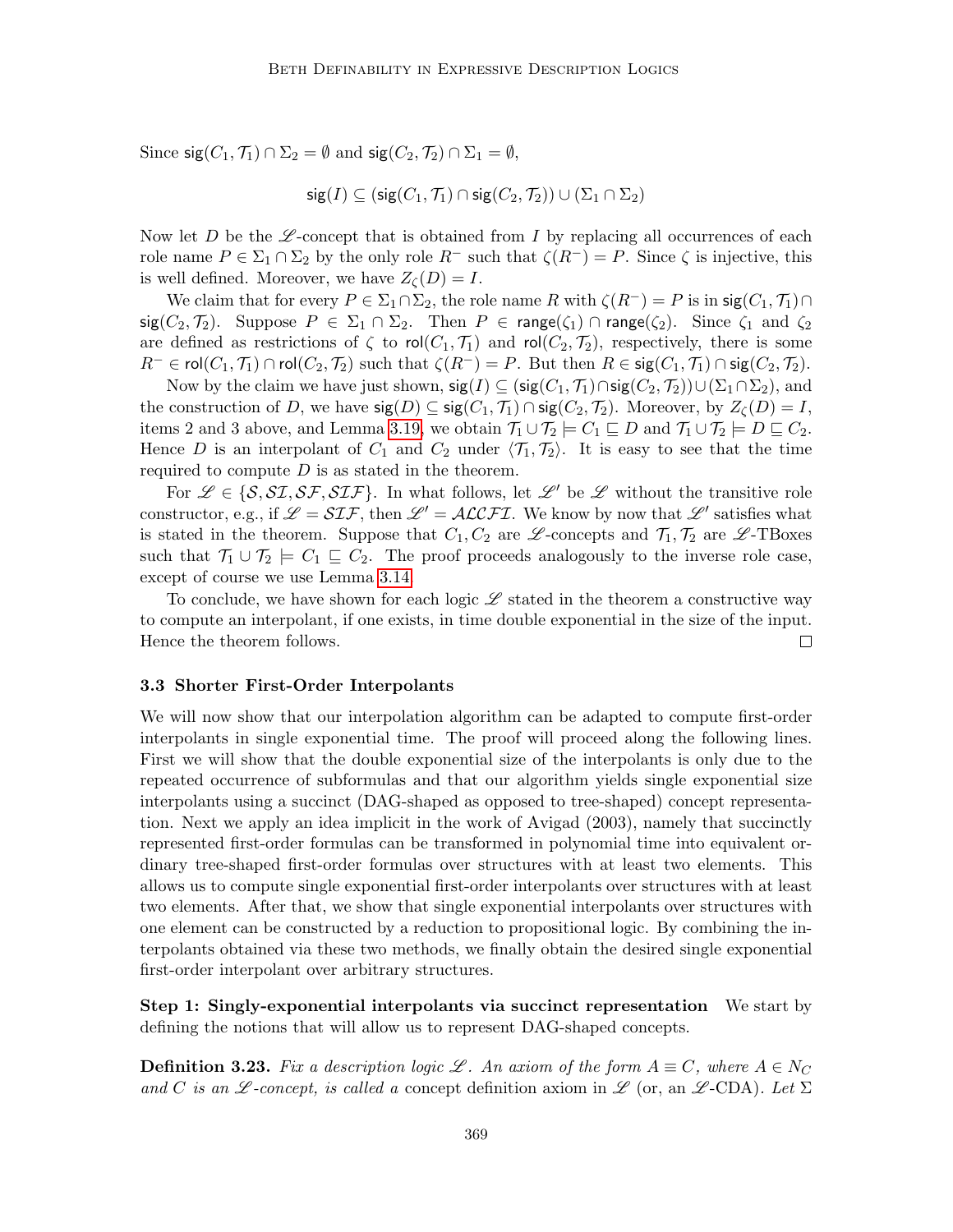be a signature. An acyclic terminology over  $\Sigma$  in  $\mathscr L$  is a set of  $\mathscr L$ -CDAs

$$
\mathcal{T} = \{A_1 \equiv C_1, \ldots, A_n \equiv C_n\}
$$

where  $\{A_1, \ldots, A_n\} \cap \Sigma = \emptyset$  and  $\text{sig}(C_i) \subseteq \Sigma \cup \{A_1, \ldots, A_{i-1}\}$  for  $i \in \{1, \ldots, n\}$ .

A succinct-L-concept over  $\Sigma$  is a pair  $\langle A, \mathcal{T} \rangle$ , where T is an acyclic terminology over  $\Sigma$  in L and A is a concept name belonging to  $\text{sig}(\mathcal{T}) \setminus \Sigma$ . The unfolding of a succinct-Lconcept  $\langle A, \mathcal{T} \rangle$  is the L-concept over  $\Sigma$  that is obtained from A by repeatedly "applying" the CDAs in  $\mathcal{T}$ , i.e., replacing occurrences of their left-hand side by their right-hand side, until no more CDA can be applied.

Note that acyclic terminologies are well-known in the DL literature (Baader & Nutt, 2003).

**Example 3.24.** Let  $\mathcal T$  consist of the following.

Woman  $\equiv$  Person  $\Box$  Female Man  $\equiv$  Person  $\Box$  Male Human  $\equiv$  Woman  $\sqcup$  Man

Then  $\mathcal T$  is an acyclic terminology over {Person, Female, Male}. The unfolding of the succinct*concept*  $\langle$ Human,  $\mathcal{T} \rangle$  *is* 

(Person  $\sqcap$  Female)  $\sqcup$  (Person  $\sqcap$  Male).

The unfolding of a succinct-concept is in general exponentially longer.

**Proposition 3.25.** Let  $\mathscr L$  be any description logic. For each succinct- $\mathscr L$ -concept  $\langle A, \mathcal T \rangle$ with unfolding C,  $|C| \in 2^{|\mathcal{T}|^{O(1)}}$ .

<span id="page-23-0"></span>**Theorem 3.26.** Let  $\mathscr L$  be ALC or any of its extensions with constructors from  $\{S, \mathcal I, \mathcal F\}$ . For all L-concepts  $C_1, C_2$  and all L-TBoxes  $\mathcal{T}_1, \mathcal{T}_2$ , if  $\mathcal{T}_1 \cup \mathcal{T}_2 \models C_1 \sqsubseteq C_2$ , then there exists a succinct-L -concept  $\langle A, \mathcal{T} \rangle$  over  $sig(C_1, \mathcal{T}_1) \cap sig(C_2, \mathcal{T}_2)$  such that

- the unfolding of  $\langle A, \mathcal{T} \rangle$  is an interpolant of  $C_1$  and  $C_2$  under  $\langle \mathcal{T}_1, \mathcal{T}_2 \rangle$ , and
- $\langle A, \mathcal{T} \rangle$  can be computed in time single exponential in  $|\mathcal{T}_1| + |\mathcal{T}_2| + |C_1| + |C_2|$ .

*Proof.* Let  $\mathscr L$  be one of the DLs mentioned in the theorem, let  $\mathcal T_1 \cup \mathcal T_2 \models C_1 \sqsubseteq C_2$ , where  $\mathcal{T}_1, \mathcal{T}_2$  are  $\mathscr{L}\text{-}\text{TDoxes}$  and  $C_1, C_2$  are  $\mathscr{L}\text{-}\text{concepts}$ , and let  $m = |\mathcal{T}_1| + |\mathcal{T}_2| + |C_1| + |C_2|$ . As in the proof of Theorem [3.22,](#page-21-0) we first reduce  $\mathcal{T}_1 \cup \mathcal{T}_2 \models C_1 \sqsubseteq C_2$  to  $\mathcal{T}'_1 \cup \mathcal{T}'_2 \models D_1 \sqsubseteq D_2$ , where T 0 1 , T 0 2 are ALC-TBoxes (ALCF-TBoxes) and D1, D<sup>2</sup> are ALC-concepts (resp. ALCFconcepts).

We show that the interpolant calculation step in Algorithm [1](#page-14-0) for  $\mathcal{ALCF}$  (and thus  $\mathcal{ALC}$ , see Figures [2,](#page-15-1) [3,](#page-16-0) [4\)](#page-17-1) can be modified to compute a succinct-concept of single exponential size as an interpolant, instead of a concept.

We associate to every node g in the tableau a distinct fresh concept name  $X_q$ . The new algorithm still uses the same interpolation calculation rules but instead of directly assigning an interpolant to every node g with g.status  $=$  unsat, we construct an acyclic terminology  $\mathcal{T}'$  over  $\mathsf{sig}(D_1, \mathcal{T}'_1) \cap \mathsf{sig}(D_2, \mathcal{T}'_2)$ , where the acyclic terminology makes use of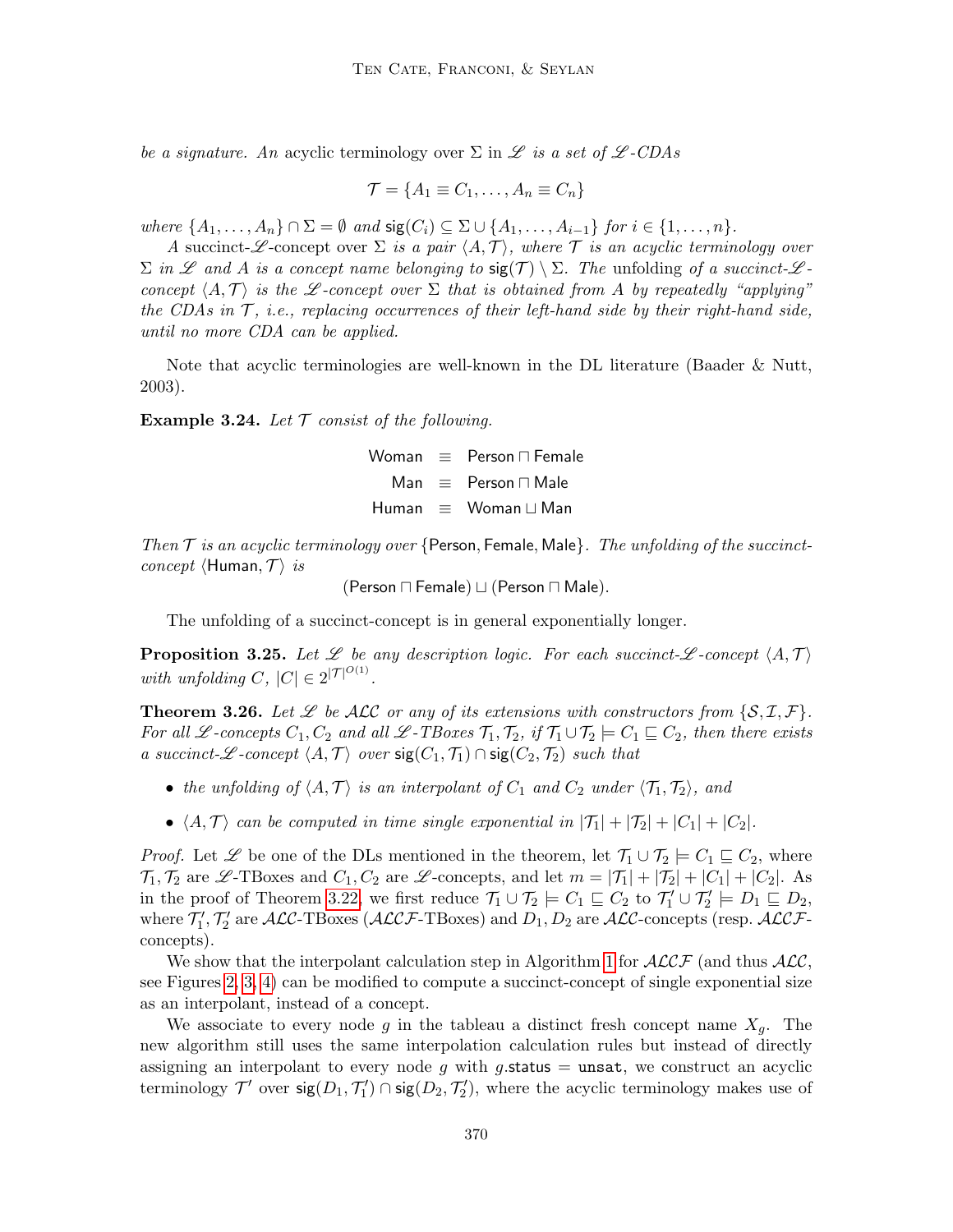the new concept names  $X_g$ , and such that the unfolding of the succinct-concept  $\langle X_g, \mathcal{T}' \rangle$  is an interpolant for g.content whenever g.status = unsat. The set  $\mathcal{T}'$  is initialized as an empty set, and throughout the computation of the algorithm,  $\mathcal{T}'$  is extended in the natural way. For instance, suppose  $C^1_{\square}$  is applied to g. Then  $C^1_{\square}$  adds to  $\mathcal{T}'$  the CDA  $X_g \equiv X_{g_1} \sqcup X_{g_2}$ , where  $g_1$  and  $g_2$  are the successors of the node g in the tableau. Another example is a clash rule. Suppose  $C^{\text{lr}}_{\neg}$  is applied to g for some  $\{C^{\text{l}}, (\dot{\neg}C)^{\text{r}}\} \subseteq g$  content. Then  $C^{\text{lr}}_{\neg}$  adds to  $\mathcal{T}'$  the CDA  $X_g \equiv C$ . By Lemma [3.5,](#page-12-1) it follows that  $|\mathcal{T}'| \leq 2^{O(m)}$ ; and by the definition of Algorithm [1,](#page-14-0) it follows that  $\mathcal{T}'$  is an acyclic terminology over  $\mathsf{sig}(D_1, \mathcal{T}'_1) \cap \mathsf{sig}(D_2, \mathcal{T}'_2)$ . Moreover, by  $\mathcal{T}'_1 \cup \mathcal{T}'_2 \models D_1 \sqsubseteq D_2$ , there is some  $X_{g_0} \equiv C \in \mathcal{T}'$ . Then  $\langle X_{g_0}, \mathcal{T}' \rangle$  is a succinct-concept over  $\mathsf{sig}(D_1, \mathcal{T}_1') \cap \mathsf{sig}(D_2, \mathcal{T}_2')$  and its unfolding can easily be shown to be an interpolant of  $D_1$  and  $D_2$  under  $\mathcal{T}_1' \cup \mathcal{T}_2'$ .

In a way similar to the proof of Theorem [3.22,](#page-21-0) i.e., by replacing back the newly introduced role names for inverse and transitive roles in  $\mathcal{T}'$  with the originals, we obtain a new terminology  $\mathcal{T}''$ . Then the unfolding of  $\langle X_{g_0}, \mathcal{T}'' \rangle$  is guaranteed to be an interpolant of  $C_1$ and  $C_2$  under  $\langle \mathcal{T}_1, \mathcal{T}_2 \rangle$ . Moreover,  $\langle X_{g_0}, \mathcal{T}'' \rangle$  is of size single exponential in m.  $\Box$ 

For the rest of the section, our purpose is to obtain an equivalent first-order formula from a given succinct-concept in polynomial time. We will make use of the standard translation (see Definition [2.2\)](#page-8-0). In the following, we will not distinguish between DL interpretations and first-order structures (we choose the unary and binary predicates of our first-order language to be the symbols in  $N_C$  and  $N_R$ , respectively).

Step 2: Singly-exponential FO interpolants for interpretations with two ele**ments** For a first-order formula  $\varphi(x)$  and an interpretation  $\mathcal{I} = \langle \Delta^{\mathcal{I}}, \cdot^{\mathcal{I}} \rangle$  with  $s \in \Delta^{\mathcal{I}}$ , we write  $\mathcal{I}, s \models \varphi(x)$  if and only if there is some first-order assignment  $\alpha$  such that  $\alpha(x) = s$ and  $\mathcal{I}, \alpha \models \varphi(x)$ . By  $\models_{\geq 2}$ , we denote the restriction of the relation  $\models$  that only considers interpretations  $\mathcal{I} = \langle \Delta^{\mathcal{I}}, \mathcal{I} \rangle$  where  $|\Delta^{\mathcal{I}}| \geq 2$ . Similarly, by  $\models_{=1}$ , we denote the restriction of the relation  $\models$  that only considers interpretations  $\mathcal{I} = \langle \Delta^{\mathcal{I}}, \cdot^{\mathcal{I}} \rangle$  where  $|\Delta^{\mathcal{I}}| = 1$ .

The proof of the following theorem is inspired by a result of Avigad (2003), which states that, over structures with at least two elements, one can efficiently eliminate acyclic definitions from proofs. Theorem [3.27](#page-24-0) can be viewed as an adaptation of this result to the first-order translation of succinct-concepts in description logic.

<span id="page-24-0"></span>**Theorem 3.27.** Given a succinct-SHIF-concept  $\langle B, \mathcal{T} \rangle$  over a signature  $\Sigma$ , we can construct in polynomial time a first-order formula  $\psi(x)$  over  $\Sigma$ , such that  $\models_{\geq 2} \psi(x) \leftrightarrow \pi_x(C)$ , where C is the unfolding of  $\langle B, \mathcal{T} \rangle$ .

Our proof of Theorem [3.27](#page-24-0) will be based on a lemma that we state next. For expository reasons, it is more convenient to state the lemma in terms of structures with constant symbols. These constant symbols are not needed for Theorem [3.27.](#page-24-0) They are only used to make the statement and proof of the following lemma more readable.

<span id="page-24-1"></span>**Lemma 3.28.** Given an acyclic terminology  $\mathcal{T} = \{A_1 \equiv C_1, \ldots, A_n \equiv C_n\}$  in  $\mathcal{SHIF}$ , we can construct in polynomial time a first-order formula  $\varphi_T(x, y_1, \ldots, y_n, z)$  with additional constant symbols 0 and 1, such that, for all interpretations  $\mathcal I$  satisfying  $\mathbf{0}^{\mathcal I} \neq \mathbf{1}^{\mathcal I}$ , and for all elements  $a, \vec{b}, c \in \Delta^{\mathcal{I}}$  (where  $\vec{b} = b_1, \ldots, b_n$ ),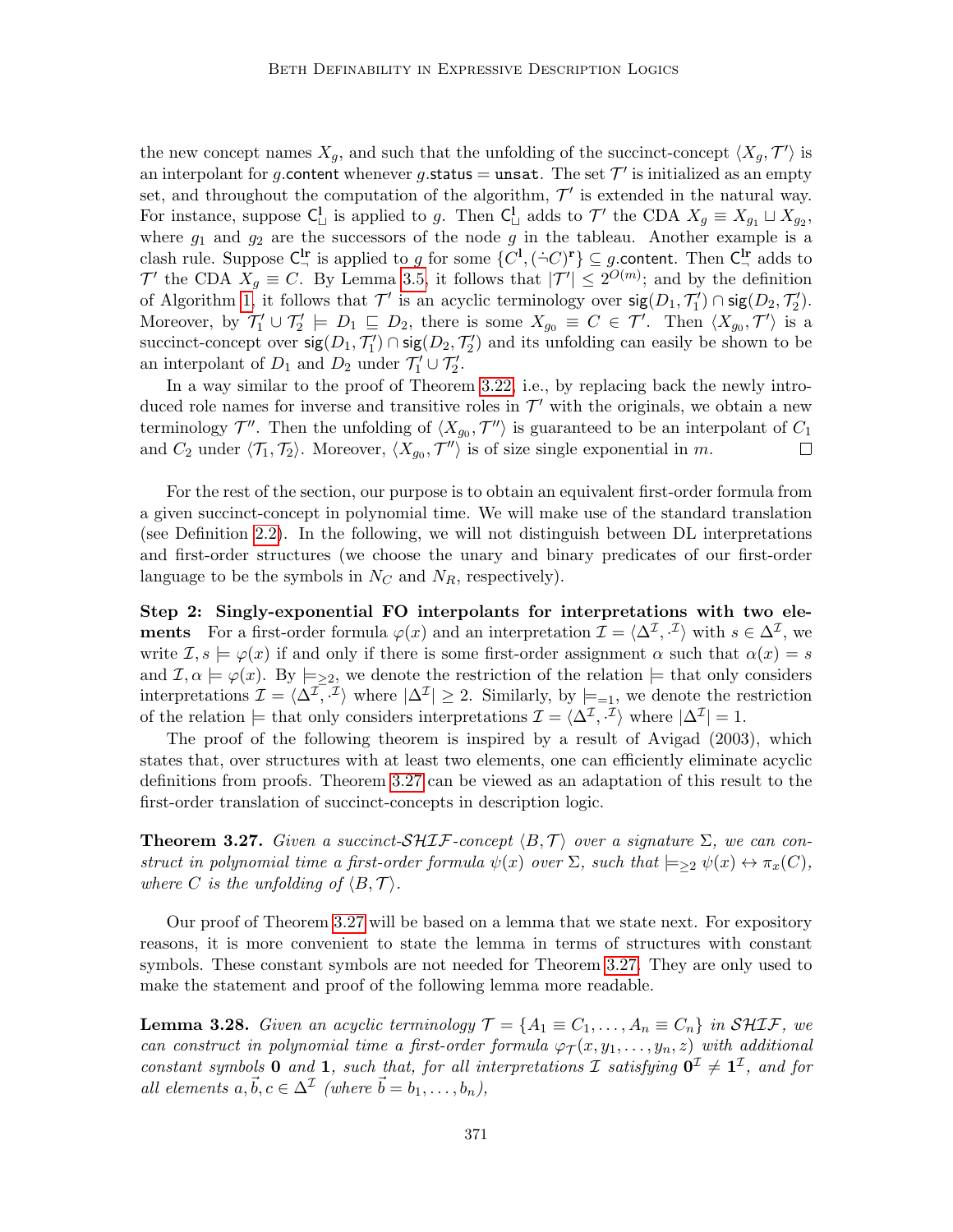$$
\mathcal{I} \models \varphi_{\mathcal{T}} \ [a, \vec{b}, c] \ \text{if and only if} \ \vec{b} = \underline{k} \ \text{for some} \ k \in \{1, \dots, n\}, \ \text{and} \ c = \begin{cases} \mathbf{1}^{\mathcal{I}} & \text{if} \ a \in C_{k}^{\mathcal{I}} \\ \mathbf{0}^{\mathcal{I}} & \text{otherwise} \end{cases}
$$

where 
$$
\underline{k} = \underbrace{\mathbf{0}^{\mathcal{I}} \cdots \mathbf{0}^{\mathcal{I}}}_{k-1 \text{ times}} \mathbf{1}^{\mathcal{I}} \underbrace{\mathbf{0}^{\mathcal{I}} \cdots \mathbf{0}^{\mathcal{I}}}_{n-k \text{ times}} \text{ and } C_k
$$
 is the unfolding of the succinct-concept  $\langle A_k, \mathcal{T} \rangle$ .

*Proof.* We define  $\varphi_{\mathcal{T}}$  by induction on the number n of CDAs in T. If  $n = 1$ , then we can simply define  $\varphi_{\mathcal{T}}(x, y, z)$  as

$$
\varphi_{\mathcal{T}}(x, y, z) = (y = 1) \land ((\pi_x(C_1) \land z = 1) \lor (\neg \pi_x(C_1) \land z = 0))
$$

Now, let  $n > 1$  and let  $\mathcal{T}'$  be obtained from  $\mathcal{T}$  by removing the last CDA. In other words, let  $\mathcal{T} = \mathcal{T}' \cup \{A_n \equiv C_n\}$ . By induction hypothesis, there is a formula  $\varphi_{\mathcal{T}'}(u, \vec{v}, w)$  satisfying the required conditions w.r.t.  $\mathcal{T}'$  (where  $\vec{v} = v_1, \ldots, v_{n-1}$ ). We can distinguish the following cases:

1.  $C_n$  is an atomic concept or functionality restriction over the signature  $\Sigma$ . In this case, we can define  $\varphi_{\mathcal{T}}$  as follows, where  $\vec{y} = y_1 \dots y_n$  and  $\vec{v} = v_1 \dots v_{n-1}$ .

$$
\varphi_{\mathcal{T}}(x, \vec{y}, z) = \exists u, \vec{v}, w(\varphi_{\mathcal{T}'}(u, \vec{v}, w) \land x = u \land \vec{y} = \vec{v} \mathbf{0} \land z = w) \lor (\vec{y} = \mathbf{0} \cdots \mathbf{0} \mathbf{1} \land ((\pi_x(C_n) \land z = \mathbf{1}) \lor (\neg \pi_x(C_n) \land z = \mathbf{0}))))
$$

Here,  $\vec{y} = \vec{v}$ **O** is a shorthand for the formula  $\bigwedge_{i \leq n} y_i = v_i \wedge y_n = 0$ , and, similarly,  $\vec{y} = \mathbf{0} \cdots \mathbf{0} \mathbf{1}$  is shorthand for the formula  $\bigwedge_{i \leq n} y_i = \mathbf{0} \wedge y_n = \mathbf{1}$ .

2.  $C_n$  is of the form  $\neg A_i$  with  $i < n$ . In this case, we can define  $\varphi_{\mathcal{T}}$  as follows:

$$
\varphi_{\mathcal{T}}(x, \vec{y}, z) = \exists u, \vec{v}, w \left( \varphi_{\mathcal{T}'}(u, \vec{v}, w) \land (x = u \land \vec{y} = \vec{v} \mathbf{0} \land z = w) \lor ((\vec{y} = \mathbf{0} \cdots \mathbf{0} \mathbf{1} \land u = x \land \vec{v} = \underline{i} \land ((w = \mathbf{1} \land z = \mathbf{0}) \lor (w = \mathbf{0} \land z = \mathbf{1}))))\right)
$$

Here, the same notation conventions apply as in the previous item. In addition,  $\vec{v} = \underline{i}$ is used as a shorthand for the formula  $v_i = \mathbf{1} \wedge \bigwedge_{j \neq i} v_j = \mathbf{0}$ . The notations will also be used in the following items.

3.  $C_n$  is of the form  $A_i \square A_j$  with  $i, j < n$ . As a first attempt, define  $\varphi_{\mathcal{T}}(x, \vec{y}, z)$  as follows:

$$
\varphi_{\mathcal{T}}(x, \vec{y}, z) = \exists u, \vec{v}, w \exists u', \vec{v}', w' \big( \varphi_{\mathcal{T}'}(u, \vec{v}, w) \land \varphi_{\mathcal{T}'}(u', \vec{v}', w') \land ((x = u \land \vec{y} = \vec{v} \mathbf{0} \land z = w) \lor (\vec{y} = \mathbf{0} \cdots \mathbf{0} \mathbf{1} \land u = u' = x \land \vec{v} = \underline{i} \land \vec{v}' = \underline{j} \land (w = w' = z = \mathbf{1} \lor ((w = \mathbf{0} \lor w' = \mathbf{0}) \land z = \mathbf{0}))))
$$

This works, except for the fact that  $\varphi_{\mathcal{T}}$  occurs twice in the formula, which may result in an exponential blowup. We solve this problem by replacing the conjunction  $\varphi_{\mathcal{T}'}(u, \vec{v}, w) \wedge \varphi_{\mathcal{T}'}(u', \vec{v}', w')$  by

$$
\forall u'', \vec{v}'', w''((u'' = u \wedge \vec{v}' = v \wedge w'' = w) \vee (u'' = u' \wedge \vec{v}' = v' \wedge w'' = w') \rightarrow \varphi_{\mathcal{T}'}(u'', \vec{v}'', w''))
$$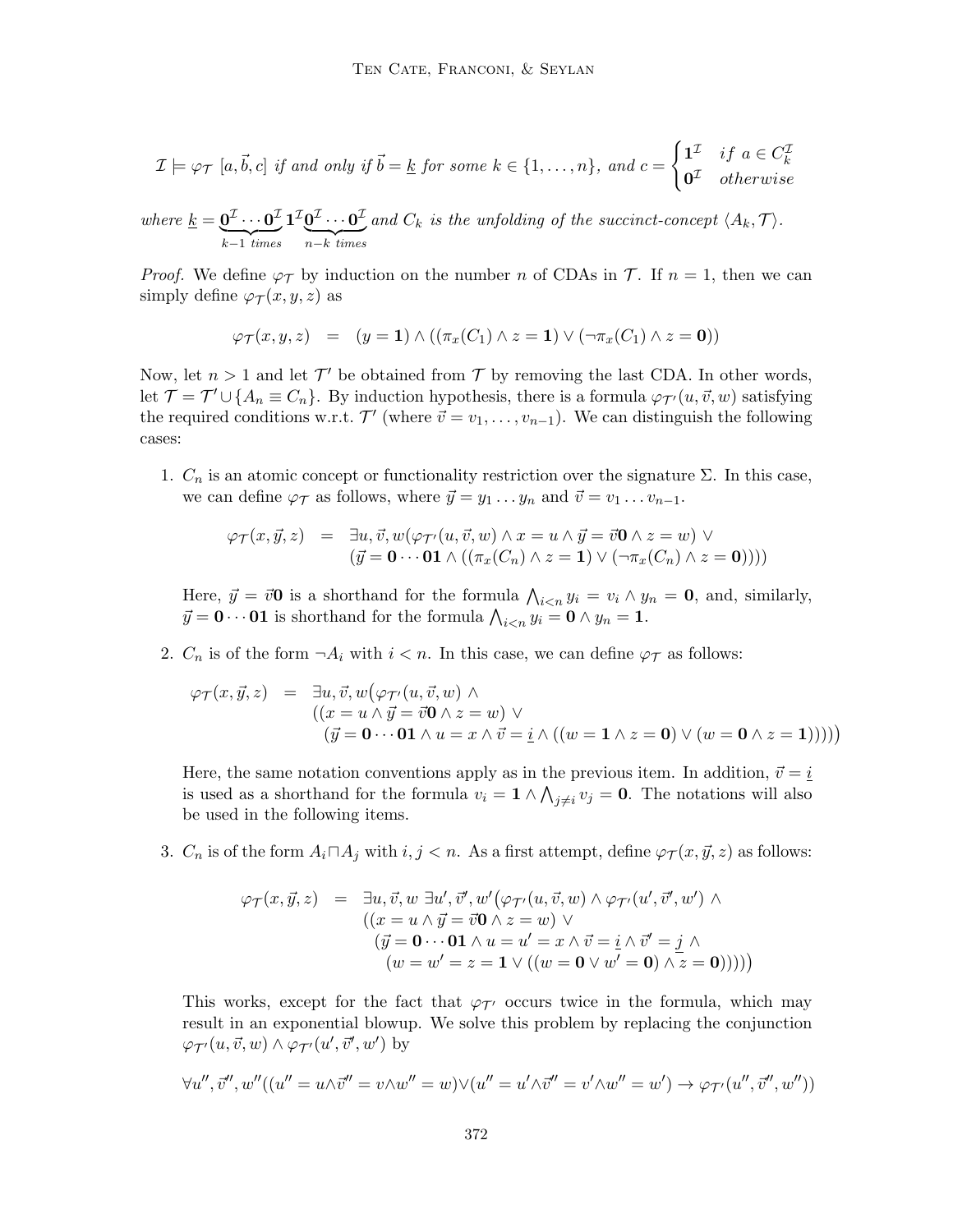4.  $C_n$  is of the form  $\exists P.A_i$  with  $i < n$ . This is the most difficult case. The following formula expresses the required property:

$$
\varphi_{\mathcal{T}}(x, \vec{y}, z) = \exists u, \vec{v}, w \ (\varphi_{\mathcal{T}'}(u, \vec{v}, w) \land ((x = u \land \vec{y} = \vec{v} \mathbf{0} \land z = w) \lor (\vec{y} = \mathbf{0} \cdots \mathbf{0} \mathbf{1} \land z = \mathbf{1} \land P x u \land \vec{v} = \underline{i} \land w = \mathbf{1}) \lor (\vec{y} = \mathbf{0} \cdots \mathbf{0} \mathbf{1} \land z = \mathbf{0} \land \forall u', \vec{v}', w' (\varphi_{\mathcal{T}'}(u', \vec{v}', w') \land P x u' \land \vec{v}' = \underline{i} \rightarrow w' = \mathbf{0})))
$$

However, as before, this formula still has the problem that it contains two copies of  $\varphi_{\mathcal{T}}$ . We fix this in two steps. First, we bring the universal quantifiers to the front, and transform the above formula into the following equivalent formula:

$$
\exists u, \vec{v}, w \,\forall u', \vec{v}', w' \big(\varphi_{\mathcal{T}'}(u, \vec{v}, w) \land \varphi_{\mathcal{T}'}(u', \vec{v}', w') \rightarrow
$$
  

$$
((x = u \land \vec{y} = \vec{v} \mathbf{0} \land z = w) \lor
$$
  

$$
(\vec{y} = \mathbf{0} \cdots \mathbf{0} \mathbf{1} \land z = \mathbf{1} \land P x u \land \vec{v} = \underline{i} \land w = \mathbf{1}) \lor
$$
  

$$
(\vec{y} = \mathbf{0} \cdots \mathbf{0} \mathbf{1} \land z = \mathbf{0} \land (P x u' \land \vec{v}' = \underline{i} \rightarrow w' = \mathbf{0})))
$$

Finally, as before, we replace the conjunction  $\varphi_{\mathcal{T}'}(u, \vec{v}, w) \wedge \varphi_{\mathcal{T}'}(u', \vec{v}'', w')$  by

$$
\forall u'',\vec{v}'',w''((u''=u\wedge\vec{v}''=v\wedge w''=w)\vee (u''=u'\wedge\vec{v}''=v'\wedge w''=w')\rightarrow \varphi_{\mathcal{T}'}(u'',\vec{v}'',w''))
$$

5.  $C_n$  is of the form  $\exists P^- A_i$  with  $i < n$ . This case is handled like the previous one.

Note that, in general,  $C_n$  could be a complex concept in which various  $A_i$  with  $i < n$  occur. However, such complex CDAs can always be decomposed into multiple simpler CDAs of the above kinds, at the cost of a polynomial increase in the size of the terminology.

It is clear from the construction that the formula  $\varphi_{\mathcal{T}}$  obtained as above satisfies the conditions stated in the lemma. That  $\varphi_{\mathcal{T}}$  is obtained from  $\mathcal T$  in polynomial-time follows from the fact that, in the above inductive definition of  $\varphi_{\tau}$ , the previously constructed formula  $\varphi_{\mathcal{T}'}$  occurs only once.  $\Box$ 

We are now ready for the proof of Theorem [3.27.](#page-24-0)

*Proof of Theorem [3.27.](#page-24-0)* Let a succinct-concept  $\langle A_i, \mathcal{T} \rangle$  be given, where  $\mathcal{T} = \{A_1 \equiv C_1, \ldots, A_n\}$  $A_n \equiv C_n$ . Let  $\varphi(x) = \varphi_{\mathcal{T}}(x, \underline{i}, 1)$  and let  $\psi(x) = \exists u, v(u \neq v \land \varphi'(x))$ , where  $\varphi'(x)$  is obtained from  $\varphi(x)$  by replacing 0 and 1 by u and v, respectively. Then we have that, for every interpretation  $\mathcal I$  with a domain of at least two elements, and for every  $a \in \Delta^{\mathcal I}$ , the following conditions are all equivalent:

- 1.  $\mathcal{I}, a \models \psi(x)$
- 2.  $\mathcal{I}', a \models \varphi(x)$ , for some interpretation  $\mathcal{I}'$  that extends  $\mathcal{I}$  by mapping the constant symbols 0 and 1 to distinct elements of  $\Delta^{\mathcal{I}}$ .
- 3.  $\mathcal{I}', a \models C$ , where C is the unfolding of  $\langle A_i, \mathcal{T} \rangle$ .
- 4.  $\mathcal{I}, a \models C$ , where C is the unfolding of  $\langle A_i, \mathcal{T} \rangle$ .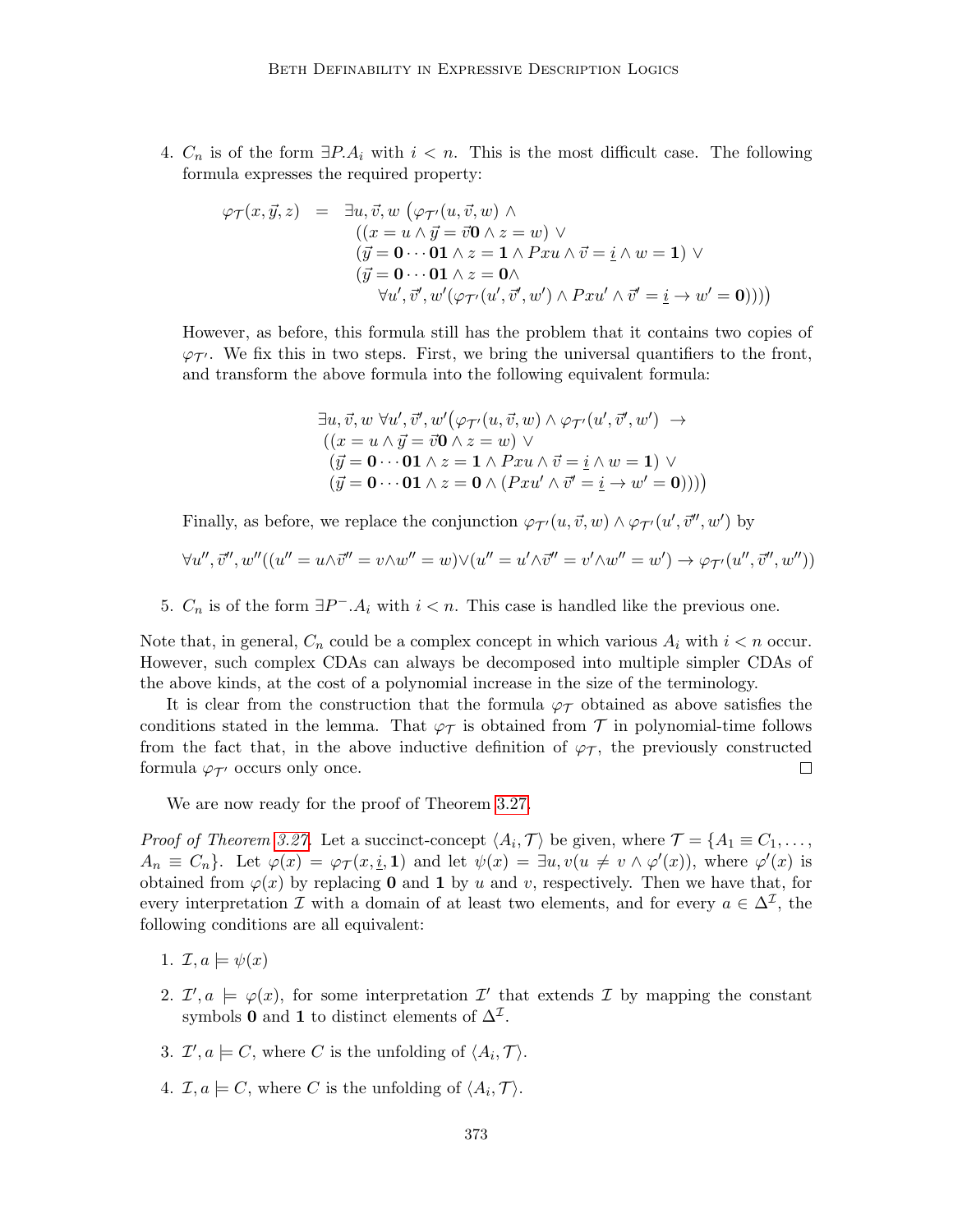The equivalence of 1 and 2 is immediate from the construction of  $\psi$ . The equivalence of 2 and 3 follows from Lemma [3.28.](#page-24-1) The equivalence of 3 and 4 is immediate, since 0 and 1 do not occur in C. This concludes the proof.  $\Box$ 

**Definition 3.29.** Let C, D be L -concepts and let  $\mathcal{T}_1, \mathcal{T}_2$  be L -TBoxes such that  $\mathcal{T}_1 \cup \mathcal{T}_2 \models$  $C \subseteq D$ . A first-order formula  $\varphi(x)$  is called a FO interpolant of C and D under  $\langle \mathcal{T}_1, \mathcal{T}_2 \rangle$  if the following conditions hold:

- sig $(\varphi(x)) \subseteq$  sig $(C, \mathcal{T}_1) \cap$  sig $(D, \mathcal{T}_2)$ ,
- $\pi(\mathcal{T}_1) \cup \pi(\mathcal{T}_2) \models \forall x . \pi_x(C) \rightarrow \varphi(x), \text{ and}$
- $\pi(\mathcal{T}_1) \cup \pi(\mathcal{T}_2) \models \forall x. \varphi(x) \rightarrow \pi_x(D).$

 $FO \models_{\geq 2}$ -interpolant and  $FO \models_{=1}$ -interpolant are defined in the same way as above, except that we replace all occurrences of  $\models by \models_{\geq 2} and \models_{=1}$ , respectively.

<span id="page-27-1"></span>**Proposition 3.30.** Let  $\mathscr L$  be ALC or any of its extensions with constructors from  $\{S, \mathcal{I}, \mathcal{F}\}\$ . For all L-concepts  $C_1, C_2$  and all L-TBoxes  $\mathcal{T}_1, \mathcal{T}_2$ , if  $\mathcal{T}_1 \cup \mathcal{T}_2 \models C_1 \sqsubseteq C_2$ , then there exists a FO  $\models$  >2-interpolant of  $C_1$  and  $C_2$  under  $\langle \mathcal{T}_1, \mathcal{T}_2 \rangle$  that can be computed in time single exponential in  $|\mathcal{T}_1| + |\mathcal{T}_2| + |C_1| + |C_2|$ .

*Proof.* Suppose  $\mathcal{T}_1 \cup \mathcal{T}_2 \models C_1 \sqsubseteq C_2$ . By Theorem [3.26,](#page-23-0) there is some succinct-concept  $\langle A, \mathcal{T} \rangle$  over sig $(C_1, \mathcal{T}_1) \cap$  sig $(C_2, \mathcal{T}_2)$  such that the unfolding I of  $\langle A, \mathcal{T} \rangle$  is an interpolant of  $C_1$  and  $C_2$  under  $\langle \mathcal{T}_1, \mathcal{T}_2 \rangle$ , and  $\langle A, \mathcal{T} \rangle$  can be computed in time single exponential in  $|\mathcal{T}_1|+|\mathcal{T}_2|+|C_1|+|C_2|$ . Then by Theorem [3.27,](#page-24-0) there is some first-order formula  $\varphi(x)$  that can be constructed in time polynomial in  $|\mathcal{T}|$  (hence single exponential in  $|\mathcal{T}_1|+|\mathcal{T}_2|+|C_1|+|C_2|$ ) such that

- $sig(\varphi(x)) \subseteq sig(I)$ ,
- $\bullet \models_{\geq 2} \varphi(x) \leftrightarrow \pi_x(I).$

It follows that  $\varphi(x)$  is a FO  $\models_{\geq 2}$ -interpolant of  $C_1$  and  $C_2$  under  $\langle \mathcal{T}_1, \mathcal{T}_2 \rangle$  whose size is single exponential in  $|\mathcal{T}_1| + |\mathcal{T}_2| + |C_1| + |C_2|$ .  $\Box$ 

Step 3: Singly-exponential FO interpolants for interpretations with one element We still have to obtain interpolants over structures with only one element. We will show how to do this in Proposition [3.35.](#page-30-0) The essential idea is that interpolants over structures with singleton domains are not much different from propositional interpolants. First, we give a reduction from concept subsumption w.r.t. TBoxes over interpretations with singleton domains to entailment in propositional logic.

<span id="page-27-0"></span>**Definition 3.31.** Let C be a  $\mathcal{SHIF}$ -concept. Then the mapping  $\tau_{PI}(C)$  is defined inductively as follows.

$$
\tau_{PL}(\top) = \top,
$$
  
\n
$$
\tau_{PL}(A) = A,
$$
  
\n
$$
\tau_{PL}(\neg C) = \neg \tau_{PL}(C),
$$
  
\n
$$
\tau_{PL}(C \sqcap D) = \tau_{PL}(C) \sqcap \tau_{PL}(D),
$$
  
\n
$$
\tau_{PL}(\exists R.C) = A_R \sqcap \tau_{PL}(C),
$$
  
\n
$$
\tau_{PL}(\leq 1R) = \top,
$$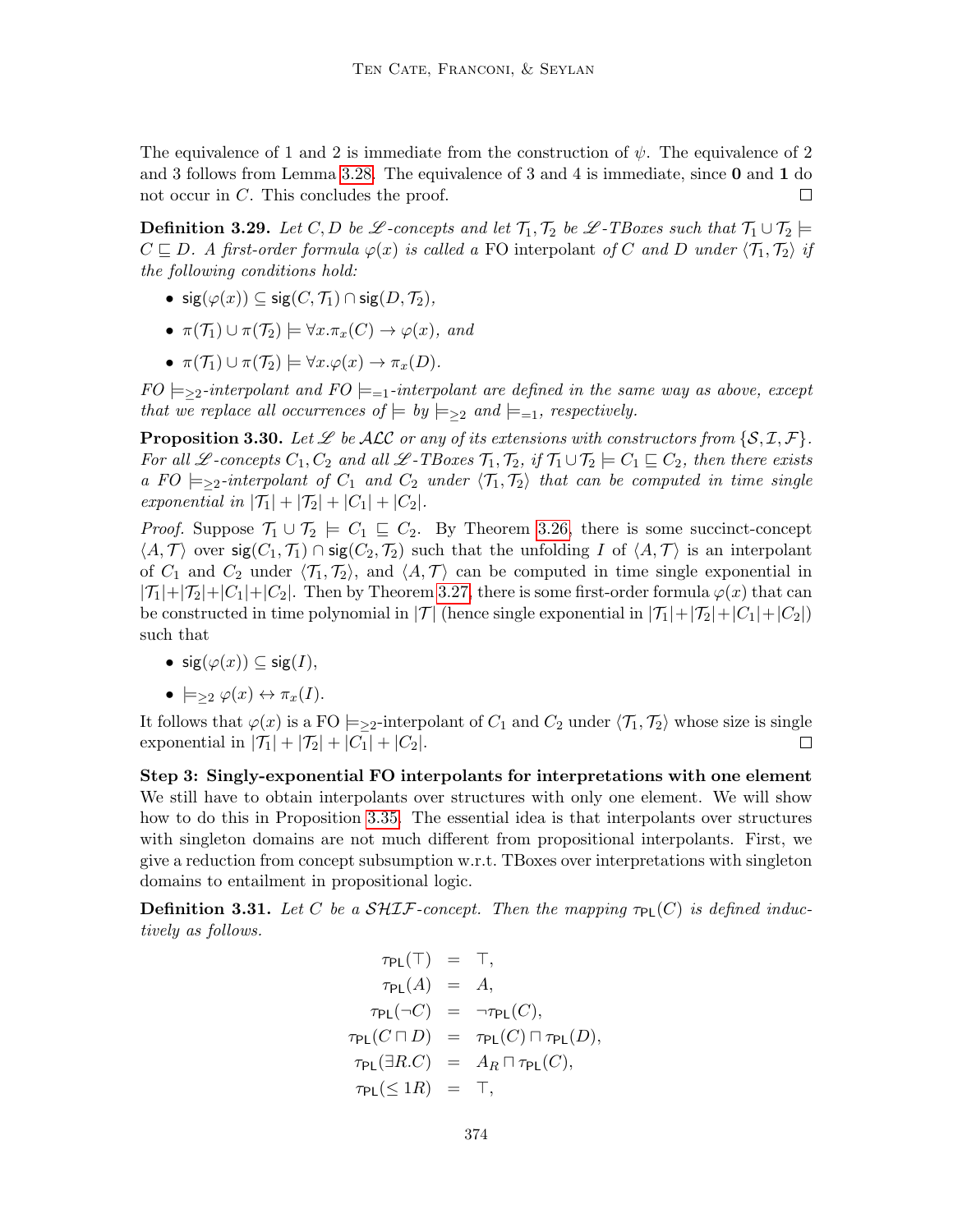where  $A_P = A_{P^-}$  is a fresh concept name for every role name  $P \in N_R$ . For a SHIF-TBox  $\mathcal{T}$ , we define

$$
\tau_{\mathsf{PL}}(\mathcal{T}) = \{ \tau_{\mathsf{PL}}(C) \sqsubseteq \tau_{\mathsf{PL}}(D) \mid C \sqsubseteq D \in \mathcal{T} \} \cup \{ A_R \sqsubseteq A_S \mid R \sqsubseteq S \in \mathcal{T} \}.
$$

Here, the concept name  $A_P$ , intuitively, expresses the non-emptiness of the role P. Note that all transitive roles are ignored in the above translation, as their semantics is trivially satisfied in interpretations whose domain is a singleton set. For a  $\mathcal{SHIF}$ -concept C,  $\tau_{PL}(C)$  is an ALC-concept without role constructors. We view  $\tau_{PL}(C)$  as a propositional formula (where the concept names are the propositions, and we identify  $\sqcap$  and  $\sqcup$  with the propositional connectives  $\land$  and  $\lor$ , respectively). Similarly, for a  $\mathcal{SHIF}\text{-TBox }\mathcal{T}$ ,  $\tau_{PL}(\mathcal{T})$ is a set of  $\mathcal{ALC}$  CIAs without role constructors, which we view as a set of propositional formulae.

<span id="page-28-1"></span>**Proposition 3.32.** Let  $\mathcal{T}$  be a SHIF-TBox and let  $C$ , D be SHIF-concepts. Then

 $\mathcal{T} \models_{=1} C \sqsubseteq D$  if and only if  $\tau_{PL}(\mathcal{T}) \models \tau_{PL}(C) \sqsubseteq \tau_{PL}(D)$ .

Proof.  $(\Rightarrow)$  Let  $\mathcal{T} \models_{=1} C \sqsubseteq D$ , and suppose  $\mathcal{I} \models \tau_{PL}(\mathcal{T})$ , and  $s \in \tau_{PL}(C)^{\mathcal{I}}$ . We need to show that  $s \in \tau_{PL}(D)^{\mathcal{I}}$ . Let  $\mathcal J$  be obtained by restricting the domain of  $\mathcal I$  to the element s and "reading off" the interpretation of each role name  $P$  from the concept name  $A_P$ . Formally,

- $\Delta^{\mathcal{J}} = \{s\};$
- for all  $A \in N_C$ ,  $s \in A^{\mathcal{J}}$  iff  $s \in A^{\mathcal{I}}$ ;
- for all  $P \in N_R$ ,  $P^{\mathcal{J}} = \{ \langle s, s \rangle \}$  if  $s \in A_P^{\mathcal{I}}$ , and  $P^{\mathcal{J}} = \emptyset$ , otherwise.

By the definition above, it trivially follows for every  $P \in N_{R^+}$  that  $P^{\mathcal{J}}$  is transitive. Moreover, for every role  $R$ , we have

<span id="page-28-0"></span>
$$
\langle s, s \rangle \in R^{\mathcal{J}} \text{ if and only if } s \in A_R^{\mathcal{I}}.
$$
 (1)

To see this, suppose first  $\langle s, s \rangle \in R^{\mathcal{J}}$ . If  $R = P$  for some  $P \in N_R$ , then  $s \in A_P^{\mathcal{I}}$ , i.e.,  $s \in A_R^{\mathcal{I}}$ , and if  $R = P^-$  for some  $P \in N_R$ , then again  $s \in A_P^{\mathcal{I}}$  and by the fact that  $A_P = A_{P^-}$ (see Definition [3.31\)](#page-27-0), we obtain  $s \in A_R^{\mathcal{I}}$ . Hence  $s \in A_R^{\mathcal{I}}$ . For the other direction, suppose  $s \in A_R^{\mathcal{I}}$ . If  $R = P$  for some  $P \in N_R$ , then  $\langle s, s \rangle \in P^{\mathcal{J}}$ , i.e.,  $\langle s, s \rangle \in R^{\mathcal{J}}$ ; and if  $R = P^-$  for some  $P \in N_R$ , then by the fact that  $A_P = A_{P^-}$ , we have  $\langle s, s \rangle \in P^{\mathcal{J}}$  and thus,  $\langle s, s \rangle \in R^{\mathcal{J}}$ . Hence [\(1\)](#page-28-0) follows.

**Claim 3.33.** For every SHIF-concept C', we have  $s \in \tau_{PL}(C')^{\mathcal{I}}$  if and only if  $s \in (C')^{\mathcal{J}}$ .

*Proof of claim.* The proof is by induction on the structure of  $C'$ . The base case, where  $C' = A$  or  $C' = \top$ , is trivial, and the boolean cases follow immediately by the inductive hypothesis. For  $C' = \exists R.D'$ , we have the following equivalences:

- $\bullet\;s\in\tau_{\mathsf{PL}}(C')^{\mathcal{I}};$
- $s \in A_R^{\mathcal{I}}$  and  $s \in \tau_{PL}(D')^{\mathcal{I}}$  (by semantics);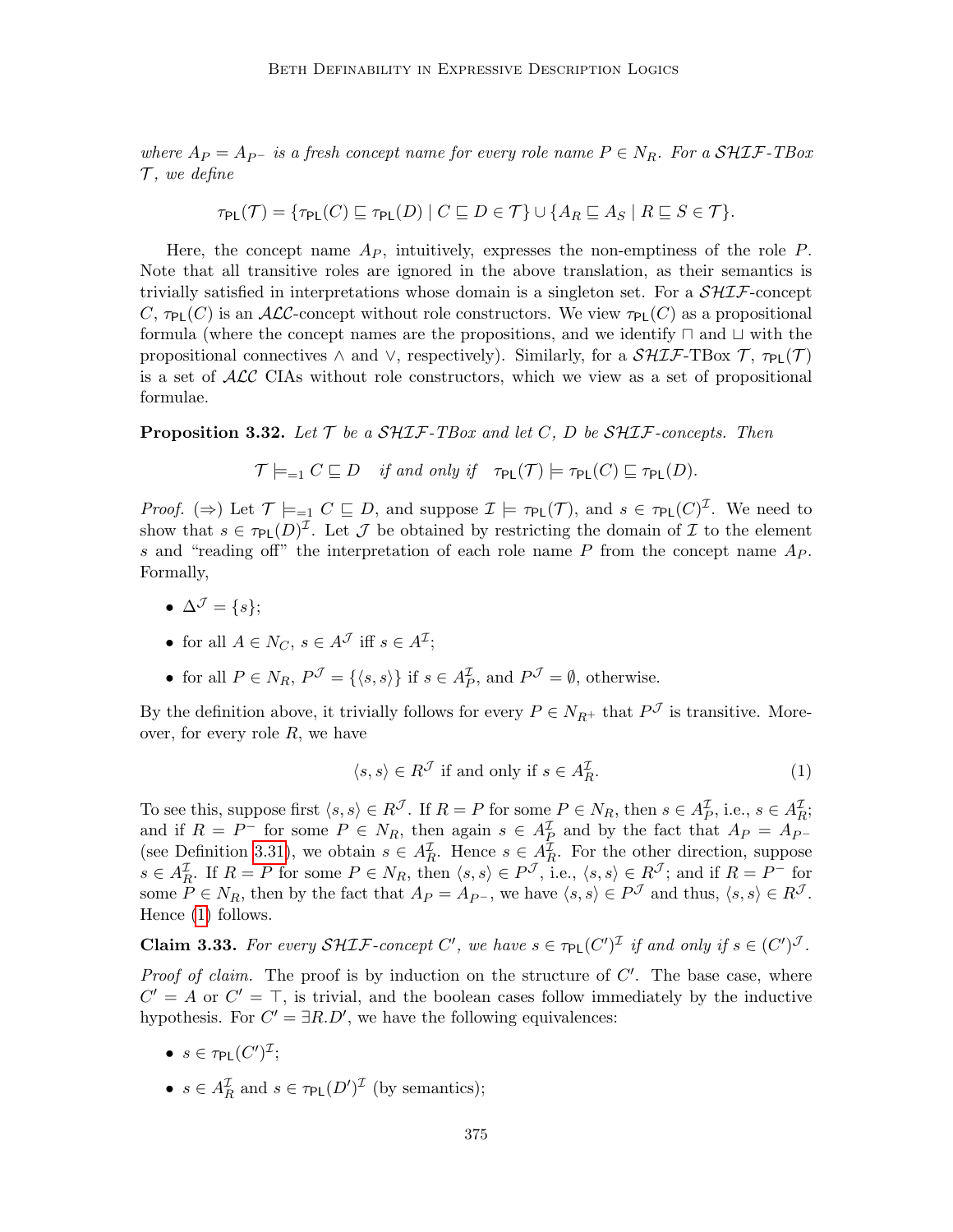- $\langle s, s \rangle \in R^{\mathcal{J}}$  and  $s \in (D')^{\mathcal{J}}$  (by [\(1\)](#page-28-0) and the inductive hypothesis);
- $s \in (C')^{\mathcal{J}}$  (by semantics).

Finally, for  $C' = \leq 1R$ , since  $\tau_{PL}(C') = \top$  and  $s \in \Delta^{\mathcal{I}}$ , we have  $s \in \tau_{PL}(C')^{\mathcal{I}}$ . Moreover, by the definition of J, we have  $s \in (C')^{\mathcal{J}}$ . But then  $s \in \tau_{PL}(C')^{\mathcal{I}}$  iff  $s \in (C')^{\mathcal{J}}$ , which is what we wanted to show.  $\Box$ 

We now show that  $\mathcal{J} \models \mathcal{T}$ , i.e.,  $\mathcal{J}$  satisfies every CIA and RIA in  $\mathcal{T}$ . That  $\mathcal{J}$  satisfies every CIA in  $\mathcal T$  is a direct consequence of the previous claim; so we proceed with the case for RIAs. Let  $R \sqsubseteq S \in \mathcal{T}$  and  $\langle s, t \rangle \in R^{\mathcal{J}}$ . By the definition of  $\mathcal{J}$ , we have  $s = t$ . Hence w.l.o.g. suppose that  $\langle s, s \rangle \in R^{\mathcal{J}}$ . Then by [\(1\)](#page-28-0),  $s \in A_R^{\mathcal{I}}$ . Since  $A_R \sqsubseteq A_S \in \tau_{PL}(\mathcal{T})$  and  $\mathcal{I} \models \tau_{\textsf{PL}}(\mathcal{T})$ , we then have  $s \in A_S^{\mathcal{I}}$ . By [\(1\)](#page-28-0) again, this implies  $\langle s, s \rangle \in S^{\mathcal{J}}$ . Hence  $\mathcal{J}$  satisfies  $R \sqsubseteq S$ .

Now we proceed towards our goal  $s \in \tau_{PL}(D)^{\mathcal{I}}$  as follows. By  $\mathcal{I} \models \tau_{PL}(\mathcal{T}), s \in \tau_{PL}(C)^{\mathcal{I}},$ and the previous claim, we obtain  $s \in C^{\mathcal{J}}$ . Since  $\mathcal{J} \models \mathcal{T}$ , it follows by  $\mathcal{T} \models C \sqsubseteq D$  that  $s \in D^{\mathcal{J}}$ . Then using the previous claim, we conclude that  $s \in \tau_{PL}(D)^{\mathcal{I}}$ .

 $(\Leftarrow)$  Let  $\tau_{PL}(\mathcal{T}) \models \tau_{PL}(C) \sqsubseteq \tau_{PL}(D)$ , and suppose  $\mathcal{I} \models \mathcal{T}$ , and  $s \in C^{\mathcal{I}}$ , where  $\Delta^{\mathcal{I}} = \{s\}.$ We need to show that  $s \in D^{\mathcal{I}}$ . Define the interpretation  $\mathcal{J}$  as follows:

- $\Delta^{\mathcal{J}} = \{s\};$
- for all  $A \in N_C$ ,  $A^{\mathcal{J}} = A^{\mathcal{I}}$
- for all  $P \in N_R$ ,  $(A_P)^{\mathcal{J}} = \{s\}$  if  $P^{\mathcal{I}} = \{\langle s, s \rangle\}$ , and  $(A_P)^{\mathcal{J}} = \emptyset$  otherwise

We first show for every role  $R$  that

<span id="page-29-0"></span>
$$
s \in A_R^{\mathcal{J}} \text{ if and only if } \langle s, s \rangle \in R^{\mathcal{I}}. \tag{2}
$$

For left-to-right, suppose  $s \in A_R^{\mathcal{J}}$  $\mathcal{J}_R$ . If  $R = P$  for some  $P \in N_R$ , then  $\langle s, s \rangle \in P^{\mathcal{I}}$ , i.e.,  $\langle s, s \rangle \in R^{\mathcal{I}}$ ; and if  $R = P^-$  for some  $P \in N_R$ , then by the fact that  $A_P = A_{P^-}$ , we have  $s \in A_P^{\mathcal{J}}$ , which implies  $\langle s, s \rangle \in R^{\mathcal{I}}$ . Hence  $\langle s, s \rangle \in R^{\mathcal{I}}$ . For the other direction, suppose  $\langle s, s \rangle \in R^{\mathcal{I}}$ . If  $R = P$  for some  $P \in N_R$ , then  $s \in A_P^{\mathcal{I}}$  $\mathcal{J}_P$ , i.e.,  $s \in A_R^{\mathcal{J}}$  $\mathcal{J}_R$ ; and if  $R = P^-$  for some  $P \in N_R$ , then  $\langle s, s \rangle \in P^{\mathcal{I}}$ , which implies by  $A_P = A_{P^-}$  that  $s \in A_R^{\mathcal{J}}$  $\frac{\partial}{\partial R}$ . Hence [\(2\)](#page-29-0) follows.

**Claim 3.34.** For every SHIF-concept C', we have  $s \in (C')^{\mathcal{I}}$  if and only if  $s \in \tau_{\mathsf{PL}}(C')^{\mathcal{J}}$ .

*Proof of claim.* The proof is by induction on the structure of  $C'$ . The base case, where  $C' = A$  or  $C' = \top$ , is trivial, and the boolean cases follow immediately by the inductive hypothesis. For  $C' = \exists R.D'$ , we have the following equivalences

- $s \in (C')^{\mathcal{I}};$
- $\langle s, s \rangle \in R^{\mathcal{I}}$  and  $s \in (D')^{\mathcal{I}}$  (by semantics and  $\Delta^{\mathcal{I}} = \{s\}$ );
- $\bullet\ \ s\in A_{B}^{\mathcal{J}}$  $\frac{\mathcal{J}}{R}$  and  $s \in \tau_{PL}(D')^{\mathcal{J}}$  (by [\(2\)](#page-29-0) and the inductive hypothesis).
- $s \in \tau_{PL}(C')^{\mathcal{J}}$  (by semantics).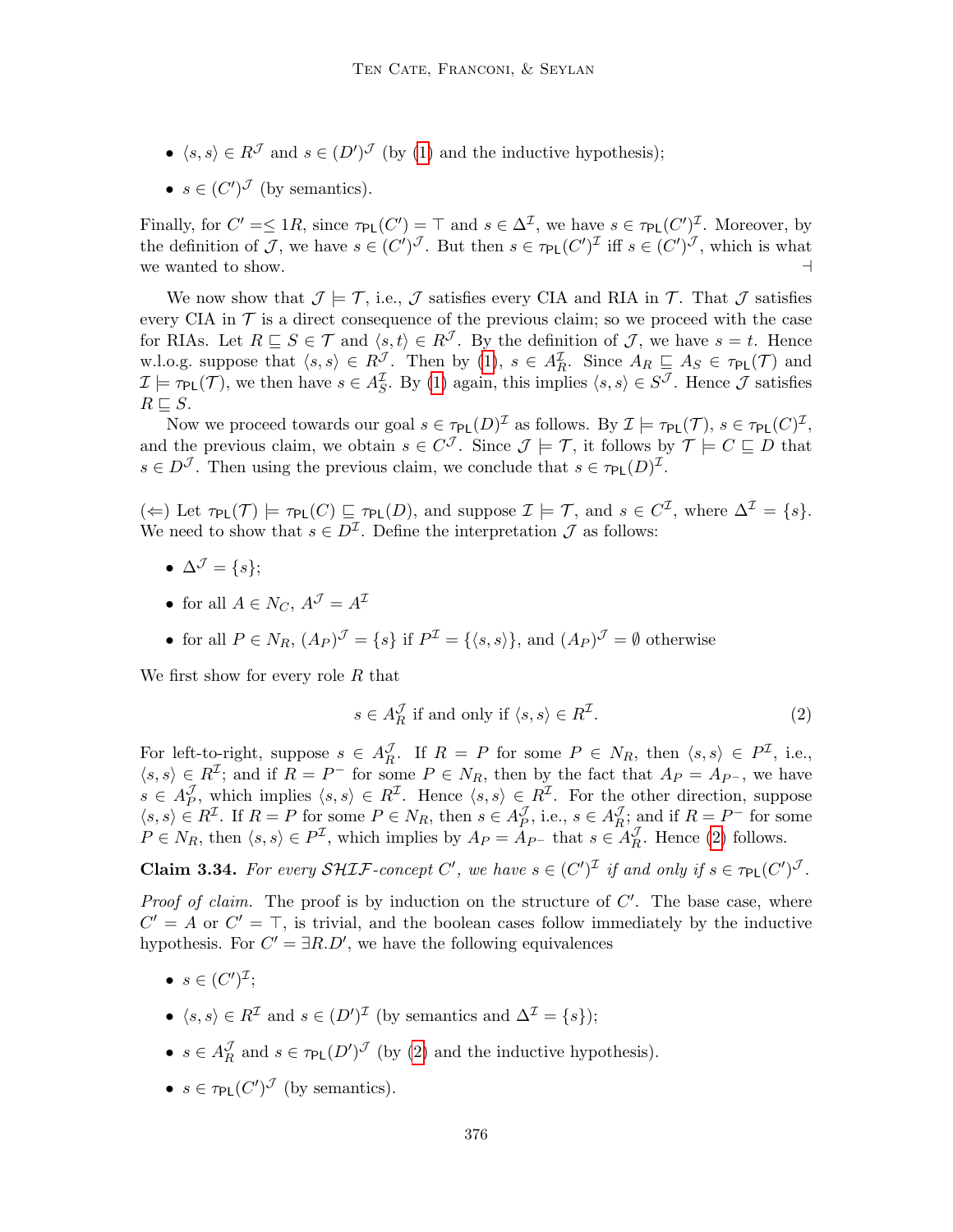Finally, for  $C' = \leq 1R$ , since  $\Delta^{\mathcal{I}} = \{s\}$ , we have  $\mathcal{I} \models \top \sqsubseteq \leq 1R$ , and thus,  $s \in (C')^{\mathcal{I}}$ . Moreover, by  $\tau_{PL}(C') = \top$ , we have  $s \in \tau_{PL}(C')^{\mathcal{J}}$ . But then  $s \in (C')^{\mathcal{I}}$  iff  $s \in \tau_{PL}(C')^{\mathcal{J}}$ .

We now show that  $\mathcal{J} \models \tau_{PL}(\mathcal{T})$ . By definition, every CIA in  $\tau_{PL}(\mathcal{T})$  is of the form (i)  $\tau_{PL}(C') \sqsubseteq \tau_{PL}(D')$ , where  $C' \sqsubseteq D' \in \mathcal{T}$ ; or of the form (ii)  $A_R \sqsubseteq A_S$ , where  $R \sqsubseteq S \in \mathcal{T}$ . That  $J$  satisfies CIAs of the form (i) is a direct consequence of the previous claim; so we focus on CIAs of the form (ii). Let  $A_R \sqsubseteq A_S \in \tau_{PL}(\mathcal{T})$  and  $s \in A_R^{\mathcal{J}}$  $\frac{\partial}{\partial R}$ . Then by [\(2\)](#page-29-0),  $\langle s, s \rangle \in R^{\mathcal{I}}$ . Since  $\mathcal{I} \models \mathcal{T}$  and  $R \sqsubseteq S \in \mathcal{T}$ , we then have  $\langle s, s \rangle \in S^{\mathcal{I}}$ . Then by [\(2\)](#page-29-0) again,  $s \in A_{S}^{\mathcal{J}}$  $\mathcal{S}_S$ . Hence  $\mathcal{J}$  satisfies  $A_R \sqsubseteq A_S$ .

Now we proceed towards our goal  $s \in D^{\mathcal{I}}$  as follows. By  $s \in C^{\mathcal{I}}$  and the previous claim, we have  $s \in \tau_{PL}(C)^{\mathcal{J}}$ . Then by  $\mathcal{J} \models \tau_{PL}(\mathcal{T})$  and  $\tau_{PL}(\mathcal{T}) \models \tau_{PL}(C) \sqsubseteq \tau_{PL}(D)$ , we obtain  $s \in \tau_{PL}(D)^{\mathcal{J}}$ . Using the previous claim again, we conclude that  $s \in D^{\mathcal{I}}$ .  $\Box$ 

<span id="page-30-0"></span>**Proposition 3.35.** Let  $\mathscr L$  be ALC or any of its extensions with constructors from  $\{S, H, \mathcal{I}, \mathcal{F}\}\$ . For all L-concepts  $C_1, C_2$  and all L-TBoxes  $\mathcal{T}_1, \mathcal{T}_2$ , if  $\mathcal{T}_1 \cup \mathcal{T}_2 \models C_1 \sqsubseteq C_2$ , then there exists a FO  $\models_{=1}$ -interpolant of  $C_1$  and  $C_2$  under  $\langle \mathcal{T}_1, \mathcal{T}_2 \rangle$  that can be computed in time single exponential in  $|\mathcal{T}_1| + |\mathcal{T}_2| + |C_1| + |C_2|$ .

*Proof.* Let  $\mathscr L$  be one of the DLs mentioned in the theorem and let  $C_1, C_2$  be  $\mathscr L$ -concepts and let  $\mathcal{T}_1, \mathcal{T}_2$  be  $\mathscr{L}\text{-}\text{TBoxes}$  such that  $\mathcal{T}_1 \cup \mathcal{T}_2 \models C_1 \sqsubseteq C_2$ . Then it immediately follows that  $\mathcal{T}_1 \cup \mathcal{T}_2 \models_{=1} C_1 \sqsubseteq C_2$ . By Proposition [3.32,](#page-28-1)  $\mathcal{T}_1 \cup \mathcal{T}_2 \models_{=1} C_1 \sqsubseteq C_2$  implies  $\tau_{PL}(\mathcal{T}_1) \cup$  $\tau_{PL}(\mathcal{T}_2) \models \tau_{PL}(C_1) \sqsubseteq \tau_{PL}(C_2)$ . Now by Theorem [3.10,](#page-15-0) there is some interpolant I of  $\tau_{PL}(C_1)$ and  $\tau_{PL}(C_2)$  under  $\langle \tau_{PL}(\mathcal{T}_1), \tau_{PL}(\mathcal{T}_2) \rangle$  that can be computed in time double exponential in  $|\mathcal{T}_1|+|\mathcal{T}_2|+|C_1|+|C_2|$ . However, in this case we are only dealing with propositional formulae and the tableau algorithm can easily be modified to construct a tree-shaped proof instead of a general graph-shaped one by eliminating the use of proxies. In fact, we have just described a standard tableau algorithm for propositional logic. It is well-known that each node in the tree has a polynomial out-degree in the size of the input and the height of the tree is polynominal in the size of the input. By inspecting the proof of Theorem [3.10,](#page-15-0) one can easily see that in this case I can be computed in time single exponential in  $|\mathcal{T}_1|+|\mathcal{T}_2|+|C_1|+|C_2|$ . Finally let  $D$  be the concept obtained from  $I$  by replacing each occurrence of a concept name AR by  $\exists R.\top$ . We have that  $\pi_x(D)$  is a FO  $\models_{=1}$ -interpolant of  $C_1$  and  $C_2$  under  $\langle \mathcal{T}_1, \mathcal{T}_2 \rangle$ . It is easy to see that the time required to compute  $\pi_x(D)$  is as stated in the proposition.  $\Box$ 

**Step 4: Putting it all together** The result that we were after now follows, by putting the FO  $\models_{=1}$ -interpolants and the FO  $\models_{\geq 2}$ -interpolants together:

<span id="page-30-1"></span>**Theorem 3.36.** Let  $\mathscr L$  be ALC or any of its extensions with constructors from  $\{S, \mathcal{I}, \mathcal{F}\}.$ For all L-concepts C, D and L-TBoxes  $\mathcal{T}_1$ ,  $\mathcal{T}_2$ , if  $\mathcal{T}_1 \cup \mathcal{T}_2 \models C \sqsubseteq D$ , then there exists an FO interpolant  $\varphi(x)$  of C and D under  $\langle \mathcal{T}_1, \mathcal{T}_2 \rangle$  and  $\varphi(x)$  can be computed in time single exponential in  $|\mathcal{T}_1| + |\mathcal{T}_2| + |C| + |D|$ .

*Proof.* Let  $\mathscr L$  be one of the DLs mentioned in the theorem, let C, D be  $\mathscr L$ -concepts, and let  $\mathcal{T}_1$ ,  $\mathcal{T}_2$  be  $\mathscr{L}\text{-}\text{T}$ Boxes such that  $\mathcal{T}_1 \cup \mathcal{T}_2 \models C \sqsubseteq D$ . By Proposition [3.35,](#page-30-0) there is some FO  $\models_{=1}$ -interpolant  $\psi(x)$  of C and D under  $\langle \mathcal{T}_1, \mathcal{T}_2 \rangle$  that can be computed in time single exponential in  $|\mathcal{T}_1|+|\mathcal{T}_2|+|C|+|D|$ ; and by Proposition [3.30,](#page-27-1) there is some FO  $\models_{\geq 2}$ interpolant  $\varphi(x)$  of C and D under  $\langle \mathcal{T}_1, \mathcal{T}_2 \rangle$  that can be computed in time single exponential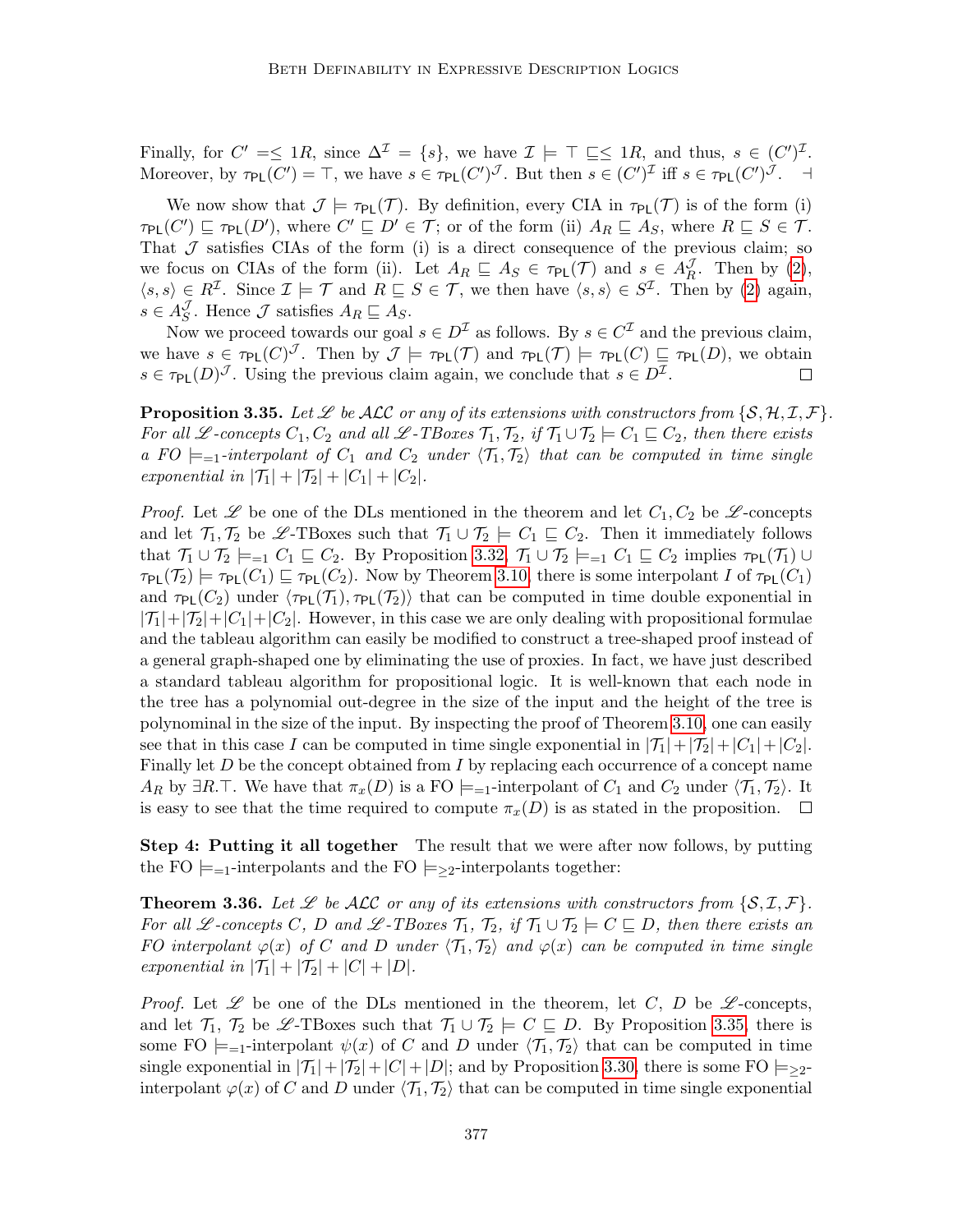in  $|\mathcal{T}_1| + |\mathcal{T}_2| + |C| + |D|$ . Let

$$
\vartheta(x) = (\exists y \exists z (y \neq z) \rightarrow \varphi(x)) \land (\forall y \forall z (y = z) \rightarrow \psi(x)).
$$

Claim 3.37.  $\pi(\mathcal{T}_1) \cup \pi(\mathcal{T}_2) \models \forall x . \pi_x(C) \rightarrow \vartheta(x)$  and  $\pi(\mathcal{T}_1) \cup \pi(\mathcal{T}_2) \models \forall x . \vartheta(x) \rightarrow \pi_x(D)$ .

Proof of claim. We prove the first part. The proof of the second part is analogous.

Let  $\mathcal{I} = \langle \Delta^{\mathcal{I}}, \cdot^{\mathcal{I}} \rangle$  be a model of  $\mathcal{T}_1 \cup \mathcal{T}_2$ , i.e., of  $\pi(\mathcal{T}_1) \cup \pi(\mathcal{T}_2)$ , and  $\alpha$  be a first-order variable assignment with  $\mathcal{I}, \alpha \models \pi_x(C)$ . We need to show that  $\mathcal{I}, \alpha \models \vartheta(x)$ . To this aim, we show  $\mathcal{I}, \alpha \models (\exists y \exists z (y \neq z) \rightarrow \varphi(x))$  and  $\mathcal{I}, \alpha \models (\forall y \forall z (y = z) \rightarrow \psi(x)).$ 

First suppose that  $\mathcal{I}, \alpha \models \exists y \exists z (y \neq z)$ . We are done if we prove that  $\mathcal{I}, \alpha \models \varphi(x)$ .  $\mathcal{I}, \alpha \models \exists y \exists z (y \neq z) \text{ implies } |\Delta^{\mathcal{I}}| \geq 2. \text{ Then by } \mathcal{I}, \alpha \models \pi_x(C) \text{ and } \pi(\mathcal{T}_1) \cup \pi(\mathcal{T}_2) \models_{\geq 2}$  $\forall x. \pi_x(C) \to \varphi(x)$ , we obtain  $\mathcal{I}, \alpha \models \varphi(x)$ , and we are done.

Now suppose that  $\mathcal{I}, \alpha \models \forall y \forall z (y = z)$ . We are done if we prove that  $\mathcal{I}, \alpha \models \psi(x)$ .  $\mathcal{I}, \alpha \models \forall y \forall z (y = z) \text{ implies } |\Delta^{\mathcal{I}}| = 1. \text{ Then by } \mathcal{I}, \alpha \models \pi_x(C) \text{ and } \pi(\mathcal{T}_1) \cup \pi(\mathcal{T}_2) \models_{=1}$  $\forall x.\pi_x(C) \rightarrow \psi(x)$ , we obtain  $\mathcal{I}, \alpha \models \psi(x)$ , and we are done.

Thus, both of the conjuncts of  $\vartheta(x)$  are satisfied by  $\mathcal{I}, \alpha$ . But then  $\mathcal{I}, \alpha \models \vartheta(x)$ .

By assumption we have that  $sig(\varphi(x))$ ,  $sig(\psi(x)) \subseteq sig(C, \mathcal{T}_1) \cap sig(D, \mathcal{T}_2)$ . Since the formulas  $\exists y \exists z(y \neq z)$  and  $\forall y \forall z(y = z)$  do not introduce new predicates, we have that  $\text{sig}(\vartheta(x)) \subseteq \text{sig}(C, \mathcal{T}_1) \cap \text{sig}(D, \mathcal{T}_2)$ . Therefore,  $\vartheta(x)$  is a FO interpolant for C and D under  $\langle \mathcal{T}_1, \mathcal{T}_2 \rangle$ . Moreover, since both of its conjuncts can be computed in single exponential time, so can  $\vartheta(x)$ . Hence the theorem follows.  $\Box$ 

## <span id="page-31-1"></span>4. Results on Beth Definability

In this section, we present the main technical contributions of the paper. We first introduce the notions of *implicit* and *explicit definability* for concepts and define the (projective) Beth definability property, which are in fact the primary notions of interest in this paper. In what follows, L denotes any of the description logics  $\mathcal{ALCX}$  with  $X \subseteq \{S, H, \mathcal{I}, \mathcal{F}\}.$ 

<span id="page-31-0"></span>**Definition 4.1** (Implicit definability). Let C be an  $\mathscr{L}\text{-concept}, \mathscr{T}$  an  $\mathscr{L}\text{-}TBox,$  and  $\Sigma \subseteq$ sig(C, T). C is implicitly definable from  $\Sigma$  under T if, for every two models I and J of T satisfying  $\Delta^{\mathcal{I}} = \Delta^{\mathcal{J}}$  and, for all  $P \in \Sigma$ ,  $P^{\mathcal{I}} = P^{\mathcal{J}}$ , it holds that  $C^{\mathcal{I}} = C^{\mathcal{J}}$ .

In other words, given a TBox, a concept  $C$  is implicitly definable if the set of all its instances depends only on the extension of the predicates in  $\Sigma$  and the domain of discourse. Deciding implicit definability in  $\mathscr L$  means, given an  $\mathscr L$ -concept C,  $\mathscr L$ -TBox T, and a set of predicates  $\Sigma \subseteq \text{sig}(C, \mathcal{T})$ , to check whether C is implicitly definable from  $\Sigma$  under  $\mathcal{T}$ . For every predicate  $P \in \text{sig}(C, \mathcal{T}) \setminus \Sigma$ , introduce a new predicate P' which is not in  $\text{sig}(C, \mathcal{T})$ . Now let C (respectively,  $\mathcal{T}$ ) be the concept (respectively, TBox) obtained by replacing every occurrence of a predicate  $P \notin \Sigma$  in C (respectively, in T) by P'. Lemma [4.2,](#page-31-2) whose proof is a routine adaptation of an analogous result for first-order logic (Boolos, Burgess, & Jeffrey, 2007), provides a characterization of implicit definability in terms of entailment. This wellknown characterization is often used as a definition of implicit definability (Hoogland  $\&$ Marx, 2002; Conradie, 2002).

<span id="page-31-2"></span>**Lemma 4.2.** Let C be an  $\mathscr L$ -concept,  $\mathscr T$  be an  $\mathscr L$ -TBox, and  $\Sigma \subseteq \text{sig}(C, \mathscr T)$ . Then C is implicitly definable from  $\Sigma$  under  $\mathcal T$  if and only if  $\mathcal T \cup \widetilde{\mathcal T} \models C \equiv \widetilde{C}$ .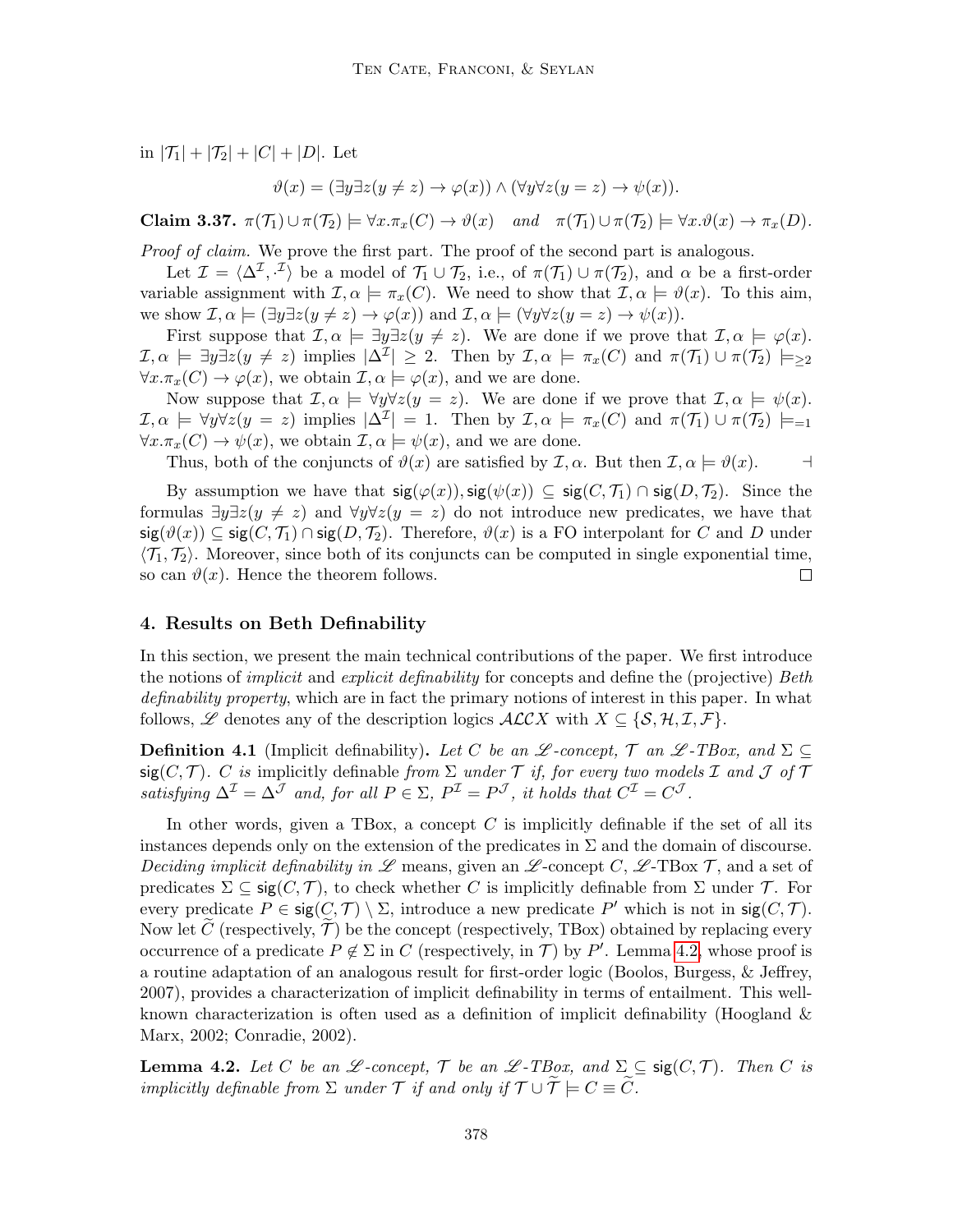In particular, Lemma [4.2](#page-31-2) reduces implicit definability in  $\mathscr L$  to the concept subsumption problem in  $\mathscr L$  w.r.t. TBoxes. It is also possible to reduce the concept subsumption problem in  $\mathscr L$  w.r.t. TBoxes to the problem of deciding implicit definability in  $\mathscr L$ .

<span id="page-32-1"></span>**Lemma 4.3.** Let  $C \subseteq D$  be an  $\mathscr{L}\text{-}CIA$ ,  $\mathscr{T}$  be an  $\mathscr{L}\text{-}TBox$ ,  $\Sigma = \text{sig}(C \sqcap D, \mathscr{T})$ , and  $A_0 \in N_C \setminus \Sigma$ . Then  $\mathcal{T} \models C \sqsubseteq D$  if and only if  $A_0$  is implicitly definable from  $\Sigma$  under  $\mathcal{T} \cup \{A_0 \sqsubseteq C \sqcap \neg D\}.$ 

*Proof.* ( $\Rightarrow$ ) Suppose  $\mathcal{T} \models C \sqsubseteq D$ . Let  $\mathcal{I}$  and  $\mathcal{J}$  be models of  $\mathcal{T} \cup \{A_0 \sqsubseteq C \sqcap \neg D\}$  such that  $\Delta^{\mathcal{I}} = \Delta^{\mathcal{J}}$  and for all  $P \in \Sigma$ , we have  $P^{\mathcal{I}} = P^{\mathcal{J}}$ . Obviously,  $\mathcal{I}$  and  $\mathcal{J}$  are also models of  $\mathcal{T}$ . Then by  $\mathcal{T} \models C \sqsubseteq D$ , we have that  $(C \sqcap \neg D)^{\mathcal{I}} = (C \sqcap \neg D)^{\mathcal{J}} = \emptyset$ . But then  $A_0^{\mathcal{I}} = A_0^{\mathcal{J}} = \emptyset$ . Hence,  $A_0$  is implicitly definable from  $\Sigma$  under  $\mathcal{T} \cup \{A_0 \sqsubseteq C \sqcap \neg D\}$ .

(←) We show the contrapositive, i.e., if  $\mathcal{T} \not\models C \sqsubseteq D$ , then  $A_0$  is not implicitly definable from  $\Sigma$  under  $\mathcal{T} \cup \{A_0 \sqsubseteq C \sqcap \neg D\}$ . Suppose  $\mathcal{T} \not\models C \sqsubseteq D$ . Then there is some model  $\mathcal{I}$  of T and some  $s \in \Delta^{\mathcal{I}}$  such that  $s \in (C \sqcap \neg D)^{\mathcal{I}}$ . Let  $\mathcal{I}_1 = \langle \Delta^{\mathcal{I}_1}, \cdot^{\mathcal{I}_1} \rangle$  and  $\mathcal{I}_2 = \langle \Delta^{\mathcal{I}_2}, \cdot^{\mathcal{I}_2} \rangle$  be such that

- $\bullet\;\, \Delta^{{\cal I}_1} = \Delta^{{\cal I}_2} = \Delta^{{\cal I}};$
- $A^{I_1} = A^{I_2} = A^I$ , for all  $A \in (N_C \setminus A_0)$ ;
- $R^{\mathcal{I}_1} = R^{\mathcal{I}_2} = R^{\mathcal{I}}$ , for all  $R \in N_R$ ;
- $A_0^{\mathcal{I}_1} = \{s\}$  and  $A_0^{\mathcal{I}_2} = \emptyset$ .

It is easy to see that  $\mathcal{I}_1$  and  $\mathcal{I}_2$  are models of  $\mathcal{T} \cup \{A_0 \sqsubseteq C \sqcap \neg D\}$ . Also observe that  $\mathcal{I}_1$ and  $\mathcal{I}_2$  are two interpretations with the same domain and they agree on what they assign to predicates in  $\Sigma$ . But  $A_0^{\mathcal{I}_1} \neq A_0^{\mathcal{I}_2}$ . Hence  $A_0$  is not implicitly definable from  $\Sigma$  under  $\mathcal{T} \cup \{A_0 \sqsubseteq C \sqcap \neg D\}.$  $\Box$ 

Using Lemma [4.2](#page-31-2) (for the upper bound) and Lemma [4.3](#page-32-1) (for the lower bound), the following theorem follows immediately, since the concept subsumption problem w.r.t. TBoxes is ExpTime-complete for the description logics in question (Tobies, 2001).

**Theorem 4.4.** In ALC and any of its extensions with constructors from  $\{S, H, I, F\}$ , implicit definability is ExpTime-complete.

Explicit definability is the syntactic counterpart of implicit definability. Given a concept C, signature  $\Sigma$ , and TBox T, it asks for the existence of a concept D formulated over  $\Sigma$ such that the C and D denote the same set in every model of  $\mathcal{T}$ .

<span id="page-32-0"></span>**Definition 4.5** (Explicit definability). Let C be an L-concept,  $\mathcal{T}$  a L-TBox, and  $\Sigma \subseteq$  $sig(C, \mathcal{T})$ . We say that C is explicitly definable from  $\Sigma$  under  $\mathcal T$  if there is some  $\mathscr L$ -concept D such that  $\mathcal{T} \models C \equiv D$  and  $\text{sig}(D) \subseteq \Sigma$ . Such a concept D is called an explicit definition of C from  $\Sigma$  under  $\mathcal T$ .

<span id="page-32-2"></span>**Proposition 4.6.** Let C be an L-concept,  $\mathcal{T}$  an L-TBox, and  $\Sigma \subseteq \text{sig}(C,\mathcal{T})$ . If C is explicitly definable from  $\Sigma$  under  $\mathcal T$ , then C is implicitly definable from  $\Sigma$  under  $\mathcal T$ .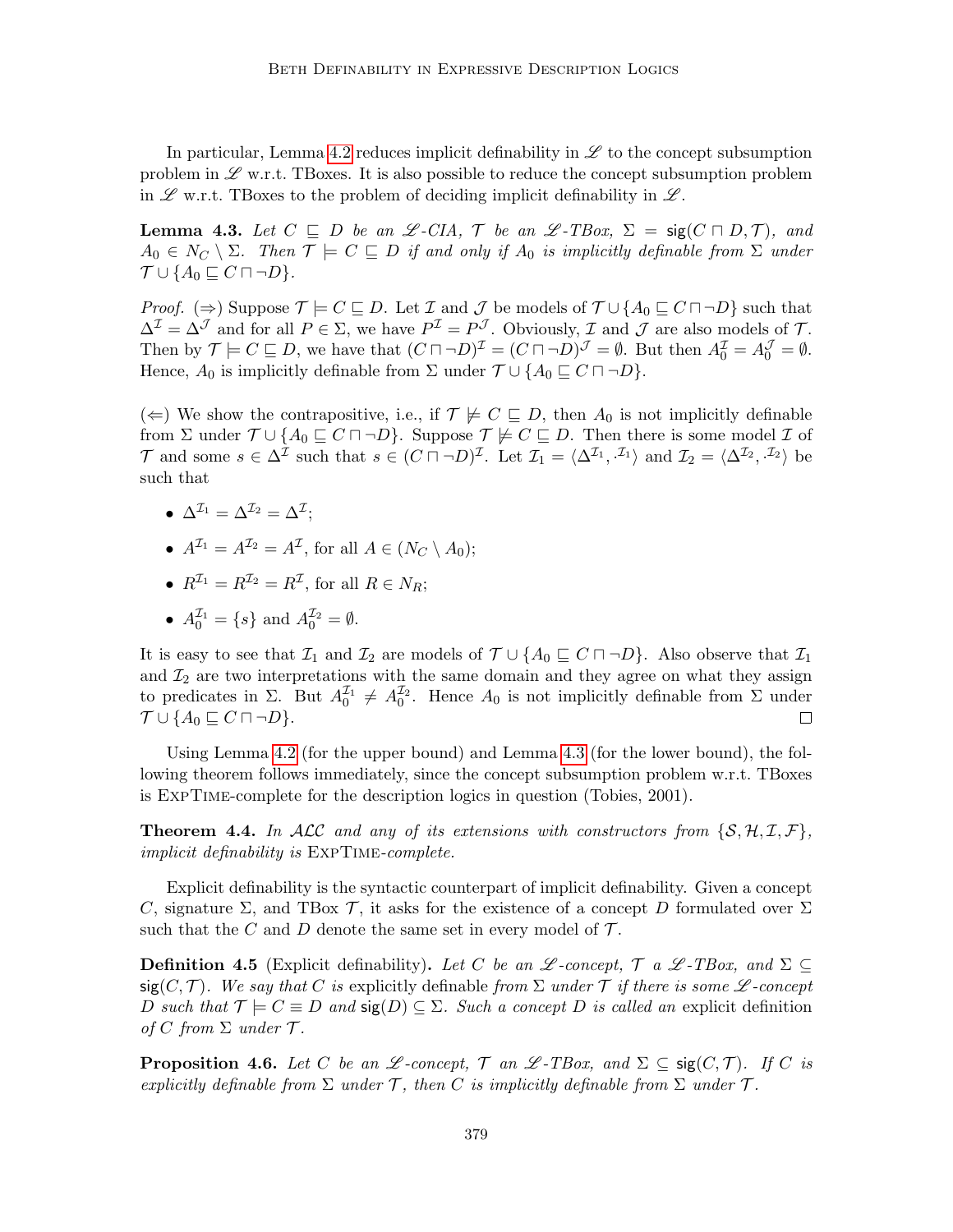*Proof.* Suppose C is explicitly definable from  $\Sigma$  under T. Then there is some concept D such that  $\mathcal{T} \models C \equiv D$ . This implies by the definition of  $\tilde{\mathcal{T}}$  and  $\tilde{C}$ , and  $\tilde{\mathsf{sig}}(D) \subseteq \Sigma$  that  $\mathcal{T} \models \mathcal{C} \equiv \mathcal{D}$ . Then we have  $\mathcal{T} \cup \mathcal{T} \models \mathcal{C} \equiv \mathcal{D}$  and  $\mathcal{T} \cup \mathcal{T} \models \mathcal{C} \equiv \mathcal{D}$  by the monotonicity of  $\models$ . These yield  $\mathcal{T} \cup \widetilde{\mathcal{T}} \models C \equiv \widetilde{C}$ . Then by Lemma [4.2,](#page-31-2) C is implicitly definable from  $\Sigma$  under  $\mathcal{T}$ . under  $\mathcal{T}$ .

<span id="page-33-0"></span>**Definition 4.7** (Beth definability property). Let the Beth definability property (BP) if for all L-concepts C, all L-TBoxes T, and all signatures  $\Sigma \subseteq \text{sig}(C, \mathcal{T})$ , if C is implicitly definable from  $\Sigma$  under  $\mathcal T$ , then C is explicitly definable from  $\Sigma$  under  $\mathcal T$ .

Observe that, in the above definition,  $\Sigma$  restricts the concept names and the role names that are allowed to appear in the explicit definition. We can obtain a weaker version of the Beth definability property by restricting only the concept names occurring in the explicit definition. This is called the *concept-name Beth definability property* (CBP). In other words, the CBP refers to the existence of explicit definitions over signatures of the form  $\Sigma \cup N_R$ .

As we will explain later, we also have reasons to be interested in whether description logics satisfy the Beth definability property over the restricted class of finite interpretations. It is known that the Beth definability property, when restricted to finite structures, fails for first-order logic (see e.g., Hoogland, 2001), in spite of the fact that it holds in the unrestricted case. We will specifically investigate Beth definability for description logics restricted to finite interpretations. We call this the Beth definability property in the finite (BPF). Formally, BPF is defined in the same way as BP, except that we replace, in the definition, all occurrences of the word 'interpretation' or 'model' by 'finite interpretation' or 'finite model', and we replace the symbol  $\models$  by  $\models$  f, where  $\models$  f considers only finite interpretations. In addition, we will speak about f-implicit definability and f-explicit definability. It follows from Lemma [4.2](#page-31-2) that, if  $\mathscr L$  has FMP, then BP are BPF are equivalent for  $\mathscr L$ . Hence it only makes sense to specifically study BPF for logics without FMP.

## 4.1 Bounds on the Size of Explicit Definitions

We start by a positive result on BP which is a direct application of the interpolation theorem, i.e., Theorem [3.22.](#page-21-0)

<span id="page-33-1"></span>**Theorem 4.8** (BP). Let  $\mathcal{L}$  be ALC or any of its extensions with constructors from  $\{S, \mathcal{I}, \mathcal{F}\}\$ . Then for all L-concepts C, all L-TBoxes T, and all signatures  $\Sigma \subseteq \text{sig}(C, \mathcal{T})$ , if C is implicitly definable from  $\Sigma$  under T, then C is explicitly definable from  $\Sigma$  under T, and the explicit definition of C can be computed in time double exponential in  $|\mathcal{T}| + |\mathcal{C}|$ .

*Proof.* Let  $\mathscr L$  be one of the DLs stated in the theorem, C be an  $\mathscr L$ -concept,  $\mathcal T$  be an  $\mathscr{L}\text{-TBox}$ , and  $\Sigma ⊆ \text{sig}(C, \mathcal{T})$  such that C is implicitly definable from  $\Sigma$  under  $\mathcal{T}$ . By Lemma [4.2,](#page-31-2) we have that  $\mathcal{T} \cup \mathcal{T} \models C \equiv C$  (where  $\mathcal{T}$  and  $\mathcal{C}$  are obtained from  $\mathcal{T}$  and  $C$ , respectively, by replacing all occurrences of predicates  $P \notin \Sigma$  by fresh predicates P' that are not in  $sig(C, \mathcal{T})$ ). Now by Theorem [3.22,](#page-21-0) there is an interpolant I of C and C under  $\langle \mathcal{T}, \mathcal{T} \rangle$  that can be computed in time double exponential in  $|\mathcal{T}| + |\mathcal{T}| + |C| + |C|$ . Since it is an interpolant,  $sig(I) \subseteq sig(C, \mathcal{T}) \cap sig(\tilde{C}, \tilde{\mathcal{T}}) = \Sigma$ , and both (a)  $\mathcal{T} \cup \tilde{\mathcal{T}} \models C \sqsubseteq I$  and (b)  $\mathcal{T} \cup \tilde{\mathcal{T}} \models I \sqsubseteq \tilde{C}$ . By (b) and  $\mathcal{T} \cup \tilde{\mathcal{T}} \models \tilde{C} \sqsubseteq C$ , we have  $\mathcal{T} \cup \tilde{\mathcal{T}} \models I \sqsubseteq C$ , from which  $\mathcal{T} \cup \tilde{\mathcal{T}} \models C \equiv I$  follows by (a). From the structure of  $\tilde{\mathcal{T}}$ , it now straightforwardly follows that  $\mathcal{T} \models C \equiv I$ .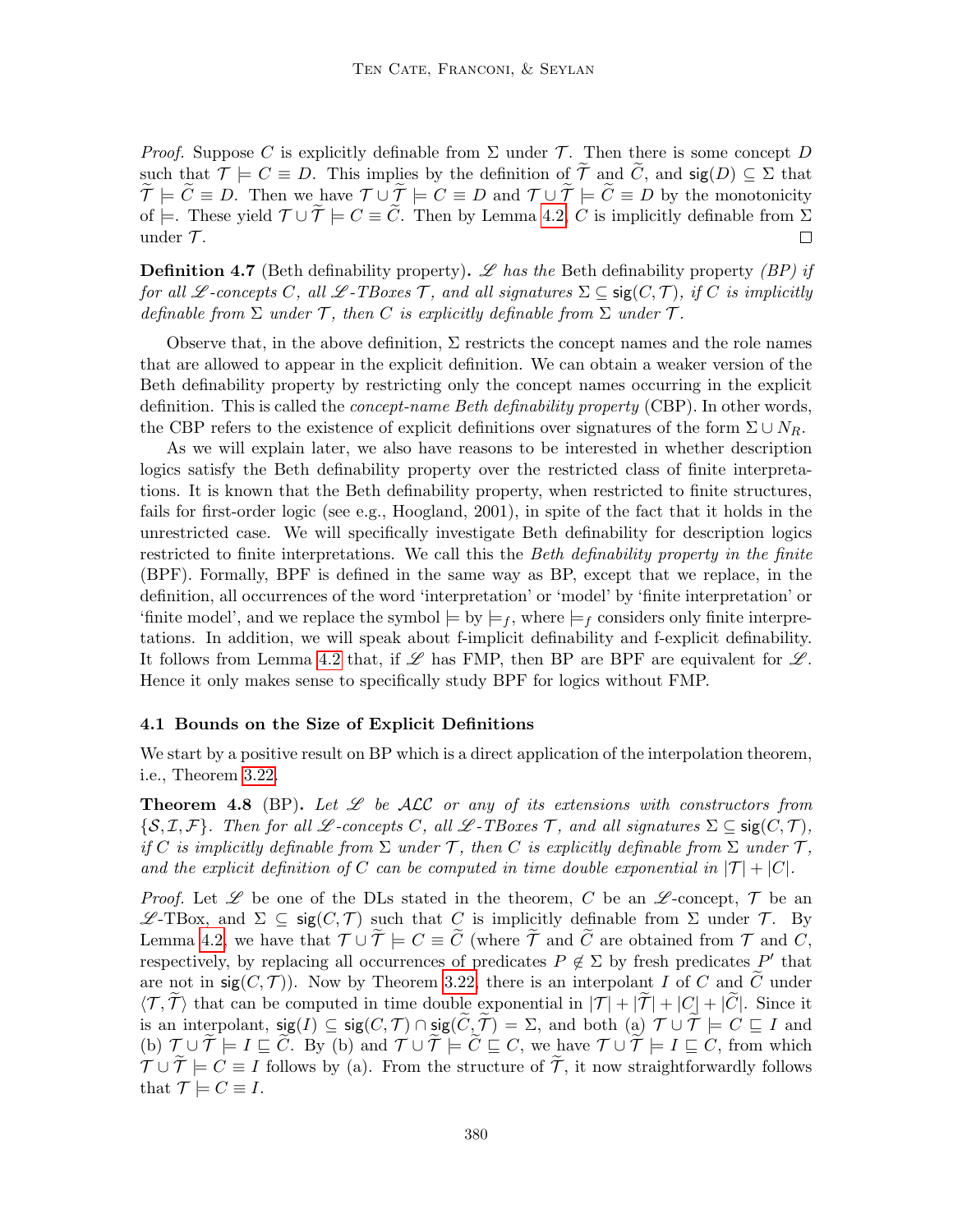As for the time needed to compute I, observe that  $|\mathcal{T}| + |\tilde{\mathcal{T}}| + |C| + |\tilde{C}| = 2 \cdot (|\mathcal{T}| + |C|)$ .<br>
ce I can be computed in time double exponential in  $|\mathcal{T}| + |C|$ . Hence I can be computed in time double exponential in  $|\mathcal{T}| + |C|$ .

The proof of Theorem [4.8](#page-33-1) uses Theorem [3.22.](#page-21-0) Similarly, if we use Theorem [3.36](#page-30-1) instead, we can show that first-order explicit definitions of implicitly defined concepts can be computed in single exponential time. Note that Theorem [4.8](#page-33-1) also establishes a double exponential upper bound on the size explicit definitions in the considered logics. This upper bound is optimal because we show in Theorem [4.11](#page-34-0) below that explicit definitions in  $\mathscr L$ may need to be double exponentially big.

An essential tool in the proof of Theorem [4.11,](#page-34-0) will be the *path-set construction* that was previously used by Lutz (2006) to characterize the succinctness of public announcement logic compared to epistemic logic. The path-set construction has also been used by Ghilardi et al. (2006) to establish a lower bound on the size of concepts 'witnessing' that a TBox is not a conservative extension of another TBox.

**Definition 4.9.** If C is an ALC-concept, then the path-set  $P_C$  of C is defined by structural induction as follows, where  $\varepsilon$  denotes the empty sequence and  $\cdot$  denotes concatenation of finite sequences:

- $P_{\top} = P_A = \{\varepsilon\},$  for  $A \in N_C$ ;
- $P_{\neg C} = P_C$ ;
- $P_{C\Box D} = P_C \cup P_D;$
- $P_{\exists R.C} = \{\varepsilon\} \cup \{R \cdot p \mid p \in P_C\}.$

Intuitively,  $P_C$  describes the nestings of role constructors in C. We will use  $P_C$  as a tool for establishing lower bounds on the size of concepts.

<span id="page-34-1"></span>**Lemma 4.10.** For every  $\mathcal{ALC}$ -concept C, we have  $|C| \geq |P_C|$ .

Proof. The proof is by induction on the structure of C.

If C is an atomic concept of the form  $\top$  or A (with  $A \in N_C$ ), then, by definition,  $|C| = 1$ and  $|P_C| = 1$  since  $P_C = {\varepsilon}$ . Hence  $|C| \ge |P_C|$ .

Next, let  $C = \neg D$ . By the inductive hypothesis, we have  $|D| \ge |P_D|$ . Then by  $|P_{\neg D}| =$  $|P_D|$ , we obtain  $|D| \geq |P_{\neg D}|$ . Finally, by the fact that  $|\neg D| = |D| + 1$ , we obtain  $|\neg D| \geq$  $|P_{\neg D}|$ . Hence  $|C| \geq |P_C|$ .

Next, let  $C = C_1 \sqcap C_2$ . By the inductive hypothesis, we have  $|C_1| \geq |P_{C_1}|$  and  $|C_2| \geq$  $|P_{C_2}|$ . This implies  $|C_1|+|C_2| \ge |P_{C_1}|+|P_{C_2}|$ . Then by the fact that  $|C_1 \sqcap C_2| = |C_1|+|C_2|+1$ , we obtain  $|C_1 \sqcap C_2| \ge |P_{C_1}| + |P_{C_2}|$ . Finally, by  $|P_{C_1}| + |P_{C_2}| \ge |P_{C_1 \sqcap C_2}|$ , we have  $|C_1 \sqcap C_2| \ge$  $|P_{C_1 \cap C_2}|$ . Hence  $|C| \ge |P_C|$ .

Finally, let  $C = \exists R.D$ . By the inductive hypothesis, we have  $|D| \ge |P_D|$ . This implies  $|D| + 2 \ge |P_D| + 2$ . Then by the fact that  $|\exists R.D| = |D| + 2$ , we obtain  $|\exists R.D| \ge |P_D| + 2$ . Finally, by  $|P_D| + 1 = |P_{\exists R.D}|$ , we have  $|\exists R.D| \ge |P_{\exists R.D}|$ . Hence  $|C| \ge |P_C|$ .  $\Box$ 

<span id="page-34-0"></span>**Theorem 4.11** (Explicit definition lower bound). Let  $\Sigma = \{R, S\} \subseteq N_R$ . Then for every  $n \in \mathbb{N}$ , there is an ALC-concept  $C_n$  and an ALC-TBox  $\mathcal{T}_n$  such that  $\Sigma \subseteq \text{sig}(C_n, \mathcal{T}_n)$ ,  $|\mathcal{T}_n|$ and  $|C_n|$  are polynomial in n,  $C_n$  is implicitly definable from  $\Sigma$  under  $\mathcal{T}_n$ , and the smallest explicit definition of  $C_n$  from  $\Sigma$  under  $\mathcal{T}_n$  is double exponentially long in n.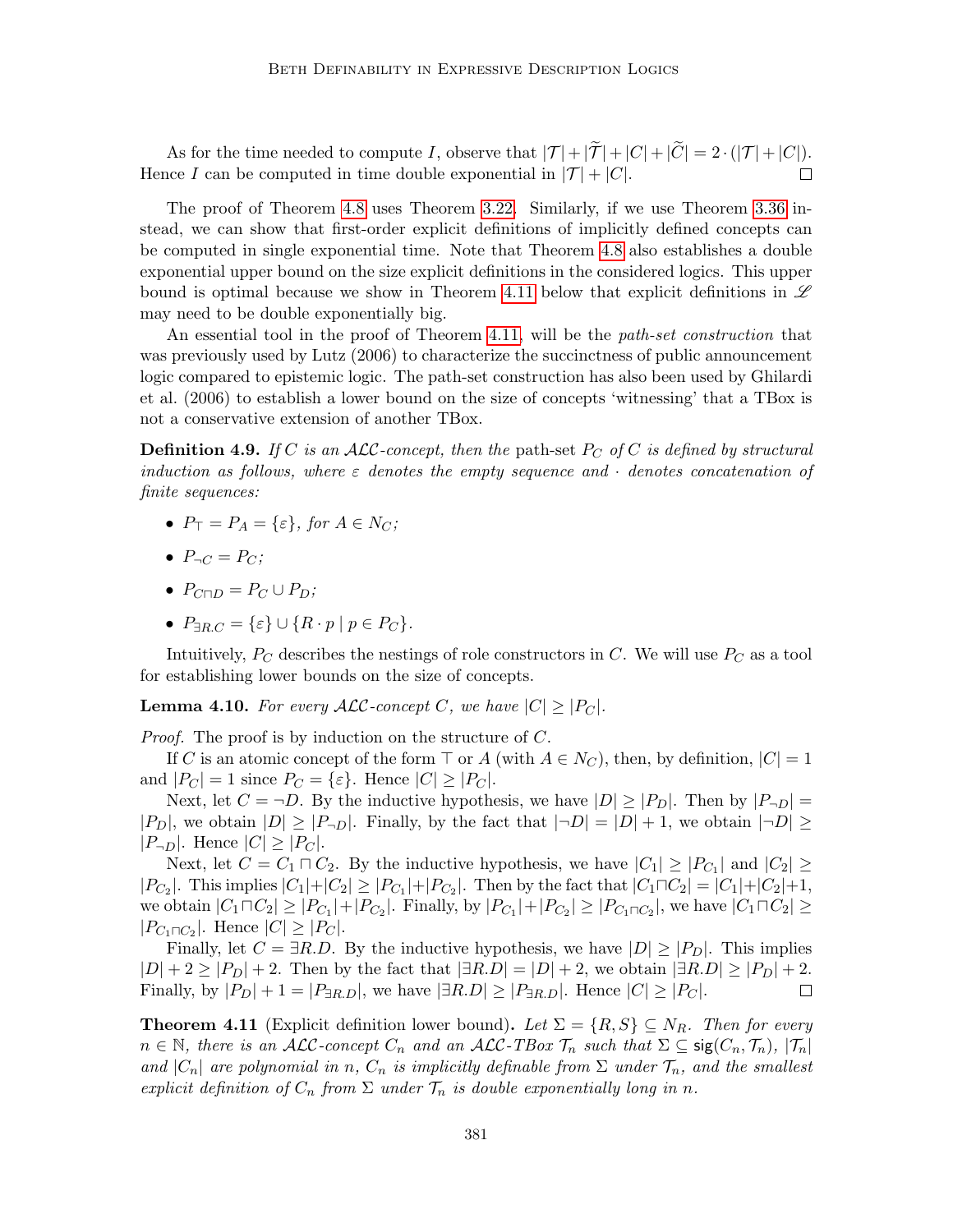*Proof.* Fix an  $n \in \mathbb{N}$ . Let  $A_1, \ldots, A_n$  be pairwise distinct concept names. We use these concept names and their negations to represent in binary format a number in  $\{0, \ldots, 2<sup>n</sup> - 1\}$ . More precisely,  $\neg A_n \sqcap ... \sqcap \neg A_1$  represents  $0, \neg A_n \sqcap \neg A_{n-1} ... \sqcap A_1$  represents 1, and so on. Obviously, this implies that the least significant bit is at position 1. For every  $i \in \{0, \ldots, 2^n - 1\}$ , we denote the concept that represents i by  $C_i$ . Note that in each  $C_i$ , either  $A_j$  or  $\neg A_j$  is a *conjunct of*  $C_i$ , for all  $j \in \{1, \ldots, n\}$ .

For  $k \in \{1, ..., n\},\$ 

- let  $X_k = \neg A_1 \sqcap \ldots \sqcap \neg A_{k-1} \sqcap A_k$  and
- let  $Y_k = A_1 \sqcap \ldots \sqcap A_{k-1} \sqcap \neg A_k$ .

Note that  $X_k$  and  $Y_k$  are not concept names and we will use them only to abbreviate our CIAs. We define  $\mathcal{T}_n$  as the  $\mathcal{ALC}\text{-}\mathrm{TBox}$  consisting of the following CIAs.

- $\neg A_n \sqcap \ldots \sqcap \neg A_1 \sqsubset \forall R \perp \sqcap \forall S \perp$
- $A_1 \sqcup \ldots \sqcup A_n \sqsubseteq \exists R.\top \sqcup \exists S.\top$
- For every  $k \in \{1, \ldots, n\}$  and  $\sigma \in \Sigma$ ,

$$
X_k \subseteq \forall \sigma. Y_k \sqcap
$$
  
\n
$$
\bigcap_{k < l \leq n} ((A_l \sqcap \forall \sigma. A_l) \sqcup (\neg A_l \sqcap \forall \sigma. \neg A_l))
$$

Intuitively, the last item above allows us to decrease the counter value by one by flipping the respective bits. Note that  $|\mathcal{T}_n|$  is polynomial in n and that  $\mathcal{T}_n$  is satisfiable. In fact, we present models of  $\mathcal{T}_n$  in Claim [4.14.](#page-37-0) If  $\mathcal I$  is a model of  $\mathcal{T}_n$ , we have for every  $s \in \Delta^{\mathcal I}$  and every  $i \in \{1, \ldots, n\}$ , either  $s \in A_i^{\mathcal{I}}$  or  $s \in (-A_i)^{\mathcal{I}}$  by the virtue of  $\mathcal{I}$  being an interpretation. Therefore, for every  $s \in \Delta^{\mathcal{I}}$  there is exactly one  $i \in \{0, \ldots, 2^n - 1\}$  such that  $s \in C_i^{\mathcal{I}}$ .

Claim 4.12. Let  $i \in \{1, ..., 2^n - 1\}$ . Then

- <span id="page-35-0"></span>1.  $\mathcal{T}_n \models C_i \sqsubseteq \forall R.C_{i-1} \sqcap \forall S.C_{i-1}$
- <span id="page-35-1"></span>2.  $\mathcal{T}_n \models C_i \equiv \exists R.C_{i-1} \sqcup \exists S.C_{i-1}$

*Proof of claim.* For [1,](#page-35-0) suppose  $\mathcal{I} = \langle \Delta^{\mathcal{I}}, \cdot^{\mathcal{I}} \rangle$  is a model of  $\mathcal{T}_n$ ,  $s \in \Delta^{\mathcal{I}}$  with  $s \in C_i^{\mathcal{I}}$ , and  $\sigma \in \{R, S\} = \Sigma$ . It suffices to show that  $s \in (\forall \sigma. C_{i-1})^{\mathcal{I}}$ . If there is no  $t \in \Delta^{\mathcal{I}}$  such that  $\langle s,t\rangle \in \sigma^{\mathcal{I}}$  then we are done immediately; therefore, suppose  $\langle s,t\rangle \in \sigma^{\mathcal{I}}$ . We need to show  $t \in C_{i-1}^{\mathcal{I}}$ .

We have that  $C_i = B_n \sqcap \ldots \sqcap B_1$ , where  $B_j = A_j$  or  $B_j = \neg A_j$ , for each  $j \in \{1, \ldots, n\}$ . Denote by  $\overline{B}_j$  the concept  $\neg A_j$  if  $B_j = A_j$ , or else the concept  $A_j$  if  $B_j = \neg A_j$ . Since  $s \in C_i^{\mathcal{I}}$ , there is exactly one  $k \in \{1, \ldots, n\}$  such that  $s \in X_k^{\mathcal{I}}$ . Then by the CIA

$$
X_k \subseteq \forall \sigma. Y_k \sqcap
$$
  
\n
$$
\bigcap_{k < l \leq n} ((A_l \sqcap \forall \sigma. A_l) \sqcup (\neg A_l \sqcap \forall \sigma. \neg A_l))
$$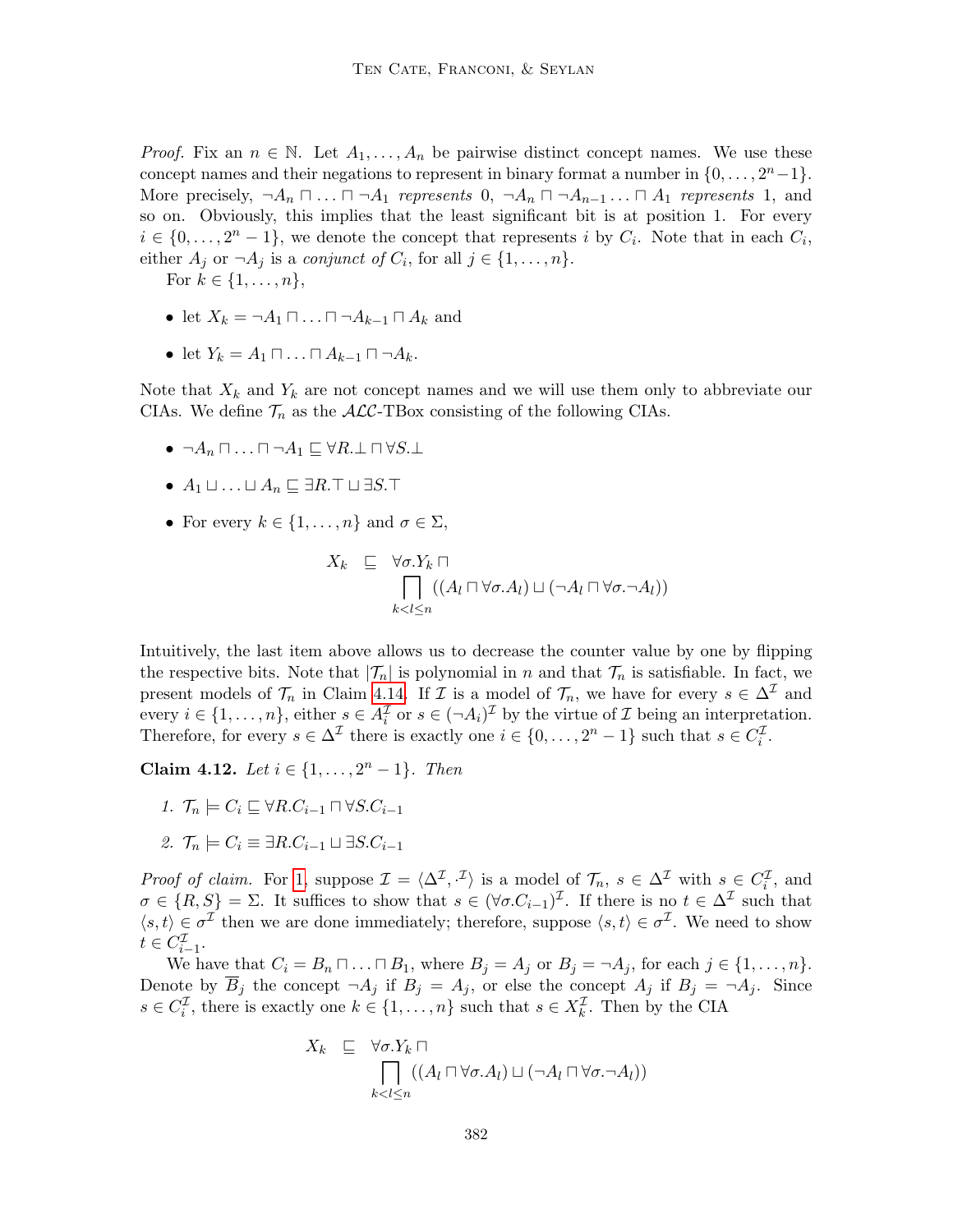in  $\mathcal{T}_n$ , we have that  $t \in (B_n \sqcap \ldots \sqcap B_{k+1} \sqcap \overline{B}_k \sqcap \ldots \sqcap \overline{B}_1)^{\mathcal{I}}$ . It is not hard to see that

$$
C_{i-1} = B_n \sqcap \ldots \sqcap B_{k+1} \sqcap \overline{B}_k \sqcap \ldots \sqcap \overline{B}_1.
$$

Hence we conclude that  $t \in C_{i-1}^{\mathcal{I}}$ , which is what we wanted to show.

For [2.](#page-35-1) ( $\Rightarrow$ ) Suppose  $\mathcal{I} = \langle \Delta^{\mathcal{I}}, \cdot^{\mathcal{I}} \rangle$  is a model of  $\mathcal{T}_n$  and  $s \in \Delta^{\mathcal{I}}$  with  $s \in C_i^{\mathcal{I}}$ . Since  $i \neq 0$ , by  $A_1 \sqcup \ldots \sqcup A_n \sqsubseteq \exists R.\top \sqcup \exists S.\top \in \mathcal{T}_n, C_i \in (\exists R.\top)^\mathcal{I}$  or  $C_i \in (\exists S.\top)^\mathcal{I}$ . That is, there is some  $t \in \Delta^{\mathcal{I}}$  such that either  $\langle s, t \rangle \in R^{\mathcal{I}}$  or  $\langle s, t \rangle \in S^{\mathcal{I}}$ . In both cases,  $t \in C^{\mathcal{I}}_{i-1}$  by [1.](#page-35-0) Hence  $s \in (\exists R.C_{i-1} \sqcup \exists S.C_{i-1})^{\mathcal{I}}.$ 

(←) Suppose  $\mathcal{I} = \langle \Delta^{\mathcal{I}}, \cdot^{\mathcal{I}} \rangle$  is a model of  $\mathcal{T}_n$  and  $s \in \Delta^{\mathcal{I}}$  with  $s \in (\exists R.C_{i-1} \sqcup \exists S.C_{i-1})^{\mathcal{I}}$ . This means there is some  $t \in \Delta^{\mathcal{I}}$  such that  $t \in C_{i-1}^{\mathcal{I}}$  and either  $\langle s, t \rangle \in R^{\mathcal{I}}$  or  $\langle s, t \rangle \in S^{\mathcal{I}}$ . We proceed towards a contradiction so further suppose that  $s \notin C_i^{\mathcal{I}}$ , i.e.,  $s \in (\neg C_i)^{\mathcal{I}}$ . Then by the definition of an interpretation,  $s \in C_j^{\mathcal{I}}$ , where  $j \neq i$  and  $j \in \{0, \ldots, 2^n - 1\}$ . If  $j = 0$ , then by  $\neg A_n \sqcap \ldots \sqcap \neg A_1 \sqsubseteq \forall R \perp \sqcap \forall S \perp \in \mathcal{T}_n$ , we immediately get a contradiction. If  $j \neq 0$ , then by [1,](#page-35-0)  $t \in C_{j-1}^{\mathcal{I}}$ . Since  $i \neq j$ , we have  $(i-1) \neq (j-1)$ . Thus, the binary representation of  $i-1$  and  $j-1$  must differ in at least one bit. This implies by  $t \in C_{j-1}^{\mathcal{I}}$  and  $t \in C_{i-1}^{\mathcal{I}}$  that there is some  $k \in \{1, ..., n\}$  such that  $t \in A_k^{\mathcal{I}}$  and  $t \notin A_k^{\mathcal{I}}$ . Hence a contradiction.

Now define concepts  $D_0 \ldots D_{2<sup>n</sup> - 1}$  inductively as follows.

$$
D_0 = \forall R \perp \sqcap \forall S \perp
$$
  

$$
D_i = \exists R \ldotp D_{i-1} \sqcup \exists S \ldotp D_{i-1}
$$

Intuitively,  $D_i$  has the shape of a binary tree (due to role names  $R, S$ ) and the height of the tree is  $O(i)$ . This implies  $|C_{2^n-1}|$  is double exponential in n.

**Claim 4.13.** For every  $i \in \{0, \ldots, 2^n - 1\}$ , we have  $\mathcal{T}_n \models C_i \equiv D_i$ .

*Proof of claim.* The proof is by induction on i. The base case is when  $i = 0$ . Then by the axioms in  $\mathcal{T}_n$ , it trivially follows that  $\mathcal{T}_n \models \neg A_1 \sqcap \ldots \neg A_n \equiv \forall R \perp \sqcap \forall S \perp$ . In other words,  $\mathcal{T}_n \models C_0 \equiv D_0$ . Hence the claim holds in the base case.

For the inductive step, suppose  $i > 0$ . By the previous claim,  $\mathcal{T}_n \models C_i \equiv \exists R.C_{i-1} \sqcup$  $\exists S.C_{i-1}$ ; and by the inductive hypothesis,  $\mathcal{T}_n \models C_{i-1} \equiv D_{i-1}$ . But then  $\mathcal{T}_n \models C_i \equiv$  $\exists R.D_{i-1} \sqcup \exists S.D_{i-1}$  which is what we wanted to show.  $\Box$ 

By the previous claim, we have that for all  $i \in \{0, \ldots, 2<sup>n</sup> - 1\}$ ,  $D<sub>i</sub>$  is an explicit definition of  $C_i$  from  $\Sigma = \{R, S\}$  under  $\mathcal{T}_n$ . Then by Proposition [4.6,](#page-32-2)  $C_i$  is implicitly definable from  $\Sigma$ under  $\mathcal{T}_n$ . In the rest of the proof, we show that each explicit definition of  $C_i$  from  $\Sigma$  under  $\mathcal{T}_n$  is at least double exponentially long. To this aim, we introduce interpretations that are based on some elements of  $\Sigma^*$ , where  $\Sigma^*$  denotes the set of all strings over the symbols in Σ. More precisely, for every  $p ∈ Σ^*$  with  $0 ≤ |p| ≤ 2^n - 1$ , we define the interpretation  $\mathcal{I}_p$ as follows.

- $\Delta^{\mathcal{I}_p} = \{p' \in \Sigma^* \mid p' \text{ is a prefix of } p\};\$
- for all  $A \in N_C$ ,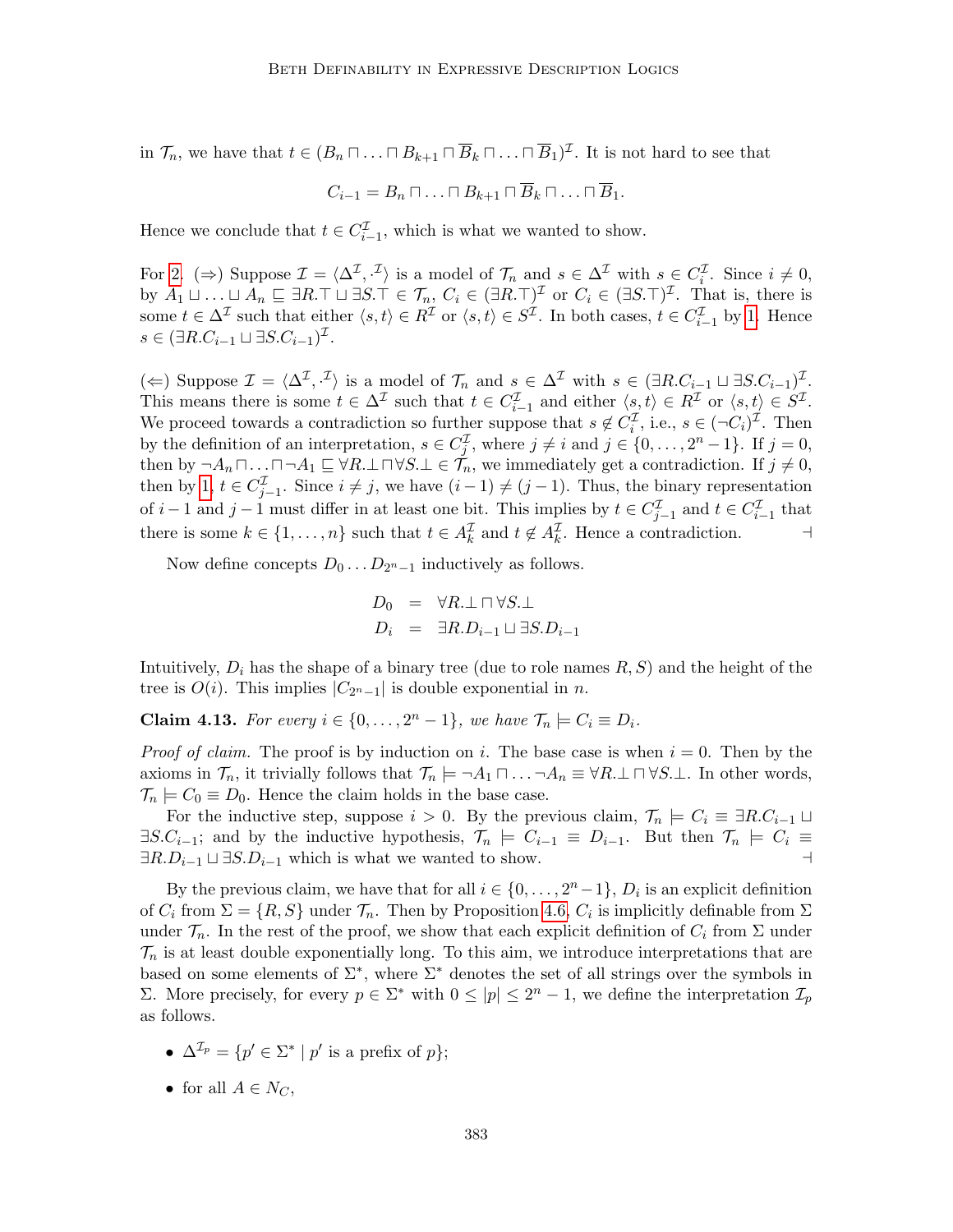– if  $A = A_j$  for some  $j \in \{1, \ldots, n\}$ , then

$$
A^{\mathcal{I}_p} = \{ p' \in \Delta^{\mathcal{I}_p} \mid A \text{ is a conjunct of } C_{|p|-|p'|} \},
$$

- if 
$$
A \neq A_j
$$
 for all  $j \in \{1, ..., n\}$ , then  $A^{\mathcal{I}_p} = \emptyset$ ;

• for all  $T \in N_R$ ,

$$
-T^{\mathcal{I}_p} = \{ \langle p_1, p_2 \rangle \in \Delta^{\mathcal{I}_p} \times \Delta^{\mathcal{I}_p} \mid p_2 = p_1 \cdot T \}, \text{ if } T \in \Sigma, -T^{\mathcal{I}_p} = \emptyset, \text{ if } T \in N_R \setminus \Sigma.
$$

The following claim is easy to show.

<span id="page-37-0"></span>**Claim 4.14.** For every  $p \in \Sigma^*$  with  $0 \leq |p| \leq 2^n - 1$ , we have

•  $\mathcal{I}_p \models \mathcal{T}_n$ , and

$$
\bullet \ \varepsilon \in C_{|p|}^{\mathcal{I}_p}.
$$

Denote for every  $i \in \{0, \ldots, 2^n - 1\}$ , the set of all  $p \in \Sigma^*$  such that  $|p| = i$  by  $\Sigma^i$ .

**Claim 4.15.** Let  $i \in \{0, ..., 2^n - 1\}$  and let C be an ALC-concept such that  $sig(C) \subseteq \Sigma$  $\{R, S\}$  and  $\mathcal{T}_n \models C_i \equiv C$ . Then  $\Sigma^i \subseteq P_C$ .

*Proof of claim.* Suppose first  $i = 0$ . Then  $\Sigma^{i} = {\varepsilon}$ . Moreover, by definition we have  $\varepsilon \in P_C$ . Hence  $\Sigma^i \subseteq P_C$ , which is what we wanted to show.

Now suppose  $i > 0$ . We proceed towards a contradiction. Suppose that there is some  $p_a \in \Sigma^i \setminus P_C$ . Let  $p_b$  be the prefix of  $p_a$  with  $|p_b| = i - 1$ . Since  $i > 0$ ,  $p_b$  is well-defined. We claim that for all  $s \in \Delta^{\mathcal{I}_{p_b}} \subseteq \Delta^{\mathcal{I}_{pa}}$  and  $D \in \mathsf{sub}(C)$  such that  $\{s \cdot p \mid p \in P_D\} \subseteq P_C$ ,

<span id="page-37-2"></span>
$$
s \in D^{\mathcal{I}_{p_b}} \text{ if and only if } s \in D^{\mathcal{I}_{p_a}}. \tag{3}
$$

The proof is by induction on the structure of D. Since the base and the boolean cases are trivial, we only treat the case  $D = \exists \sigma.E$ , where  $\sigma \in \Sigma$ .

- ( $\Rightarrow$ ). Suppose  $s \in D^{\mathcal{I}_{p_b}}$ . Then there is a  $t \in \Delta^{\mathcal{I}_{p_b}}$  such that  $\langle s, t \rangle \in \sigma^{\mathcal{I}_{p_b}}$  and  $t \in E^{\mathcal{I}_{p_b}}$ . Since t is in  $\Delta^{\mathcal{I}_{p_a}}$  as well, the former yields  $\langle s, t \rangle \in \sigma^{\mathcal{I}_{p_a}}$ . It thus remains to show that  $t \in E^{\mathcal{I}_{pa}}$ . By definition,  $t = s \cdot \sigma$  and  $P_D = \{\varepsilon\} \cup \{\sigma \cdot p \mid p \in P_E\}$ . Thus, our assumption  $\{s \cdot p \mid p \in P_D\} \subseteq P_C$  yields  $\{s\} \cup \{t \cdot p \mid p \in P_E\} \subseteq P_C$ . This implies  $\{t \cdot p \mid p \in P_E\} \subseteq P_C$ . Then by the induction hypothesis and  $t \in E^{\mathcal{I}_{p_b}}$ , we obtain  $t \in E^{\mathcal{I}_{pa}}$ , which is what we wanted to show for this direction of the proof.
- ( $\Leftarrow$ ). Suppose  $s \in D^{\mathcal{I}_{pa}}$ . Then there is a  $t \in \Delta^{\mathcal{I}_{pa}}$  such that  $\langle s, t \rangle \in \sigma^{\mathcal{I}_{pa}}$  and  $t \in E^{\mathcal{I}_{p_a}}$ . By definition,  $t = s \cdot \sigma$  and  $P_D = {\varepsilon} \cup {\sigma \cdot p \mid p \in P_E}$ . Thus, our assumption  $\{s \cdot p \mid p \in P_D\} \subseteq P_C$  yields  $\{s\} \cup \{t \cdot p \mid p \in P_E\} \subseteq P_C$ . This implies

<span id="page-37-1"></span>
$$
\{t \cdot p \mid p \in P_E\} \subseteq P_C. \tag{4}
$$

By [\(4\)](#page-37-1) and  $\varepsilon \in P_E$ , we obtain  $t \in P_C$ . Since  $p_a \notin P_C$ , this means  $t \neq p_a$ . But then  $t \in \Delta^{\mathcal{I}_{p_b}}$  and  $\langle s, t \rangle \in \sigma^{\mathcal{I}_{p_b}}$ . By [\(4\)](#page-37-1),  $t \in E^{\mathcal{I}_{p_a}}$ , and the induction hypothesis, we have  $t \in E^{\mathcal{I}_{p_b}}$ . Hence  $s \in (\exists \sigma.E)^{\mathcal{I}_{p_b}}$ .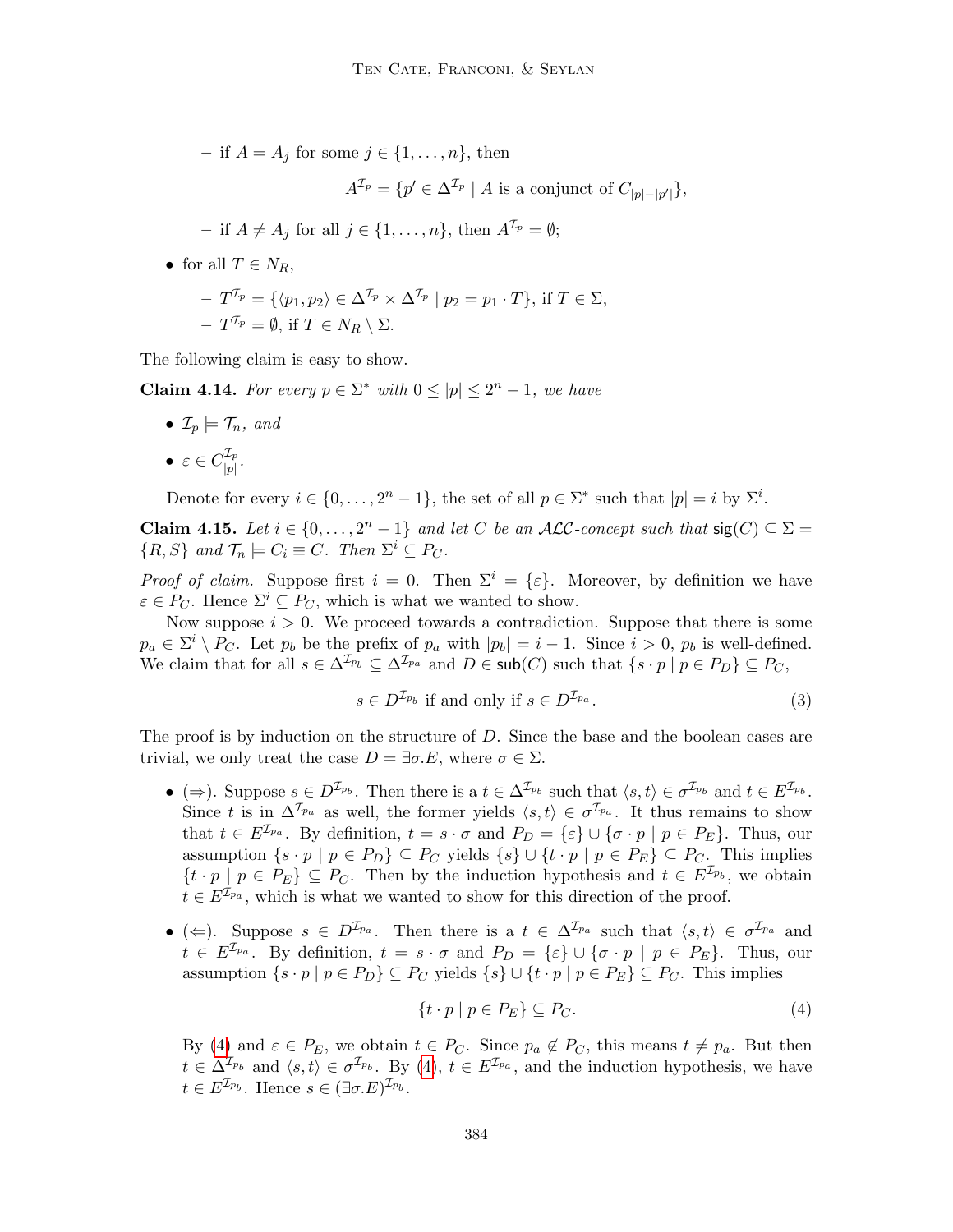Thus, we have shown that [\(3\)](#page-37-2) holds. Now we arrive at a contradiction as follows. By Claim [4.14,](#page-37-0) we have  $\varepsilon \in C_i^{\mathcal{I}_{p_a}}$  and  $\varepsilon \in C_{i-1}^{\mathcal{I}_{p_b}}$ , since  $|p_a| = i$  and  $|p_b| = i - 1$ , respectively.  $\varepsilon \in C_{i-1}^{\mathcal{I}_{p_b}}$  implies by the definition of  $C_i$  that  $\varepsilon \notin C_i^{\mathcal{I}_{p_b}}$ . Then by  $\mathcal{T}_n \models C_i \equiv C$  and Claim [4.14,](#page-37-0) we obtain  $\varepsilon \in C^{\mathcal{I}_{p_a}}$  and  $\varepsilon \notin C^{\mathcal{I}_{p_b}}$ . But this contradicts with an immediate consequence of [\(3\)](#page-37-2), namely  $\varepsilon \in C^{\mathcal{I}_{p_b}}$  iff  $\varepsilon \in C^{\mathcal{I}_{p_a}}$ . Hence a contradiction. Thus, we conclude that  $\Sigma^i \subseteq P_C$ for  $i > 0$ .

To show the theorem, we argue as follows. Suppose that  $C$  is an  $ALC$ -concept such that  $\mathcal{T}_n \models C_{2^n-1} \equiv C$  and  $\text{sig}(C) \subseteq \Sigma$ . Then by the previous claim  $\Sigma^{2^n-1} \subseteq P_C$ . By its definition,  $|\Sigma^{2^{n}-1}| = 2^{2^{n}-1}$  and thus,  $2^{2^{n}-1} \leq |P_C|$ . Then by Lemma [4.10,](#page-34-1)  $2^{2^{n}-1} \leq |C|$ . Hence the theorem follows.  $\Box$ 

**Remark 4.16.** With the role disjunction constructor, which is not present in  $\mathcal{ALC}$ ,  $C_n$ would admit a single exponentially long explicit definition from  $\Sigma$  under  $\mathcal{T}_n$  in Theorem [4.11.](#page-34-0)

**Remark 4.17.** The lower bound argument in Theorem [4.11](#page-34-0) works for CBP as well by just setting  $\Sigma = \emptyset$ .

Combined with Theorem [4.8,](#page-33-1) Theorem [4.11](#page-34-0) implies that implicit definitions using general TBoxes are exactly double exponentially more succinct than explicit definitions using acyclic terminologies. This closes the open problem of ten Cate et al. (2006) about the size of explicit definitions. Moreover, the same theorems establish an exact bound on the size of equivalent rewritings of concept queries as considered by Seylan et al. (2009). Theorem [4.11](#page-34-0) also shows that Theorem 1 by Seylan et al. (2010), which claims a single exponential upper bound on the size of explicit definitions in  $ALC$ , is wrong. The source of the problem in the proof of Theorem 1 is Lemma 1, which claims a single exponential upper bound on the size of interpolants in  $ALC$ .

#### <span id="page-38-1"></span>4.2 Failure of Beth Definability in the Presence of Role Hierarchies

We now show that BP fails in the description logics that we consider that include role hierarchies  $(H)$ . This shows that BP is indeed a stronger property than CBP because the same logics have CBP (ten Cate et al., 2006).

<span id="page-38-0"></span>**Theorem 4.18.** Let  $\mathcal{L}$  be ALCH or any of its extensions with constructors from  $\{S, \mathcal{I}, \mathcal{F}\}\$ . Then  $\mathscr L$  does not have BP.

*Proof.* Let  $\Sigma = \{R_1, R_2\}$  and consider the  $\mathcal{ALCH}\text{-}\mathrm{TBox}\,\mathcal{T}$  that consists of

$$
S \subseteq R_1
$$
  
\n
$$
S \subseteq R_2
$$
  
\n
$$
\exists R_1.A \sqcap \forall S.\bot \subseteq \forall R_2.\neg A
$$
  
\n
$$
\exists R_1.\neg A \sqcap \forall S.\bot \subseteq \forall R_2.A
$$

It is easy to see that  $\mathcal T$  is satisfiable. In fact, we will present two models of  $\mathcal T$  below.

Claim 4.19.  $\exists S.\top$  is implicitly definable from  $\Sigma$  under  $\mathcal T$ .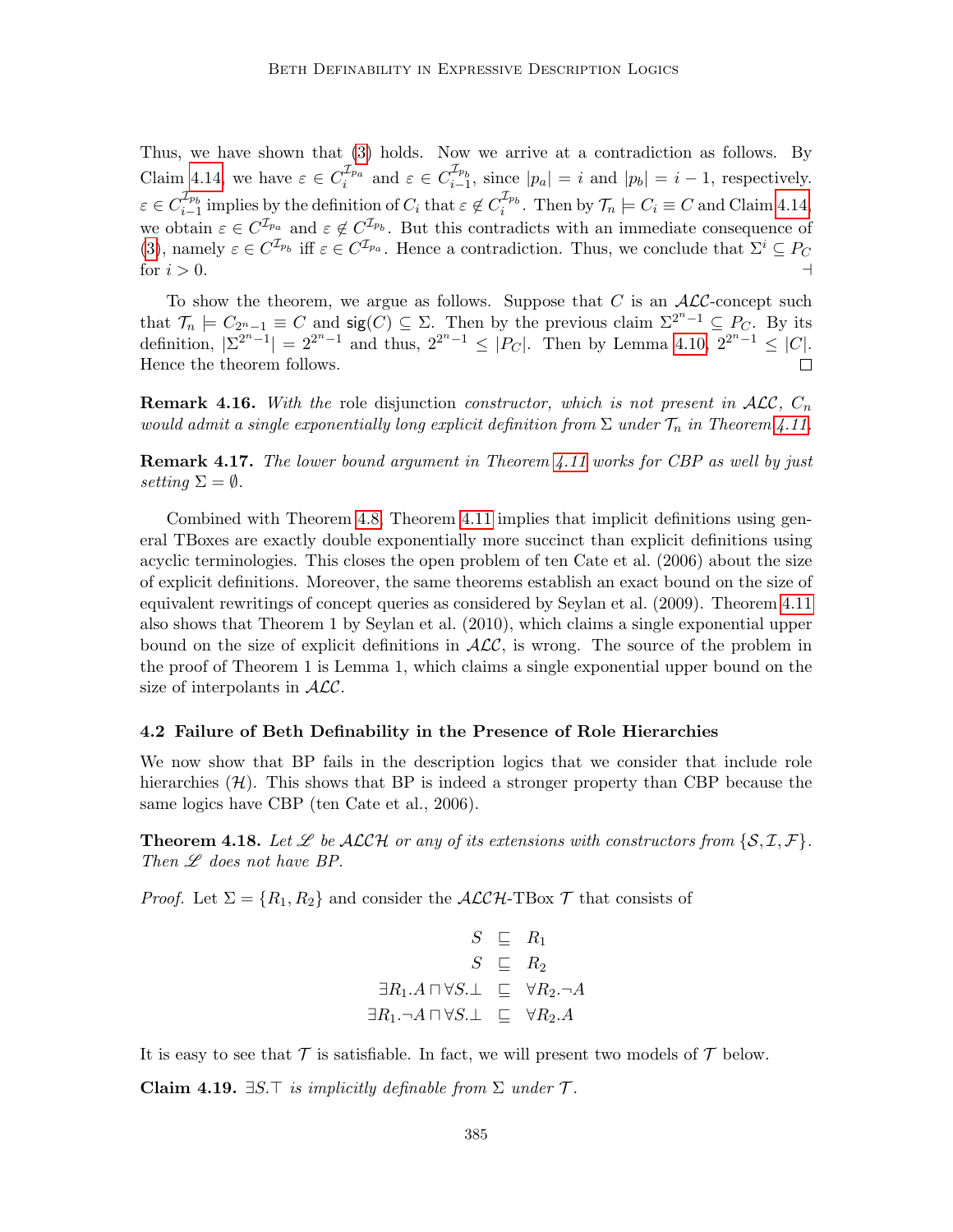

<span id="page-39-0"></span>Figure 5: Interpretations  $\mathcal I$  and  $\mathcal J$  that are used for disproving BP for  $\mathcal{ALCH}$ 

*Proof of claim.* Define  $X_{\mathcal{I}} = \{s \in \Delta^{\mathcal{I}} \mid \exists t \in \Delta^{\mathcal{I}}.\langle s,t\rangle \in R_1^{\mathcal{I}} \cap R_2^{\mathcal{I}}\}\.$  We will show that, whenever  $\mathcal{I} \models \mathcal{T}$ , then  $(\exists S.\top)^{\mathcal{I}} = X_{\mathcal{I}}$ . This establishes the claim, since  $X_{\mathcal{I}}$  depends only on  $R_1^{\mathcal{I}}$  and  $R_2^{\mathcal{I}}$ .

First, we show  $(\exists S.\top)^{\mathcal{I}} \subseteq X_{\mathcal{I}}$ . Suppose that  $s \in (\exists S.\top)^{\mathcal{I}}$ . Then there is some  $t \in \Delta^{\mathcal{I}}$ such that  $\langle s, t \rangle \in S^{\mathcal{I}}$ . By the RIAs in  $\mathcal{T}$ , we then have that  $\langle s, t \rangle \in R_1^{\mathcal{I}} \cap R_2^{\mathcal{I}}$ . Hence  $s \in X_{\mathcal{I}}$ .

Next, we show  $X_{\mathcal{I}} \subseteq (\exists S.\top)^{\mathcal{I}}$ . For contradiction, suppose that  $s \in X_{\mathcal{I}}$  and  $s \notin (\exists S.\top)^{\mathcal{I}}$ , i.e.,  $s \in (\forall S.\bot)^{\mathcal{I}}$ . Then there is some  $t \in \Delta^{\mathcal{I}}$  such that  $\langle s,t \rangle \in R_1^{\mathcal{I}} \cap R_2^{\mathcal{I}}$  and  $\langle s,t \rangle \notin S^{\mathcal{I}}$ . By the definition of an interpretation, either (i)  $t \in A^{\mathcal{I}}$  or (ii)  $t \in (-A)^{\mathcal{I}}$ . If (i), then by  $\exists R_1 \ldotp A \sqcap \forall S \ldotp \perp \sqsubseteq \forall R_2 \ldotp \neg A \in \mathcal{T}$ , we have  $t \in (\neg A)^{\mathcal{I}}$ , which is a contradiction. If (ii), then by  $\exists R_1.\neg A \sqcap \forall S.\bot \sqsubseteq \forall R_2.A \in \mathcal{T}$ , we have  $t \in A^{\mathcal{I}}$ , which is a contradiction. Hence  $X_{\mathcal{I}} \subseteq (\exists S.\top)^{\mathcal{I}}$ . A construction of the construction of the construction of the construction of the construction of the construction of the construction of the construction of the construction of the construction of the construction of th

Let  $\mathcal{I} = \langle \Delta^{\mathcal{I}}, \cdot^{\mathcal{I}} \rangle$  be the interpretation where

•  $\Delta^{\mathcal{I}} = \{s, t\},\,$ 

$$
\bullet \ \ R^{\mathcal{I}}_1 = R^{\mathcal{I}}_2 = S^{\mathcal{I}} = \{\langle s, t \rangle\};
$$

- $R^{\mathcal{I}} = \emptyset$ , for all  $R \in N_R \setminus (\Sigma \cup \{S\})$ ;
- $B^{\mathcal{I}} = \emptyset$ , for all  $B \in N_C$ .

Let  $\mathcal{J} = \langle \Delta^{\mathcal{J}}, \cdot^{\mathcal{J}} \rangle$  be the interpretation where

- $\Delta^{\mathcal{J}} = \{w, v, a, b\},\$
- $R_1^{\mathcal{J}} = {\langle \langle w, a \rangle, \langle v, b \rangle}, R_2^{\mathcal{J}} = {\langle \langle w, b \rangle, \langle v, a \rangle};$
- $R^{\mathcal{J}} = \emptyset$ , for all  $R \in N_R \setminus \Sigma$ ;
- $A^{\mathcal{J}} = \{a\};$
- $B^{\mathcal{J}} = \emptyset$ , for all  $B \in (N_C \setminus \{A\})$ .

The interpretations  $\mathcal I$  and  $\mathcal J$  are depicted in Figure [5.](#page-39-0) It is not hard to see that  $\mathcal I$  and  $\mathcal J$ are models of  $\mathcal T$ . Furthermore, the two structures are indistinguishable by concepts in the signature  $\Sigma$ , in the following sense:

**Claim 4.20.** For all SHIF-concepts C with  $\text{sig}(C) \subseteq \Sigma = \{R_1, R_2\}$ , we have

1. 
$$
s \in C^{\mathcal{I}}
$$
 if and only if  $w \in C^{\mathcal{J}}$ ;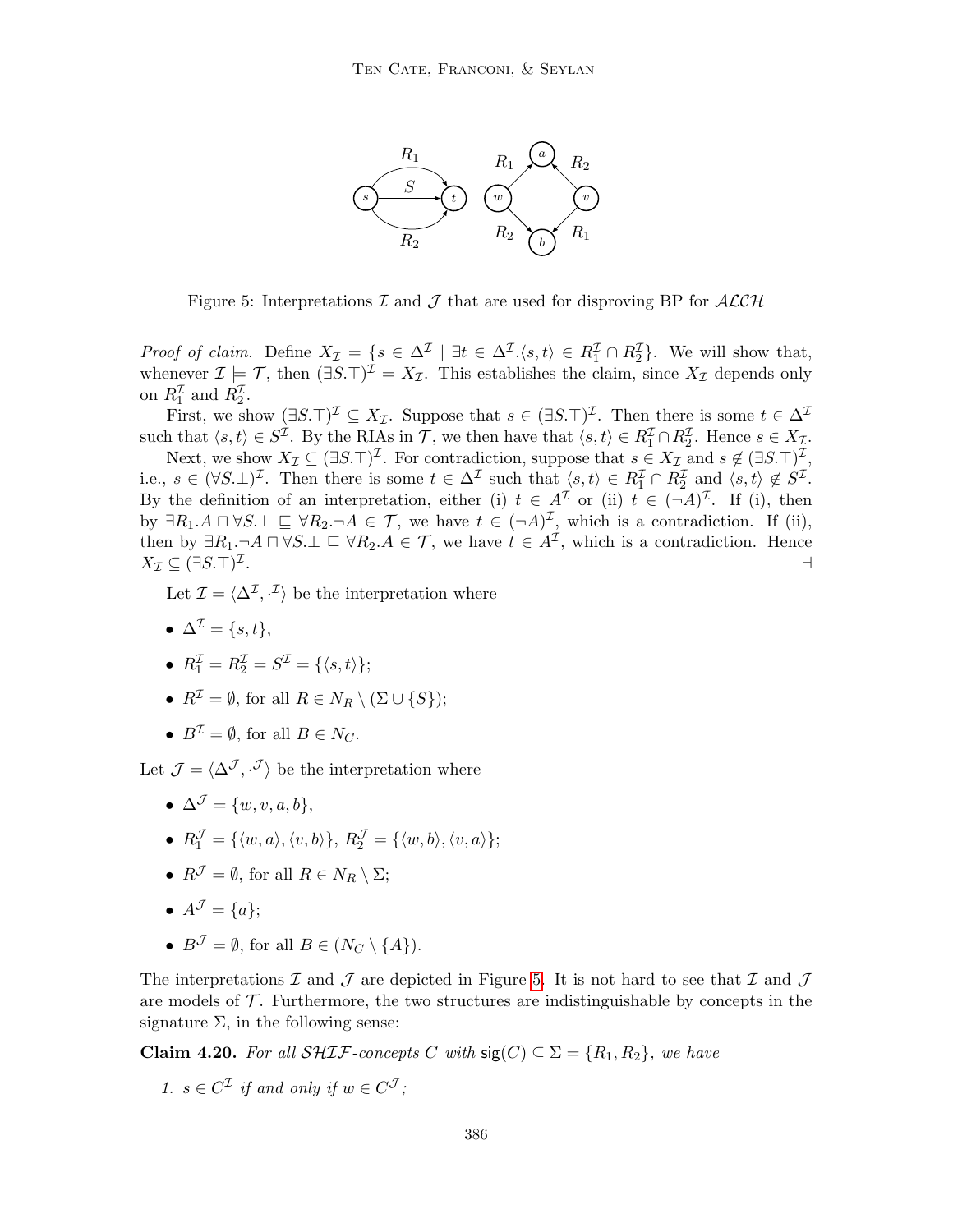2.  $s \in C^{\mathcal{I}}$  if and only if  $v \in C^{\mathcal{J}}$ ; 3.  $t \in C^{\mathcal{I}}$  if and only if  $a \in C^{\mathcal{J}}$ ; 4.  $t \in C^{\mathcal{I}}$  if and only if  $b \in C^{\mathcal{J}}$ 

The proof of this claim is straightforward, by simultaneous induction on the structure of the concept  $C$  (alternatively, bisimulations can be used to establish the same result).

Since  $s \in (\exists S.\top)^{\mathcal{I}}$  and  $w \notin (\exists S.\top)^{\mathcal{J}}$ , it follows that there is no  $\mathcal{SHIF}$ -concept C such that  $sig(C) \subseteq \Sigma$  and  $\mathcal{T} \models \exists S.\top \equiv C.$  In summary, we have that the  $\mathcal{ALCH}\text{-concept } \exists S.\top$  is implicitly definable from  $\Sigma$  under the  $\mathcal{ALCH}\text{-}\mathrm{TBox}$  T, but  $\exists S.\top$  is not explicitly definable from  $\Sigma$  under  $\mathcal T$  in  $\mathcal S\mathcal H\mathcal I\mathcal F$ . We can conclude that BP fails for every description logic that includes  $\mathcal{ALCH}$  and that is included in  $\mathcal{SHIF}$ .  $\Box$ 

Theorem [4.18](#page-38-0) shows that Theorem 10 by Seylan et al. (2010), which claims that  $\mathcal{ALCH}$ and its extensions with S and/or I have BP, is incorrect. The mistake in the proof is that Theorem 9, which presents a reduction from the concept satisfiability problem w.r.t. TBoxes in  $S\mathcal{H}I$  to the same problem in  $\mathcal{ALC}$ , can not actually be used for computing  $\mathcal{S}H\mathcal{I}$ -interpolants.

#### 4.3 Failure of Beth Definability in the Finite

We now consider BPF (the analogue of Beth Definability over finite structures). Before we start, we explain our motivations. Seylan et al. (2009) consider an ontology-based data access setting, where traditional ABoxes are replaced by DBoxes. Syntactically, DBoxes are defined in the same way as ABoxes, but their semantics is different: while an ABox is merely assumed to express true facts, a DBox is assumed to list all true facts for some specified subset of the signature (known as the set of *data predicates*). Thus, for example,  $\mathcal{D} = \{A(a), R(a, b)\}\$ is a DBox for data predicates A and R, and, by the definition of the semantics of DBoxes, we have that, in every model  $\mathcal I$  of  $\mathcal D$ ,  $A^{\mathcal I} = \{a^{\mathcal I}\}\$  and  $R^{\mathcal I} = \{\langle a^{\mathcal I}, b^{\mathcal I}\rangle\}.$ In this setting, the TBox may contain other predicates than the data predicates and the authors use BP to determine whether a concept query over the signature of the TBox can be rewritten to an equivalent first-order query over the data predicates. When this is possible, computing the certain answers of the original query can then be reduced to computing the answers of the rewriting over the DBox, viewed as a database. In the setting we have described here, and for DLs without FMP, it is more natural to consider BPF than BP. The reason is that, in every interpretation of a DBox, the data predicates are, by definition, finite relations. In fact, the appropriate analogue of BP in this setting is one that is restricted to interpretations in which the data predicates are finite and the rest of the signature is unrestricted. This variant of BP can be viewed as a common generalization of BP and BFP. We do not study it here, but the negative results that we will present below for BFP apply to it as well.

Theorem [4.21](#page-41-0) below establishes that BPF fails in  $\mathscr{L}$ , where  $\mathscr{L}$  is any DL (among the ones we consider) lacking FMP. More precisely, we show that there is an  $\mathscr{L}\text{-}\text{TBox }\mathcal{T}, \mathscr{L}\text{-}$ concept C, and signature  $\Sigma$  such that C is f-implicitly definable from  $\Sigma$  under  $\mathcal T$ , and that there is no f-explicit definition in L, i.e., there is no L-concept D such that  $sig(D) \subseteq \Sigma$ and  $\mathcal{T} \models_f C \equiv D$ . Intuitively, the reason for the failure of BPF in these logics will be that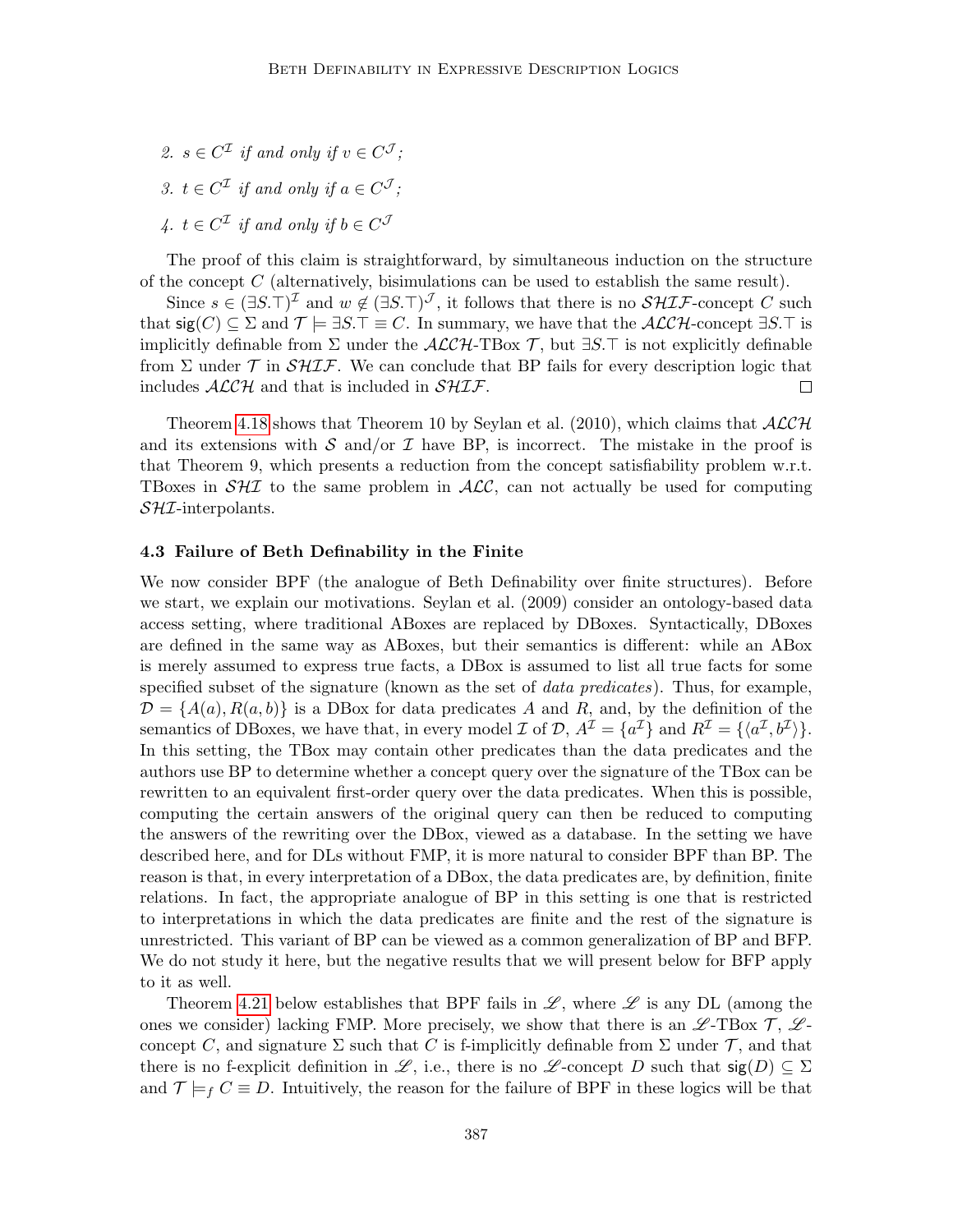they can not express the transitive closure of a role (see also the discussion below after the proof of Theorem [4.21\)](#page-41-0).

<span id="page-41-0"></span>**Theorem 4.21.** Let  $\mathscr L$  be ALCFI or any of its extensions with constructors from  $\{S, \mathcal{H}\}\$ . Then  $\mathscr L$  does not have BPF.

Proof. We will, in fact, prove something stronger: we will construct an implicit definition for which there is no corresponding explicit definition even in full first-order logic.

Let  $A, B, X$  be concept names and let R be a role name. Suppose  $\Sigma = \{R, A\}$ . Consider the  $\mathcal{ALCFT}\text{-}\mathrm{TBox}\mathcal{T}$  that consists of the following.

$$
\top \subseteq \leq 1R \cap \leq 1R^{-}
$$
  
\n
$$
B \subseteq \exists R.B
$$
  
\n
$$
A \subseteq X
$$
  
\n
$$
\exists R.(A \sqcap \neg B) \subseteq \neg X
$$
  
\n
$$
\exists R.\neg X \subseteq \neg X
$$

We will show that some concept is f-implicitly definable from  $\Sigma$  under  $\mathcal T$  but it is not f-explicitly definable from  $\Sigma$  under T. The concept in question is  $A \sqcap B$ . Note that this concept is finitely satisfiable w.r.t.  $\mathcal{T}$ , i.e., there is some finite model  $\mathcal{I}$  of  $\mathcal{T}$  such that  $(A \sqcap B)^{\mathcal{I}} \neq \emptyset$ . In fact, we provide such a model  $\mathcal{I}_n$  below.

For an interpretation  $\mathcal{I} = \langle \Delta^{\mathcal{I}}, \cdot^{\mathcal{I}} \rangle$ . A sequence  $s_0, \ldots, s_n$  of elements of  $\Delta^{\mathcal{I}}$  is called a finite R-path if  $n > 0$  and  $\langle s_i, s_{i+1} \rangle \in R^{\mathcal{I}}$  for all  $i < n$ . An *infinite R-path* is defined analogously. An R-path such that the start and the end nodes are the same is called an R-cycle. Now we will show two claims that will be useful for the proof of the theorem.

<span id="page-41-1"></span>**Claim 4.22.** Let *I* be a finite model of *T*. If  $s \in B^{\mathcal{I}}$ , then  $\langle s, s \rangle \in (R^{\mathcal{I}})^+$ , where  $(R^{\mathcal{I}})^+$  is the transitive closure of  $R^{\mathcal{I}}$ .

*Proof of claim.* Suppose that  $s \in B^{\mathcal{I}}$ . Then the axiom  $B \subseteq \exists R.B \in \mathcal{T}$  implies the existence of the following infinite  $R$ -path:

 $p = s_0, s_1, \ldots$ 

where  $s_0 = s$  and for all  $i \geq 0$ , we have  $s_i \in B^{\mathcal{I}}$ .

Since *I* is finite, there is some  $0 \leq n < m$  such that  $s_n = s_m$ . If  $n = 0$ , we immediately have that  $\langle s, s \rangle \in (R^{\mathcal{I}})^+$ . Otherwise, we claim that for all pairs  $\langle s_i, s_j \rangle$  in the sequence  $\langle s_n, s_m \rangle, \langle s_{n-1}, s_{m-1} \rangle, \ldots, \langle s_0, s_{m-n} \rangle$ , we have  $s_i = s_j$ . The base case follows immediately from  $s_n = s_m$ . For the inductive step, we have by the inductive hypothesis that  $s_{n-i} =$  $s_{m-i} = t$ , for some  $t \in \Delta^{\mathcal{I}}$ . Then by the definition of p,  $\langle s_{n-i-1}, t \rangle \in R^{\mathcal{I}}$  and  $\langle s_{m-i-1}, t \rangle \in$  $R^{\mathcal{I}}$ , which imply by the axiom  $\top \sqsubseteq \leq 1R^{-} \in \mathcal{T}$  and  $\mathcal{I} \models \mathcal{T}$  that  $s_{n-i-1} = s_{m-i-1}$ . Hence we have that  $s = s_0 = s_{m-n}$ . But then  $\langle s, s \rangle \in (R^{\mathcal{I}})^+$ , which is what we wanted to show.  $\exists$ 

Claim 4.23.  $A \sqcap B$  is f-implicitly definable from  $\Sigma$  under  $\mathcal T$ .

*Proof of claim.* For all interpretations  $\mathcal{I}$ , define

$$
Y_{\mathcal{I}} = \{ s \in \Delta^{\mathcal{I}} \mid \langle s, s \rangle \in (R^{\mathcal{I}})^+ \land s \in A^{\mathcal{I}} \}.
$$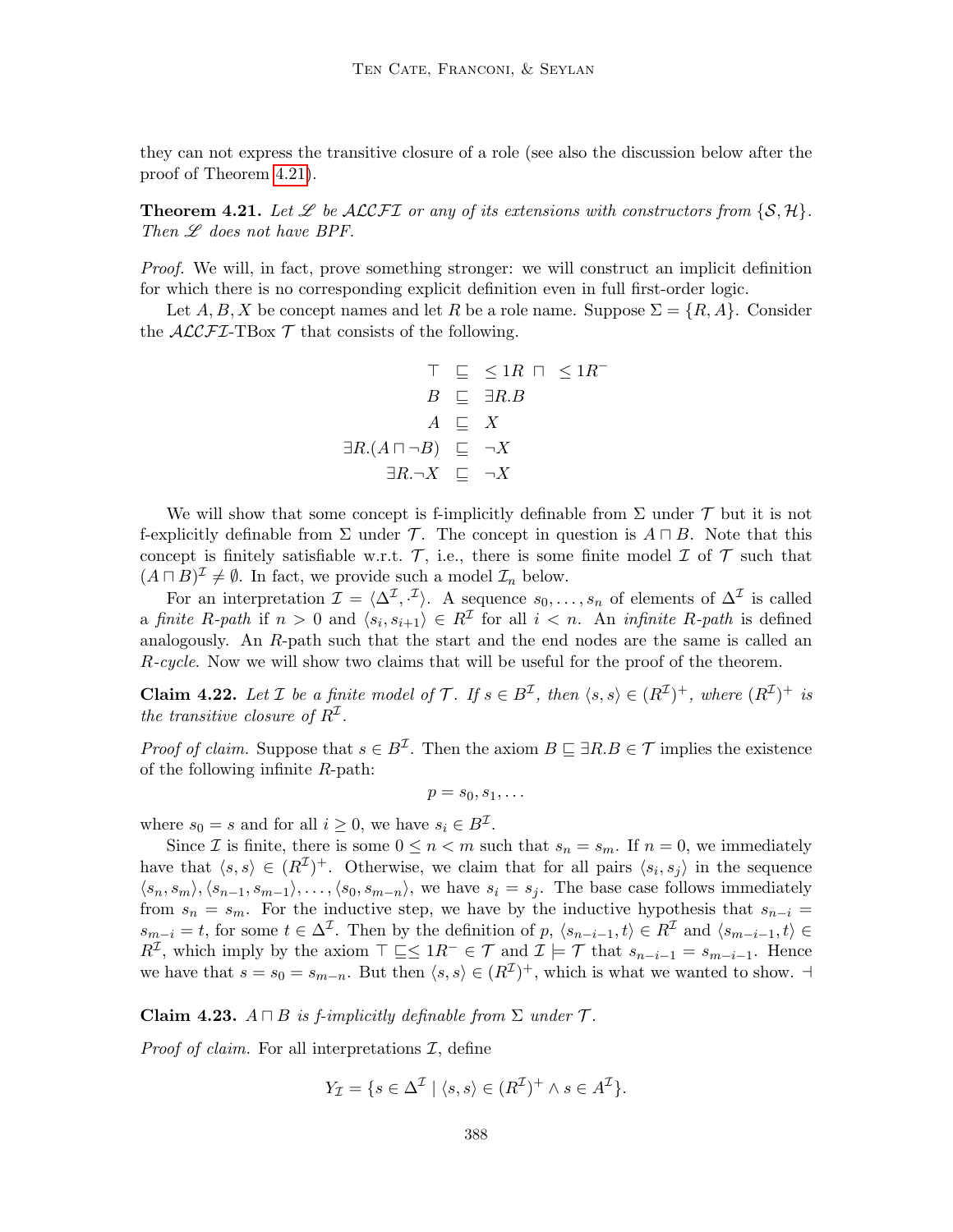We will show that, for all finite models  $\mathcal I$  of  $\mathcal T$ ,  $(A \sqcap B)^{\mathcal I} = Y_{\mathcal I}$ . This implies the claim, since  $Y_{\mathcal{I}}$  depends only on  $R^{\mathcal{I}}$  and  $A^{\mathcal{I}}$ .

 $(\Rightarrow)$  Suppose  $s \in (A \sqcap B)^{\mathcal{I}}$ . By Claim [4.22,](#page-41-1) we know that  $\langle s, s \rangle \in (R^{\mathcal{I}})^+$ . But then  $s \in Y_{\tau}$ .

(←) Suppose  $s \in Y_{\mathcal{I}}$ . Then  $s \in A^{\mathcal{I}}$  and  $\langle s, s \rangle \in (R^{\mathcal{I}})^+$ . Since  $s \in A^{\mathcal{I}}$ , it is enough to show that  $s \in B^{\mathcal{I}}$ . By the definition of an interpretation, either  $s \in B^{\mathcal{I}}$  or  $s \in (-B)^{\mathcal{I}}$ . If  $s \in (\neg B)^{\mathcal{I}}$ , then by  $\langle s, s \rangle \in (R^{\mathcal{I}})^+$ ,  $s \in (A \sqcap \neg B)^{\mathcal{I}}$ , and the axioms  $\exists R.(A \sqcap \neg B) \sqsubseteq \neg X \in \mathcal{T}$ and  $\exists R.\neg X \sqsubseteq \neg X \in \mathcal{T}$ , we have  $s \in (\neg X)^{\mathcal{I}}$  which would be a contradiction by  $s \in A^{\mathcal{I}}$  and  $A \sqsubseteq X \in \mathcal{T}$ . So it must be that  $s \in B^{\mathcal{I}}$ . . A construction of the construction of the construction of the construction of the construction of the construction of the construction of the construction of the construction of the construction of the construction of th

The rest of the proof is all about showing that there is no f-explicit definition of  $A \sqcap B$ from  $\Sigma$  under  $\mathcal T$ . To this aim, we start by defining an interpretation  $\mathcal I_n$ , parameterized by a natural number  $n > 0$ .

- $\Delta^{\mathcal{I}_n} = \{s_0, \ldots, s_{2n+1}\} \cup \{t_0, \ldots, t_{2n+1}\}\$
- $R^{\mathcal{I}_n} = \{ \langle s_i, s_{i+1} \rangle \mid 0 \leq i \leq 2n \} \cup \{ \langle t_i, t_{i+1} \rangle \mid 0 \leq i \leq 2n \} \cup \{ \langle t_{2n+1}, t_0, \} \rangle$
- $A^{\mathcal{I}_n} = \{s_n, t_n\}$
- $B^{\mathcal{I}_n} = X^{\mathcal{I}_n} = \{t_i \mid 0 \leq i \leq 2n + 1\}$

**Claim 4.24.** For every first-order formula  $\varphi(x)$  there is an  $n > 0$  such that  $\mathcal{I}_n \models \varphi$   $[s_n]$  if and only if  $\mathcal{I}_n \models \varphi$   $[t_n]$ .

Proof. We apply the Gaifman locality theorem (cf. Libkin, 2004). In the present setting, where we only have unary and binary relations, and we are concerned with formulas in a single free variable, the Gaifman locality theorem is particularly easy to state. Given an interpretation  $\mathcal I$  and elements  $a, b \in \Delta^{\mathcal I}$ , we say that a and b have distance at most n relative to a signature  $\Sigma$ , if there is a sequence  $s_0, \ldots, s_m$  with  $0 \le m \le n$  such that  $s_0 = a$ ,  $s_m = b$ , and for all  $0 \leq i < m$ , pair  $\langle s_i, s_{i+1} \rangle$  belongs to  $P^{\mathcal{I}} \cup (P^{\mathcal{I}})^-$  for some binary relation (i.e., role name)  $P \in \Sigma$ . For any interpretation  $\mathcal{I}$ , element  $a \in \Delta^{\mathcal{I}}$ , and natural number  $n \geq 0$ , we denote by  $\mathcal{I}\restriction_{a,n}$  the interpretation whose domain consists of the elements from  $\Delta^{\mathcal{I}}$  that have distance at most n from a, and whose relations are the ones from  $\mathcal I$  restricted to this subset of the domain. The Gaifman locality theorem can then be stated as follows: for every first-order formula  $\varphi(x)$ , there is a natural number  $n > 0$  such that, for all structures I and elements  $a, b \in \Delta^{\mathcal{I}}$ , if I  $\uparrow a_n$  is isomorphic to I  $\uparrow b_n$ , via an isomorphism that maps a to b, then  $\mathcal{I} \models \varphi$  [a] if and only if  $\mathcal{I} \models \varphi$  [b].

Now, let  $\varphi(x)$  be any first-order formula, and let  $n > 0$  be the natural number given by the Gaifman locality theorem. Consider the instance  $\mathcal{I}_n$  that we constructed earlier. It is immediately clear from the construction of  $\mathcal{I}_n$  that  $\mathcal{I}_n \upharpoonright_{s_n,n}$  is isomorphic to  $\mathcal{I}_n \upharpoonright_{t_n,n}$ , via an isomorphism that maps  $s_n$  to  $t_n$ . Therefore,  $\mathcal{I}_n \models \varphi$  [ $s_n$ ] if and only if  $\mathcal{I}_n \models \varphi$  [ $t_n$ ].  $\begin{array}{c} \hline \end{array}$ 

Claim 4.25. There is no SHIF-concept C such that  $sig(C) \subseteq \Sigma$  and  $\mathcal{T} \models_f (A \sqcap B) \equiv C$ .

*Proof of claim.* We proceed towards a contradiction. Suppose C is an  $ALCFT$ -concept such that  $\operatorname{sig}(C) \subseteq \Sigma = \{R, A\}$  and  $\mathcal{T} \models_f A \sqcap B \equiv C$ . Let  $\varphi(x) = \pi_x(C)$ . Since  $s_n \in (A \sqcap B)^{\mathcal{I}_n}$ ,  $\mathcal{T} \models_f A \sqcap B \equiv C$ , and the fact that  $\mathcal{I}_n$  is a finite model of  $\mathcal{T}$ , we have  $\mathcal{I}_n \not\models \varphi$  [s<sub>n</sub>]; and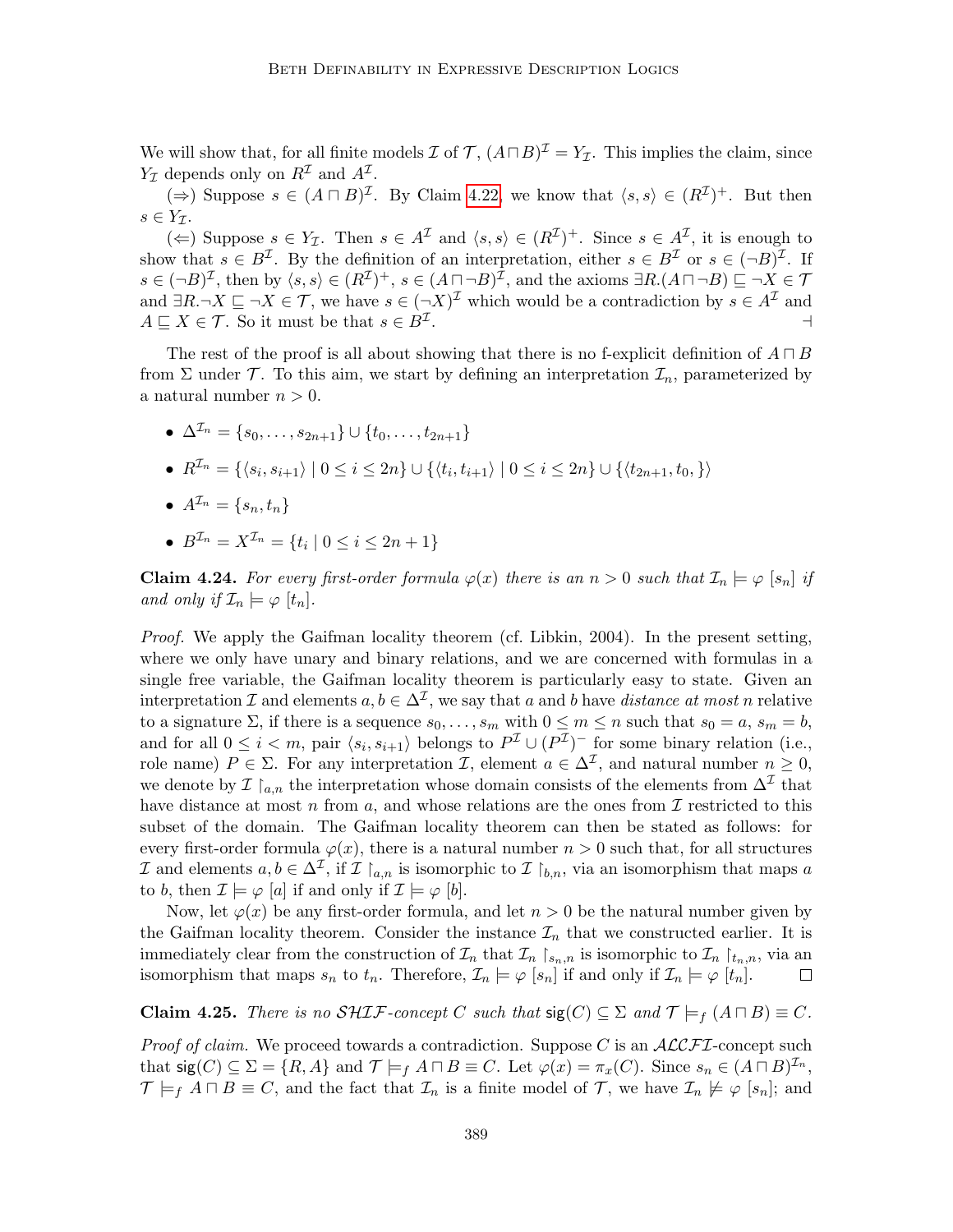by the same reasoning, we have  $\mathcal{I}_n \models \varphi [t_n]$ . But by the previous claim,  $\mathcal{I}_n \models \varphi [s_n]$  if and only if  $\mathcal{I}_n \models \varphi$   $[t_n]$ , which is a contradiction.

In summary, we have that the  $\mathcal{ALCFT}$ -concept  $A \sqcap B$  is f-implicitly definable from  $\Sigma$ under the  $ALCFT$ -TBox T, but  $A \sqcap B$  is not f-explicitly definable from  $\Sigma$  under T even in SHIF (or in first-order logic, for that matter). It follows that, if  $\mathscr L$  is any proper extension of  $\mathcal{ALCFT}$  with constructors from  $\{\mathcal{S}, \mathcal{H}\}\)$ , then  $\mathcal L$  does not have BPF.  $\Box$ 

We point out that the specific counterexample to BPF described in the proof of Theorem [4.21](#page-41-0) actually admits an explicit definition if one were to allow the use of transitive closure. Specifically, it can be shown that  $A \sqcap (\exists R.\top) \sqcap (\neg \exists R^+.\neg \exists R.\top)$  is an explicit definition, where  $R^+$  denotes the transitive closure of the role R.

#### <span id="page-43-0"></span>4.4 The Transitive Closure Operator

The proof of Theorem [4.21](#page-41-0) suggests that the failure of BPF in the considered logics may be caused by the fact that they can not express transitive closure. This raises the question whether one can regain BPF by adding the transitive closure constructor to  $\mathcal{ALCFL}$ . In this section, we show that  $\mathcal{ALCFT}$  extended with the transitive closure constructor still lacks BPF.

In the following, we denote by  $\mathscr{L}_+$  the language obtained from  $\mathscr{L}$  by additionally allowing  $R^+$  as a role for every role R in  $\mathscr L$ . This allows us to include such roles in the inductive definition of concepts. However, if  $\mathscr L$  includes functionality restrictions, then, as usual, we forbid the use of transitive closure inside these functionality restrictions. In other words, in concepts of the form  $\leq 1R$ , R is not allowed to make use of the transitive closure constructor.

The semantics of the transitive closure construct is as expected, namely,  $(R^{\dagger})^{\mathcal{I}}$  is the relation

 $\{\langle s,t\rangle \mid \text{ there are } s_1,\ldots,s_n \ (n>1) \text{ with } s_1=s, s_n=t, \text{ and } \langle s_i,s_{i+1}\rangle \in R^{\mathcal{I}} \text{ for } 1\leq i < n\}.$ 

**Theorem 4.26.**  $\mathcal{ALCFL}_+$  does not have BPF.

*Proof.* Consider the following  $\mathcal{ALCFT}_{+}$ -TBox  $\mathcal{T}$ .

$$
\begin{array}{ccccccc}\n\top & \sqsubseteq & \leq 1R^{-} & & A & \sqsubseteq & \neg B \\
\top & \sqsubseteq & \exists R.\top & & & \exists R.B & \sqsubseteq & \neg B \\
\top & \sqsubseteq & \exists R^{+}.A & & & \exists R.\neg B & \sqsubseteq & B\n\end{array}
$$

It is easy to see that  $\mathcal T$  is finitely satisfiable, i.e.,  $\mathcal T$  has a finite model. In fact, we provide finite models  $\mathcal{I}_n$ , for  $n > 0$ , of  $\mathcal{T}$  below. We first show that the concept name B is f-implicitly definable from  $\Sigma = \{R, A\}$  under  $\mathcal T$  and then show that there is no f-explicit definition of this concept from  $\Sigma$  in the language. For an interpretation  $\mathcal{I}$ , an R-path and R-cycle in  $\mathcal{I}$ are defined as in the proof of Theorem [4.21.](#page-41-0)

**Claim 4.27.** Let  $\mathcal I$  be a finite model of  $\mathcal T$ . Then for all  $s \in \Delta^{\mathcal I}$ , we have  $\langle s, s \rangle \in (R^+)^{\mathcal I}$ . *Proof of claim.* Identical to the proof of Claim [4.22](#page-41-1) in the proof of Theorem [4.21.](#page-41-0)  $\Box$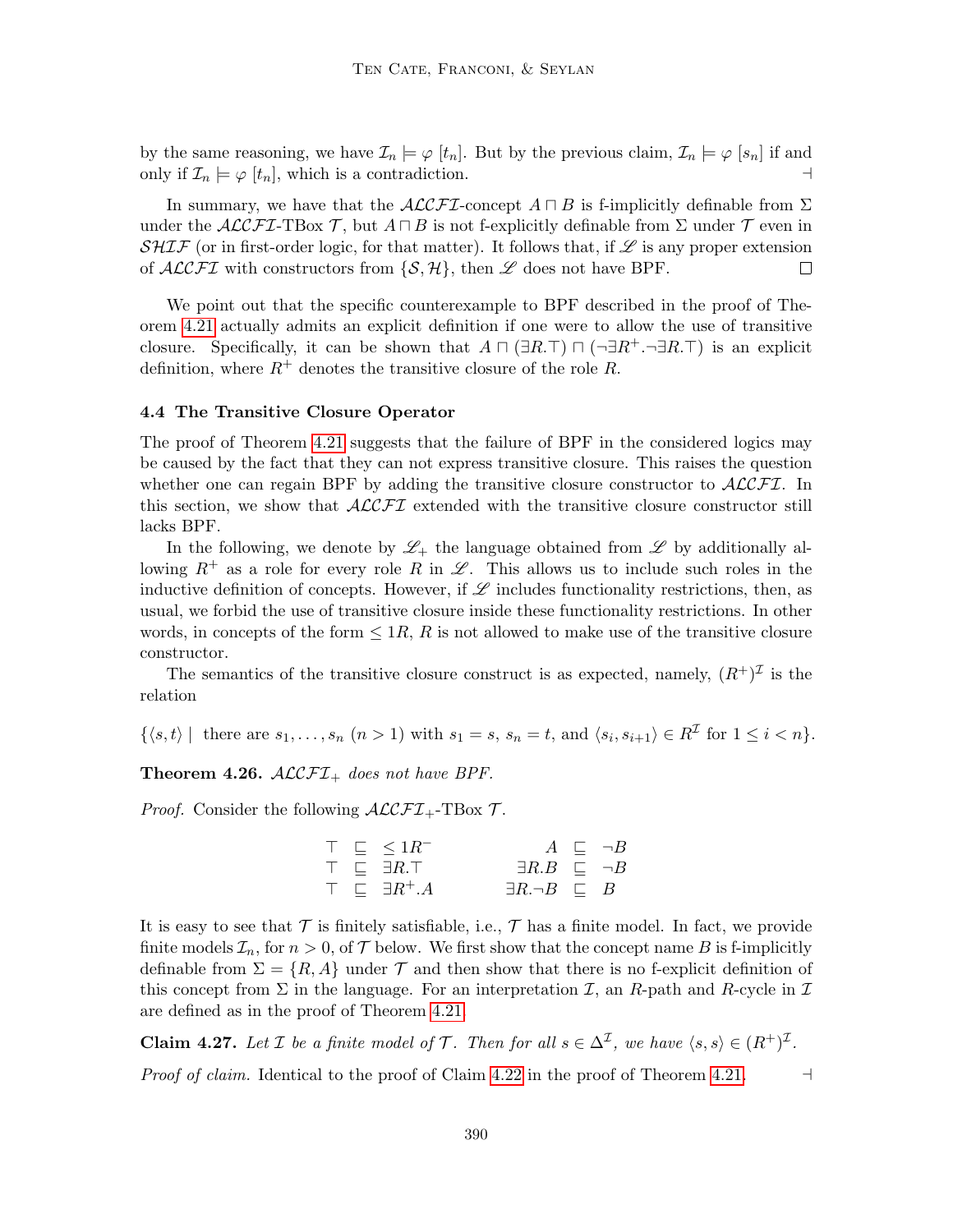Claim 4.28. We have

(a)  $\mathcal{T} \models_f \top \sqsubseteq \exists R^- \bot \top$ , and

(b)  $\mathcal{T} \models_f \top \sqsubseteq \leq 1R$ .

Proof of claim. Part (a) follows immediately from the previous claim.

To prove part (b), suppose, for the sake of a contradiction that  $\mathcal{T} \not\models_f \top \sqsubseteq \leq 1R$ . Then there is some finite model  $\mathcal I$  of  $\mathcal T$  and  $s, t, u \in \Delta^{\mathcal I}$  such that  $t \neq u$  and  $\langle s, t \rangle, \langle s, u \rangle \in R^{\mathcal I}$ . Since  $\top \sqsubseteq \leq 1R^{-} \in \mathcal{T}$  and  $\mathcal{I} \models \mathcal{T}$  and by part (a) of our claim, we have that  $(R^{-})^{\mathcal{I}}$  is the graph of a total function on  $\Delta^{\mathcal{I}}$ . Since  $t \neq u$  and  $\langle s,t \rangle, \langle s,u \rangle \in R^{\mathcal{I}}$ , we also know that the cardinality of the image  $Y$  of this function must be strictly smaller than the cardinality of the domain, i.e.,  $|Y| < |\Delta^{\mathcal{I}}|$ . This implies that  $Y \subsetneq \Delta^{\mathcal{I}}$ . But this contradicts with  $\top \sqsubseteq \exists R.\top \in \mathcal{T}$  and  $\mathcal{I} \models \mathcal{T}$ . Hence we conclude that  $\mathcal{T} \models_f \top \sqsubseteq \leq 1R$ .

For  $s, t \in \Delta^{\mathcal{I}}$ , we write  $\text{odd}(s, t)$  if there is an R-path of odd length from s to t, that is, an R-path  $s_0, \ldots, s_n$  such that  $s = s_0, t = s_n$ , and n is odd. Note that in an R-path like  $s_0, \ldots, s_n$ , we always have  $n > 0$ .

<span id="page-44-0"></span>Claim 4.29. For all finite models  $\mathcal I$  of  $\mathcal T$ , we have

$$
B^{\mathcal{I}} = \{s \in \Delta^{\mathcal{I}} \mid \exists t \in \Delta^{\mathcal{I}}.\text{odd}(s,t) \land t \in A^{\mathcal{I}}\}.
$$

*Proof of claim.* ( $\Rightarrow$ ) Suppose  $s \in B^{\mathcal{I}}$ . By the first claim, there is some R-cycle  $p = s_0, \ldots, s_n$ , where  $s_0 = s_n = s$  and  $n > 0$ . Since  $\top \sqsubseteq \exists R^+ . A \in \mathcal{T}$  and  $\mathcal{I} \models \mathcal{T}$ , there is some  $t \in \Delta^{\mathcal{I}}$ such that  $\langle s, t \rangle \in (R^+)^{\mathcal{I}}$  and  $t \in A^{\mathcal{I}}$ . We claim that  $t = s_i$ , for some  $i \in \{1, \ldots, n-1\}$ . To show this, we proceed towards a contradiction.

Suppose that our claim does not hold. Then there is some  $R$ -path  $t_0, \ldots, t_m$ , where  $t_0 = s$  and  $t_m = t$ . Obviously, this path is different from the R-cycle p since t does not occur in p. Now by using  $\mathcal{T} \models_f \top \sqsubseteq \leq 1R$  from the previous claim, we can show that every individual  $t_i$  actually appears in p, which contradicts with the fact that t does not appear in p. Hence we conclude that there is some  $i \in \{1, \ldots, n-1\}$  such that  $s_i = t$ .

We will now show that i is odd. By  $A \sqsubseteq \neg B \in \mathcal{T}$ ,  $\mathcal{I} \models \mathcal{T}$ , and  $t \in A^{\mathcal{I}}$ , we have  $t \notin B^{\mathcal{I}}$ . Then by using  $s \in B^{\mathcal{I}}$  and the axioms  $\exists R.B \sqsubseteq \neg B \in \mathcal{T}$ ,  $\exists R.\neg B \sqsubseteq B \in \mathcal{T}$ , one can easily show by induction that i is odd. This implies  $\text{odd}(s, t)$ .

Hence there is some  $t \in \Delta^{\mathcal{I}}$  such that  $\text{odd}(s, t)$  and  $t \in A^{\mathcal{I}}$ , which is what we wanted to show.

(←) Suppose  $s \in \Delta^{\mathcal{I}}$  such that there is some  $t \in \Delta^{\mathcal{I}}$  with  $\text{odd}(s, t)$  and  $t \in A^{\mathcal{I}}$ . This implies that there is some R-path  $s_0, \ldots, s_n$  such that  $s_0 = s$ ,  $s_n = t$ , and n is odd. By  $t \in A^{\mathcal{I}}$ ,  $A \sqsubseteq \neg B \in \mathcal{T}$ , and  $\mathcal{I} \models \mathcal{T}$ , we have  $t \notin B^{\mathcal{I}}$ . Then by using the fact that n is odd, the axioms  $\exists R.B \sqsubseteq \neg B \in \mathcal{T}$  and  $\exists R.\neg B \sqsubseteq B \in \mathcal{T}$ , one can easily show by induction that  $s \in B^{\mathcal{I}}$ .

Claim [4.29](#page-44-0) implies that B is f-implicitly definable from  $\Sigma$  under T. The rest of the proof shows that there is no f-explicit definition of B from  $\Sigma$  under T. For each  $n \geq 0$ , let  $\mathcal{I}_n$  be the following interpretation:

$$
\bullet \ \Delta^{\mathcal{I}_n} = \{s_0, \ldots, s_{2n+3}\}
$$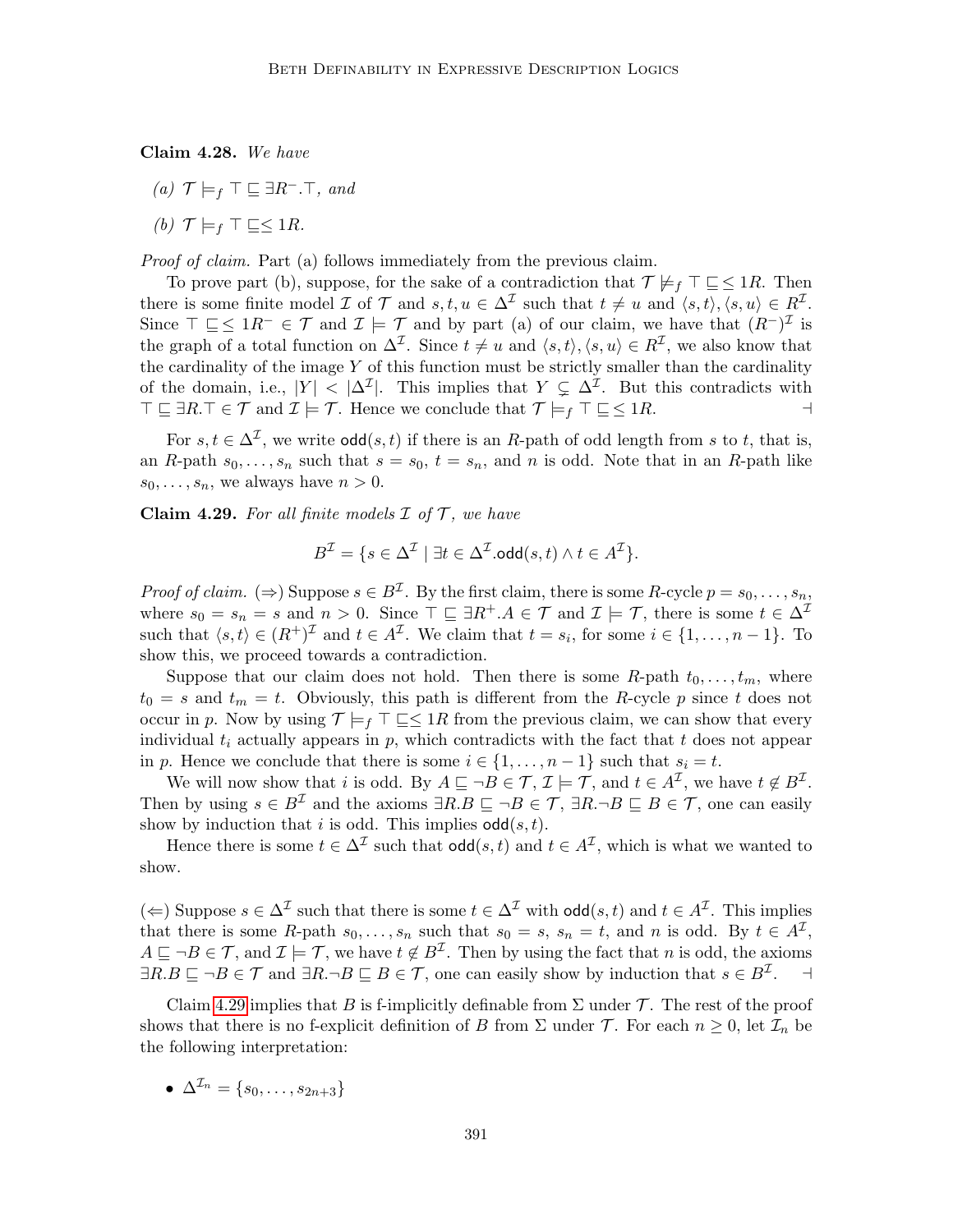- $R^{\mathcal{I}_n} = \{ \langle s_i, s_{i+1} \rangle \mid 0 \leq i < 2n+3 \} \cup \{ \langle s_{2n+3}, s_0 \rangle \}$
- $A^{\mathcal{I}_n} = \{s_{n+2}\},\,$
- $B^{\mathcal{I}_n} = \{s_i \mid 0 \leq i \leq 2n+3 \text{ and } \text{odd}(s_i, s_{n+2})\}.$

Intuitively,  $\mathcal{I}_n$  is an R-cycle of (even) length  $2n + 4$ , some of whose elements satisfy the concept name A and/or B. Observe that  $\mathcal{I}_n$ , for  $n \geq 0$ , is a model of T. Define the function  $d : \Delta^{\mathcal{I}_n} \to \mathbb{N}$  as follows.

$$
d(s_i) = \begin{cases} i - (n+2) & \text{if } i \ge n+2 \\ (n+2) - i & \text{if } i < n+2 \end{cases}
$$

In other words,  $d(s)$  is the distance between s and  $s_{n+2}$ .

For each  $\mathcal{ALCFT}_+$ -concept C, we will denote by  $\mathsf{md}(C)$  the modal depth of C, that is, the maximal nesting depth of role constructors in  $C$ . Formally,

- md $(A)$  = md $(\top)$  = md $(\leq 1R)$  = 0
- md( $\neg C$ ) = md( $C$ )
- md $(C \sqcap D) = \max\{ \text{md}(C), \text{md}(D) \}$
- md( $\exists R.C$ ) = md( $\exists R^+.C$ ) = md( $C$ ) + 1

where  $A \in C_A$  and R is of the form P or P<sup>-</sup> with  $P \in N_R$ .

**Claim 4.30.** For all  $i \in \{0, ..., n\}$  and all  $s, s' \in \Delta^{\mathcal{I}_n} \setminus \{s \in \Delta^{\mathcal{I}_n} \mid d(s) \leq i\}$ , we have

 $s \in C^{\mathcal{I}_n}$  iff  $s' \in C^{\mathcal{I}_n}$ 

for all  $\mathcal{ALCFT}_+$ -concepts with  $\mathsf{md}(C) \leq i$  and  $\mathsf{sig}(C) \subseteq \Sigma$ .

*Proof of claim.* Let  $i \in \{0, ..., n\}$ ,  $s, s' \in \Delta^{\mathcal{I}_n} \setminus \{s \in \Delta^{\mathcal{I}_n} \mid d(s) \leq i\}$ , and C be an  $\mathcal{ALCFT}_+$ -concept with  $\mathsf{md}(C) \leq i$  and  $\mathsf{sig}(C) \subseteq \Sigma$ . The proof is by induction on i.

For  $i = 0$ . Since  $md(C) = 0$  and  $sig(C) \subseteq \Sigma$ , C obeys the following grammar:

$$
C ::= \top | A | \leq 1S | \neg C | C \sqcap C
$$

where  $S = R$  or  $S = R^{-}$  (recall that we forbid the use of transitive closure inside functionality restrictions).

By induction on the structure of C, we show that  $s \in C^{\mathcal{I}_n}$  iff  $s' \in C^{\mathcal{I}_n}$ .

- $C = \top$ . By the definition of an interpretation, we have  $s \in \top^{I_n}$  and  $s' \in \top^{I_n}$ . Hence  $s \in \top^{\mathcal{I}_n}$  iff  $s' \in \top^{\mathcal{I}_n}$ .
- $C = A$  (recall that A is the only concept name in  $\Sigma$ ). By assumption, we have  $s \neq s_{n+2}$ and  $s' \neq s_{n+2}$ . Then by the definition of  $\mathcal{I}_n$ , we obtain  $s \notin A^{\mathcal{I}_n}$  and  $s' \notin A^{\mathcal{I}_n}$ . Hence  $s \in A^{\mathcal{I}_n}$  iff  $s' \in A^{\mathcal{I}_n}$ .
- $C = \leq 1S$ . By the definition of  $\mathcal{I}_n$ , we have for all  $t \in \Delta^{\mathcal{I}_n}$  that  $|S^{\mathcal{I}_n}(t)| = 1$ . Then in particular,  $|S^{\mathcal{I}_n}(s)| = |S^{\mathcal{I}_n}(s')| = 1$ . Hence  $s \in (\leq 1S)^{\mathcal{I}_n}$  iff  $s' \in (\leq 1S)^{\mathcal{I}_n}$ .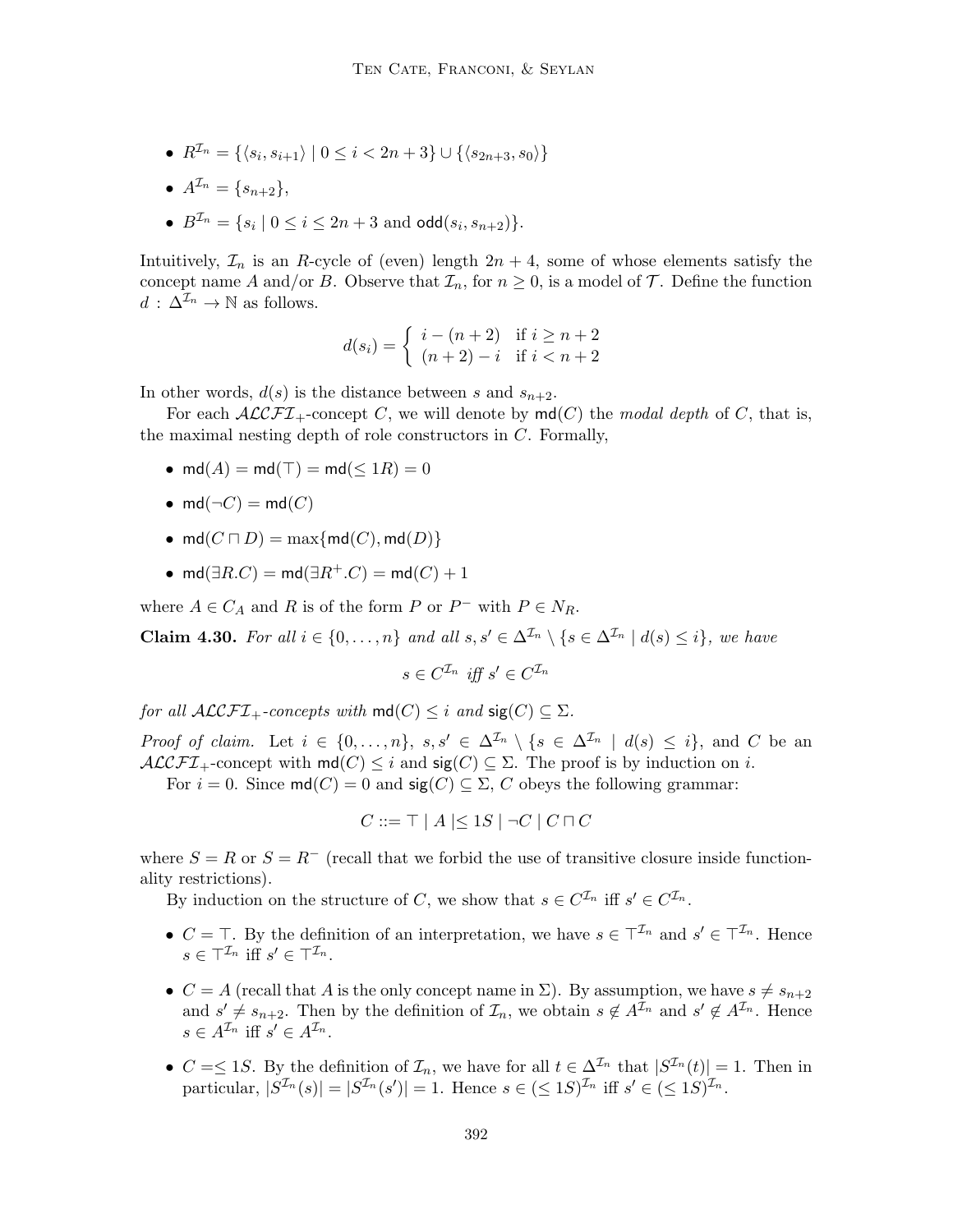- $C = \neg D$ . Follows easily by the inductive hypothesis for C.
- $C = C_1 \sqcap C_2$ . Follows easily by the inductive hypothesis for C.

Hence we conclude that  $s \in C^{\mathcal{I}_n}$  iff  $s' \in C^{\mathcal{I}_n}$ , for  $i = 0$ .

Next, consider the case that  $i > 0$ , and let  $\text{md}(C) \leq i$  and  $\text{sig}(C) \subseteq \Sigma$ . Then we have that C obeys the following grammar:

$$
C ::= \exists S.E \mid \exists S^{+}.E \mid \neg C \mid C \sqcap C
$$

where  $\text{md}(E) \leq i - 1$ , and  $S = R$  or  $S = R^{-}$ . By induction on the structure of C, we show that  $s \in C^{\mathcal{I}_n}$  iff  $s' \in C^{\mathcal{I}_n}$ .

- $C = \exists S.E$  with  $\mathsf{md}(E) \leq i 1$ , and  $S = R$  or  $S = R^-$ . By the definition of  $\mathcal{I}_n$ , we have that there is exactly one  $t \in \Delta^{\mathcal{I}_n}$  with  $\langle s, t \rangle \in S^{\mathcal{I}_n}$  and exactly one  $t' \in \Delta^{\mathcal{I}_n}$  with  $\langle s',t'\rangle \in S^{\mathcal{I}_n}$ . Moreover,  $t,t' \in \Delta^{\mathcal{I}_n} \setminus \{s \in \Delta^{\mathcal{I}_n} \mid d(s) \leq i-1\}$ . We have that the following are equivalent:
	- $s \in (\exists S.E)^{\mathcal{I}_n}$
	- $-t \in E^{\mathcal{I}_n}$  (since t is the only individual with  $\langle s, t \rangle \in S^{\mathcal{I}_n}$ )
	- $-t' \in E^{\mathcal{I}_n}$  (by the inductive hypothesis for i)
	- $-s' \in (\exists S.E)^{\mathcal{I}_n}$  (since t is the only individual with  $\langle s', t' \rangle \in S^{\mathcal{I}_n}$ ).
- $D = \exists S^+ . E$  with  $\textsf{md}(E) = i 1$ , and  $S = R$  or  $S = R^-$ . Suppose first  $s \in (\exists S^+ . E)^{\mathcal{I}_n}$ . Then there is some  $t \in \Delta^{\mathcal{I}}$  such that  $\langle s, t \rangle \in (S^{\mathcal{I}_n})^+$  and  $t \in E^{\mathcal{I}_n}$ . We distinguish the following cases:
	- $t \neq s'$ . Then by the definition of  $\mathcal{I}_n$ , we immediately obtain  $\langle s', t \rangle \in (S^{\mathcal{I}_n})^+$ ; and by  $t \in E^{\mathcal{I}_n}$  this implies  $s' \in (\exists S^+, E)^{\mathcal{I}_n}$ .
	- $t = s'$ . By the definition of  $\mathcal{I}_n$ , we have  $\langle s', s \rangle \in (\mathcal{S}^{\mathcal{I}_n})^+$ . Moreover,  $s, s' \in$  $\Delta^{\mathcal{I}_n} \setminus \{s \in \Delta^{\mathcal{I}_n} \mid d(s) \leq i-1\}.$  Then by the inductive hypothesis on i and  $s' \in E^{\mathcal{I}_n}$ , we have  $s \in E^{\mathcal{I}_n}$ , which implies by  $\langle s', s \rangle \in (S^{\mathcal{I}_n})^+$  that  $s' \in (\exists S^+, E)^{\mathcal{I}_n}$ .

Hence  $s' \in (\exists S^+, E)^{\mathcal{I}_n}$  in both cases, which is what we wanted to show. The direction from right to left can be shown analogously.

• The other cases can be shown easily by the inductive hypothesis on C.

Hence the claim follows.  $\Box$ 

## <span id="page-46-0"></span>**Claim 4.31.** There is no  $ALCFT_+$ -concept C such that  $\text{sig}(C) \subseteq \{A, R\}$  and  $\mathcal{T} \models_f B \equiv C$ .

Proof of claim. We proceed towards a contradiction so suppose the existence of such a concept C. By definition,  $\text{md}(C) = n$ , for some  $n \geq 0$ ; and  $s_0, s_1 \in \Delta^{\mathcal{I}_n} \setminus \{s \in \Delta^{\mathcal{I}_n} \mid d(s) \leq \Delta^{\mathcal{I}_n} \mid d(s) \leq \Delta^{\mathcal{I}_n} \}$ n}. Then by the previous claim, we have  $s_0 \in C^{\mathcal{I}_n}$  iff  $s_1 \in C^{\mathcal{I}_n}$ . Then by the fact that  $\mathcal{I}_n$ is a finite model of T and  $\mathcal{T} \models_f B \equiv C$ , we have  $s_0 \in B^{\mathcal{I}_n}$  iff  $s_1 \in B^{\mathcal{I}_n}$ . This implies by the definition of  $\mathcal{I}_n$  and Claim [4.29](#page-44-0) that  $\text{odd}(s_0, s_{n+2})$  iff  $\text{odd}(s_1, s_{n+2})$ , which is a contradiction. Hence we conclude that there exists no  $\mathcal{ALCFT}_+$ -concept C such that  $sig(C) \subseteq \{A, R\}$  and  $\mathcal{T} \models B \equiv C.$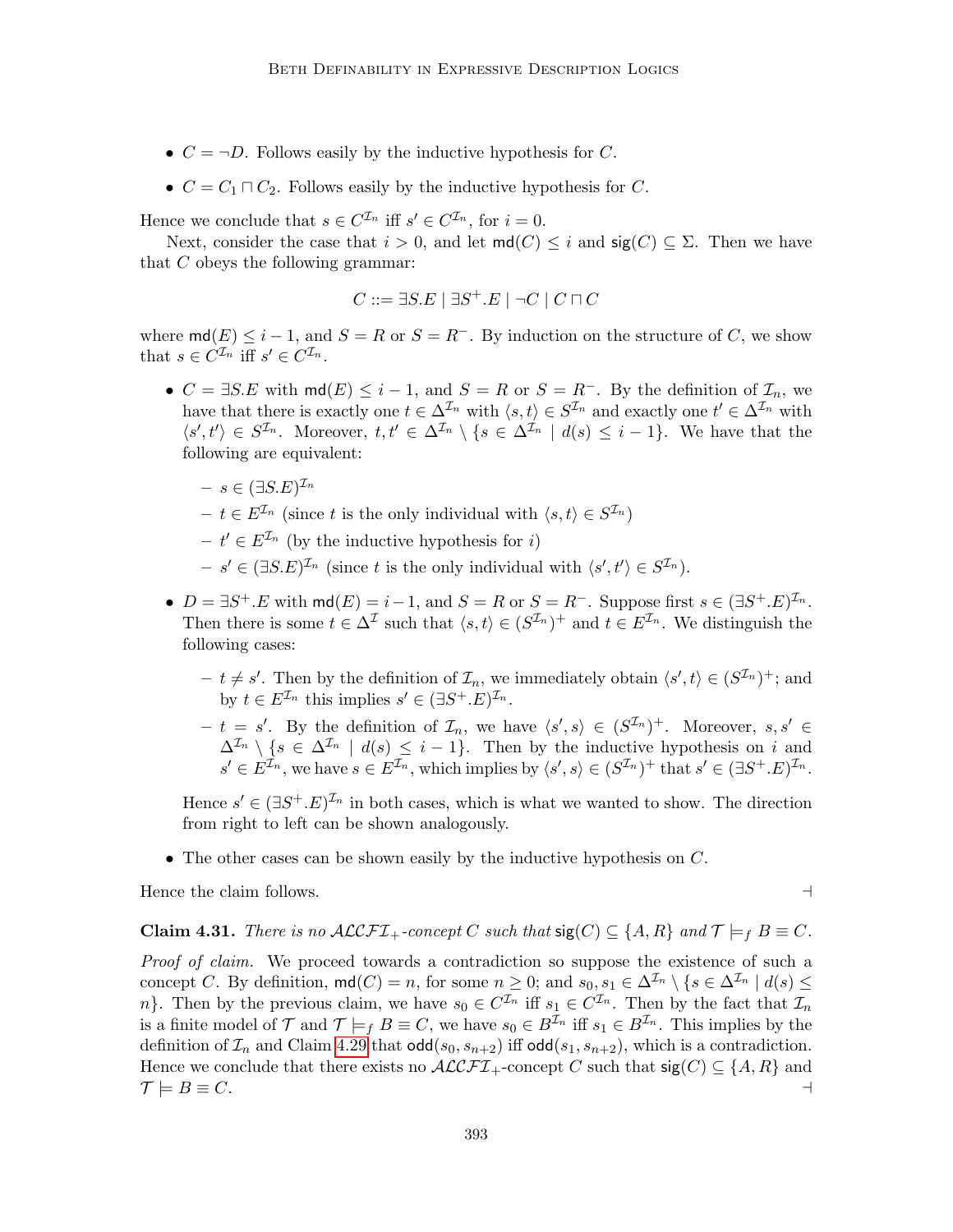Now the proof of the theorem is as follows. By Claim  $4.29$ ,  $B$  is f-implicitly definable from  $\Sigma = \{A, R\}$  under T. But by Claim [4.31,](#page-46-0) B is not f-explicitly definable from  $\Sigma$  under  $\mathcal T$ . Hence  $\mathcal{ALCFL}_+$  does not have BPF.  $\Box$ 

# 5. Concluding Remarks

In this paper, we studied BP in expressive DLs with commonly used concept constructors. All of these constructors appear in the Web Ontology Language OWL-Lite (Horrocks et al., 2003). OWL-Lite is now superseded by OWL 2, which supports some other important constructors such as nominals, denoted by  $\mathcal O$  in the language, and *qualified number restrictions*, denoted by  $\mathcal Q$  in the language. There are already some results available regarding BP in logics having  $Q$  or  $O$ .

Q is a generalization of F and ten Cate et al. (2006) show via a model-theoretic argument that CBP holds in  $ALCO$ . We believe that BP can also be shown to hold for  $ALCO$  and ALCQI using a model-theoretic argument; although such an argument gives no upper bound on the size of explicit definitions. Extending our upper bound results on the size of explicit definitions to these logics appears to be more difficult because of the unavailability of a natural and optimal tableau algorithm for these logics.

In logics with  $\mathcal{O}$ , besides the concept and role names, we assume a set  $N_I = \{i, j, \ldots\}$ of nominals. Syntactically, nominals are treated as atomic concepts but semantically each nominal is interpreted as a singleton set. The presence of nominals gives rise to two different Beth definability properties. In the first one, we are allowed to restrict the nominals appearing in implicit/explicit definitions by making them part of the signature  $\Sigma$ ; in the second one, definitions are allowed to use any nominal from  $N_I$ . Obviously, the first one is a stronger property. Ten Cate et al. (2006) show that even the second property fails in ALCO. They also observe that extending  $ALCO$  with concepts of the form  $\mathbb{Q}_i C$  is enough to regain CBP. Intuitively,  $\mathbb{Q}_i C$  says that the point satisfying the nominal i also satisfies the concept C.

In a similar way, one can try to identify an extension of  $\mathcal{ALCH}$  that has BP. In the proof of Theorem [4.18,](#page-38-0) our argument for the failure of BP in the considered logics was that they can not express role conjunction. It remains open if  $\mathcal{ALCH}$  extended with the role conjunction constructor has BP. Another interesting open question is to identify a minimal extension of  $\mathcal{ALCFT}$  having BPF.

By Theorem [3.36,](#page-30-1) we know how to compute first-order explicit definitions of single exponential size, given that a concept is implicitly defined under a TBox. We leave as another open problem the existence of a matching lower bound, i.e., is there a family of TBoxes implicitly defining a concept such that smallest explicit definitions in first-order logic are single exponentially big?

# Acknowledgments

We are grateful to Carsten Lutz and Maarten Marx for helpful discussions on the topic. A substantial part of the research was carried out during an extended visit of Inanç Seylan to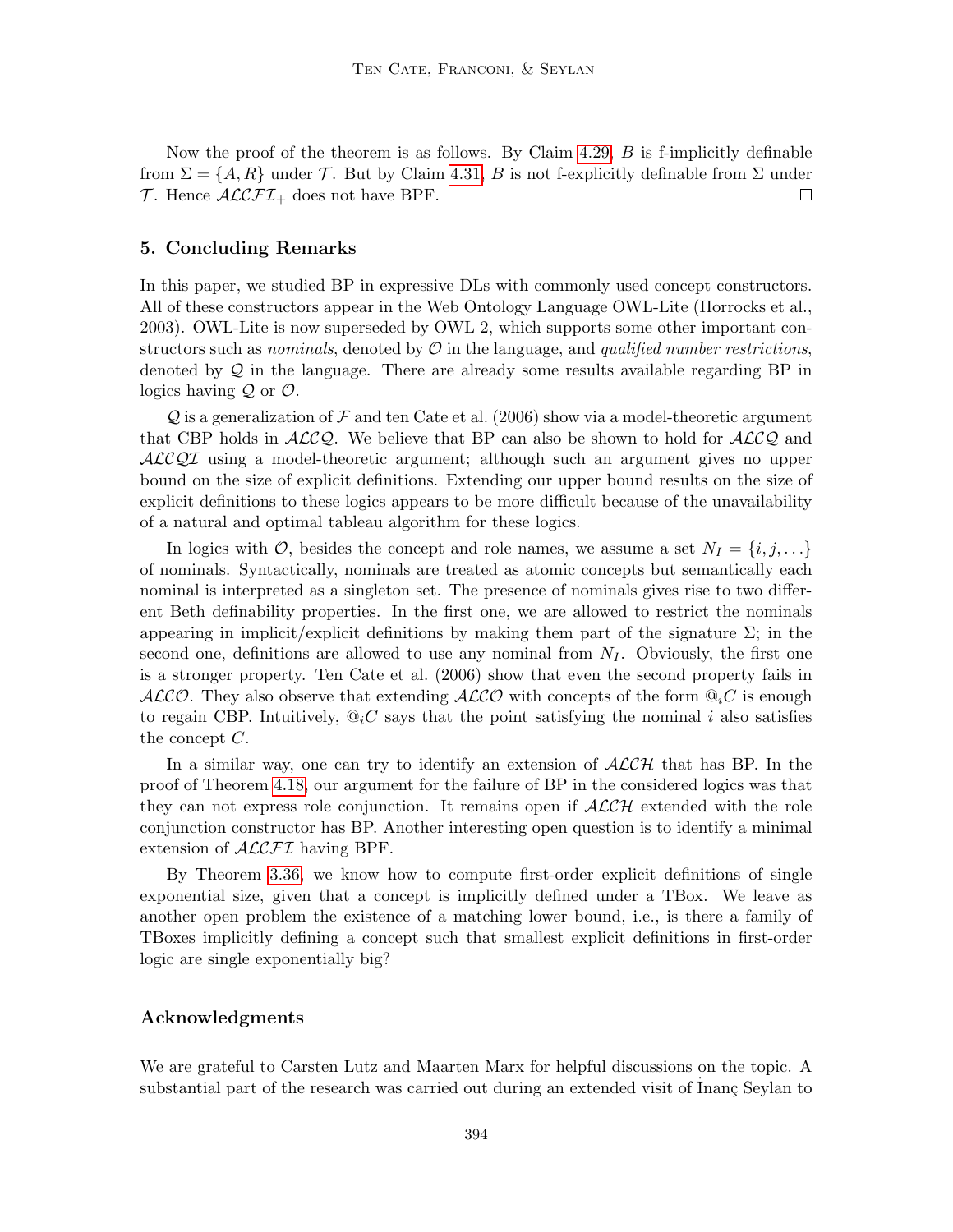UC Santa Cruz in 2010, and we thank Phokion Kolaitis for his hospitality. We also thank the anonymous reviewers for their extensive comments.

Balder ten Cate was supported by the NSF grants IIS-0905276 and IIS-1217869.

# Appendix A. Quasimodels

Decision procedures based on semantic tableau do not construct a model of the given formula/concept, but a finite representation of a model from which the model can be unfolded. In this paper, we will use the term 'quasimodel' to denote such a finite representation following Andréka, Németi, and van Benthem (1998). Various other names have been used in the literature, including Hintikka structures (Schwendimann, 1998), model graph (Goré, 1999), and even tableau (Horrocks & Sattler, 2007). Modulo some differences, the building blocks of these structures are sets of finite concepts each of which is a subset of a relevant concept *closure.* We will be using the definition of concept closure  $cl(C, \mathcal{T})$  given in Section [3.1.](#page-10-0)

**Remark A.1.** For the rest of the appendix, we assume that  $ALCF$ -concepts are defined recursively as in Section [2.1](#page-5-1) using also  $\perp$ ,  $\sqcup$ ,  $\forall R.C$ , and  $\geq 2R$  as primitives; all concepts are in NNF; and  $\mathcal{ALCF}\text{-}\mathcal{T}$ Boxes consist only of axioms of the form  $\top \sqsubseteq C$ . For a discussion of these assumptions, we refer the reader to the beginning of Section [3.1.](#page-10-0)

Not every subset of the concept closure is suitable to take part in a quasimodel. Depending on the logic at hand, these sets satisfy some basic consistency requirements. Following, e.g., Lutz et al.  $(2005)$ , we will use the term 'type' to denote these sets satisfying these requirements. Note, however, that the non-membership of a concept in a type does not imply the membership of the negation of the concept in the type. In this respect, our types are similar to Hintikka sets, which are also called downward-saturated sets (cf. Fitting, 1996).

**Definition A.2.** Let  $C_0$  be an ALCF-concept and let  $\mathcal T$  be an ALCF-TBox. A  $\tau \subseteq$ cl(C<sub>0</sub>, T) is called an  $\langle C_0, T \rangle$ -type for ALCF if and only if for all  $A, C, C_1, C_2, \exists R.C, \geq$  $2R, \leq 1R \in \text{cl}(C_0, \mathcal{T}),$ 

- $(P_{\perp}) \perp \notin \tau$ ;
- $(P_{\neg})$   $\{A, \neg A\} \nsubseteq \tau$ ;
- $(P_{\square})$  if  $C_1 \square C_2 \in \tau$ , then  $C_1 \in \tau$  and  $C_2 \in \tau$ ;
- $(P_{11})$  if  $C_1 \sqcup C_2 \in \tau$ , then  $C_1 \in \tau$  or  $C_2 \in \tau$ ;
- $(P_{\sqsubset})$  if  $\top \sqsubset C \in \mathcal{T}$ , then  $C \in \tau$ ;
- $(P_{\bowtie}) \leq 1R, \geq 2R \nsubseteq \tau;$
- $(P_{\leq 1})$  if  $\{\leq 1R, \exists R.C\} \subseteq \tau$ , then  $\forall R.C \in \tau$ .

<span id="page-48-0"></span>When a type belongs to a quasimodel, it may force some other type to also belong to the quasimodel, for instance to witness an existential statement. In fact, a quasimodel is a collection of types coherent with each other in this sense.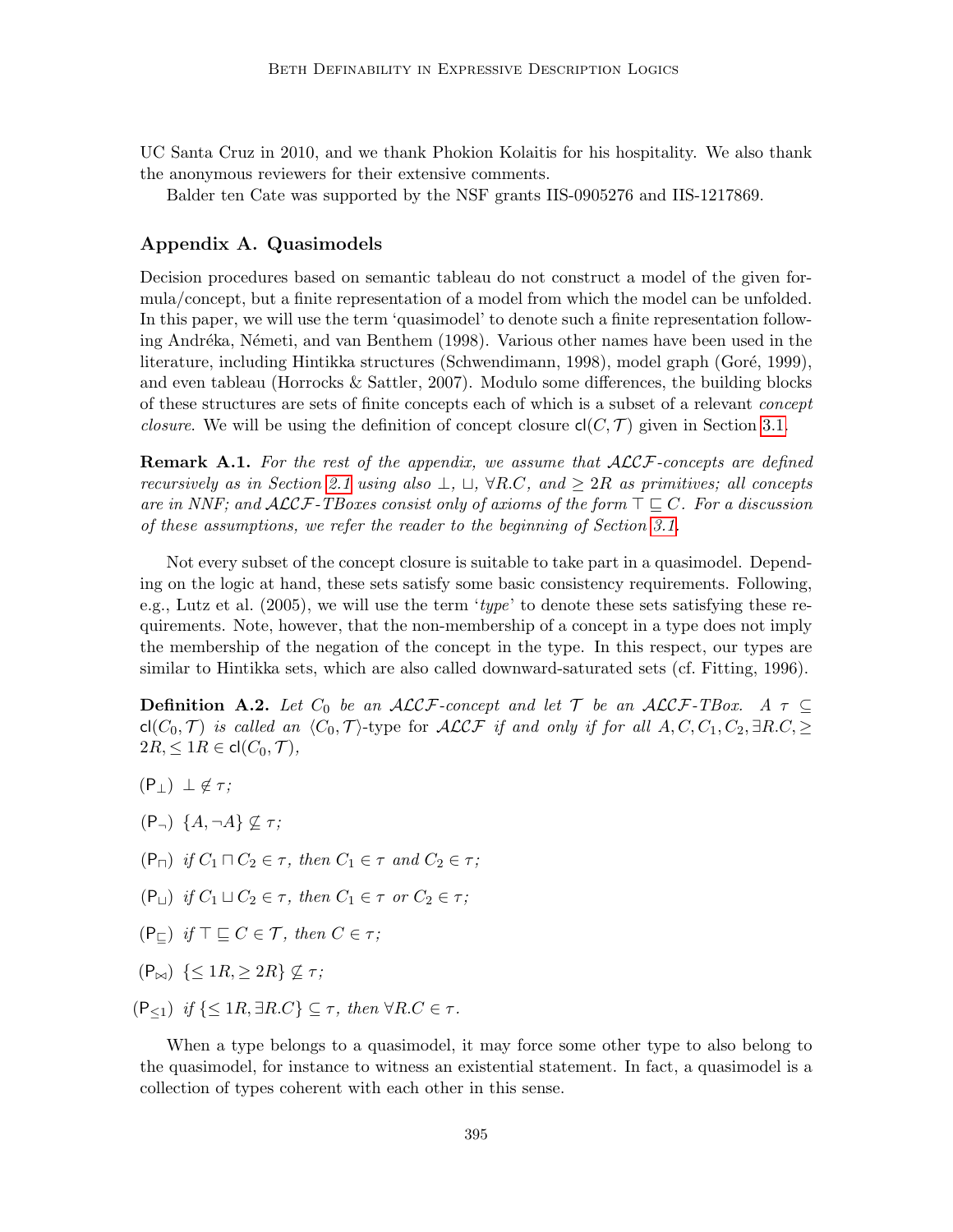**Definition A.3.** Let  $C_0$  be an ALCF-concept,  $\mathcal{T}$  an ALCF-TBox and  $\tau, \upsilon$  two  $\langle C_0, \mathcal{T} \rangle$ types for ALCF.

- We write  $\tau \stackrel{\exists R.C.}{\longrightarrow} v$  if  $\exists R.C \in \tau$  and  $\{C\} \cup \{C' \mid \forall R.C' \in \tau\} \subseteq v$ .
- We write  $\tau \stackrel{\geq 2R}{\Longrightarrow} v \text{ if } \geq 2R \in \tau \text{ and } \{C' \mid \forall R.C' \in \tau\} \subseteq v.$
- A set Q of  $\langle C_0, \mathcal{T} \rangle$ -types for  $\mathcal{ALCF}$  is a  $\langle C_0, \mathcal{T} \rangle$ -quasimodel for  $\mathcal{ALCF}$  if it satisfies:
	- (a) there is some  $\tau_0 \in Q$  such that  $C_0 \in \tau_0$ ;
	- (b) for every  $\tau \in Q$  and  $\exists R.C \in \tau$ , there is a type  $v \in Q$  such that  $\tau \stackrel{\exists R.C.}{\longrightarrow} v$ ; and
	- (c) for every  $\tau \in Q$  and  $\geq 2R \in \tau$ , there is a type  $v \in Q$  such that  $\tau \stackrel{\geq 2R}{\Longrightarrow} v$ .

The following theorem will be useful in soundness and completeness proofs of the tableau and interpolation algorithms. Its proof is inspired by Marx and Venema (2007).

<span id="page-49-1"></span>**Theorem A.4.** An  $ALCF$ -concept  $C_0$  is satisfiable w.r.t. an  $ALCF$ -TBox  $\mathcal T$  if and only if there is some  $\langle C_0, \mathcal{T} \rangle$ -quasimodel for  $\mathcal{ALCF}$ .

*Proof.* ( $\Rightarrow$ ) Given a model  $\mathcal{I} = \langle \Delta^{\mathcal{I}}, \cdot^{\mathcal{I}} \rangle$  of  $\mathcal{T}$  with  $C_0^{\mathcal{I}} \neq \emptyset$ , we carve out for all  $s \in \Delta^{\mathcal{I}}$ , a set of concepts  $\mathcal{L}(s) \subseteq \text{cl}(C_0, \mathcal{T})$  as follows.

$$
\mathcal{L}(s) = \{ C \in \text{cl}(C_0, \mathcal{T}) \mid s \in C^{\mathcal{I}} \}.
$$

Now let  $Q = \{ \mathcal{L}(s) \mid s \in \Delta^{\mathcal{I}} \}.$ 

<span id="page-49-0"></span>Claim A.5. Each  $\tau \in Q$  is a  $\langle C_0, \mathcal{T} \rangle$ -type for ALCF.

*Proof of claim.* Suppose  $\tau \in Q$ . Then  $\tau = \mathcal{L}(s)$  for some  $s \in \Delta^{\mathcal{I}}$ . We verify the conditions in Definition [A.2.](#page-1-0)

- By definition,  $\perp^{\mathcal{I}} = \emptyset$  and thus  $s \notin \perp^{\mathcal{I}}$  and thus  $\perp \notin \mathcal{L}(s)$ . Hence  $(\mathsf{P}_\perp)$  is satisfied.
- By the virtue of *I* being an interpretation, it is not the case that  $s \in A^{\mathcal{I}}$  and  $s \in (\neg A)^{\mathcal{I}}$ . Hence  $(P_{\neg})$  is satisfied.
- If  $C_1 \square C_2 \in \mathcal{L}(s)$ , then  $s \in (C_1 \square C_2)^{\mathcal{I}}$ . Since  $\mathcal{I}$  is an interpretation,  $s \in C_1^{\mathcal{I}}$  and  $s \in C_2^{\mathcal{I}}$ . But then  $C_1, C_2 \in \mathcal{L}(s)$ . Hence  $(\mathsf{P}_{\sqcap})$  is satisfied.
- If  $C_1 \sqcup C_2 \in \mathcal{L}(s)$ , then  $s \in (C_1 \sqcup C_2)^{\mathcal{I}}$ . Since  $\mathcal{I}$  is an interpretation,  $s \in C_1^{\mathcal{I}}$  or  $s \in C_2^{\mathcal{I}}$ . But then  $C_1 \in \mathcal{L}(s)$  or  $C_2 \in \mathcal{L}(s)$ . Hence  $(\mathsf{P}_\sqcup)$  is satisfied.
- If  $\top \sqsubseteq C \in \mathcal{T}$ , then  $\Delta^{\mathcal{I}} \subseteq C^{\mathcal{I}}$  and thus  $s \in C^{\mathcal{I}}$ . But then  $C \in \mathcal{L}(s)$ . Hence  $(\mathsf{P}_{\sqsubseteq})$  is satisfied.
- Suppose for a contradiction that  $(P_{\bowtie})$  does not hold. Then  $s \in (\leq 1R)^{\mathcal{I}}$  and  $s \in (\geq 1R)^{\mathcal{I}}$  $(2R)^{\mathcal{I}}$ . But this is a contradiction. Hence  $(P_{\bowtie})$  is satisfied.
- Suppose  $\{\leq 1R, \exists R.C\} \subseteq \tau$ . By assumption  $s \in (\leq 1R)^{\mathcal{I}}$  and  $s \in (\exists R.C)^{\mathcal{I}}$ . Then it follows that there is exactly one  $t \in \Delta^{\mathcal{I}}$  such that  $\langle s, t \rangle \in R^{\mathcal{I}}$  and  $t \in C^{\mathcal{I}}$ . But then  $s \in (\forall R.C)^{\mathcal{I}}$ . Hence  $(\mathsf{P}_{\leq 1})$  is satisfied.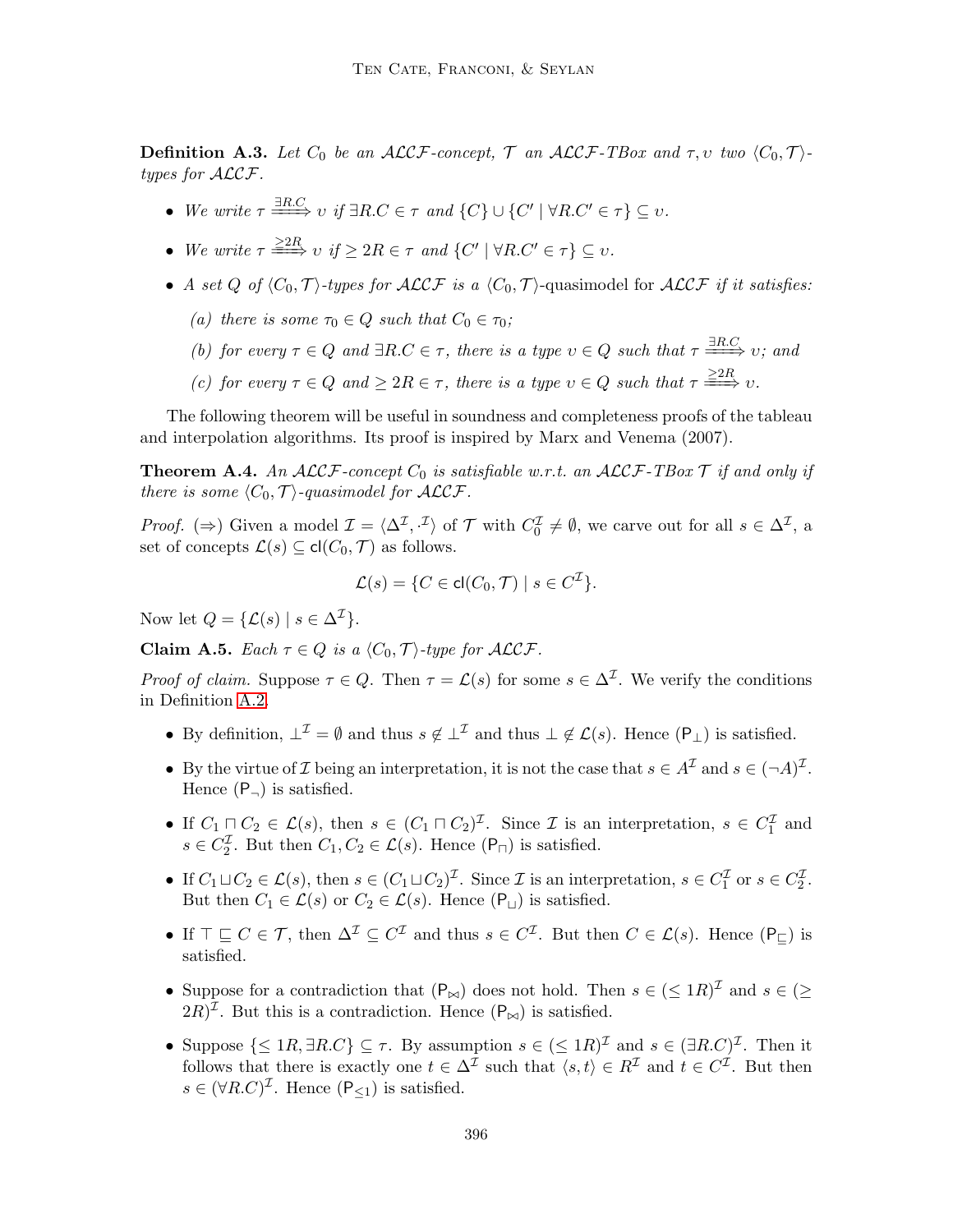Since we have shown that all the conditions in Definition [A.2](#page-1-0) are satisfied, we conclude that  $\tau$  is a  $\langle C_0, \mathcal{T} \rangle$ -type for  $\mathcal{ALCF}$ .

We claim that Q is a  $\langle C_0, \mathcal{T} \rangle$ -quasimodel. By Claim [A.5,](#page-49-0) if  $\tau \in Q$ , then  $\tau$  is a  $\langle C_0, \mathcal{T} \rangle$ -type for  $ALCF$ . Thus it remains to show that condition (a), (b), and (c) from Definition [A.3](#page-48-0) are satisfied.

For (a), since  $C_0^{\mathcal{I}} \neq \emptyset$ , there is some  $s_0 \in \Delta^{\mathcal{I}}$  such that  $s_0 \in C_0^{\mathcal{I}}$  and by the construction of  $Q, \mathcal{L}(s_0)$  is in  $Q$ . Hence, condition (a) is satisfied.

For condition (b), suppose  $\exists R.C \in \mathcal{L}(s)$  for some  $s \in \Delta^{\mathcal{I}}$ . This means  $s \in (\exists R.C)^{\mathcal{I}}$ , i.e., there is some individual t such that  $\langle s, t \rangle \in R^{\mathcal{I}}$  and  $t \in C^{\mathcal{I}}$ . Then by the construction of Q, we have  $C \in \mathcal{L}(t)$ . Now let  $\forall R.D \in \mathcal{L}(s)$ . Then by the construction of Q, we have  $s \in (\forall R.D)^{\mathcal{I}}$ . This implies by  $\langle s, t \rangle \in R^{\mathcal{I}}$  that  $t \in D^{\mathcal{I}}$ . By the construction of Q again, we obtain  $D \in \mathcal{L}(t)$ . Hence,  $\mathcal{L}(s) \xrightarrow{\exists R.C} \mathcal{L}(t)$ ; and we conclude that (b) is satisfied.

The proof for (c) is analogous.

 $(\Leftarrow)$  Suppose that Q is a  $\langle C_0, \mathcal{T} \rangle$ -quasimodel for  $\mathcal{ALCF}$ . The idea of the proof is to construct an interpretation  $\mathcal I$  inductively using  $Q$  and then show that  $\mathcal I \models \mathcal T$  and  $C_0^{\mathcal I} \neq \emptyset$ . For this construction, we need to introduce some notation first.

Let *I* be an interpretation and let  $\mathcal{L} : \Delta^{\mathcal{I}} \to Q$ . A pair  $\langle s, C \rangle$  with  $s \in \Delta^{\mathcal{I}}$  and  $C \in \text{cl}(C_0, \mathcal{T})$  is called a *defect of*  $\mathcal{I}$  w.r.t.  $\mathcal{L}$ , if and only if,

- $\exists R.C \in \mathcal{L}(s)$  and there is no  $t \in \Delta^{\mathcal{I}}$  such that  $\langle s,t \rangle \in R^{\mathcal{I}}$  and  $C \in \mathcal{L}(t)$ , or
- $\geq 2R \in \mathcal{L}(s)$  and  $|\{t \in \Delta^{\mathcal{I}} \mid \langle s, t \rangle \in R^{\mathcal{I}}\}| < 2$ .

Fix a map  $f : cl(C_0, \mathcal{T}) \to \mathbb{N}$ , and let  $\preceq$  be any linear order on the Cartesian product  $\mathbb{N} \times \mathbb{N}$ of order type  $\omega$  (recall that a countably infinite linear order is said to have order type  $\omega$  if for each element in the order there are only finitely many elements that are less than it; it is well known that there are linear orders on  $\mathbb{N} \times \mathbb{N}$  of order type  $\omega$ ).

We are now ready to define by induction the interpretations  $\mathcal{I}_i = \langle \Delta^{\mathcal{I}_i}, \cdot^{\mathcal{I}_i} \rangle$  with  $\Delta^{\mathcal{I}_i} \subseteq \mathbb{N}$ and mappings  $\mathcal{L}_i$ :  $\Delta^{\mathcal{I}_i} \to Q$ , for  $i \in \mathbb{N}$ .

**Base case.** By condition (a) from Definition [A.3,](#page-48-0) there is some type  $\tau_0 \in Q$  with  $C_0 \in \tau_0$ . Define the interpretation  $\mathcal{I}_0$  as follows.

- $\Delta^{I_0} = \{s\}$ , for some  $s \in \mathbb{N}$ ;
- for all  $A \in N_C$ ,
	- if  $A \in \tau_0$ , then  $A^{\mathcal{I}_0} = \{s\},\$
	- if  $A \notin \tau_0$ , then  $A^{\mathcal{I}_0} = \emptyset$ ;
- for all  $R \in N_R$ ,  $R^{\mathcal{I}_0} = \emptyset$ .

Set  $\mathcal{L}_0 = \{s \mapsto \tau_0\}.$ 

**Inductive step.** If there is no defect of  $\mathcal{I}_i$  w.r.t.  $\mathcal{L}_i$ , then set  $\mathcal{I}_{i+1} = \mathcal{I}_i$  and  $\mathcal{L}_{i+1} = \mathcal{L}_i$ ; otherwise, let  $\langle s, C \rangle$  be the least defect of  $\mathcal{I}_i$  w.r.t.  $\mathcal{L}_i$ , i.e., for every defect  $\langle t, D \rangle$  of  $\mathcal{I}_i$  w.r.t.  $\mathcal{L}_i$ , we have  $\langle s, f(C) \rangle \preceq \langle t, f(D) \rangle$  (using the fact that  $\prec$  has order type  $\omega$ ). By  $\mathcal{L}_i(s) \in Q$ and conditions (b) and (c) from Definition [A.3,](#page-48-0) there is some  $\tau \in Q$  such that  $\mathcal{L}_i(s) \stackrel{C}{\Rightarrow} \tau$ . If  $C = \exists R.D$ , then let  $t \in \mathbb{N} \setminus \Delta^{\mathcal{I}_i}$  and define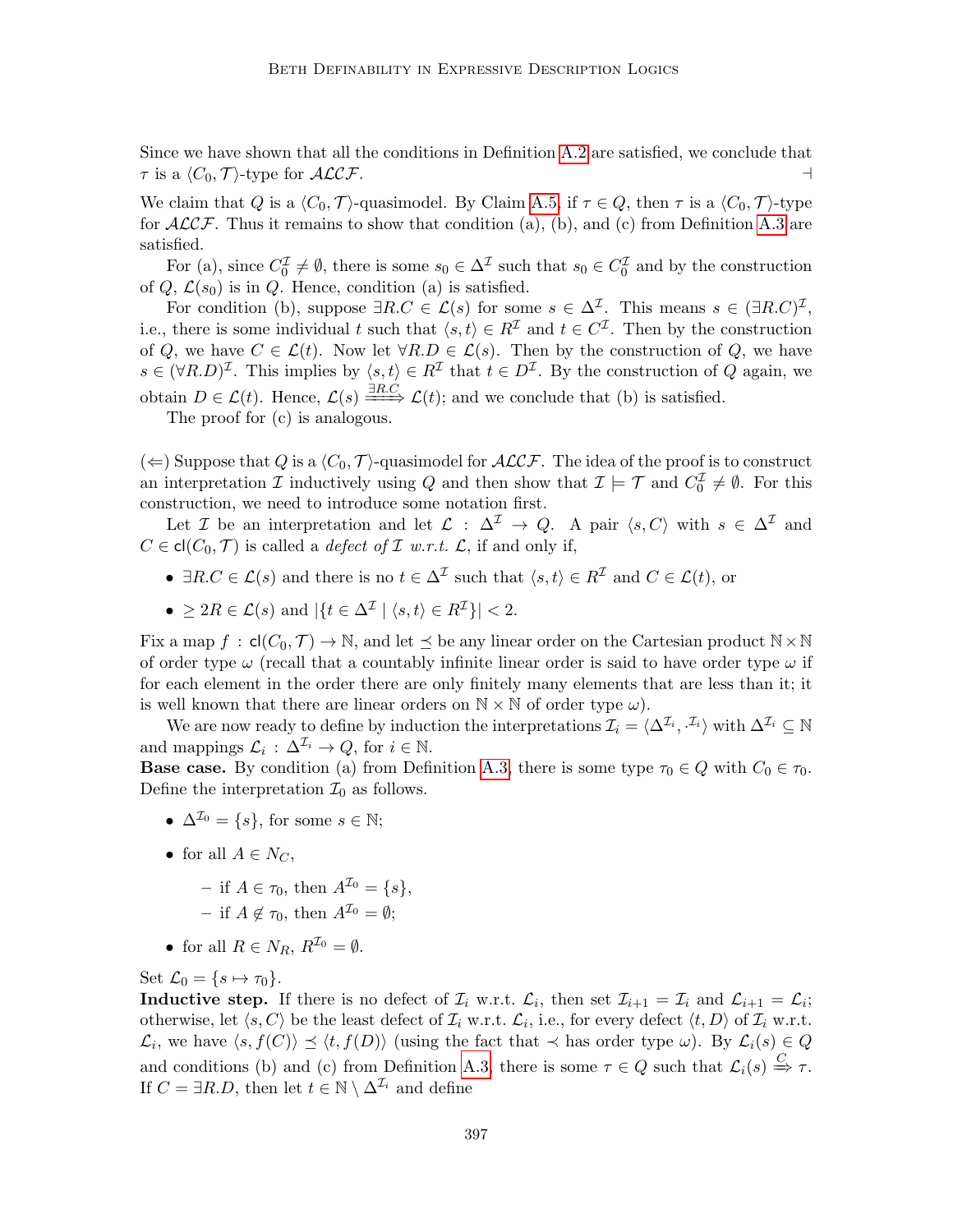- $\Delta^{\mathcal{I}_{i+1}} = \Delta^{\mathcal{I}_{i}} \cup \{t\},\$
- for all  $A \in N_C$ ,
	- if  $A \in \tau$ , then  $A^{\mathcal{I}_{i+1}} = A^{\mathcal{I}_{i}} \cup \{t\},\$
	- $-$  if  $A \notin \tau$ , then  $A^{\mathcal{I}_{i+1}} = A^{\mathcal{I}_{i}};$
- for all  $S \in N_R$ ,
	- $-$  if  $S = R$ , then  $S^{\mathcal{I}_{i+1}} = {\langle \langle s, t \rangle \} \cup S^{\mathcal{I}_{i}},$ - if  $S \neq R$ , then  $S^{\mathcal{I}_{i+1}} = S^{\mathcal{I}_{i}}$ .

Also set  $\mathcal{L}_{i+1} = \mathcal{L}_i \cup \{t \mapsto \tau\}$ . If  $C = \geq 2R$ , then let  $t_1, t_2 \in \mathbb{N} \setminus \Delta^{\mathcal{I}_i}$  with  $t_1 \neq t_2$  and define

- $\Delta^{\mathcal{I}_{i+1}} = \Delta^{\mathcal{I}_{i}} \cup \{t_1, t_2\},\,$
- for all  $A \in N_C$ ,
	- if  $A \in \tau$ , then  $A^{I_{i+1}} = A^{I_i} \cup \{t_1, t_2\}$ ,
	- $-$  if  $A \notin \tau$ , then  $A^{\mathcal{I}_{i+1}} = A^{\mathcal{I}_{i}};$
- for all  $S \in N_R$ ,
	- $-$  if  $S = R$ , then  $S^{\mathcal{I}_{i+1}} = \{ \langle s, t_1 \rangle, \langle s, t_2 \rangle \}$  ∪  $S^{\mathcal{I}_{i}},$ - if  $S \neq R$ , then  $S^{\mathcal{I}_{i+1}} = S^{\mathcal{I}_{i}}$ .

Also set  $\mathcal{L}_{i+1} = \mathcal{L}_i \cup \{t_1 \mapsto \tau, t_2 \mapsto \tau\}$ . This finishes our inductive construction. Now define the interpretation  $\mathcal I$  as follows:

- $\Delta^{\mathcal{I}} = \bigcup_{i \geq 0} \Delta^{\mathcal{I}_i},$
- for all  $P \in N_C \cup N_R$ ,  $P^{\mathcal{I}} = \bigcup_{i \geq 0} P^{\mathcal{I}_i}$ .

Also set  $\mathcal{L} = \bigcup_{i \geq 0} \mathcal{L}_i$ . Observe that  $\mathcal{L}$  is a total mapping from  $\Delta^{\mathcal{I}}$  to  $Q$ .

<span id="page-51-0"></span>**Claim A.6.** For all concepts  $C \in cl(C_0, \mathcal{T})$  and all  $s \in \Delta^{\mathcal{I}}$ , if  $C \in \mathcal{L}(s)$  then  $s \in C^{\mathcal{I}}$ .

*Proof of claim.* Let s and C be as stated in the claim. Suppose  $C \in \mathcal{L}(s)$ . Then by the definition of L, there is some  $i \in \mathbb{N}$  such that  $C \in \mathcal{L}_i(s)$ ; let i be the smallest natural number satisfying  $C \in \mathcal{L}_i(s)$ , i.e.,  $\mathcal{I}_i$  is the interpretation that we introduced s. By induction on the structure of C, we show that  $s \in C^{\mathcal{I}}$ . Since for all  $\tau \in Q$ , we have  $\bot \notin \tau$  by  $(\mathsf{P}_{\bot})$ , it follows that  $C \neq \bot$ . Hence, we consider the remaining cases for C.

- $C = \top$ . We have by assumption that  $s \in \Delta^{\mathcal{I}}$ , i.e.,  $s \in \top^{\mathcal{I}}$ .
- $C = A$ , for some  $A \in N_C$ . Then by the definition of  $\mathcal{I}_i$  and  $A \in \mathcal{L}_i(s)$ , it immediately follows that  $s \in A^{\mathcal{I}_i}$ . This implies by the definition of  $\mathcal{I}$  that  $s \in A^{\mathcal{I}}$ .
- $C = \neg A$ , for some  $A \in N_C$ . Since  $\mathcal{L}_i(s) \in Q$ ,  $\mathcal{L}_i(s)$  satisfies  $(\mathsf{P}_{\neg})$ . Then by  $\neg A \in \mathcal{L}_i(s)$ , we have  $A \notin \mathcal{L}_i(s)$ . One can now easily show by induction that for all  $k \geq i$ , we have  $s \notin A^{\mathcal{I}_k}$ . This implies by our assumption about i that for all  $k \in \mathbb{N}$ ,  $s \notin A^{\mathcal{I}_k}$ . Then by the definition of *I*, we obtain  $s \notin A^{\mathcal{I}}$ , i.e.,  $s \in (-A)^{\mathcal{I}}$ .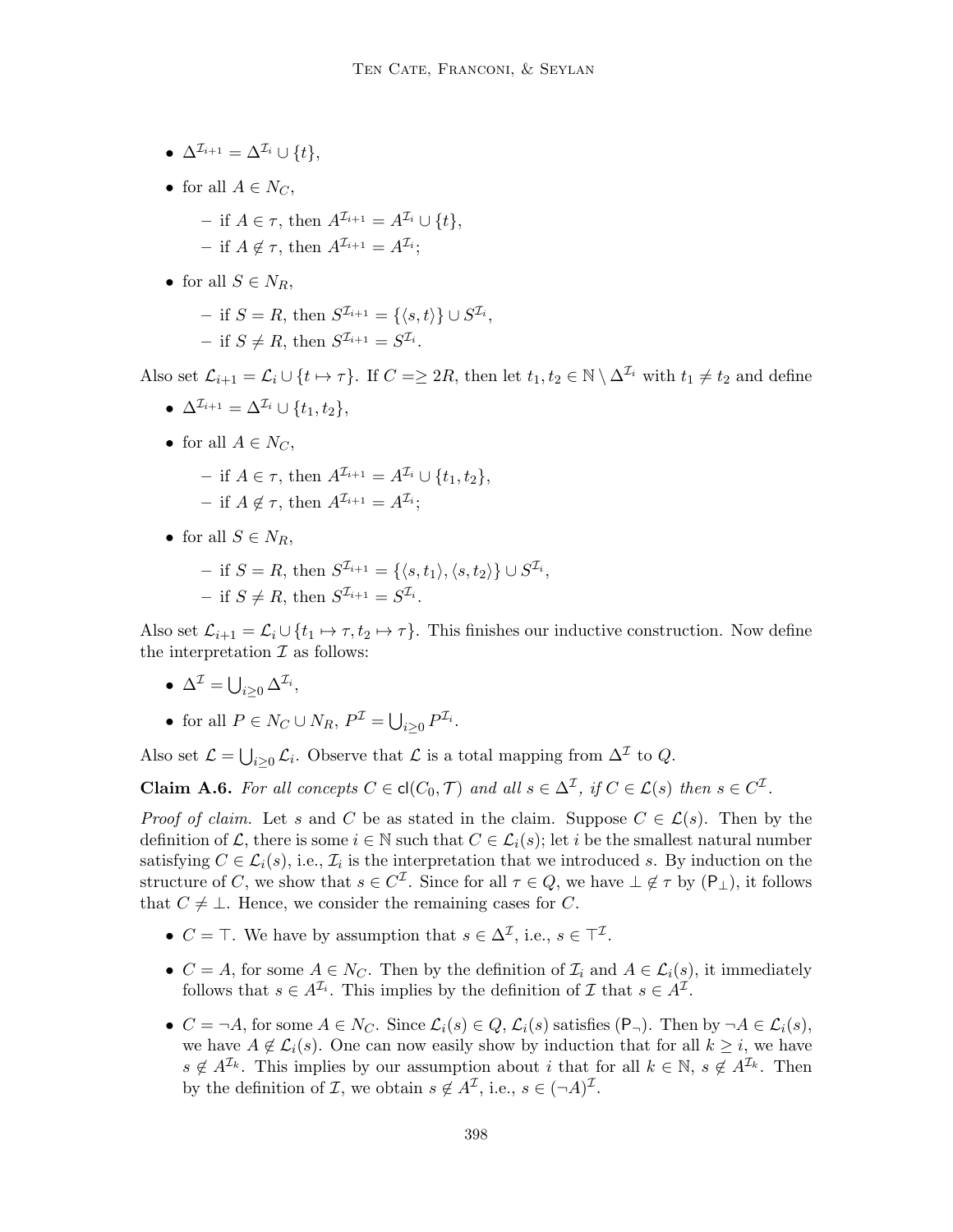- $C = C_1 \sqcap C_2$ . Follows easily by the inductive hypothesis and  $(P_{\sqcap})$ .
- $C = C_1 \sqcup C_2$ . Follows easily by the inductive hypothesis and  $(P_{\sqcup})$ .
- $C = \forall R.D.$  Let  $t \in \Delta^{\mathcal{I}}$  such that  $\langle s,t \rangle \in R^{\mathcal{I}}$ . We need to show that  $t \in D^{\mathcal{I}}$ . By  $\langle s,t\rangle \in R^{\mathcal{I}}$ , there is some  $k \in \mathbb{N}$  such that  $\langle s,t\rangle \in R^{\mathcal{I}_k}$ ; w.l.o.g. assume that  $\mathcal{I}_k$  is the interpretation that we introduced t. It follows that there is some  $E \in \mathsf{cl}(C_0, \mathcal{T})$  such that  $\langle s, E \rangle$  is a defect of  $\mathcal{I}_{k-1}$  w.r.t.  $\mathcal{L}_{k-1}$  and  $\mathcal{L}_k(s) \stackrel{E}{\Rightarrow} \mathcal{L}_k(t)$ . This implies  $D \in \mathcal{L}_k(t)$ . Then by the definition of  $\mathcal{L}$ , we obtain  $D \in \mathcal{L}(t)$ . By the inductive hypothesis, this implies  $t \in D^{\mathcal{I}}$ . Hence,  $s \in (\forall R.D)^{\mathcal{I}}$ .
- $C = \exists R.D.$  By our assumption about i, we have that  $\langle s, C \rangle$  is a defect of  $\mathcal{I}_i$  w.r.t.  $\mathcal{L}_i$ . By the definition of  $\preceq$ , there are finitely many pairs  $\langle t, E \rangle$  with  $t \in \mathbb{N}$  and  $E \in cl(C_0, \mathcal{T})$ such that  $\langle t, f(E) \rangle \preceq \langle s, f(C) \rangle$ . This implies that there is some  $k > i$  such that we 'fix' the defect  $\langle s, C \rangle$  at step k. Then there is some  $t \in \Delta^{\mathcal{I}_k}$  such that  $\langle s, t \rangle \in R^{\mathcal{I}_k}$  and  $D \in \mathcal{L}_k(t)$ . By the definition of  $\mathcal{I}$ , we then have  $\langle s, t \rangle \in R^{\mathcal{I}}$  and  $D \in \mathcal{L}(t)$ . By the inductive hypothesis, the latter implies  $t \in D^{\mathcal{I}}$ . Hence,  $s \in (\exists R.D)^{\mathcal{I}}$ .
- $C = \leq 1R$ . Suppose for a contradiction that there are  $t_1, t_2 \in \Delta^{\mathcal{I}}$  such that  $t_1 \neq t_2$ and  $\langle s, t_1 \rangle, \langle s, t_2 \rangle \in R^{\mathcal{I}}$ . Then there are  $k_1, k_2 \in \mathbb{N}$  such that  $\langle s, t_i \rangle \in R^{\mathcal{I}_{k_i}}$  and  $\mathcal{I}_{k_i}$ is the interpretation that we introduced  $t_i$ , for each  $i \in \{1,2\}$ . By our construction, this implies that there are concepts  $C_1, C_2 \in \text{cl}(C_0, \mathcal{T})$  such that  $\langle s, C_i \rangle$  is a defect of  $\mathcal{I}_{k_i-1}$  w.r.t.  $\mathcal{L}_{k_i-1}$  and  $\mathcal{L}_{k_i}(s) \stackrel{C_i}{\implies} \mathcal{L}_{k_i}(t_i)$ , for each  $i \in \{1,2\}$ . It follows that  $C_i \neq \geq 2R$ , for each  $i \in \{1,2\}$ ; otherwise, we would obtain a contradiction by  $(P_{\bowtie})$ . Thus,  $C_1 = \exists R.D_1$  and  $C_2 = \exists R.D_2$ . Then by the definition of  $cl(C_0, \mathcal{T})$ , we have  $\forall R.D_1, \forall R.D_2 \in \mathsf{cl}(C_0, \mathcal{T})$ ; and by  $(\mathsf{P}_{\leq 1})$ , this implies  $\forall R.D_1, \forall R.D_2 \in \mathcal{L}_{k_1}(s)$  $\mathcal{L}_{k_2}(s)$ . Suppose w.l.o.g. that  $k_1 < k_2$ . Then  $D_2 \in \mathcal{L}_{k_1}(t_1)$ . But this contradicts with the fact that  $\langle s, \exists R.D_2 \rangle$  is a defect of  $\mathcal{I}_{k_2-1}$  w.r.t  $\mathcal{L}_{k_2-1}$ .
- $C = \geq 2R$ . This case can be shown similarly to the case  $C = \exists R.D$ .

Since we considered all the possible cases, we conclude that the claim holds.  $\Box$ 

Using Claim [A.6,](#page-51-0) this direction of the Theorem can now be shown easily as follows. By the base case of our inductive construction, there is some  $s \in \Delta^{\mathcal{I}_0}$  such that  $C_0 \in \mathcal{L}_0(s)$ . This implies  $C_0 \in \mathcal{L}(s)$  and then by Claim [A.6,](#page-51-0) we obtain  $s \in C_0^{\mathcal{I}}$ . Moreover, by Claim [A.6](#page-51-0) and  $(P_{\square})$ , we have  $\mathcal{I} \models \mathcal{T}$ . Hence  $C_0$  is satisfiable w.r.t.  $\mathcal{T}$ .  $\Box$ 

## Appendix B. Useful Lemmas for Tableau Correctness and Interpolation

For all  $\Phi \subseteq \text{ell} \cup \text{clr}$ , we define

$$
\Phi(\mathbf{l}) = \{ C \mid C^{\mathbf{l}} \in \Phi \cap \mathsf{cll} \} \text{ and } \Phi(\mathbf{r}) = \{ C \mid C^{\mathbf{r}} \in \Phi \cap \mathsf{clr} \}.
$$

 $\Phi(\lambda)$  is a shorthand for  $\Phi(I) \cup \Phi(r)$ . In the following the *signature of a set of ACCF*concepts S will be of concern. We define  $sig(S) = \bigcup_{C \in S} sig(C)$ . Let  $\tau$  be a finite set of  $ALCF$ -concepts and T be an  $ALCF$ -TBox. We say that  $\tau$  is satisfiable w.r.t. T if and only if  $\prod_{D \in \tau} D$  is satisfiable w.r.t. T. Moreover a  $\Phi \subseteq \text{cll} \cup \text{clr}$  is satisfiable w.r.t. T if and only if  $\Phi(\lambda)$  is satisfiable w.r.t.  $\mathcal{T}$ .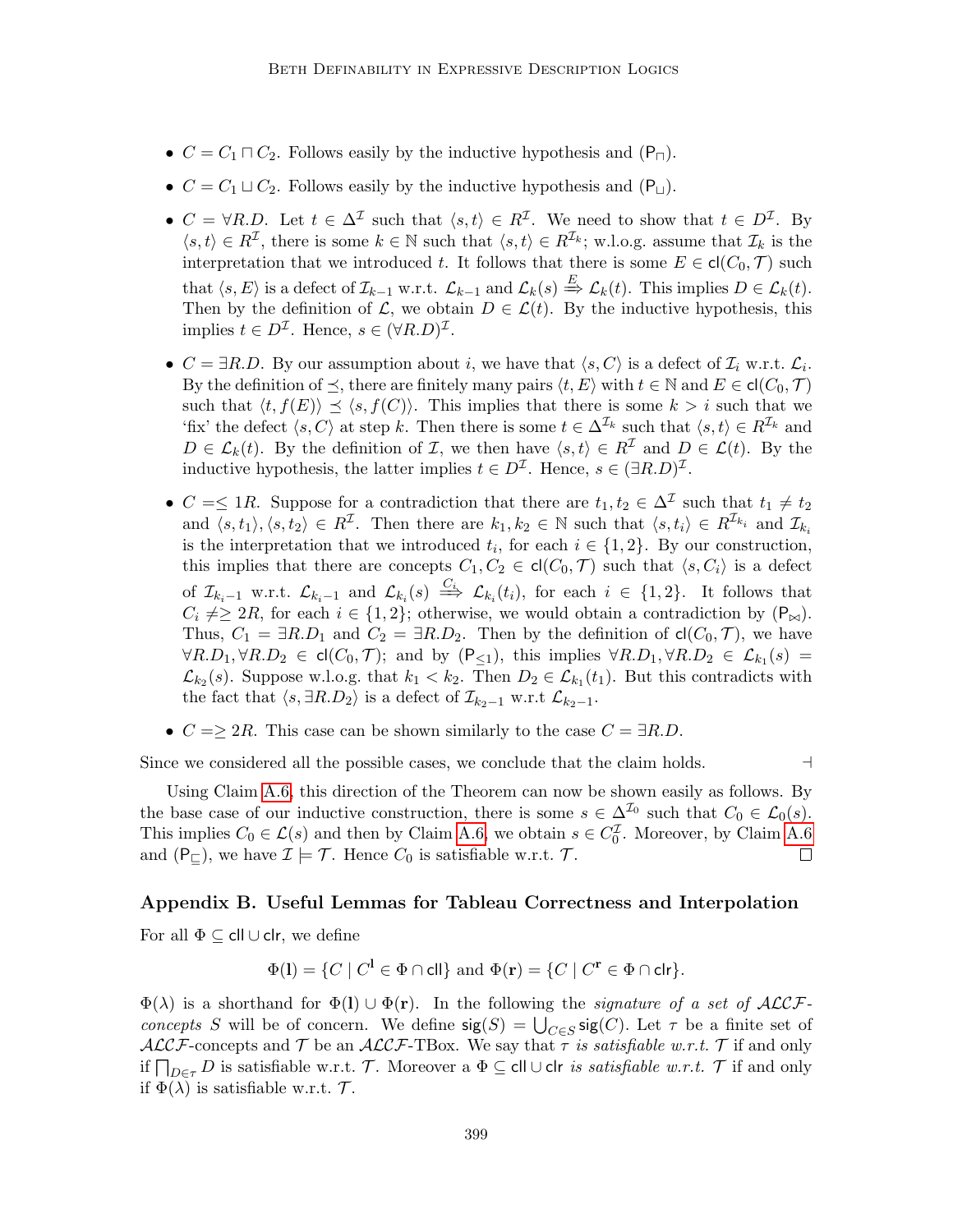**Lemma B.1.** Let  $\Phi \subseteq \text{cl} \cup \text{cl}$  be satisfiable w.r.t.  $\mathcal{T}$ . We have

- if  $\chi$  is an  $\star$ -burden of  $\Phi$  for  $\star \in \{\square, \leq 1, \exists, \geq 2\}$  and  $\Psi$  is the  $\chi$ -relief of  $\Phi$ , then  $\Psi$  is satisfiable w.r.t.  $\mathcal{T}$ ;
- if x is an  $\Box$ -burden of  $\Phi$ , then there is some x-relief  $\Psi$  of  $\Phi$  such that  $\Psi$  is satisfiable  $w.r.t.$   $\mathcal{T}$ .

*Proof.* Suppose that  $\Phi$  is as stated in the Theorem, i.e., it is satisfiable w.r.t.  $\mathcal{T}$ . This means  $\Phi(\lambda)$  is satisfiable w.r.t. T. By Theorem [A.4](#page-49-1) we then have that there is some  $\langle C, \mathcal{T} \rangle$ -quasimodel Q for  $\mathcal{ALCF}$ , where  $C = \prod_{D \in \Phi(\lambda)} D$ . This means there is some  $\tau \in Q$ such that  $\Phi(\lambda) \subseteq \tau$ . We will also use the term  $\langle \tau, \mathcal{T} \rangle$ -quasimodel for Q.

Assume that  $(C_1 \sqcap C_2)^\lambda$  is an  $\sqcap$ -burden of  $\Phi$ . Then the  $(C_1 \sqcap C_2)^\lambda$ -relief of  $\Phi$  is  $\Psi$  =  $\Phi \cup \{(C_1)^{\lambda}, (C_2)^{\lambda}\}\.$  By  $(\mathsf{P}_{\Box})$ ,  $\{C_1, C_2\} \subseteq \tau$  and thus  $\Psi(\lambda) \subseteq \tau$ . Hence  $\Psi(\lambda)$  is satisfiable w.r.t.  $\mathcal{T}$ .

Assume that  $(\leq 1R)^{\lambda}$  is an  $\leq 1$ -burden of  $\Phi$ . Then the  $(\leq 1R)^{\lambda}$ -relief of  $\Phi$  is  $\Psi =$  $\Phi \cup \{(\forall R.C)^{\kappa} \mid (\exists R.C)^{\kappa} \in \Phi\}.$  If  $(\exists R.C)^{\kappa} \in \Phi$ , then  $\exists R.C \in \tau$  and by  $(\mathsf{P}_{\leq 1}), \forall R.C \in \tau$ . Hence  $\Psi(\lambda) \subseteq \tau$  and  $\Psi$  is satisfiable w.r.t.  $\mathcal{T}$ .

Assume that  $(\exists R.C)^{\lambda}$  is an  $\exists$ -burden of  $\Phi$ .  $\Phi(\lambda) \subseteq \tau$  so by condition (b) of Defini-tion [A.3,](#page-48-0) there is some  $v \in Q$  such that  $v \supseteq \{C\} \cup \{D \mid \forall R.D \in \Phi(\lambda)\}\;$  and by  $(\mathsf{P}_{\sqsubset})$ ,  $\{E \mid \top \sqsubseteq E \in \mathcal{T}\} \subseteq v$ . Let  $\Psi$  be the  $(\exists R.C)^{\lambda}$ -relief of  $\Phi$ . Then we have  $\Psi(\lambda) \subseteq v$ . Hence  $\Psi$  is satisfiable w.r.t.  $\mathcal{T}$ .

Assume that  $(\geq 2R)^{\lambda}$  is an  $\geq 2$ -burden of  $\Phi$ .  $\Phi(\lambda) \subseteq \tau$  so by condition (b) of Def-inition [A.3,](#page-48-0) there is some  $v \in Q$  such that  $v \supseteq \{D \mid \forall R.D \in \Phi(\lambda)\}\;$  and by  $(\mathsf{P}_{\square}),$  $\{E \mid \top \sqsubseteq E \in \mathcal{T}\}\subseteq v$ . Let  $\Psi$  be the  $\geq 2R$ -relief of  $\Phi$ . Then we have  $\Psi(\lambda) \subseteq v$ . Hence  $\Psi$  is satisfiable w.r.t.  $\mathcal{T}$ .

Assume that  $(C_1 \sqcup C_2)^\lambda$  is an  $\sqcup$ -burden  $\Phi$ . Then for some  $(C_1 \sqcup C_2)^\lambda$ -relief  $\Psi$  of  $\Phi$ , we have  $\Psi(\lambda) \subseteq \tau$  by  $(P_{\square})$ . Hence, there is some  $(C_1 \sqcup C_2)^{\lambda}$ -relief of  $\Phi$  that is satisfiable w.r.t.  $\mathcal{T}.$  $\Box$ 

**Proposition B.2.** Let  $\mathcal{T}$  be an  $\mathcal{ALCF}\text{-}TBox$  and  $C_0, C_1, \ldots, C_n, D$  be  $\mathcal{ALCF}\text{-}concepts.$ 

<span id="page-53-0"></span>1. If  $\mathcal{T} \models C_0 \sqcap C_1 \sqcap \ldots \sqcap C_n \sqsubseteq D$ , then

$$
\mathcal{T} \models \exists R.C_0 \sqcap \forall R.C_1 \sqcap \ldots \sqcap \forall R.C_n \sqsubseteq \exists R.D.
$$

<span id="page-53-1"></span>2. If  $\mathcal{T} \models D \sqsubseteq C_1 \sqcup \ldots \sqcup C_n$ , then

$$
\mathcal{T} \models \exists R.D \sqsubseteq \exists R.C_1 \sqcup \ldots \sqcup \exists R.C_n.
$$

3. If  $\mathcal{T} \models C_1 \sqcap \ldots \sqcap C_n \sqsubseteq D$ , then

 $\mathcal{T} \models \geq 2R \sqcap \forall R.C_1 \sqcap \ldots \sqcap \forall R.C_n \sqsubseteq \exists R.D.$ 

*Proof.* For [1,](#page-53-0) we proceed towards a contradiction. Suppose  $\mathcal{T} \models C_0 \sqcap C_1 \sqcap \ldots \sqcap C_n \sqsubseteq D$ and  $\mathcal{T} \not\models \exists R.C_0 \sqcap \forall R.C_1 \sqcap \ldots \sqcap \forall R.C_n \sqsubseteq \exists R.D.$  Then there is some model  $\mathcal{I}$  of  $\mathcal{T}$  such that  $\mathcal{I} \models C_0 \sqcap C_1 \sqcap \ldots \sqcap C_n \sqsubseteq D$  and  $\mathcal{I} \not\models \exists R.C_0 \sqcap \forall R.C_1 \sqcap \ldots \sqcap \forall R.C_n \sqsubseteq \exists R.D.$  By the latter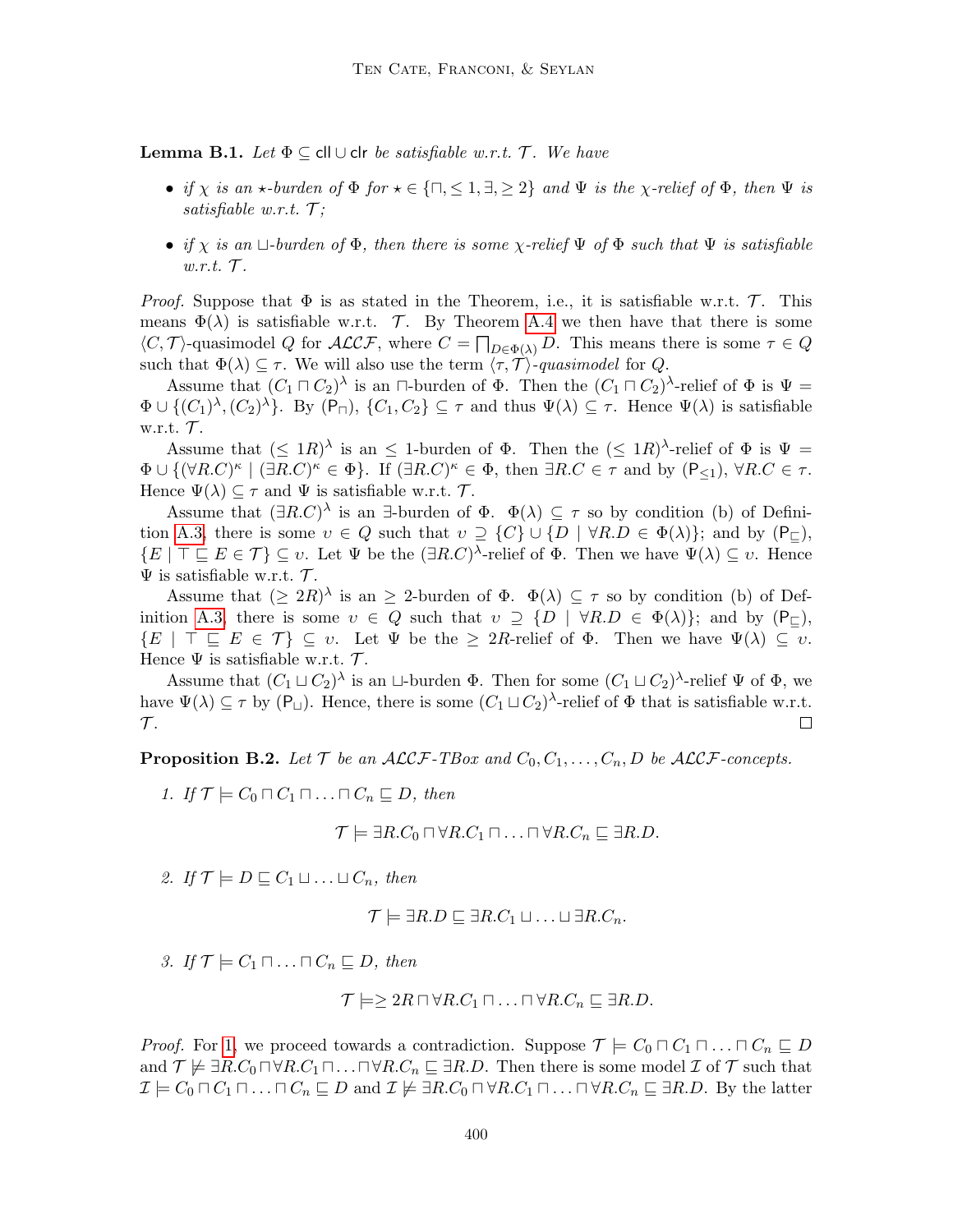there is some  $s \in \Delta^{\mathcal{I}}$  such that  $s \in (\exists R.C_0 \sqcap \forall R.C_1 \sqcap \ldots \sqcap \forall R.C_n)^{\mathcal{I}}$  and  $s \notin (\exists R.D)^{\mathcal{I}}$ . That is, there is some  $t \in \Delta^{\mathcal{I}}$  such that  $\langle s,t \rangle \in R^{\mathcal{I}}$ ,  $t \in (C_0 \sqcap C_1 \sqcap \ldots \sqcap C_n)^{\mathcal{I}}$ , and  $t \in (\neg D)^{\mathcal{I}}$ . But this contradicts with  $\mathcal{I} \models C_0 \sqcap C_1 \sqcap \ldots \sqcap C_n \sqsubseteq D$ .

For [2,](#page-53-1) we proceed towards a contradiction. Suppose  $\mathcal{T} \models D \sqsubseteq C_1 \sqcup \ldots \sqcup C_n$  and  $\mathcal{T} \not\models \exists R.D \sqsubseteq \exists R.C_1 \sqcup \ldots \sqcup \exists R.C_n.$  Then there is some model  $\mathcal{I}$  of  $\mathcal{T}$  such that  $\mathcal{I} \models D \sqsubseteq$  $C_1 \sqcup \ldots \sqcup C_n$  and  $\mathcal{I} \not\models \exists R.D \sqsubseteq \exists R.C_1 \sqcup \ldots \sqcup \exists R.C_n$ . By the latter there is some  $s \in \Delta^{\mathcal{I}}$ such that  $s \in (\exists R.D)^{\mathcal{I}}$  and  $s \notin (\exists R.C_1 \sqcup ... \sqcup \exists R.C_n)^{\mathcal{I}}$ . That is there is some  $t \in \Delta^{\mathcal{I}}$ such that  $\langle s,t\rangle \in \mathbb{R}^{\mathcal{I}}, t \in \mathbb{D}^{\mathcal{I}},$  and  $t \in (\neg C_1 \sqcap \ldots \sqcap \neg C_n)^{\mathcal{I}}$ . But this contradicts with  $\mathcal{I} \models D \sqsubseteq C_1 \sqcup \ldots \sqcup C_n.$  $\Box$ 

<span id="page-54-10"></span>**Proposition B.3.** Let  $C$  be an  $ALCF$ -concept and  $R$  be a role name. Then

 $\vert = \leq 1R \sqcap \exists R.C \sqcap \forall R.C \equiv \leq 1R \sqcap \exists R.C.$ 

*Proof.* That  $\models \leq 1R \sqcap \exists R.C \sqcap \forall R.C \sqsubseteq \leq 1R \sqcap \exists R.C$  is trivial. For the other direction, suppose for a contradiction that  $\neq \leq 1R \sqcap \exists R.C \sqsubseteq \leq 1R \sqcap \exists R.C \sqcap \forall R.C.$  This means there is some interpretation  $\mathcal{I} = \langle \Delta^{\mathcal{I}}, \cdot^{\mathcal{I}} \rangle$  such that  $\mathcal{I} \not\models \leq 1R \sqcap \exists R.C \sqsubseteq \leq 1R \sqcap \exists R.C \sqcap \forall R.C.$ Thus there is some  $s \in \Delta^{\mathcal{I}}$  such that  $s \in (\leq 1R)^{\mathcal{I}}$ ,  $s \in (\exists R.C)^{\mathcal{I}}$ , and  $s \in (\exists R.\neg C)^{\mathcal{I}}$ . By the last two there are  $t_1, t_2 \in \Delta^{\mathcal{I}}$  such that  $\langle s, t_1 \rangle, \langle s, t_2 \rangle \in R^{\mathcal{I}}, t_1 \in C^{\mathcal{I}},$  and  $t_2 \in (\neg C)^{\mathcal{I}}$ . But by  $s \in (\leq 1R)^{\mathcal{I}}$ ,  $t_1 = t_2$  which is a contradiction.  $\Box$ 

<span id="page-54-12"></span><span id="page-54-0"></span>Lemma B.4. Let  $\Phi \subset$  cll  $\cup$  clr. We have

- 1. if  $\perp^1 \in \Phi$ , then  $\perp$  is an interpolant of  $\Phi$ ;
- <span id="page-54-1"></span>2. if  $\perp^{\mathbf{r}} \in \Phi$ , then  $\top$  is an interpolant of  $\Phi$ ;
- <span id="page-54-3"></span><span id="page-54-2"></span>3. for a concept C of the form A or  $\leq 1R$ ,
	- (a) if  $\{C^1, (\dot{\neg} C)^1\} \subseteq \Phi$ , then  $\bot$  is an interpolant of  $\Phi$ ;
	- (b) if  $\{C^{\mathbf{r}}, (\dot{\neg} C)^{\mathbf{r}}\} \subseteq \Phi$ , then  $\top$  is an interpolant of  $\Phi$ ;
	- (c) if  $\{C^1, (\dot{\neg} C)^r\} \subseteq \Phi$ , then C is an interpolant of  $\Phi$ ;
	- (d) if  $\{C^{\mathbf{r}}, (\dot{\neg} C)^{\mathbf{l}}\} \subseteq \Phi$ , then  $\dot{\neg} C$  is an interpolant of  $\Phi$ ;
- <span id="page-54-6"></span><span id="page-54-5"></span><span id="page-54-4"></span>4. if  $\Psi$  is the  $(C_1 \sqcap C_2)^\lambda$ -relief of  $\Phi$  and I is an interpolant of  $\Psi$ , then I is an interpolant of  $\Phi$ :
- <span id="page-54-7"></span>5. if  $\Psi_1$  and  $\Psi_2$  are  $(C_1 \sqcup C_2)^{1}$ -reliefs of  $\Phi$ , and  $I_1, I_2$  are interpolants of  $\Psi_1, \Psi_2$  respectively, then  $I_1 \sqcup I_2$  is an interpolant of  $\Phi$ ;
- <span id="page-54-8"></span>6. if  $\Psi_1$  and  $\Psi_2$  are  $(C_1 \sqcup C_2)^r$ -reliefs of  $\Phi$ , and  $I_1, I_2$  are interpolants of  $\Psi_1, \Psi_2$  respectively, then  $I_1 \sqcap I_2$  is an interpolant of  $\Phi$ ;
- <span id="page-54-9"></span>7. if  $\Psi$  is the  $(\leq 1R)^{1}$ -relief of  $\Phi$ , there is no biased concept of the form  $(\exists R.C)^{r} \in \Phi$ , and I is an interpolant of  $\Psi$ , then I is an interpolant of  $\Phi$ ;
- <span id="page-54-11"></span>8. if  $\Psi$  is the  $(\leq 1R)^{r}$ -relief of  $\Phi$ , there is no biased concept of the form  $(\exists R.C)^{l} \in \Phi$ , and I is an interpolant of  $\Psi$ , then I is an interpolant of  $\Phi$ ;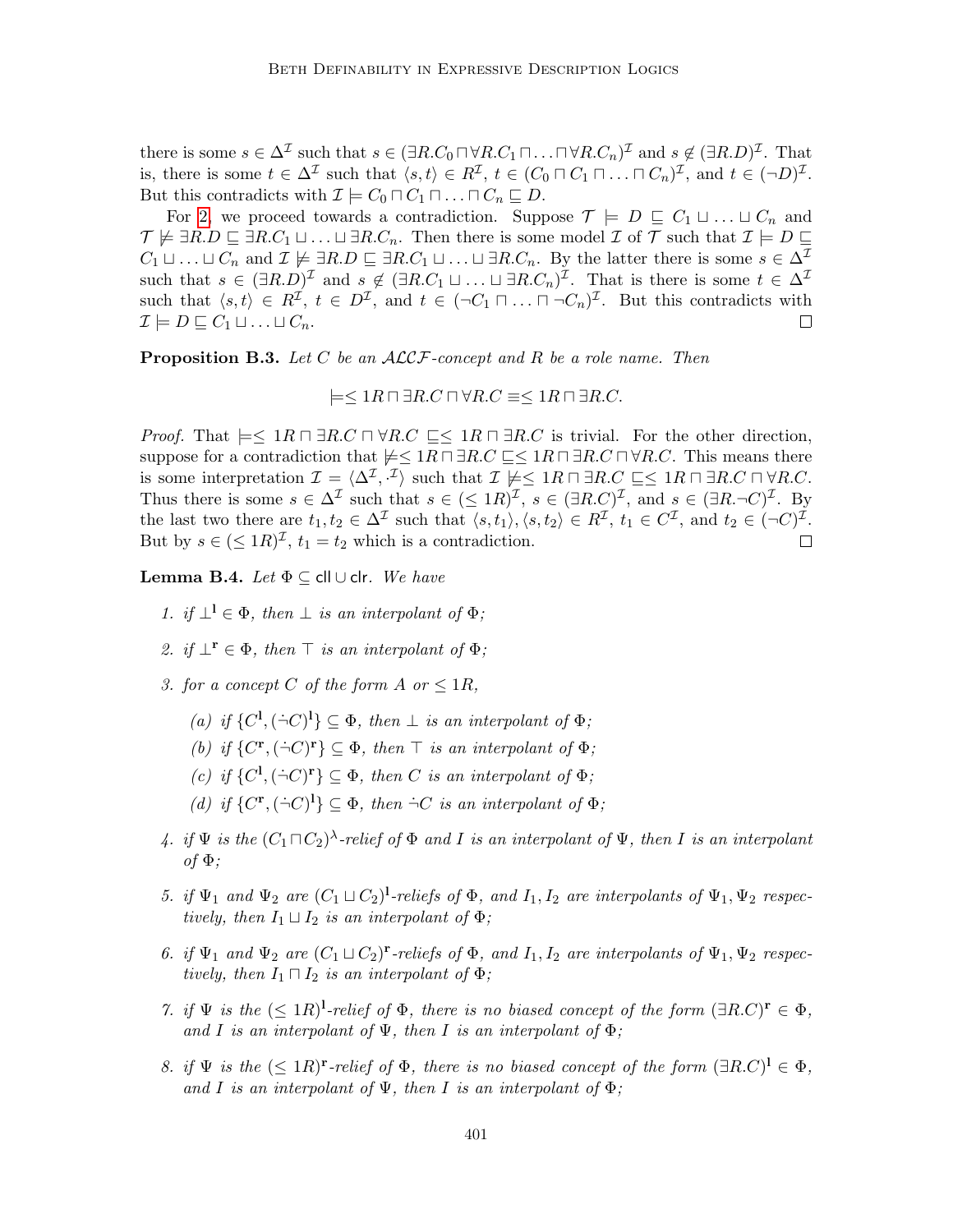- <span id="page-55-0"></span>9. if  $\Psi$  is the  $(\leq 1R)^{1}$ -relief of  $\Phi$ , there is some biased concept of the form  $(\exists R.C)^{r} \in \Phi$ , and I is an interpolant of  $\Psi$ , then  $I \cap \langle 1R$  is an interpolant of  $\Phi$ ;
- <span id="page-55-1"></span>10. if  $\Psi$  is the  $(\leq 1R)^r$ -relief of  $\Phi$ , there is some biased concept of the form  $(\exists R.C)^l \in \Phi$ , and I is an interpolant of  $\Psi$ , then  $I \sqcup \geq 2R$  is an interpolant of  $\Phi$ ;
- <span id="page-55-2"></span>11. if  $\Psi$  is the  $(\exists R.C)^{1}$ -relief of  $\Phi$ , I is an interpolant of  $\Psi$ , and there is no biased concept of the form  $(\forall R.D)^{r} \in \Phi$ , then  $\bot$  is an interpolant of  $\Phi$ ;
- <span id="page-55-3"></span>12. if  $\Psi$  is the  $(\exists R.C)^{\mathbf{r}}$ -relief of  $\Phi$ , I is an interpolant of  $\Psi$ , and there is no biased concept of the form  $(\forall R.D)^{1} \in \Phi$ , then  $\top$  is an interpolant of  $\Phi$ ;
- <span id="page-55-4"></span>13. if  $\Psi$  is the  $(\exists R.C)^{1}$ -relief of  $\Phi$ , I is an interpolant of  $\Psi$ , and there is some biased concept of the form  $(\forall R.D)^{r} \in \Phi$ , then  $\exists R.I$  is an interpolant of  $\Phi$ ;
- <span id="page-55-5"></span>14. if  $\Psi$  is the  $(\exists R.C)^r$ -relief of  $\Phi$ , I is an interpolant of  $\Psi$ , and there is some biased concept of the form  $(\forall R.D)^{1} \in \Phi$ , then  $\forall R.I$  is an interpolant of  $\Phi$ ;
- <span id="page-55-6"></span>15. if  $\Psi$  is the  $(\geq 2R)^{1}$ -relief of  $\Phi$ , I is an interpolant of  $\Psi$ , and there is no biased concept of the form  $(\forall R.D)^{r} \in \Phi$ , then  $\bot$  is an interpolant of  $\Phi$ ;
- <span id="page-55-7"></span>16. if  $\Psi$  is the  $(\geq 2R)^{r}$ -relief of  $\Phi$ , I is an interpolant of  $\Psi$ , and there is no biased concept of the form  $(\forall R.D)^{1} \in \Phi$ , then  $\top$  is an interpolant of  $\Phi$ ;
- <span id="page-55-8"></span>17. if  $\Psi$  is the  $( \geq 2R)^{1}$ -relief of  $\Phi$ , I is an interpolant of  $\Psi$ , and there is some biased concept of the form  $(\forall R.D)^{r} \in \Phi$ , then  $\exists R.I$  is an interpolant of  $\Phi$ ;
- <span id="page-55-9"></span>18. if  $\Psi$  is the  $( \geq 2R)^r$ -relief of  $\Phi$ , I is an interpolant of  $\Psi$ , and there is some biased concept of the form  $(\forall R.D)^{1} \in \Phi$ , then  $\forall R.I$  is an interpolant of  $\Phi$ .

*Proof.* For [1.](#page-54-0) Suppose  $\Phi(1) = \{X_1, \ldots, X_n\} \cup \{\perp\}$  and  $\Phi(\mathbf{r}) = \{Y_1, \ldots, Y_m\}$ . But  $\mathcal{T} \models$  $\bot \sqcap X_1 \sqcap \ldots, X_n \sqsubseteq \bot$  and  $\mathcal{T} \models \bot \sqsubseteq \neg Y_1 \sqcup \ldots \sqcup \neg Y_m$  hold trivially. Since  $\bot$  is a logical constant,  $\emptyset = \text{sig}(\bot) \subseteq \text{sig}(\Phi(\mathbf{l})) \cap \text{sig}(\Phi(\mathbf{r}))$ . Hence [1](#page-54-0) is satisfied.

For [2.](#page-54-1) Suppose  $\Phi(\mathbf{r}) = \{Y_1, \ldots, Y_m\} \cup \{\perp\}$  and  $\Phi(\mathbf{l}) = \{X_1, \ldots, X_n\}$ . But  $\mathcal{T} \models$  $X_1 \sqcap \ldots, X_n \sqsubseteq \top$  and  $\mathcal{T} \models \top \sqsubseteq \neg Y_1 \sqcup \ldots \sqcup \neg Y_m \sqcup \top$  hold trivially. Since  $\top$  is a logical constant,  $\emptyset = \mathsf{sig}(\top) \subseteq \mathsf{sig}(\Phi(\mathbf{l})) \cap \mathsf{sig}(\Phi(\mathbf{r}))$ . Hence [2](#page-54-1) is satisfied.

For [3a.](#page-54-2) Suppose  $\Phi(1) = \{X_1, \ldots, X_n\} \cup \{C, \dot{\neg} C\}$  and  $\Phi(\mathbf{r}) = \{Y_1, \ldots, Y_m\}$ . But  $\mathcal{T} \models$  $X_1 \sqcap \ldots, X_n \sqcap C \sqcap \neg C \sqsubseteq \bot$  and  $\mathcal{T} \models \bot \sqsubseteq \neg Y_1 \sqcup \ldots \sqcup \neg Y_m$  hold trivially. Since  $\bot$  is a logical constant,  $\emptyset = \mathsf{sig}(\bot) \subseteq \mathsf{sig}(\Phi(\mathsf{I})) \cap \mathsf{sig}(\Phi(\mathsf{r}))$ . Hence [3a](#page-54-2) is satisfied.

The argument for [3b](#page-54-3) is analogous to the previous case.

For [3c.](#page-54-4) Suppose  $\Phi(\mathbf{l}) = \{X_1, \ldots, X_n\} \cup \{C\}$  and  $\Phi(\mathbf{r}) = \{Y_1, \ldots, Y_m\} \cup \{\neg C\}$ . But  $\mathcal{T} \models$  $X_1\sqcap\ldots\sqcap X_n\sqcap C\sqsubseteq C,$   $\mathcal{T}\models C\sqsubseteq\neg Y_1\sqcup\ldots\sqcup\neg Y_m\sqcup\neg(\neg C)$ , and  $\mathsf{sig}(C)\subseteq\mathsf{sig}(\Phi(1))\cap\mathsf{sig}(\Phi(\mathbf{r}))$ hold trivially. Hence [3c](#page-54-4) is satisfied.

The argument for [3d](#page-54-5) is analogous to the previous case.

For [4.](#page-54-6) Suppose  $\Psi$  is a  $(C_1 \sqcap C_2)^{1}$ -relief of  $\Phi$ , I is an interpolant of  $\Psi$ ,  $\Phi(1) = \{X_1, \ldots, X_n\} \cup$  $\{C_1 \sqcap C_2\}$ , and  $\Phi(\mathbf{r}) = \{Y_1, \ldots, Y_m\}$ . By assumption,  $\mathcal{T} \models X_1 \sqcap \ldots \sqcap X_n \sqcap (C_1 \sqcap C_2) \sqcap C_1 \sqcap C_2 \sqsubseteq$ I, i.e.,  $\mathcal{T} \models X_1 \sqcap \ldots \sqcap X_n \sqcap (C_1 \sqcap C_2) \sqsubseteq I$  and  $\mathcal{T} \models I \sqsubseteq \neg Y_1 \sqcup \ldots \sqcup \neg Y_m$ . By assumption again,  $\operatorname{sig}(\Psi(1)) = \operatorname{sig}(\Phi(1))$  and  $\operatorname{sig}(\Psi(r)) = \operatorname{sig}(\Phi(r))$ , and thus  $\operatorname{sig}(I) \subseteq \operatorname{sig}(\Phi(1)) \cap \operatorname{sig}(\Phi(r))$ .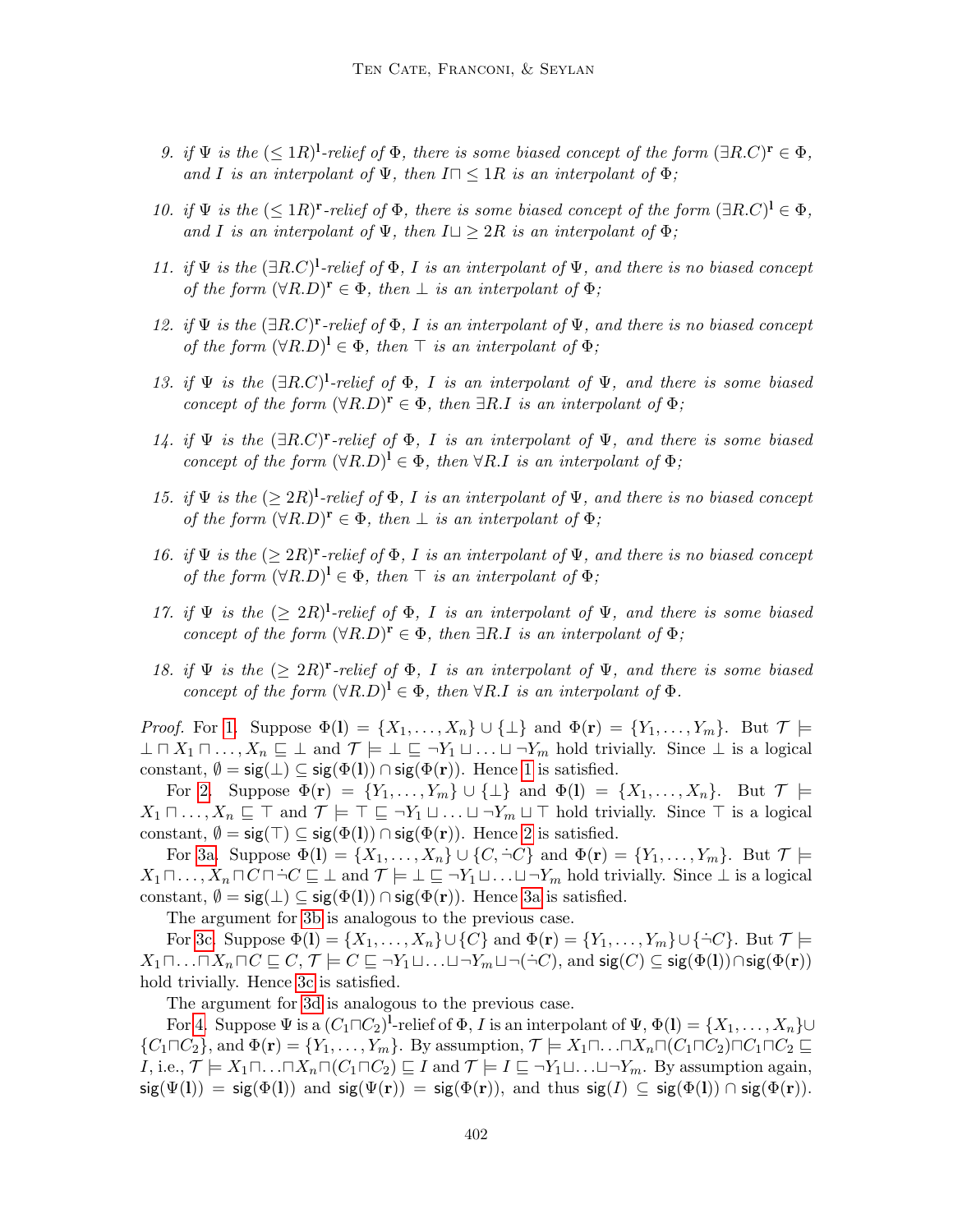Therefore I is an interpolant of  $\Phi$ . The case for when  $\Psi$  is a  $(C_1 \sqcap C_2)^{r}$ -relief of  $\Phi$  and I is an interpolant of  $\Psi$  can be shown analogously. Hence [4](#page-54-6) is satisfied.

For [5.](#page-54-7) Suppose  $\Psi_1$  and  $\Psi_2$  are  $(C_1 \sqcup C_2)^{1}$ -reliefs of  $\Phi$ ,  $I_1, I_2$  are interpolants of  $\Psi_1, \Psi_2$ respectively,  $\Phi(1) = \{X_1, \ldots, X_n\} \cup \{C_1 \sqcup C_2\}$ , and  $\Phi(\mathbf{r}) = \{Y_1, \ldots, Y_m\}$ . By assumption,  $\mathcal{T} \models X_1 \sqcap \ldots \sqcap X_n \sqcap (C_1 \sqcup C_2) \sqcap C_1 \sqsubseteq I_1 \text{ and } \mathcal{T} \models X_1 \sqcap \ldots \sqcap X_n \sqcap (C_1 \sqcup C_2) \sqcap C_2 \sqsubseteq I_2.$ Then we have the following.

$$
\mathcal{T} \models I_1 \sqcup I_2 \quad \sqsupseteq \quad (X_1 \sqcap \ldots \sqcap X_n \sqcap (C_1 \sqcup C_2) \sqcap C_1) \sqcup
$$
\n
$$
(X_1 \sqcap \ldots \sqcap X_n \sqcap (C_1 \sqcup C_2) \sqcap C_2)
$$
\n
$$
\mathcal{T} \models I_1 \sqcup I_2 \quad \sqsupseteq \quad (X_1 \sqcap \ldots \sqcap X_n \sqcap (C_1 \sqcup C_2)) \sqcap (C_1 \sqcup C_2)
$$
\n
$$
\mathcal{T} \models I_1 \sqcup I_2 \quad \sqsupseteq \quad X_1 \sqcap \ldots \sqcap X_n \sqcap (C_1 \sqcup C_2)
$$

For the other half, by assumption  $\mathcal{T} \models I_1 \sqsubseteq \neg Y_1 \sqcup \ldots \sqcup \neg Y_m$  and  $\mathcal{T} \models I_2 \sqsubseteq \neg Y_1 \sqcup \ldots \sqcup \neg Y_m$ . But then  $\mathcal{T} \models I_1 \sqcup I_2 \sqsubseteq \neg Y_1 \sqcup \ldots \sqcup \neg Y_m$ . Clearly,  $sig(I_1 \sqcup I_2) \subseteq sig(\Phi(1)) \cap sig(\Phi(r))$ . Hence [5](#page-54-7) is satisfied.

The argument for [6](#page-54-8) is analogous to the previous case. For [7.](#page-54-9) Suppose

- $\Psi$  is a  $(\leq 1R)^{1}$ -relief of  $\Phi$ ,
- I is an interpolant of  $\Psi$ ,
- $\Phi(1) = \{X_1, \ldots, X_n\} \cup \{\leq 1R\} \cup \{\exists R.C_1, \ldots, \exists R.C_k\}, \text{ where } \{\exists R.C_1, \ldots, \exists R.C_k\} =$  $\{\exists R.C \in \Phi(\mathbf{l})\},\$
- $\bullet \ \Phi(\mathbf{r}) = \{Y_1, \ldots, Y_m\},\,$
- there is no biased concept of the form  $(\exists R.C)^{r} \in \Phi$ .

Let  $E = \forall R.C_1 \sqcap ... \sqcap \forall R.C_k$ . By assumption,

$$
\mathcal{T} \models X_1 \sqcap \ldots \sqcap X_n \sqcap \leq 1R \sqcap \exists R.C_1 \sqcap \ldots \sqcap \exists R.C_k \sqcap E \sqsubseteq I.
$$

Then by Proposition [B.3](#page-54-10)

$$
\mathcal{T} \models X_1 \sqcap \ldots \sqcap X_n \sqcap \leq 1R \sqcap \exists R.C_1 \sqcap \ldots \sqcap \exists R.C_k \sqsubseteq I
$$

which is what we wanted to show. For the other half, since there is no biased concept of the form  $(\exists R.C)^{\mathbf{r}} \in \Phi$ , we have  $\Phi(\mathbf{r}) = \Psi(\mathbf{r})$ . But then

$$
\mathcal{T} \models I \sqsubseteq \neg Y_1 \sqcup \ldots \sqcup \neg Y_m
$$

which is what we wanted to show. By assumption  $sig(\Psi(I)) = sig(\Phi(I))$  and  $sig(\Psi(r)) =$  $sig(\Phi(\mathbf{r}))$ , and thus  $sig(I) \subseteq sig(\Phi(\mathbf{l})) \cap sig(\Phi(\mathbf{r}))$ . Therefore I is an interpolant of  $\Phi$ . Hence [7](#page-54-9) is satisfied.

[8](#page-54-11) can be shown analogously to the previous case. For [9.](#page-55-0) Suppose

•  $\Psi$  is a  $(\leq 1R)^{1}$ -relief of  $\Phi$ ,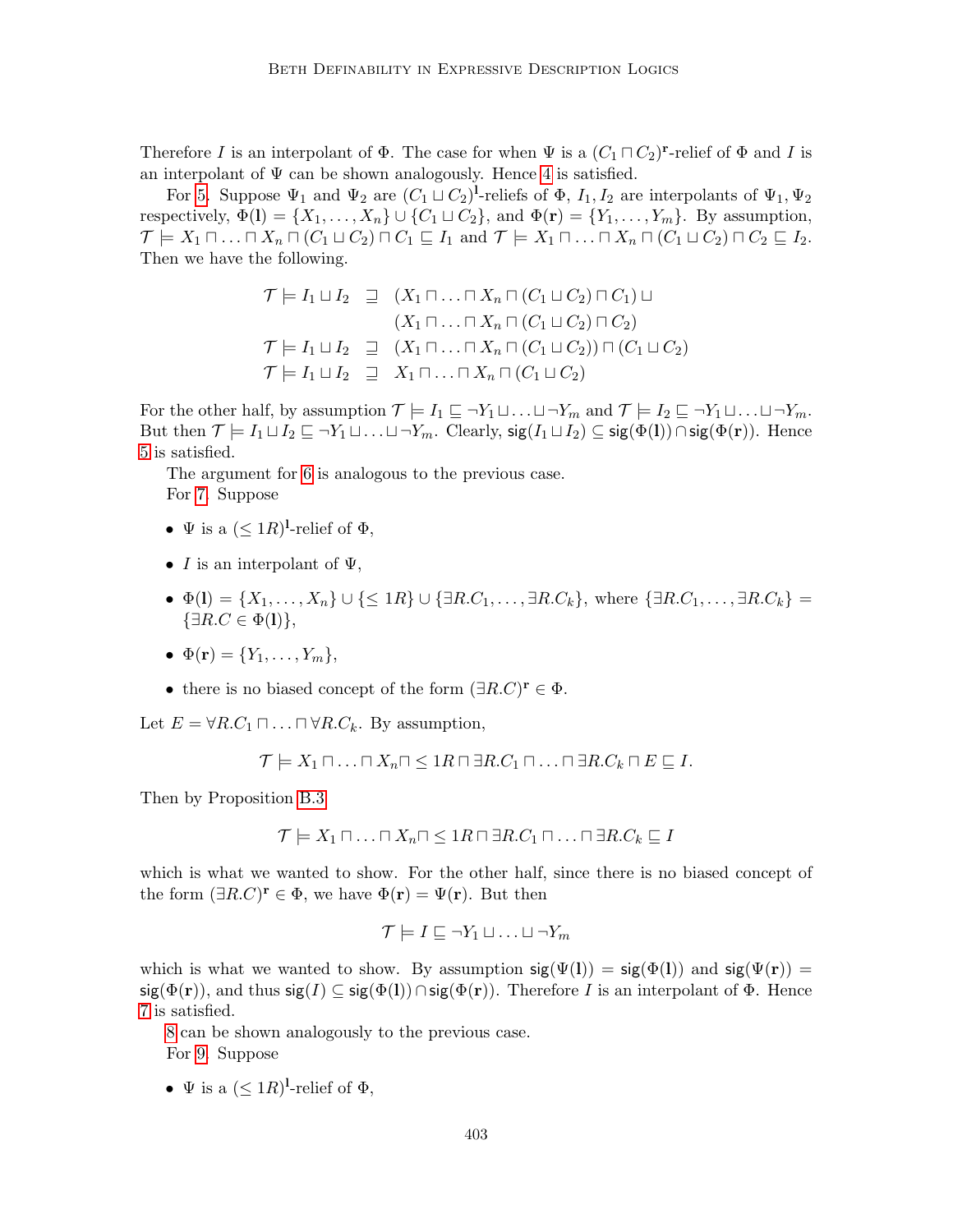- I is an interpolant of  $\Psi$ ,
- $\Phi(1) = \{X_1, \ldots, X_n\} \cup \{\leq 1R\} \cup \{\exists R.C_1, \ldots, \exists R.C_k\}, \text{ where } \{\exists R.C_1, \ldots, \exists R.C_k\} =$  $\{\exists R.C \in \Phi(\mathbf{l})\},\$
- $\Phi(\mathbf{r}) = \{Y_1, \ldots, Y_m\} \cup \{\exists R.D_1, \ldots, \exists R.D_l\},\$  where  $\{\exists R.D_1, \ldots, \exists R.D_l\} = \{\exists R.C \in \mathcal{F}\}$  $\Phi(\mathbf{r})\},\,$
- there is some biased concept of the form  $(\exists R.C)^{r} \in \Phi$ .

Let  $E = \forall R.C_1 \sqcap \ldots \sqcap \forall R.C_k$ . By assumption,

$$
\mathcal{T} \models X_1 \sqcap \ldots \sqcap X_n \sqcap \leq 1R \sqcap \exists R.C_1 \sqcap \ldots \sqcap \exists R.C_k \sqcap E \sqsubseteq I.
$$

Also, we trivially have the following.

$$
\mathcal{T} \models X_1 \sqcap \ldots \sqcap X_n \sqcap \leq 1R \sqcap \exists R.C_1 \sqcap \ldots \sqcap \exists R.C_k \sqcap E \sqsubseteq \leq 1R.
$$

Combining these two, we get

$$
\mathcal{T} \models X_1 \sqcap \ldots \sqcap X_n \sqcap \leq 1R \sqcap \exists R.C_1 \sqcap \ldots \sqcap \exists R.C_k \sqcap E \sqsubseteq I \sqcap \leq 1R
$$

which is what we wanted to show.

For the other half, let  $F = \exists R.\neg C_1 \sqcup \dots \sqcup \exists R.\neg C_l$ . By the assumption about I,

$$
\mathcal{T} \models I \sqsubseteq \neg Y_1 \sqcup \ldots \sqcup \neg Y_m \sqcup \forall R.\neg C_1 \sqcup \ldots \sqcup \forall R.\neg C_l \sqcup F.
$$

From this, we trivially get

$$
\mathcal{T} \models I \sqsubseteq \neg Y_1 \sqcup \ldots \sqcup \neg Y_m \sqcup \forall R.\neg C_1 \sqcup \ldots \sqcup \forall R.\neg C_l \sqcup F \sqcup \geq 2R.
$$

Then by Proposition [B.3,](#page-54-10)

$$
\mathcal{T} \models I \sqsubseteq \neg Y_1 \sqcup \ldots \sqcup \neg Y_m \sqcup \forall R.\neg C_1 \sqcup \ldots \sqcup \forall R.\neg C_l \sqcup \geq 2R,
$$

which implies

$$
\mathcal{T} \models I \sqcap \leq 1R \sqsubseteq \neg Y_1 \sqcup \ldots \sqcup \neg Y_m \sqcup \forall R.\neg C_1 \sqcup \ldots \sqcup \forall R.\neg C_l,
$$

and this is what we wanted to show. By assumption  $sig(\Psi(I)) = sig(\Phi(I))$  and  $sig(\Psi(r)) =$ sig( $\Phi(\mathbf{r})$ ), and thus sig( $I \subseteq \text{sig}(\Phi(I)) \cap \text{sig}(\Phi(\mathbf{r}))$ . Moreover, since there is some biased concept of the form  $(\exists R.C)^r \in \Phi$ ,  $R \in \text{sig}(\Phi(I)) \cap \text{sig}(\Phi(r))$ . In conclusion,  $\text{sig}(I \cap \leq 1R) \in$  $sig(\Phi(I)) \cap sig(\Phi(r))$ . Hence [9](#page-55-0) is satisfied.

[10](#page-55-1) can be shown analogously to the previous case.

For [11.](#page-55-2) Suppose the following:

- $\Psi$  is the  $(\exists R.C)^{1}$ -relief of  $\Phi$ ,
- I is an interpolant of  $\Psi$ ,
- $\bullet$   $E = \bigcap_{\top \sqsubseteq C \in \mathcal{T}_\mathbf{I}} C, F = \bigsqcup_{\top \sqsubseteq C \in \mathcal{T}_\mathbf{r}} \neg C,$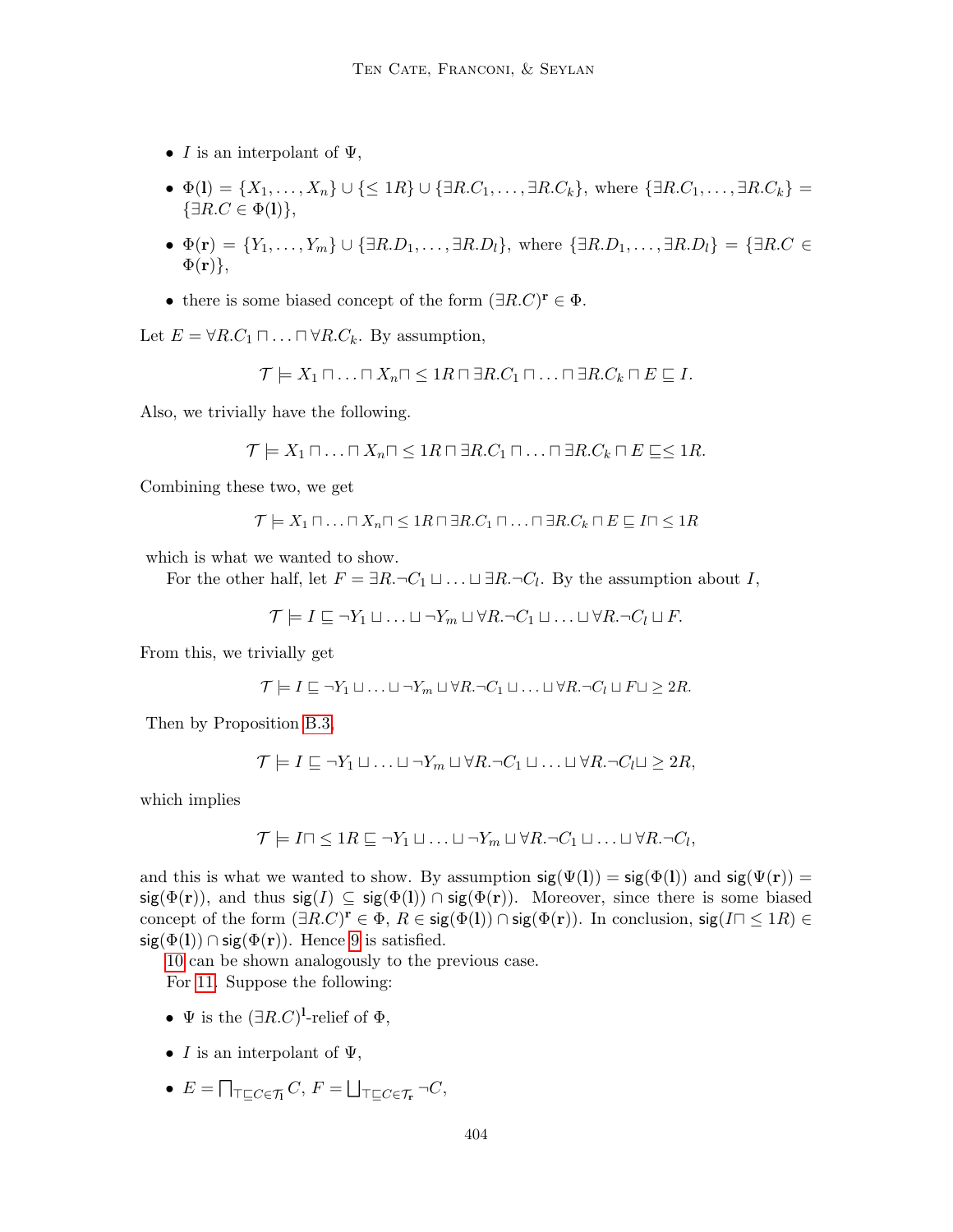- $\Phi(1) = \{X_1, \ldots, X_n\} \cup \{\exists R.C\} \cup \{\forall R.D_1, \ldots, \forall R.D_k\}$ , where  $\{\forall R.D_1, \ldots, \forall R.D_k\} =$  $\{\forall R.D \in \Phi(\mathbf{l})\},\$
- there is no biased concept of the form  $(\forall R.D)^{r} \in \Phi$ .

By the last assumption,  $\Psi(\mathbf{r}) = \{C \mid \top \sqsubseteq C \in \mathcal{T}_{\mathbf{r}}\}$ . By assumption,  $\mathcal{T} \models I \sqsubseteq F$ . Since  $\mathcal{T} \models F \sqsubseteq \bot$ , we have that  $\mathcal{T} \models I \equiv \bot$  and thus  $\mathcal{T} \models \exists R.I \equiv \bot$ . By assumption again  $\mathcal{T} \models C \sqcap D_1 \sqcap \ldots \sqcap D_k \sqcap E \sqsubseteq I$ . Since  $\mathcal{T} \models \top \sqsubseteq E$ , we have that  $\mathcal{T} \models C \sqcap D_1 \sqcap \ldots \sqcap D_k \sqsubseteq I$ . By Proposition [B.2](#page-8-0)

$$
\mathcal{T} \models \exists R.C \sqcap \forall R.D_1 \sqcap \ldots \sqcap \forall R.D_k \sqsubseteq \exists R.I.
$$

However by  $\mathcal{T} \models \exists R.I \equiv \bot$  this means

$$
\mathcal{T} \models \exists R.C \sqcap \forall R.D_1 \sqcap \ldots \sqcap \forall R.D_k \sqsubseteq \bot.
$$

Hence,

$$
\mathcal{T} \models X_1 \sqcap \ldots \sqcap X_n \sqcap \exists R.C \sqcap \forall R.D_1 \sqcap \ldots \sqcap \forall R.D_k \sqsubseteq \bot
$$

which is what we wanted to show. For the other half, let  $\Phi(\mathbf{r}) = \{Y_1, \ldots, Y_m\}$ . Since  $\mathcal{T} \models I \equiv \bot$ , we have trivially

$$
\mathcal{T} \models \bot \sqsubseteq \neg Y_1 \sqcup \ldots \sqcup \neg Y_m
$$

As the final step, we need to show that

$$
\mathsf{sig}(\bot) \subseteq \mathsf{sig}(\Phi(\mathbf{l})) \cap \mathsf{sig}(\Phi(\mathbf{r})).
$$

But this follows easily since  $\perp$  is a logical constant. Hence [11](#page-55-2) is satisfied.

For [12.](#page-55-3) Suppose the following:

- $\Psi$  is the  $(\exists R.C)^{\mathbf{r}}$ -relief of  $\Phi$ ,
- I is an interpolant of  $\Psi$ ,
- $E = \prod_{\substack{\top \sqsubseteq C \in \mathcal{T}_{\textbf{I}}}} C, F = \bigsqcup_{\substack{\top \sqsubseteq C \in \mathcal{T}_{\textbf{r}}}} \neg C,$
- $\Phi(\mathbf{r}) = \{Y_1, \ldots, Y_m\} \cup \{\exists R.C\} \cup \{\forall R.D_1, \ldots, \forall R.D_k\}$ , where  $\{\forall R.D_1, \ldots, \forall R.D_k\} =$  $\{\forall R.D \in \Phi(\mathbf{r})\},\$
- there is no biased concept of the form  $(\forall R.D)^{\mathbf{l}} \in \Phi$ .

By the last assumption,  $\Psi(I) = \{C \mid \top \sqsubseteq C \in \mathcal{T}_1\}$ . By assumption,  $\mathcal{T} \models E \sqsubseteq I$ . Since  $\mathcal{T} \models \top \sqsubseteq E$ , we have that  $\mathcal{T} \models I \equiv \top$  and thus  $\mathcal{T} \models \forall R.I \equiv \top$ . By assumption again  $\mathcal{T} \models$  $I \sqsubseteq \neg C \sqcup \neg D_1 \sqcup \ldots \sqcup \neg D_k \sqcup F$ . Since  $\mathcal{T} \models F \sqsubseteq \bot$ , we have that  $\mathcal{T} \models I \sqsubseteq \neg C \sqcup \neg D_1 \sqcup \ldots \sqcup \neg D_k$ . By Proposition [B.2](#page-8-0)

$$
\mathcal{T}\models \forall R.I\sqsubseteq \forall R.\neg C\sqcup \exists R.\neg D_1\sqcup \ldots \sqcup \exists R.\neg D_k.
$$

However by  $\mathcal{T} \models \top \equiv \forall R.I$ , this means

$$
\mathcal{T} \models \top \sqsubseteq \forall R \neg C \sqcup \exists R \neg D_1 \sqcup \ldots \sqcup \exists R \neg D_k.
$$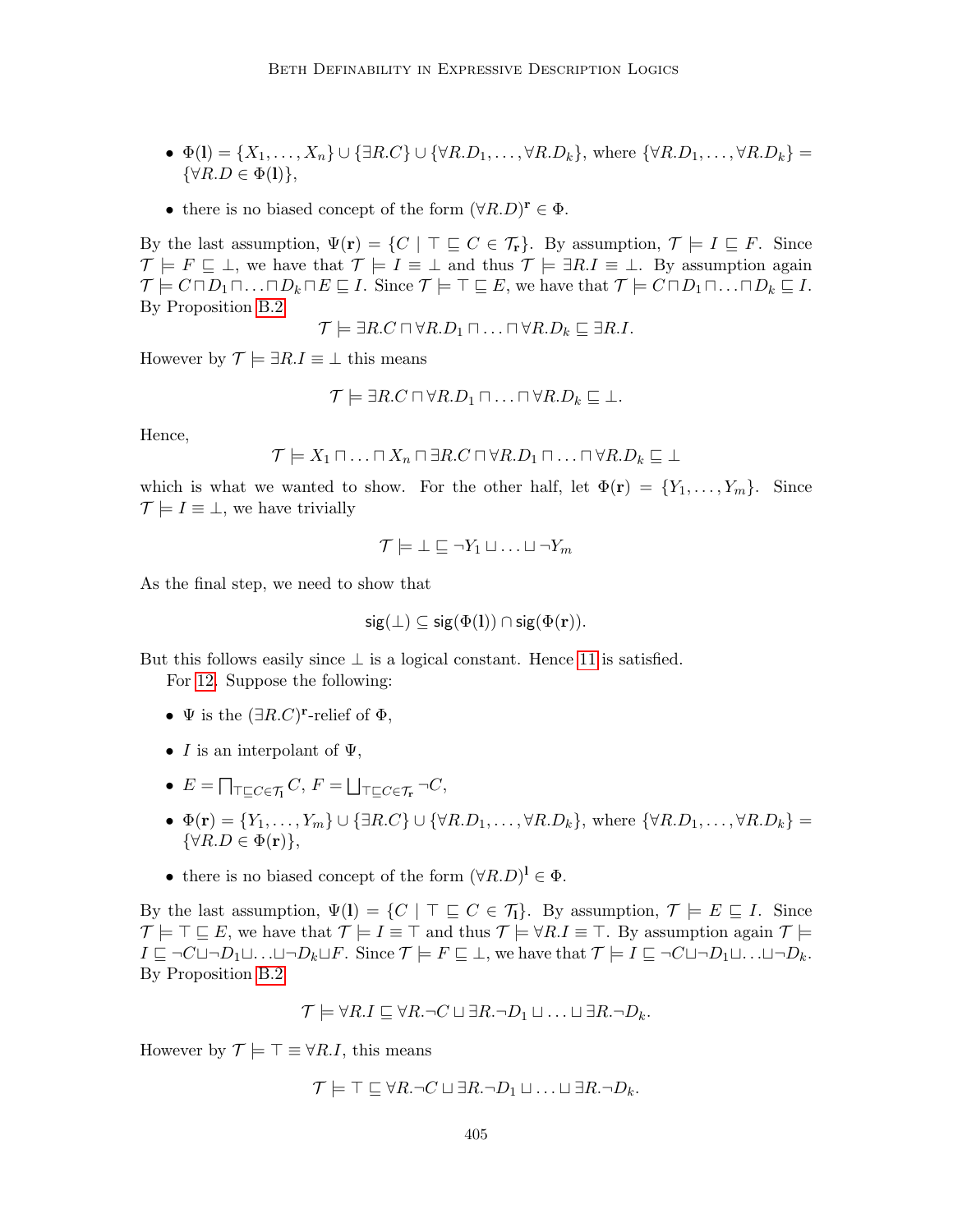Hence,

$$
\mathcal{T} \models \top \sqsubseteq \neg Y_1 \sqcup \ldots \sqcup \neg Y_m \sqcup \forall R \neg C \sqcup \exists R \neg D_1 \sqcup \ldots \sqcup \exists R \neg D_k
$$

which is what we wanted to show. For the other half, let  $\Phi(1) = \{X_1, \ldots, X_n\}$ . Since  $\mathcal{T} \models I \equiv \top$ , we have trivially

$$
\mathcal{T} \models X_1 \sqcap \ldots \sqcap X_n \sqsubseteq \top
$$

As the final step, we need to show that

$$
\mathsf{sig}(\top) \subseteq \mathsf{sig}(\Phi(\mathbf{l})) \cap \mathsf{sig}(\Phi(\mathbf{r})).
$$

But this follows easily since  $\top$  is a logical constant. Hence [12](#page-55-3) is satisfied.

For [13.](#page-55-4) Suppose the following:

- $\Psi$  is the  $(\exists R.C)^{1}$ -relief of  $\Phi$ ,
- I is an interpolant of  $\Psi$ ,
- $\bullet$   $E = \bigcap_{\top \sqsubseteq C \in \mathcal{T}_\mathbf{I}} C, F = \bigsqcup_{\top \sqsubseteq C \in \mathcal{T}_\mathbf{r}} \neg C,$
- $\Phi(I) = \{X_1, \ldots, X_n\} \cup \{\exists R.C\} \cup \{\forall R.D_1, \ldots, \forall R.D_k\}$ , where  $\{\forall R.D_1, \ldots, \forall R.D_k\}$  $\{\forall R.D \in \Phi(\mathbf{l})\},\$
- $\Phi(\mathbf{r}) = \{Y_1, \ldots, Y_m\} \cup \{\forall R.C_1, \ldots, \forall R.C_l\}, \text{ where } l \geq 1 \text{ and } \{\forall R.C_1, \ldots, \forall R.C_l\} =$  $\{\forall R.C \in \Phi(\mathbf{r})\}.$

By assumption,  $\mathcal{T} \models C \sqcap D_1 \sqcap \ldots \sqcap D_k \sqcap E \sqsubseteq I$ . Since  $\mathcal{T} \models \top \sqsubseteq E$ , we have that  $\mathcal{T} \models C \sqcap D_1 \sqcap \ldots \sqcap D_k \sqsubseteq I$ . By Proposition [B.2](#page-8-0)

<span id="page-59-0"></span>
$$
\mathcal{T} \models \exists R.C \sqcap \forall R.D_1 \sqcap \ldots \sqcap \forall R.D_k \sqsubseteq \exists R.I \tag{5}
$$

Now by  $(5)$ , we have

$$
\mathcal{T} \models X_1 \sqcap \ldots \sqcap X_n \sqcap \exists R.C \sqcap \forall R.D_1 \sqcap \ldots \sqcap \forall R.D_k \sqsubseteq \exists R.I
$$

which is what we wanted to show. Now we argue for the other half. By assumption,  $\mathcal{T} \models I \sqsubseteq \neg C_1 \sqcup \ldots \sqcup \neg C_l \sqcup F$ . Since  $\mathcal{T} \models F \sqsubseteq \bot$ , we have that  $\mathcal{T} \models I \sqsubseteq \neg C_1 \sqcup \ldots \sqcup \neg C_l$ . By Proposition [B.2](#page-8-0)

<span id="page-59-1"></span>
$$
\mathcal{T} \models \exists R.I \sqsubseteq \neg \forall R.C_1 \sqcup \ldots \sqcup \neg \forall R.C_l
$$
\n
$$
(6)
$$

Now by  $(6)$ , we have

$$
\mathcal{T} \models \exists R.I \sqsubseteq \neg Y_1 \sqcup \ldots \sqcup \neg Y_m \sqcup \neg \forall R.C_1 \sqcup \ldots \sqcup \neg \forall R.C_l
$$

which is what we wanted to show. As the final step, we need to show that

$$
\mathsf{sig}(\exists R.I) \subseteq \mathsf{sig}(\Phi(\mathbf{l})) \cap \mathsf{sig}(\Phi(\mathbf{r})).
$$

But this follows easily since by assumption  $sig(I) \subseteq sig(\Phi(I)) \cap sig(\Phi(r))$  and  $R \in sig(\Phi(I)) \cap$  $sig(\Phi(\mathbf{r}))$ , where the latter is a consequence of  $l \geq 1$ .

The argument for [14](#page-55-5) is analogous to the previous case. Moreover [15,](#page-55-6) [16,](#page-55-7) [17,](#page-55-8) [18](#page-55-9) can be shown similarly to [11,](#page-55-2) [12,](#page-55-3) [13,](#page-55-4) [14,](#page-55-5) respectively.  $\Box$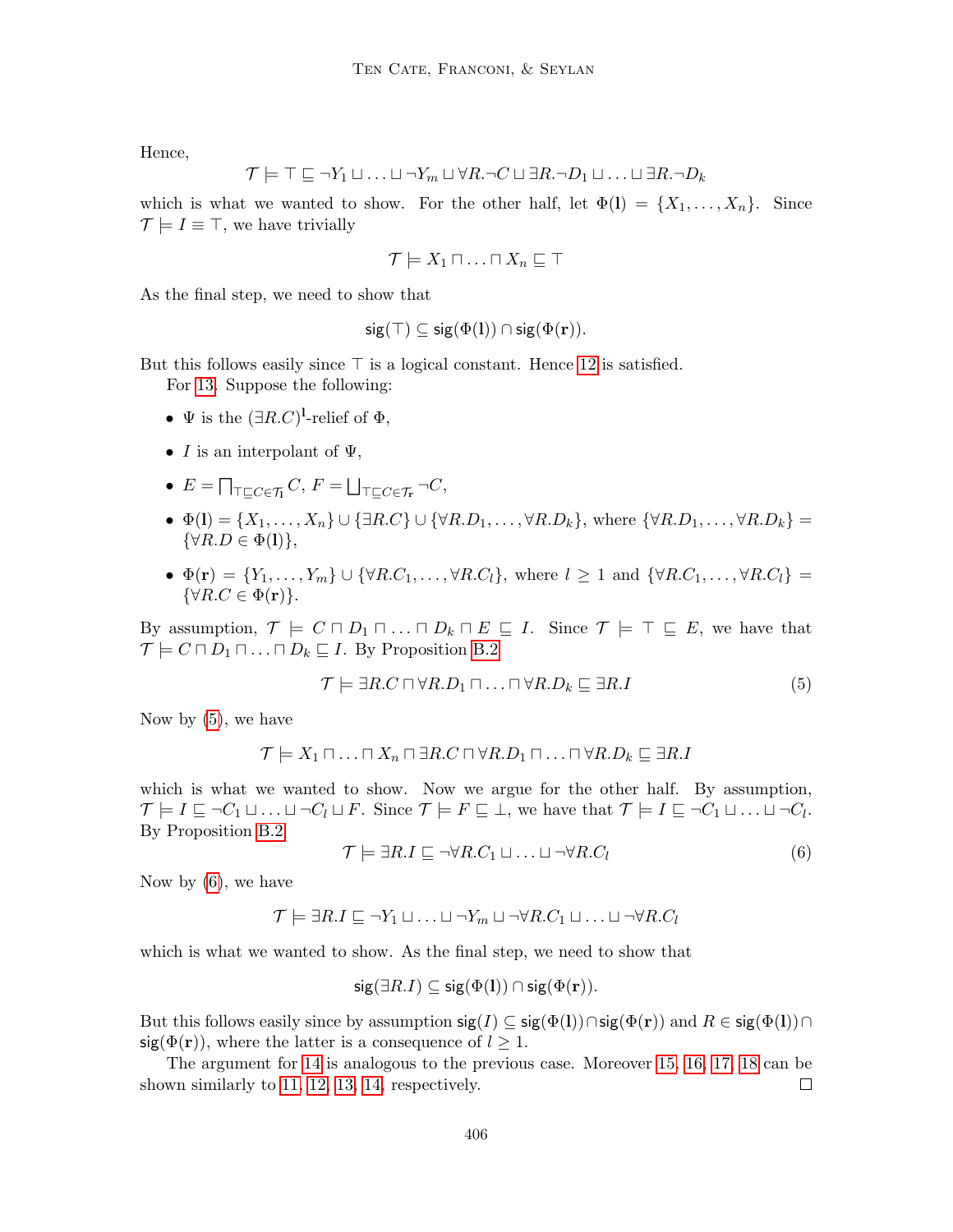# Appendix C. Tableau Correctness, Termination, and Interpolation

**Lemma C.1.** Let  $\mathbf{T} = \langle V, \mathcal{E} \rangle$  be the output of the second phase. Then for every node  $g \in V$ :

- <span id="page-60-1"></span>1. g.status is either sat or unsat.
- <span id="page-60-2"></span>2. If g.status =  $unsat$ , then either one of the following holds.
	- g is a sink node<sup>[3](#page-60-0)</sup> containing a clash;
	- there is exactly one successor of g' of g such that for some  $(C_1 \sqcap C_2)^\lambda \in g$  content,  $g'.$ content  $\emph{is a $(C_1\sqcap C_2)^\lambda$-relief of g.}$ content  $\emph{and } g'.$ status  $=$   $\emph{unsat;}$
	- there is exactly one successor of g' of g such that for some  $(\leq 1R)^{\lambda} \in g$  content,  $g'.$ content  $is$   $a$   $(\leq 1R)^\lambda\text{-}relief$  of  $g.\textsf{content}$   $and$   $g'.\textsf{status}=\textit{unsat};$
	- there are exactly n successors  $g_1, \ldots, g_n$  of g, where n is the cardinality of the set  $\{(C_1)^{\lambda_1}, \ldots, (C_n)^{\lambda_n}\}\$  of all  $\exists$ - or  $\geq$  2-burdens of g.content,  $g_i$  content is the  $(C_i)^{\lambda_i}$ -relief of g.content for  $i \in \{1, ..., n\}$ , and there is some  $i \in \{1, ..., n\}$  such that  $g_i$  status = unsat; or
	- there are exactly two successors  $g_1$ ,  $g_2$  of g such that for some  $(C_1 \sqcup C_2)^{\lambda} \in$  $g.$ content,  $g_i.$ content  $\emph{is a }$   $(C_1\sqcup C_2)^\lambda\emph{-relief}$  of  $g.$ content  $\emph{for i}\in\{1,2\},\,g_1.$ content  $\neq$ g<sub>2</sub>.content, and  $g_i$ .status = unsat for  $i \in \{1,2\}$ .
- <span id="page-60-3"></span>3. If g.status  $=$  sat, then either one of the following holds.
	- g is a sink node not containing a clash,
	- there is exactly one successor of g' of g such that for some  $(C_1 \sqcap C_2)^\lambda \in g$  content,  $g'.$ content  $is$  a  $(C_1\sqcap C_2)^\lambda\text{-}relief$  of  $g.\textsf{content}$  and  $g'.\textsf{status} = \textit{sat};$
	- there is exactly one successor of g' of g such that for some  $(\leq 1R)^{\lambda} \in g$  content,  $g'.$ content  $is$   $a$   $(\leq 1R)^\lambda\text{-}relief$  of  $g.\textsf{content}$   $and$   $g'.\textsf{status} = \textit{sat};$
	- there are exactly n successors  $q_1, \ldots, q_n$  of q, where n is the cardinality of the set  $\{(C_1)^{\lambda_1}, \ldots, (C_n)^{\lambda_n}\}\$  of all  $\exists$ - or  $\geq$  2-burdens of g.content,  $g_i$  content is the  $(C_i)^{\lambda_i}$ -relief of g.content for  $i \in \{1, ..., n\}$ , and for all  $i \in \{1, ..., n\}$  we have  $g_i$ .status  $=$  sat; or
	- there are exactly two successors  $g_1$ ,  $g_2$  of g such that for some  $(C_1 \sqcup C_2)^{\lambda} \in$  $g.$ content,  $g_i.$ content  $\emph{is a }$   $(C_1\sqcup C_2)^\lambda\emph{-relief}$  of  $g.$ content  $\emph{for i}\in\{1,2\},\,g_1.$ content  $\neq$ g<sub>2</sub>.content, and there is some  $i \in \{1,2\}$  such that  $g_i$ .status = sat.

Proof. [1](#page-60-1) clearly follows from the fact that every node that is not assigned the status unsat during the Propagate step of Algorithm [1](#page-14-0) gets the status sat at the end (Assign) of Algorithm [1.](#page-14-0)

Let  $g \in V$ . By the definition of the tableau algorithm, g satisfies exactly one of the following structural conditions:

•  $q$  is a sink node;

<span id="page-60-0"></span><sup>3.</sup> a node with no outgoing edges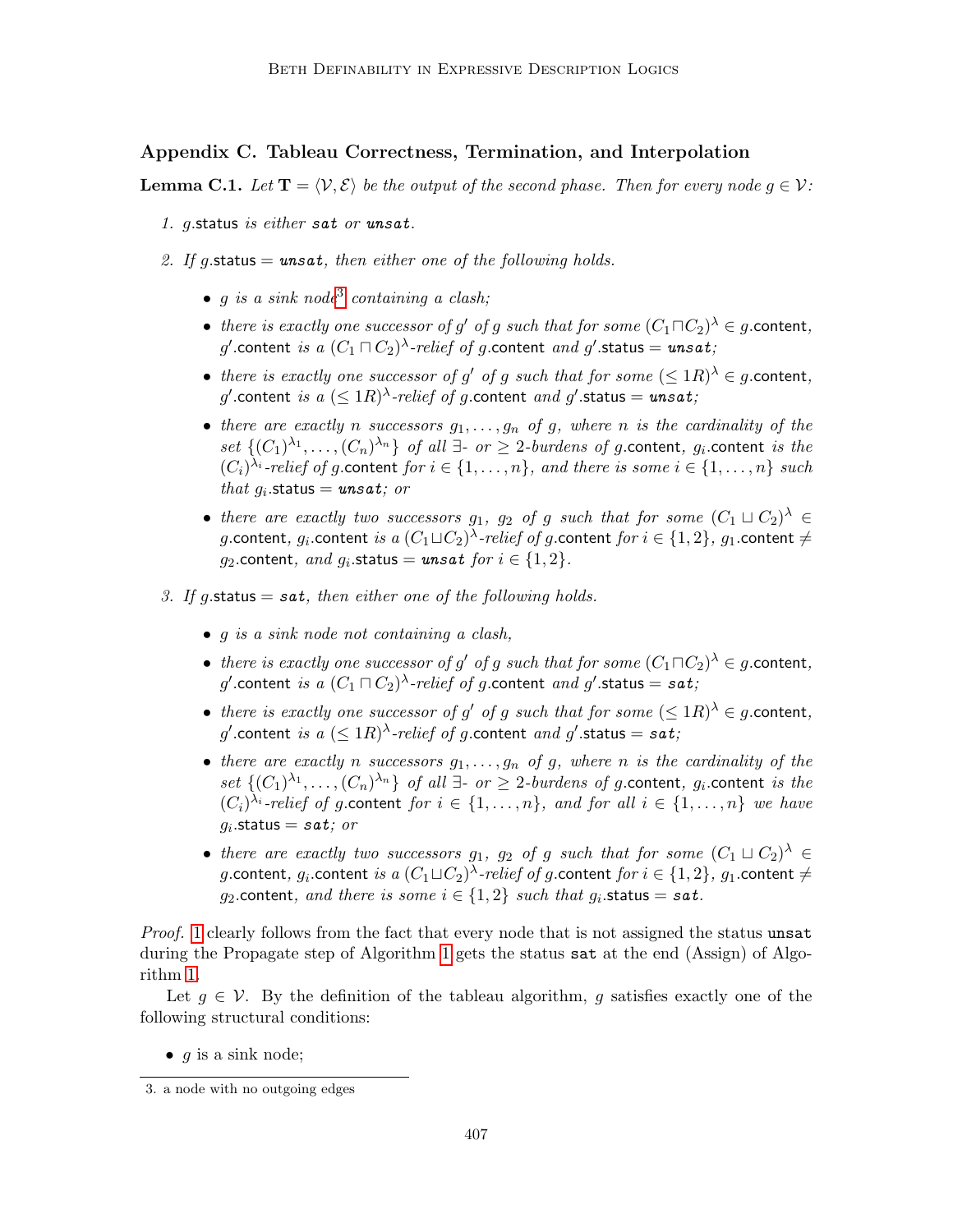- there are exactly two successors  $g_1, g_2$  of g such that for some  $(C_1 \sqcup C_2)$ <sup> $\lambda \in g$ </sup> content, g<sub>i</sub>.content is a  $(C_1 \sqcup C_2)$ <sup> $\lambda$ </sup>-relief of g.content for  $i \in \{1,2\};$
- there is exactly one successor of g' of g such that for some  $(C_1 \sqcap C_2)^\lambda \in g$  content,  $g'.$ content is a  $(C_1\sqcap C_2)^\lambda\text{-relief of } g.\text{\sf content};$
- there is exactly one successor of g' of g such that for some  $(\leq 1R)^{\lambda} \in g$  content, g' content is a  $(\leq 1R)^{\lambda}$ -relief of g content;
- there are exactly n successors  $g_1, \ldots, g_n$  of g, where n is the cardinality of the set  $\{(C_1)^{\lambda_1},\ldots,(C_n)^{\lambda_n}\}\$  of all  $\exists$ - or  $\geq$  2-burdens of g.content, and  $g_i$  content is the  $(C_i)^{\lambda_n}$ relief of g.content for  $i \in \{1, \ldots, n\}$ .

Suppose first  $g$  status = unsat then  $g$  clearly respects [2](#page-60-2) because these are the only ways for a node to get status unsat in Propagate. Suppose now g.status  $=$  sat. Then g.status is determined in Assign of Algorithm [1.](#page-14-0) We distinguish between the structural properties of g above.

Suppose g is a sink node. This means that no rule is applied to g. Then by g.status  $=$ sat, we immediately obtain that  $q$ -status does not contain a clash; because if  $q$ -status contains a clash, we would have g.status  $=$  unsat and this contradicts with the fact that for every node  $g \in V$ , the value of g status is only calculated once.

Suppose there are exactly two successors  $g_1, g_2$  of g such that for some  $(C_1 \sqcup C_2)^{\lambda} \in$ g.content,  $g_i.$ content is a  $(C_1\sqcup C_2)^\lambda$ -relief of g.content for  $i\in\{1,2\}.$  Since g.status =  $\texttt{sat},$ g. status was undefined right before Assign. This implies that there is some  $i \in \{1,2\}$ such that  $g_i$  status was undefined because otherwise g status = unsat. Then after Assign,  $g_i$ .status = sat. Hence,  $g$  satisfies [3.](#page-60-3)

Suppose there is exactly one successor of g' of g such that for some  $(C_1 \sqcap C_2)^\lambda \in$ g.content,  $g'$ .content is a  $(C_1\sqcap C_2)^\lambda$ -relief of g.content. Since g.status =  ${\tt sat},$  g.status was undefined right before Assign. This implies that,  $g'$  status was undefined before Assign because otherwise g.status = unsat. Then after Assign, g'.status = sat. Hence, g satisfies [3.](#page-60-3)

The remaining cases can be shown analogously. Hence the lemma follows.

 $\Box$ 

Proof of Lemma [3.7.](#page-13-1) We start with some observations. Algorithm [1](#page-14-0) assigns the status unsat to nodes in  $V$  during the Propagate phase. These status assignment steps induce a sequence  $0, 1, 2, \ldots$  To each assignment step i, we can associate a set  $\mathcal{V}_i$  such that  $\mathcal{V}_i$  are all the nodes with status unsat so far. Observe that from step i to step  $i + 1$ , we extend  $V_i$  by a single node only. By induction on the number of status assignment steps, we first show that for all  $g \in \mathcal{V}_i$ ,

- g.content is unsatisfiable w.r.t.  $\mathcal{T}$ ;
- there is some  $\mathcal{ALCF}$ -concept C such that
	- $-$  int(g) = C,
	- $C$  is an interpolant of g.content,
	- $-$  |int(g)|  $\leq 2^{i+2} 1$ .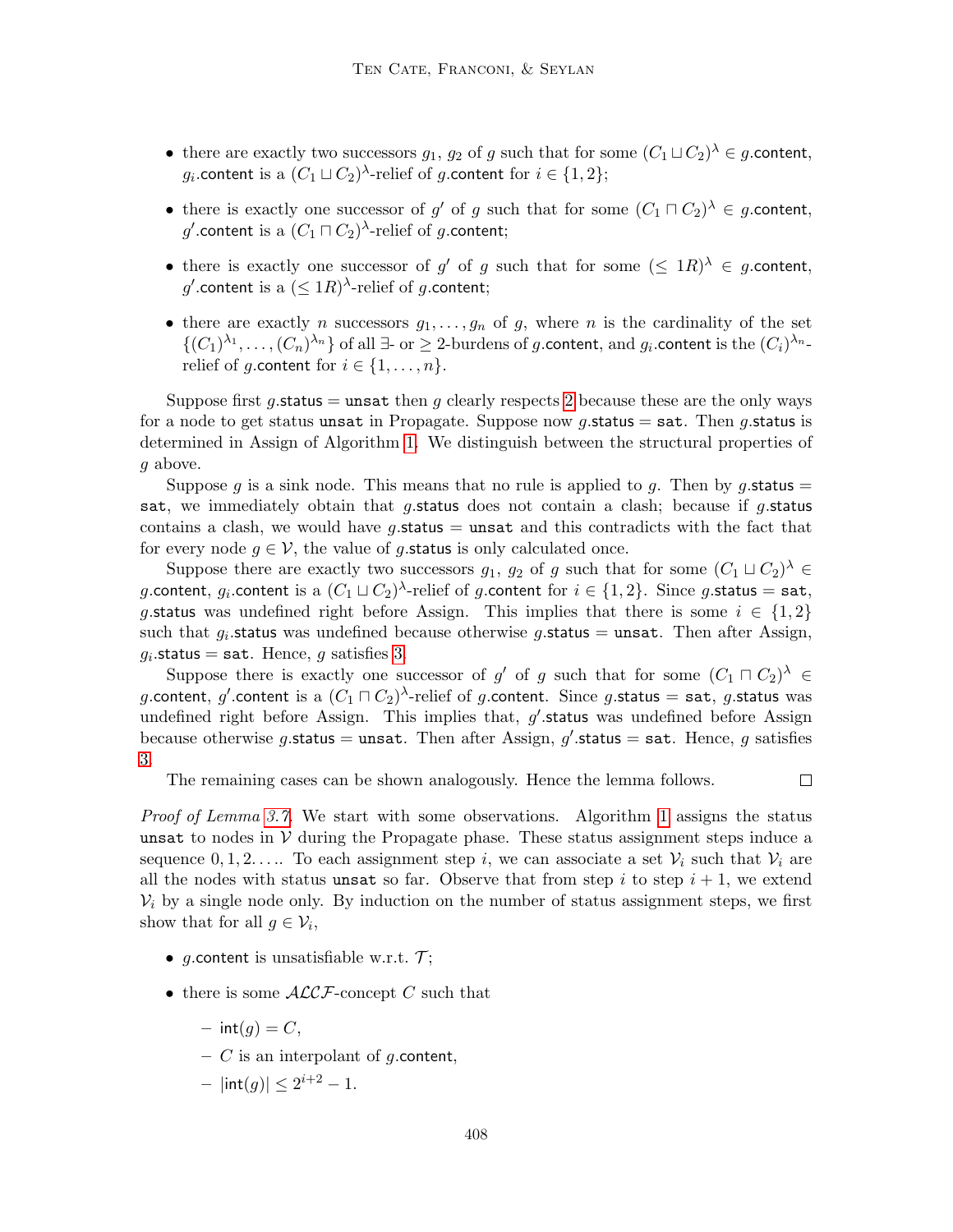As the base case, we have that  $V_0 = \{g\}$  for some sink node  $g \in V$  containing a clash. Obviously, g.content is unsatisfiable. The interpolant calculation rules of Figure [2](#page-15-1) cover all the cases for this clash and thus, some  $\mathcal{ALCF}$ -concept is assigned to  $\text{int}(g)$ . By Lemma [B.4,](#page-54-12)  $\text{int}(q)$  is an interpolant of q content. We claim that  $|\text{int}(q)| \leq 2$ . For  $\text{int}(q)$  of the form  $\top$ , ⊥, A, or  $\neg A$ , this is clear; and for  $\text{int}(g)$  of the form  $\leq 1R$  (or  $\geq 2R$ ), we observe that it can be encoded using one symbol for  $\leq 1$  (resp.  $\geq 2$ ) and one symbol for R. Hence,  $|\text{int}(g)| \leq 2 \leq 2^{i+2} - 1$  and the inductive hypothesis holds for the base case.

For the inductive step, let  $\mathcal{V}_{i+1} = \mathcal{V}_i \cup \{g\}$ . The inductive hypothesis holds for every  $g' \in \mathcal{V}_i$ , trivially; thus, we only consider the case for g. By Lemma [C.1,](#page-9-1) we have five cases to distinguish:

- 1. g is a sink node containing a clash. This can be shown analogously to the base case.
- 2. There is exactly one successor of g' of g such that for some  $(C_1 \sqcap C_2)$ <sup> $\lambda \in g$ </sup> content, g'.content is a  $(C_1 \sqcap C_2)$ <sup> $\lambda$ </sup>-relief of g.content and g'.status = unsat. By the inductive hypothesis, g' content is unsatisfiable w.r.t.  $\mathcal{T}$ ,  $\text{int}(g')$  is an interpolant of g', and  $|\text{int}(g')| \leq 2^{i+2} - 1$ . Then by (the contrapositive version of) Lemma [B.1,](#page-8-1) g.content is unsatisfiable w.r.t. T. Moreover,  $C_{\square}$  was applied to calculate  $\text{int}(q)$  and  $\text{int}(q)$  $\text{int}(g')$ . By Lemma [B.4,](#page-54-12)  $\text{int}(g)$  is an interpolant of g.content. We have by  $\text{int}(g)$  =  $\text{int}(g')$  and  $|\text{int}(g')| \leq 2^{i+2} - 1$  that  $|\text{int}(g)| \leq 2^{i+3} - 1$ . Hence the inductive hypothesis holds for this case.
- 3. There are exactly two successors  $g_1, g_2$  of g such that for some  $(C_1 \sqcup C_2)$ <sup> $\lambda \in g$ </sup>. Content,  $g_j.$ content is a  $(C_1\sqcup C_2)^\lambda$ -relief of  $g.$ content for  $j\,\in\,\{1,2\},\ g_1.$ content  $\neq\, g_2.$ content, and  $g_j$  status = unsat for  $j \in \{1,2\}$ . By the inductive hypothesis,  $g_j$  content is unsatisfiable w.r.t.  $\mathcal{T}$ ,  $\text{int}(g_j)$  is an interpolant of  $g_j$ , and  $|\text{int}(g_j)| \leq 2^{i+2} - 1$ , for  $j \in$  ${1, 2}$ . Then by (the contrapositive version of) Lemma [B.1,](#page-8-1) g. content is unsatisfiable w.r.t. T. Moreover, depending on  $\lambda$ , either  $C^{\mathbf{l}}_{\sqcup}$  or  $C^{\mathbf{r}}_{\sqcup}$  was applied to calculate  $\mathsf{int}(g)$ . By Lemma [B.4,](#page-54-12)  $\text{int}(q)$  is an interpolant of q.content. We have that  $|\text{int}(q)| = |\text{int}(q_1)| +$  $|\text{int}(g_2)| + 1$ . Then by the inductive hypothesis, we obtain

$$
|\text{int}(g)| \le (2^{i+2} - 1) + (2^{i+2} - 1) + 1 = 2^{i+3} - 1.
$$

Thus, the inductive hypothesis holds for this case.

4. The other cases can be shown similarly.

Hence, our claim follows.

Now, we use the claim that we have just shown to prove the lemma. Let  $q \in V$  with g. status = unsat. By Lemma [3.5,](#page-12-1) we have  $|\mathcal{V}| \leq 2^n$ , where  $n = |\text{cl} \cup \text{clr}|$ . Thus, in the worst case, there are  $2^n$  status assignment steps in Propagate because then  $\mathcal{V}_{2^n} = \mathcal{V}$ . Since g.status = unsat, it follows that  $g \in V_{2^n}$ . Then by our claim, g.content is unsatisfiable w.r.t.  $\mathcal{T}$ , int(g) is defined and it is an interpolant of g content, and  $|\text{int}(g)| \leq 2^{2^n+2} - 1 = 4 \cdot 2^{2^n} - 1$ . But then  $\text{int}(g) \in O(2^{2^n})$ . Hence the lemma follows.  $\Box$ 

Proof of Lemma [3.8.](#page-15-3) Algorithm [1](#page-14-0) consists of two stages: Propagate and Assign.

In Assign, we make  $2^n$  assignments because by Lemma [3.5](#page-12-1) the number of nodes in the tableau is bounded by that number. Moreover, each assignment step takes a constant time. So the whole Assign stage takes time  $O(2^n)$ .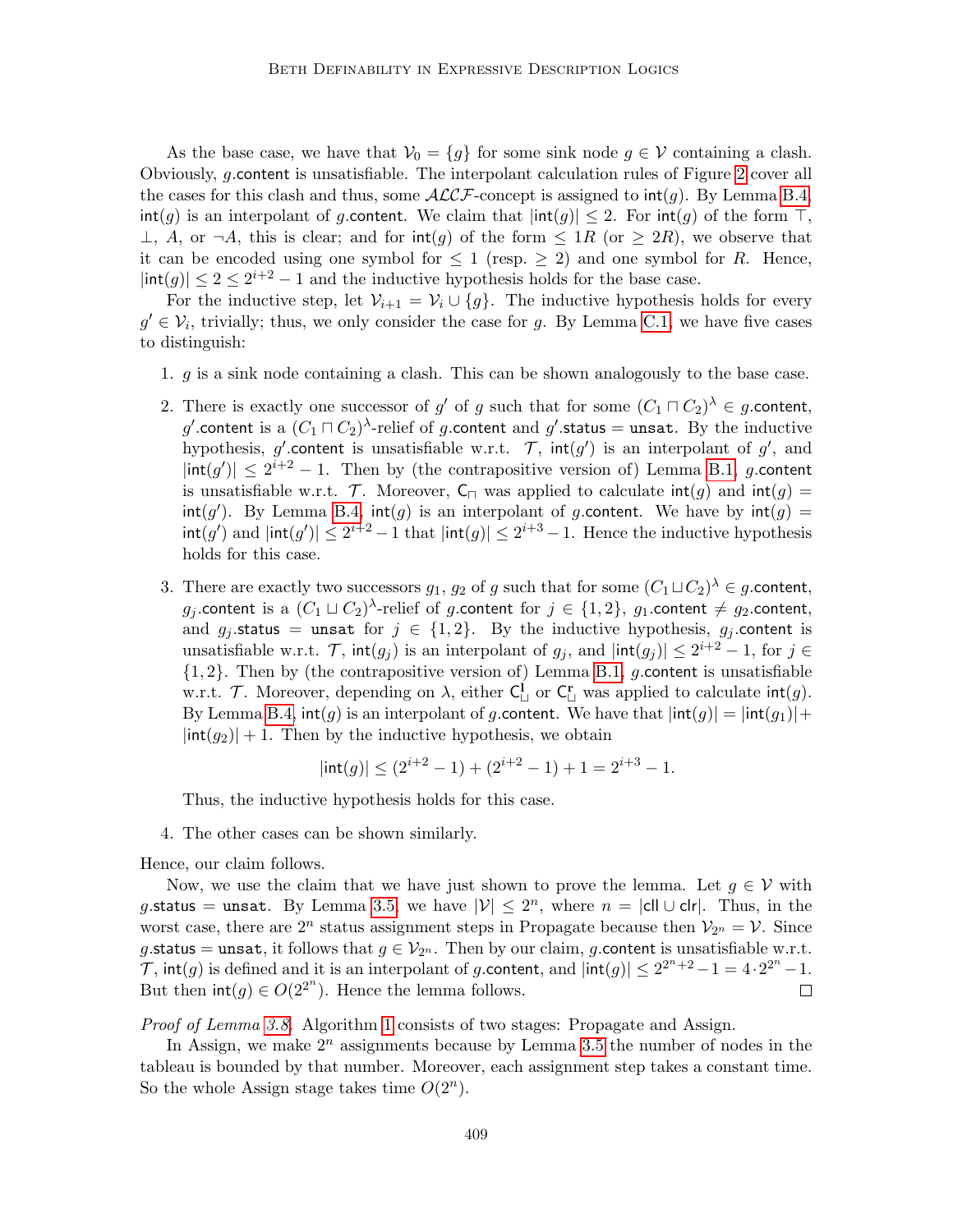In Propagate, we have a for loop inside a do-while loop. The for loop iterates over  $2^n$ nodes and assigns, if possible, the status unsat to a node by checking in the worst case  $n$ direct successors of the node. If the algorithm assigns the status unsat to a node  $g$ , then it also assigns a concept to  $\text{int}(g)$ . By Lemma [3.7,](#page-13-1)  $|\text{int}(g)| \leq O(2^{2^n})$ . Thus it spends most of its time calculating  $\text{int}(g)$ . Suppose the for loop finished its iteration over all nodes in the tableau. Now if during its execution, none of the nodes got the status unsat, the do-while loop terminates because  $\phi$  done  $=$  true. In the worst case, a status will be assigned only to one node in each iteration of the do-while loop. Hence the do-while loop iterates at most  $2^n$ times and as we discussed each iteration takes time at most  $O(2^{2^n})$  because of interpolation calculation. Since this dominates the runtime of Algorithm [1,](#page-14-0) the lemma follows.  $\Box$ 

**Lemma C.2** (Soundness). If **T** is a closed  $\langle C_0 \sqsubseteq D_0, \mathcal{T} \rangle$ -tableau, then  $\mathcal{T} \models C_0 \sqsubseteq D_0$ .

*Proof.* Let **T** be a closed  $\langle C_0 \sqsubseteq D_0, \mathcal{T} \rangle$ -tableau. Since **T** is closed,  $g_0$  content = unsat. By g<sub>0</sub>.content =  $\{(C_0)^1, (\dot{\neg}D_0)^r\} \cup \{E^1 \mid \top \sqsubseteq E \in \mathcal{T}_1\} \cup \{E^r \mid \top \sqsubseteq E \in \mathcal{T}_r\}$  and Lemma [3.7,](#page-13-1) this implies

$$
\mathcal{T}\models C_0\sqcap \bigcap_{\top\sqsubseteq E\in \mathcal{T}_\mathbf{I}} E\sqsubseteq D_0\sqcup \bigsqcup_{\top\sqsubseteq E\in \mathcal{T}_\mathbf{r}} \neg E
$$

But then  $\mathcal{T} \models C_0 \sqsubseteq D_0$ .

**Definition C.3.** Let  $T = \langle V, \mathcal{E} \rangle$  be the output of the second phase. We say that a node  $g \in V$  is saturated if and only if

- g.status = sat and g is a sink node, or
- g.status = sat and  $R$ <sup>3</sup> was applied to g.

For  $g, g' \in V$ , g' is called a saturation of g if and only if g' is saturated, and there is a path  $g=g_0,g_1,\ldots,g_k=g'$  with  $k\geq 0$  in  $\mathbf T$  such that for each  $0\leq i < k,$  we have  $g_i.$ status  $=$   $\texttt{sat}$ and the edge  $\langle g_i, g_{i+1} \rangle$  was created by an application of a rule in  $\{R_{\Box}, R_{\Box}, R_{\leq 1}\}.$ 

**Lemma C.4.** Let  $T = \langle V, \mathcal{E} \rangle$  be a complete tableau for  $\langle C_0 \sqsubseteq D_0, \mathcal{T} \rangle$ . Then we have

- <span id="page-63-0"></span>1. If  $g \in V$  is saturated, then g.content( $\lambda$ ) is a  $\langle C_0 \cap \neg D_0, \mathcal{T} \rangle$ -type.
- <span id="page-63-1"></span>2. If  $g \in V$  with g.status = sat, then there is some saturation g' of g with g'.content  $\supseteq$ g.content.

*Proof.* For [1,](#page-63-0) suppose that g is saturated. We need to show that g.content( $\lambda$ ) satisfies Definition [A.2.](#page-1-0) We start with  $g$  content( $\lambda$ )  $\subseteq$  cl( $C_0 \sqcap \neg D_0$ ,  $\mathcal{T}$ ). Let  $C \in g$  content( $\lambda$ ). Then it follows that  $C^{\lambda} \in g.$ content, for some  $\lambda \in \{1, r\}$ . Since g.content  $\subseteq$  cll∪clr, we have that  $C^{\lambda}$  ∈ cll∪clr. This implies  $C \in \mathsf{cl}(C_0, \mathcal{T}_1) \cup \mathsf{cl}(\dot{\neg}D_0, \mathcal{T}_r)$ . But then  $C \in \mathsf{cl}(C_0 \sqcap \dot{\neg}D_0, \mathcal{T})$ , which is what we wanted to show.

Now we show that the properties in Definition [A.2](#page-1-0) are satisfied. By definition, g.status  $=$ sat. g does not contain a clash because otherwise g.status  $=$  unsat which would contradict our assumption. Hence,  $(P_{\perp})$ ,  $(P_{\neg})$ , and  $(P_{\bowtie})$  are satisfied. By definition, g is a sink node or R<sub>∃</sub> was applied to g. In both cases, we have that none of  $\{R_{\Pi}, R_{\square}, R_{\leq 1}\}$  is applicable to g: for the former, this follows from the fact that no rule is applicable to g; and for the

 $\Box$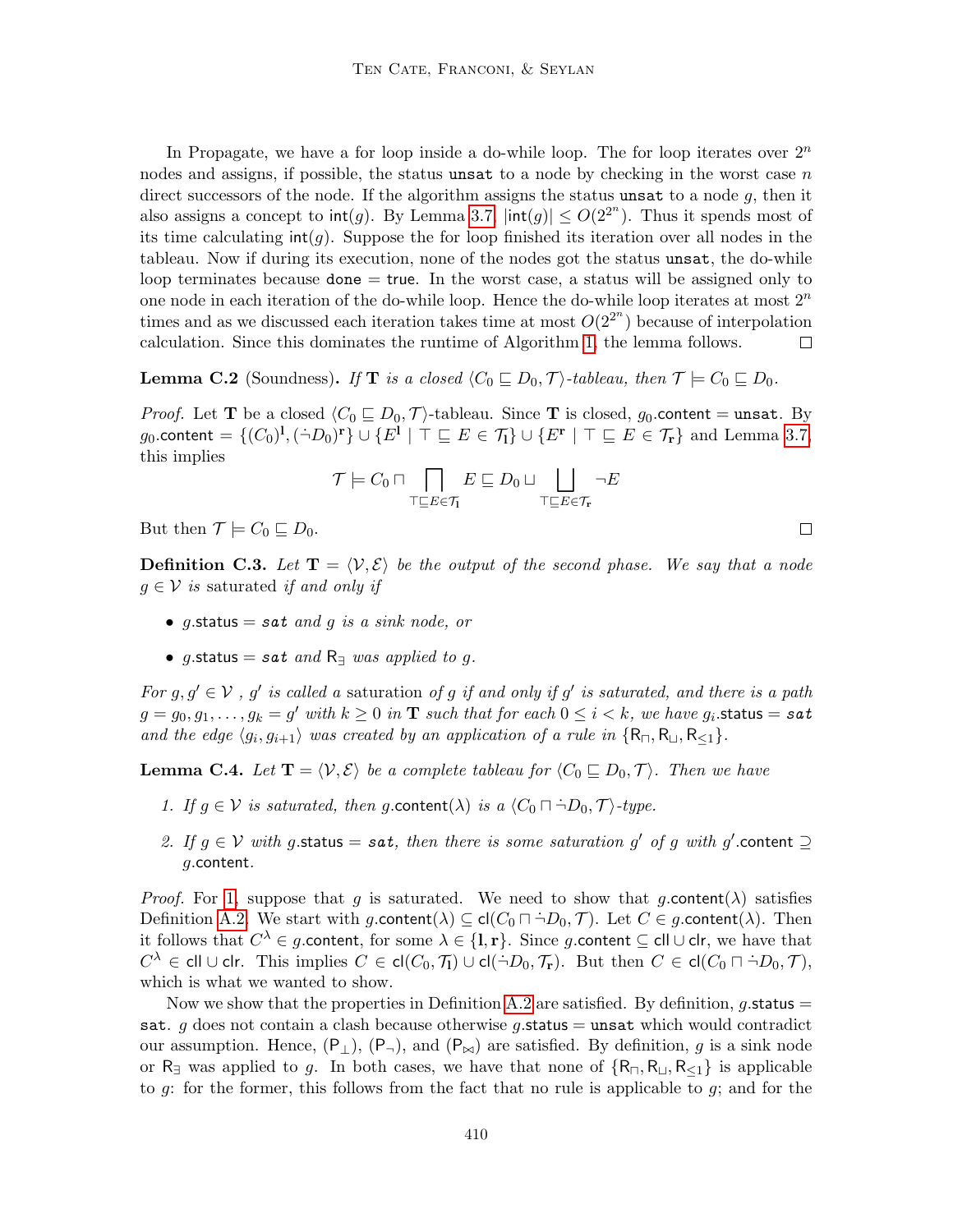latter, this follows from our rule precedence. Hence,  $(P_{\Box})$ ,  $(P_{\Box})$ ,  $(P_{\leq 1})$  are satisfied. Finally, we have  $\{C \mid \top \sqsubseteq C \in \mathcal{T}\}\subseteq g$  content( $\lambda$ ) as an easy consequence of the definition of the tableau algorithm. This means  $(P_{\square})$  is satisfied. Hence, we conclude that [1](#page-63-0) holds.

For [2,](#page-63-1) suppose  $g \in V$  with g.status = sat. That there is some saturation  $g'$  of g with g'.content  $\supseteq g$ .content follows easily by Lemma [C.1.](#page-9-1)  $\Box$ 

**Lemma C.5** (Completeness). If **T** is an open  $\langle C_0 \sqsubseteq D_0, \mathcal{T} \rangle$ -tableau, then  $\mathcal{T} \not\models C_0 \sqsubseteq D_0$ .

*Proof.* Suppose  $\mathbf{T} = \langle V, \mathcal{E} \rangle$  is an open  $\langle C_0 \sqsubseteq D_0, \mathcal{T} \rangle$ -tableau. Since T is open, we have g<sub>0</sub>.status = sat. Then by Lemma [C.4,](#page-11-0) there is some saturation  $g_{\star}$  of  $g_0$  such that  $g_{\star}$  content  $\supseteq$ g<sub>0</sub>.content. Since  $g_{\star}$  is saturated, it follows by Lemma [C.4](#page-11-0) that  $g_{\star}$  content( $\lambda$ ) is a  $\langle C_0 \cap$  $\neg D_0, \mathcal{T}$  type. Let  $\tau_0 = \{C_0 \Box \neg D_0\} \cup g_*$  content( $\lambda$ ). We claim that  $\tau_0$  is also a  $\langle C_0 \Box \Box D_0, \mathcal{T} \rangle$ type. Suppose for a contradiction that it is not. Since  $g_{\star}$  content( $\lambda$ ) is such a type, it follows that  $(P_{\square})$  is violated for  $C_0 \square \neg D_0 \in \tau_0$ , i.e.,  $\{C_0, \neg D_0\} \not\subseteq \tau_0$ . Then by the definition of  $\tau_0$ , this means  $\{C_0, \dot{\neg} D_0\} \not\subseteq g_*$  content( $\lambda$ ). But we know that  $\{C_0, \dot{\neg} D_0\} \subseteq g_0$  content( $\lambda$ ) and by  $g_*$  content  $\supseteq g_0$  content, this implies  $\{C_0, \dot{\neg} D_0\} \subseteq g_*$  content( $\lambda$ ), i.e., a contradiction. Hence we conclude that  $\tau_0$  is a  $\langle C_0 \cap \dot{\neg} D_0, \mathcal{T} \rangle$ -type. Define

$$
Q = \{\tau_0\} \cup \{g.\text{content}(\lambda) \mid g \in \mathcal{V} \text{ is saturated}\}.
$$

We show that Q is a  $\langle C_0 \cap \neg D_0, \mathcal{T} \rangle$ -quasimodel because then  $\mathcal{T} \not\models C_0 \sqsubseteq D_0$  follows by Theorem [A.4.](#page-49-1) It is easy to see that Q is a set of  $\langle C_0 \sqcap \neg D_0, \mathcal{T} \rangle$ -types: we have already shown that  $\tau_0$  is such a type; and for g.content( $\lambda$ ) with  $g \in V$  is saturated, this fact follows immediately by Lemma [C.4.](#page-11-0) It remains to show that conditions  $(a)$ ,  $(b)$ ,  $(c)$  from Definition [A.3](#page-48-0) hold.

Condition (a) holds since  $\tau_0 \in Q$  and  $C_0 \cap \neg D_0 \in \tau_0$ .

Suppose that  $\exists R.C \in \tau$  for some  $\tau \in Q$ . We distinguish between  $\tau = \tau_0$  and  $\tau =$ g.content( $\lambda$ ) for some saturated  $g \in V$ . We first argue for the latter. Since g is saturated and  $\exists R.C \in g$  content( $\lambda$ ),  $R_{\exists}$  was applied to g; since g is saturated, we have g status = sat. Then by Lemma [C.1,](#page-9-1) there is some successor g' of g in **T** such that  $\{C\} \cup \{D \mid \forall R.D \in \mathbb{R}\}$  $\{\tau}\}\subseteq g'.\text{content}(\lambda)$  and  $g'.\text{status} = \texttt{sat}$ . Then by Lemma [C.4,](#page-11-0) there is some saturation  $g''$  of g' such that  $g''$  content  $\supseteq g'$  content. Since  $g''$  is saturated, we have that  $g''$  content( $\lambda) \in Q$ and  $g''.$ content $(\lambda)$  is a  $\langle C_0 \sqcap \dot{\neg} D_0, \mathcal{T} \rangle$ -type. But then  $\tau \stackrel{\exists R.C.}{\Longrightarrow} g''.$ content $(\lambda)$ . The case for  $\tau = \tau_0$  follows analogously by using the fact that there is some successor  $g'$  of  $g_*$  in **T** such that  $\{C\} \cup \{D \mid \forall R.D \in \tau\} \subseteq g'.\text{content}(\lambda) \text{ and } g'.\text{status} = \texttt{sat}.$  Hence condition (b) from Definition [A.3](#page-48-0) is satisfied.

That condition (c) holds can be shown very similarly to the previous case; we leave it to the reader to verify this. Hence, we conclude that Q is a  $\langle C_0 \sqcap \neg D_0, \mathcal{T} \rangle$ -quasimodel.  $\Box$ 

Proposition [3.9](#page-15-2) now follows immediately from Lemma [C.2](#page-10-1) and Lemma [C.5.](#page-12-1)

## References

Afrati, F. N. (2011). Determinacy and query rewriting for conjunctive queries and views. Theoretical Computer Science, 412 (11), 1005–1021.

Andréka, H., Németi, I., & van Benthem, J. (1998). Modal languages and bounded fragments of predicate logic. Journal of Philosophical Logic, 27, 217–274.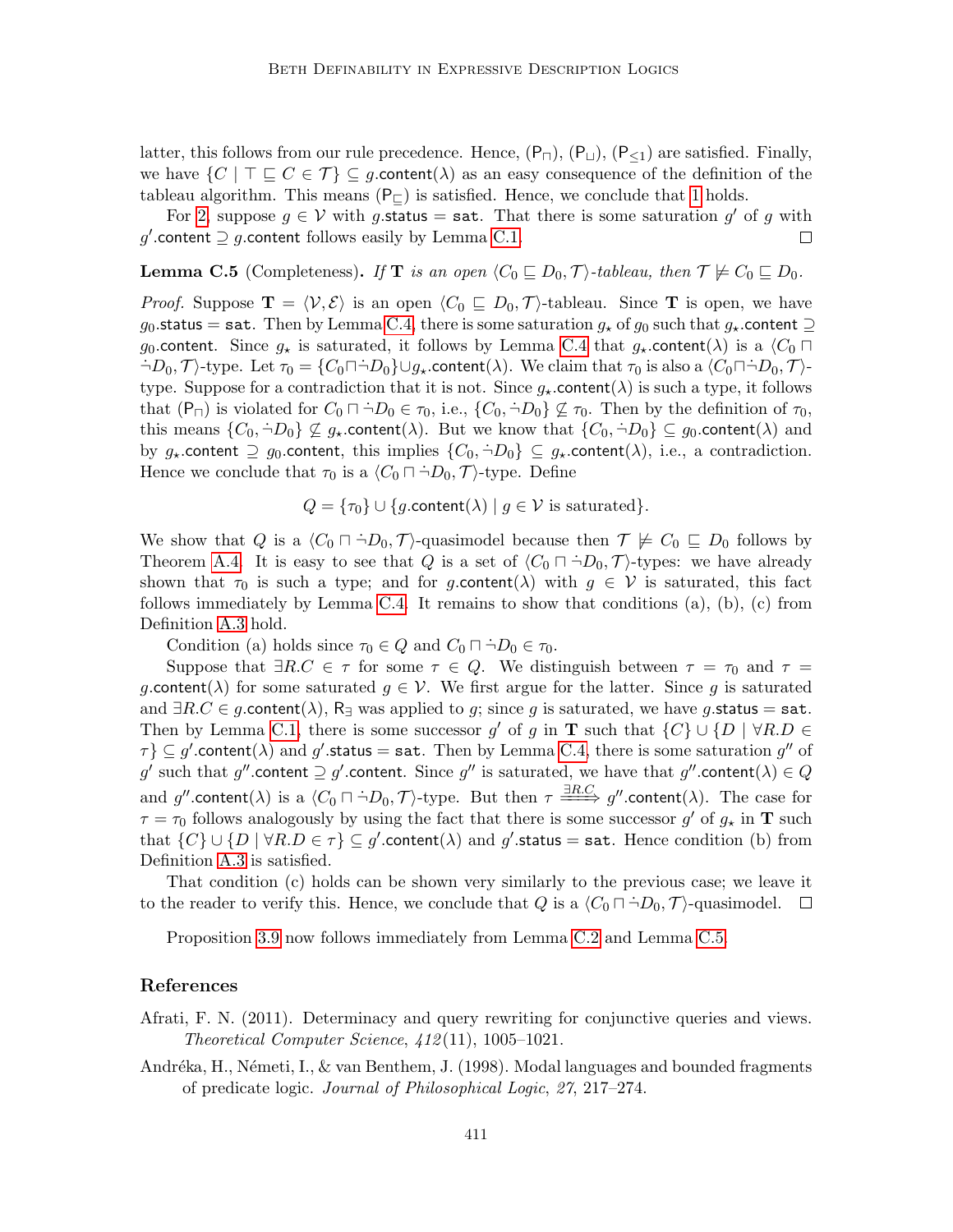- Avigad, J. (2003). Eliminating definitions and skolem functions in first-order logic. ACM Transactions on Computational Logic, 4, 402–415.
- Baader, F., & Nutt, W. (2003). Basic description logics. In The Description Logic Handbook, pp. 43–95. Cambridge University Press.
- Bárány, V., Benedikt, M., & ten Cate, B. (2013). Rewriting guarded negation queries. In MFCS13, pp. 98–110.
- Beth, E. W. (1953). On Padoa's methods in the theory of definitions. *Indiagationes Math*ematicae, 15, 330–339.
- Blackburn, P., de Rijke, M., & Venema, Y. (2001). Modal logic. Cambridge University Press.
- Boolos, G. S., Burgess, J. P., & Jeffrey, R. C. (2007). Computability and Logic. Cambridge University Press.
- Calvanese, D., & Giacomo, G. D. (2003). Expressive description logics. In The Description Logic Handbook, pp. 178–218. Cambridge University Press.
- Calvanese, D., Giacomo, G. D., Lenzerini, M., & Nardi, D. (2001). Reasoning in expressive description logics. In Handbook of Automated Reasoning, pp. 1581–1634.
- Calvanese, D., Giacomo, G. D., & Rosati, R. (1998). A note on encoding inverse roles and functional restrictions in  $\mathcal{ALC}$  knowledge bases. In *Description Logics*, Vol. 11. CEUR-WS.org.
- ten Cate, B., Conradie, W., Marx, M., & Venema, Y. (2006). Definitorially complete description logics. In KR, pp. 79–89.
- ten Cate, B., Franconi, E., & Seylan, I. (2011). Beth definability in expressive description logics. In *IJCAI*, pp. 1099–1106.
- Conradie, W. (2002). Definability and changing perspectives: The beth property for three extensions of modal logic. Master's thesis, University of Amsterdam.
- Craig, W. (1957). Three uses of the Herbrand-Gentzen theorem in relating model theory and proof theory. The Journal of Symbolic Logic, 22 (3), 269–285.
- De Giacomo, G. (1996). Eliminating "converse" from Converse PDL. Journal of Logic, Language and Information, 5(2), 193–208.
- Donini, F. M. (2003). Complexity of reasoning. In The Description Logic Handbook, pp. 96–136. Cambridge University Press.
- Duc, C. L., & Lamolle, M. (2010). Decidability of description logics with transitive closure of roles in concept and role inclusion axioms. In Description Logics, Vol. 573, pp. 372–383. CEUR-WS.org.
- Fitting, M. (1996). First-order logic and automated theorem proving (2nd ed.). Springer-Verlag.
- Friedman, H. (1976). The complexity of explicit definitions. Advances in Mathematics,  $20(1), 18-29.$
- Gabbay, D. M., & Maksimova, L. (2005). *Interpolation and Definability in Modal Logics* (Oxford Logic Guides). Clarendon Press.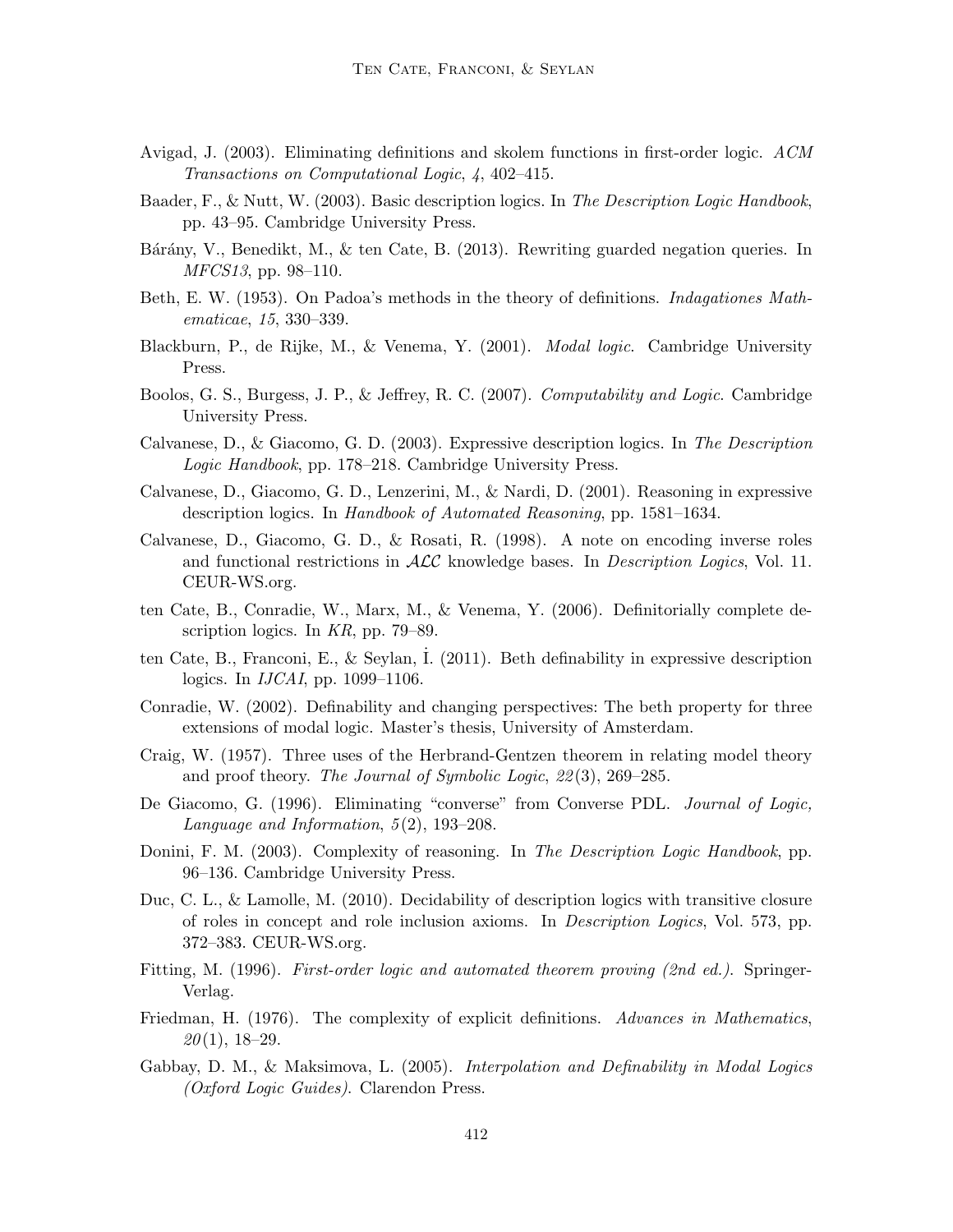- Ghilardi, S., Lutz, C., & Wolter, F. (2006). Did I damage my ontology? A case for conservative extensions in description logics. In KR, pp. 187–197.
- Goré, R. (1999). Tableau methods for modal and temporal logics. In Handbook of Tableau Methods, pp. 297–396. Kluwer.
- Goré, R., & Nguyen, L. A.  $(2007)$ . Exptime tableaux with global caching for description logics with transitive roles, inverse roles and role hierarchies. In TABLEAUX, pp. 133–148.
- Hoogland, E. (2001). Definability and Interpolation: Model-theoretic investigations. Ph.D. thesis, University of Amsterdam.
- Hoogland, E., & Marx, M. (2002). Interpolation and definability in guarded fragments. Studia Logica,  $70(3)$ , 373-409.
- Horrocks, I., Patel-Schneider, P. F., & van Harmelen, F. (2003). From  $\mathcal{SHIQ}$  and RDF to OWL: The making of a web ontology language. Journal of Web Semantics,  $1(1)$ , 7–26.
- Horrocks, I., & Sattler, U. (2007). A tableau decision procedure for  $\mathcal{SHOLQ}$ . Journal of Automated Reasoning,  $39(3)$ ,  $249-276$ .
- Horrocks, I., Sattler, U., & Tobies, S. (2000). Practical reasoning for very expressive description logics. Logic Journal of the IGPL,  $8(3)$ , 239–264.
- Konev, B., Lutz, C., Ponomaryov, D., & Wolter, F. (2010). Decomposing description logic ontologies. In KR, pp. 236–246.
- Konev, B., Lutz, C., Walther, D., & Wolter, F. (2009a). Formal properties of modularisation. In Modular Ontologies, pp. 25–66. Springer.
- Konev, B., Walther, D., & Wolter, F. (2009b). Forgetting and uniform interpolation in large-scale description logic terminologies. In IJCAI, pp. 830–835.
- Kracht, M. (2007). Modal consequence relations. In Handbook of Modal Logic, pp. 491–545. Elsevier.
- Lang, J., & Marquis, P. (2008). On propositional definability. Artificial Intelligence, 172, 991–1017.
- Libkin, L. (2004). *Elements of Finite Model Theory*. Springer.
- Lutz, C. (2006). Complexity and succinctness of public announcement logic. In AAMAS, pp. 137–143.
- Lutz, C., Areces, C., Horrocks, I., & Sattler, U. (2005). Keys, nominals, and concrete domains. Journal of Artificial Intelligence Research, 23, 667–726.
- Lutz, C., Piro, R., & Wolter, F. (2010). Enriching  $\mathcal{EL}$ -concepts with greatest fixpoints. In  $ECAI$ , pp. 41–46.
- Lutz, C., Sattler, U., & Tendera, L. (2005). The complexity of finite model reasoning in description logics. Information and Computation,  $199(1-2)$ ,  $132-171$ .
- Lutz, C., Seylan, I., & Wolter, F. (2012a). An automata-theoretic approach to uniform interpolation and approximation in the description logic  $\mathcal{EL}$ . In KR.